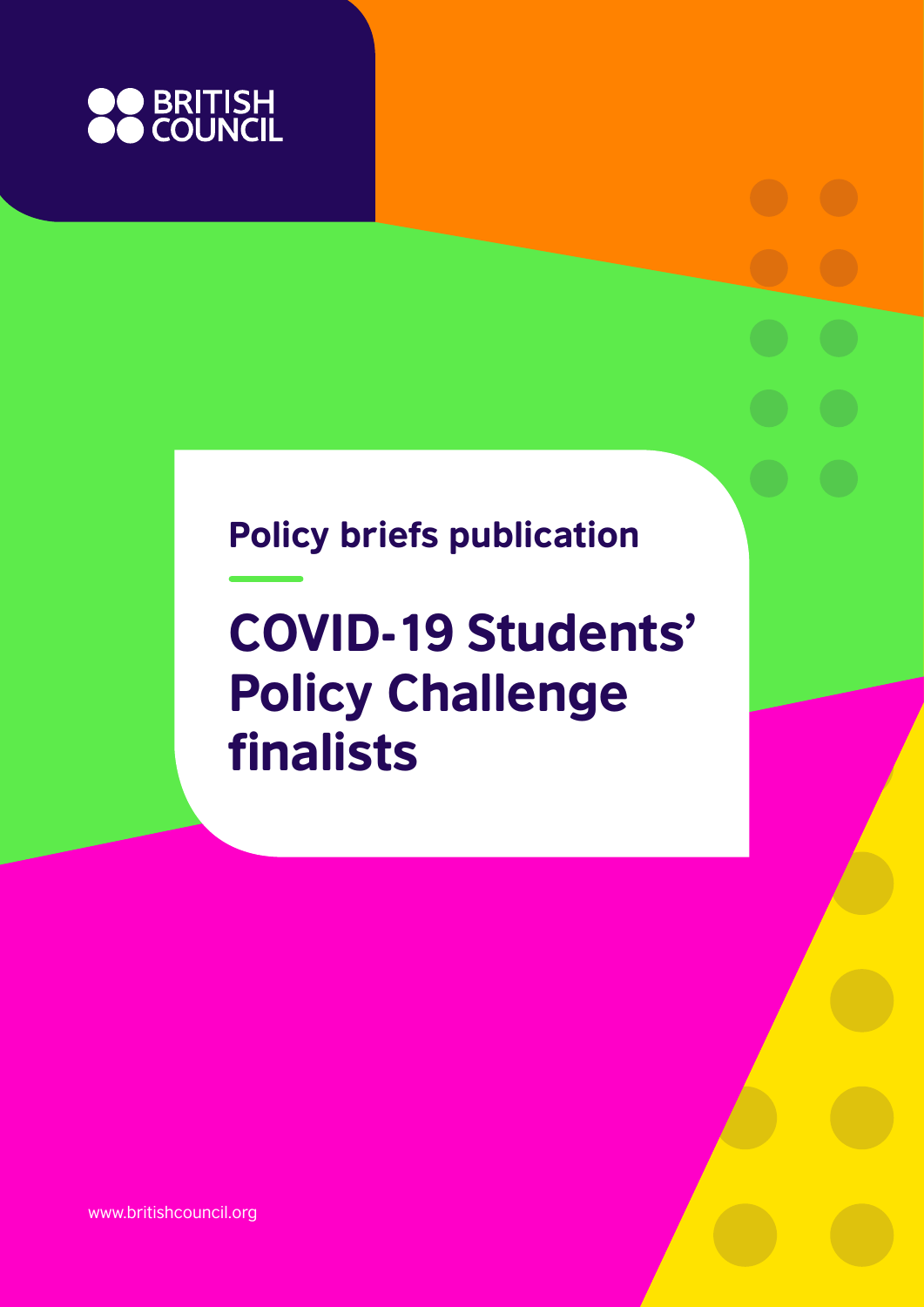**Published by** British Council

**Editor:** Gramos Surkishi

**Proof reading:** Jovanka Golubović

**Design:** Sanjin and Friends

This publication was produced within the "Science Engagement Programme" financed and implemented by the British Council. Its contents are the sole responsibility of the authors and do not necessarily reflect the views of the British Council.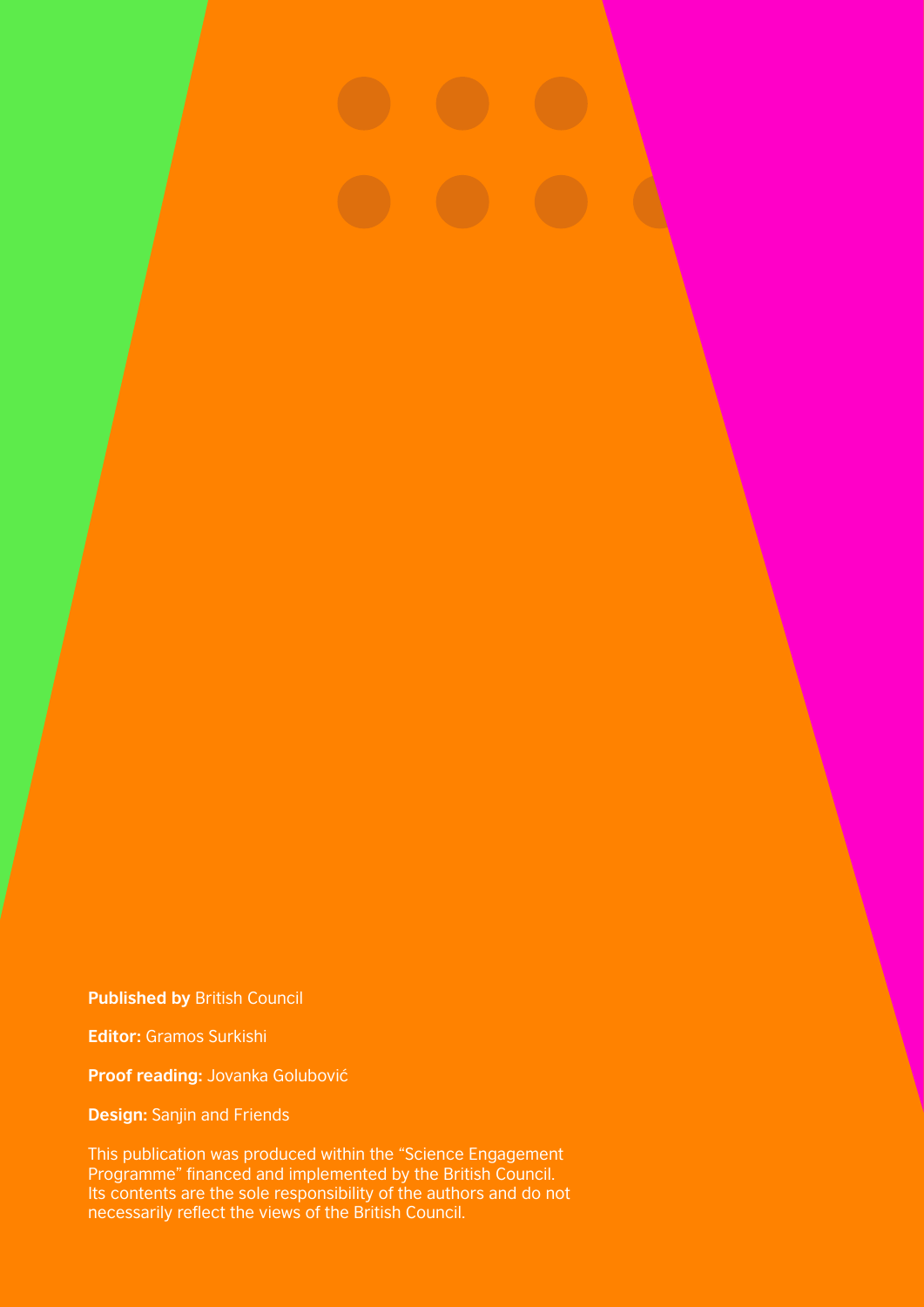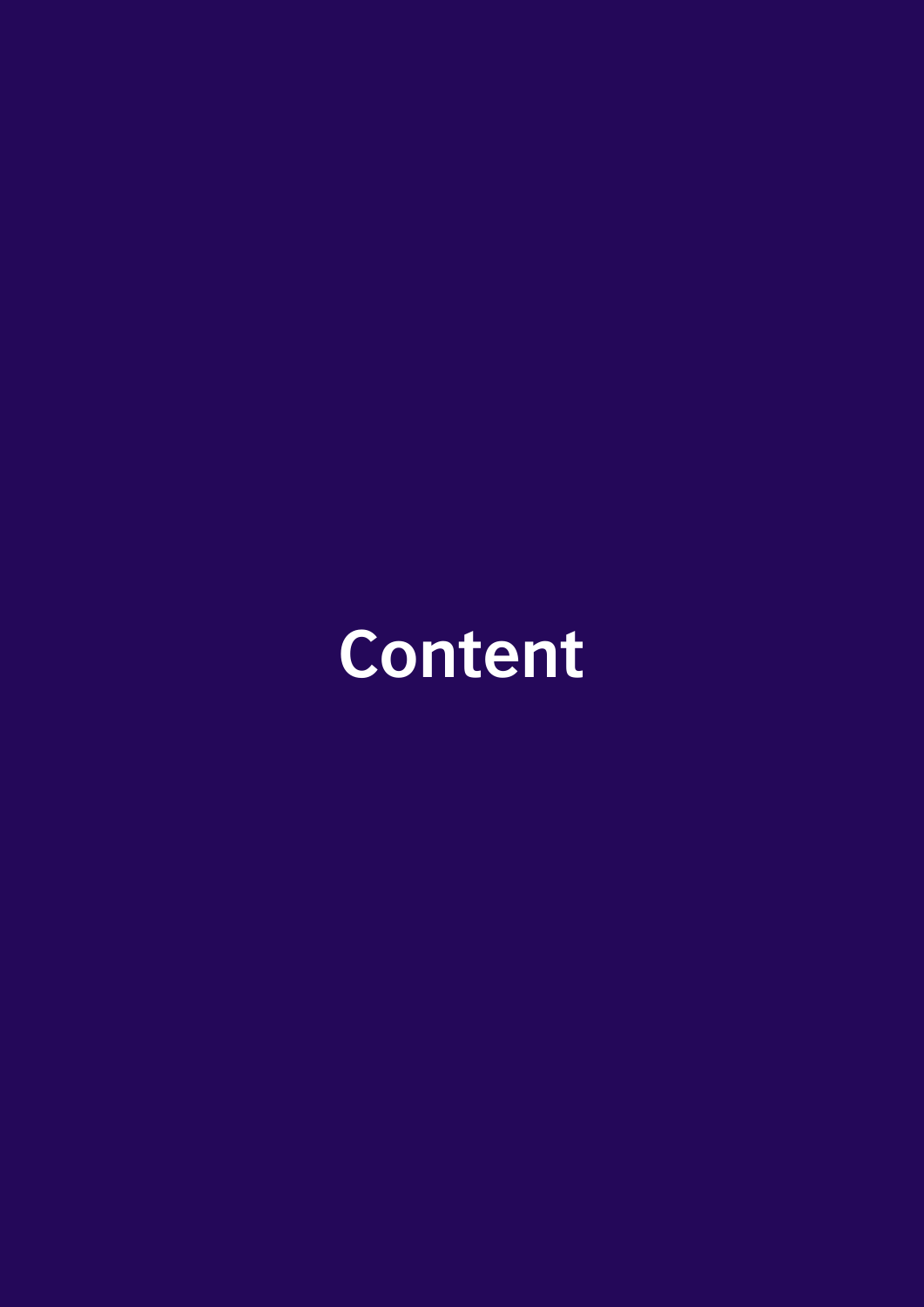|  | - - |
|--|-----|
|--|-----|

# #Challenge1

| LBGTQIA+ community during the pandemic - Mute Screams for Hope - Aleksa Janković  7                                                                                           |    |
|-------------------------------------------------------------------------------------------------------------------------------------------------------------------------------|----|
| "Social exclusion of Roma and sex workers: A right to social inclusion - Viktorija Mitevska,                                                                                  | 10 |
| "The click to job opportunities for domestic violence victims" - Sara Gjevori  12                                                                                             |    |
| "The Gender Employment Gap in Albania: How to reduce inequalities through child care                                                                                          | 14 |
| "Protecting the vulnerable ones during the pandemic" - Snežana Bojkovska, Ivana Petrovska                                                                                     | 17 |
|                                                                                                                                                                               |    |
| "Improving the mental health of the elderly through digitalization" - Michael Stokey,                                                                                         |    |
|                                                                                                                                                                               |    |
| "Clinical appointment schedule and telehealth services as new approaches to ease the                                                                                          |    |
| "Youth engagement as a way out" - Narcisa Hadžajlić, Ajla Graho, Amina Madžak  34                                                                                             |    |
| "Empatech - Technological Empathy: Ensuring that every child has an equal opportunity                                                                                         |    |
| "The inability of children to access online learning due to unfavourable economic &<br>technology conditions which limit their basic rights to education" - Vahide Ujkani and |    |

# #Challenge2

| "Solving the problem with polluted air and increased amount of medical safe waste<br>during the pandemic" - Stefan Buzhevski, Mihajlo Talevski and Darko Mitrevski  48 |  |
|------------------------------------------------------------------------------------------------------------------------------------------------------------------------|--|
| "Getting rid of the life-threatening enemy: the disposable masks" – Mario Ajdini  51                                                                                   |  |
|                                                                                                                                                                        |  |
|                                                                                                                                                                        |  |
| "Measures for recovering from Covid-19 with a focus on the environmental issue in                                                                                      |  |

|--|--|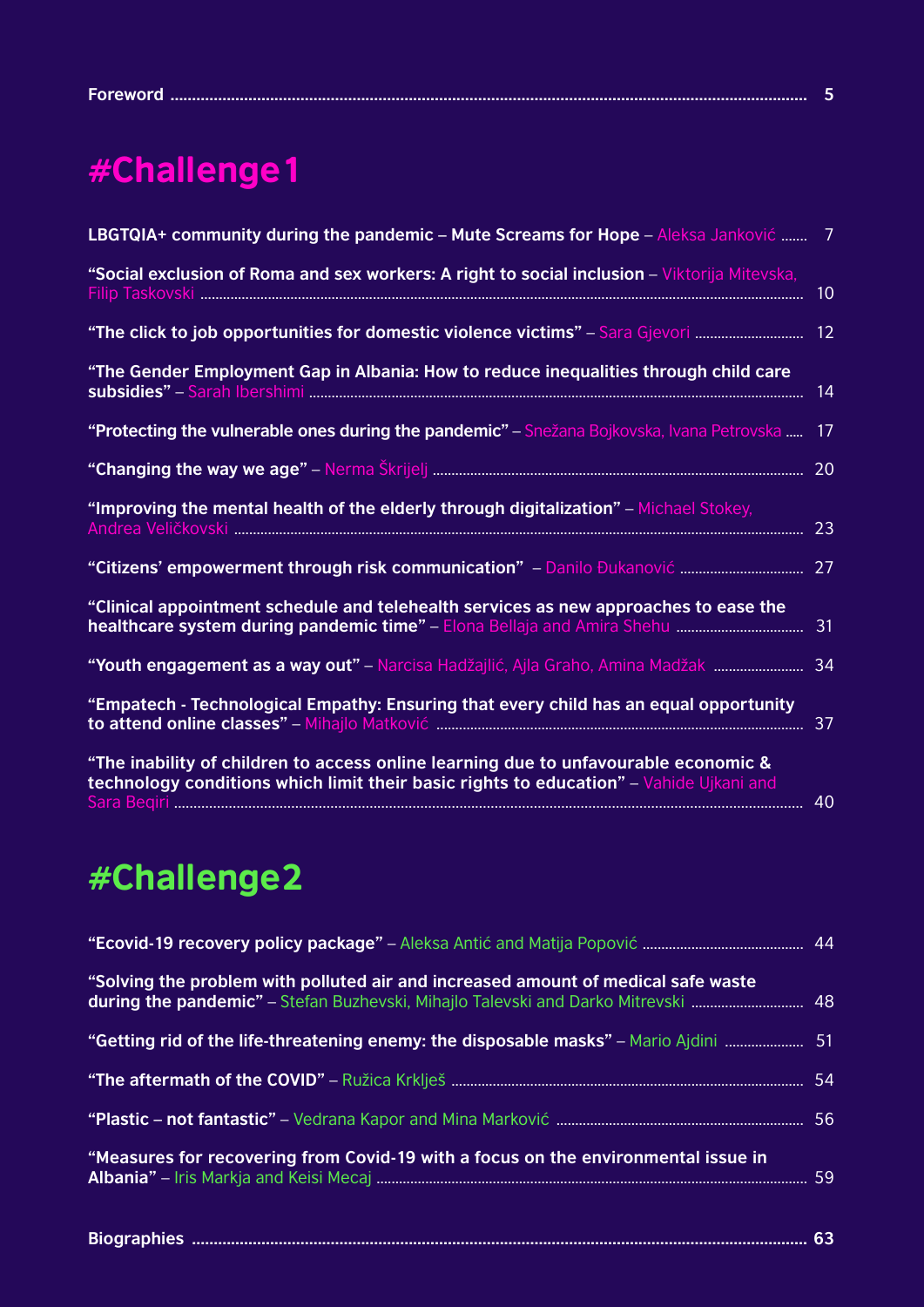# **Foreword**

Within our "Science Engagement Programme" we organized COVID-19 students' policy challenge. Our aim was to mobilize undergraduate and graduate students' skills, ideas and capacity to contribute to dealing with and recovering from COVID-19 by suggesting innovative and evidence-based solutions to the pandemic-related challenges. The contest was organized in two parts: firstly, all interested students submitted policy briefs, and only the best ones in each of the Western Balkans countries advanced to the final. In the second part, a final online competition was organised whereby they presented their policy ideas in three minutes to the representatives of donor community, government and civil society.

Students have been asked to respond to two challenge prompts:

- **Challenge 1**: How to respond and recover from COVID-19 by strengthening social justice and protecting the most vulnerable?
- **Challenge 2:** How to respond and recover from COVID-19 in a manner that helps building resilience to climate change?

You can read these policy proposals in this publication. The finalists of the COVID-19 Students Policy were bright minds among undergraduate and graduate students in the Western Balkans who designed polices to help the elderly, victims of domestic violence, improve environment, etc. Every single policy brief our students came up with has been uplifting and inspiring, and the passion and rigor that they brought to the task fills me with confidence that the next generation will be wellequipped to take on the societal challenges across the Western Balkans.

Milan Gnjidić, Programme Manager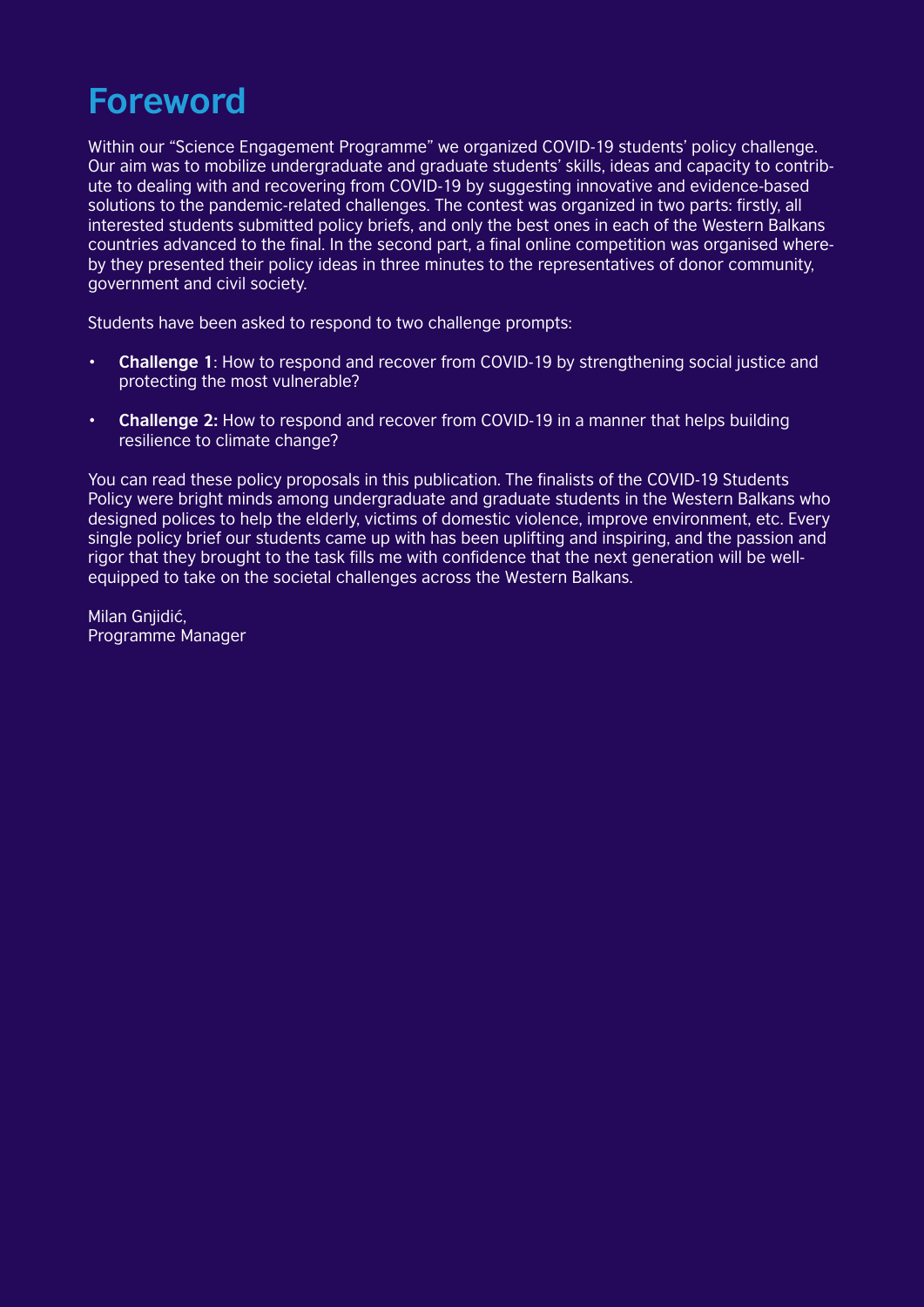# **#challenge1**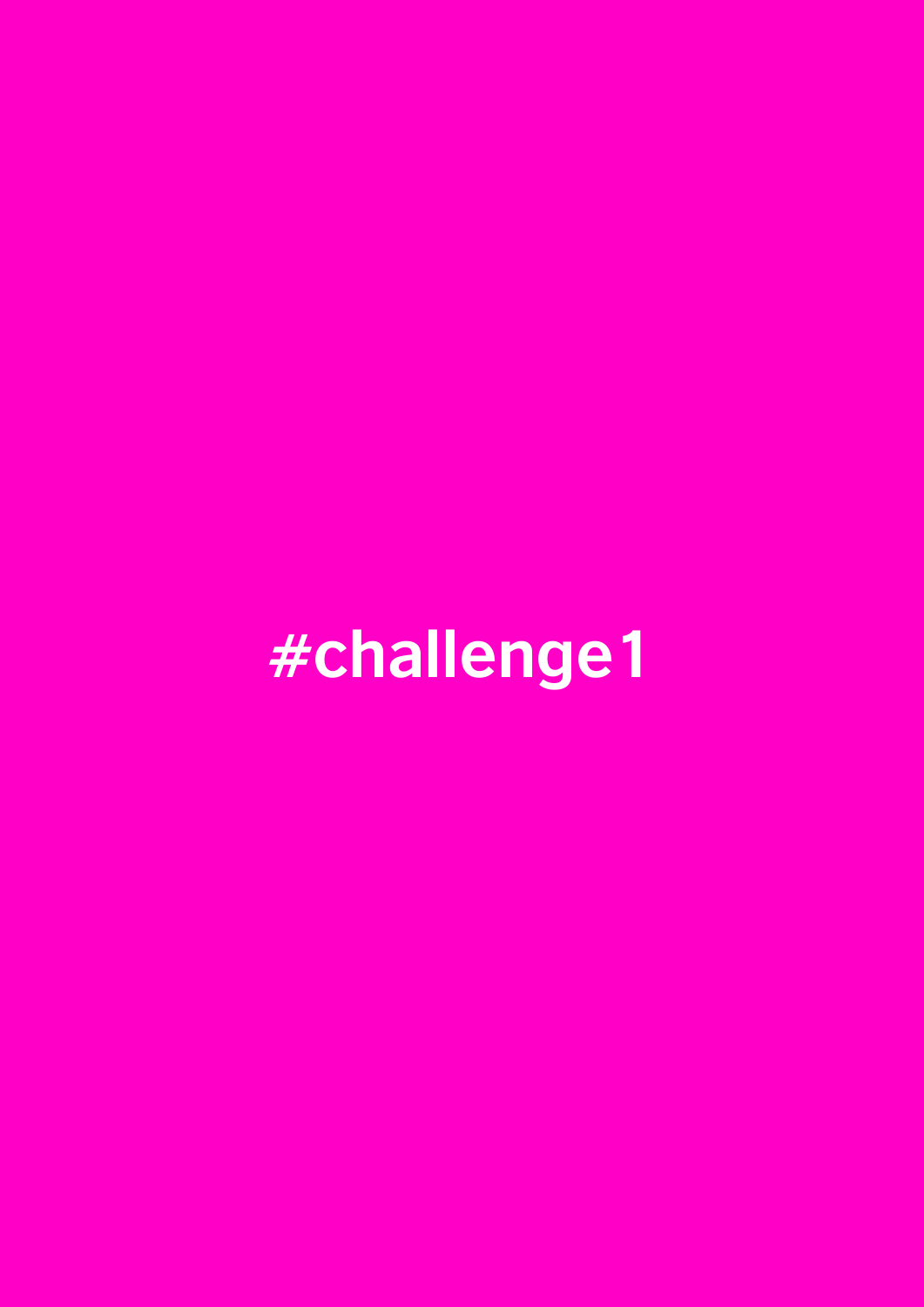**Author:** Aleksa Janković

# "LBGTQIA+ COMMUNITY DURING THE PANDEMIC – MUTE SCREAMS FOR HOPE"

*The COVID-19 pandemic situation challenged everyone in many aspects of life. The governments around the world applied restrictions on free movement in and out of their country. Almost every country took preventive measures against Covid-19 by applying policies that locked down the entire countries or major cities, closed private businesses, and enforced new regulations and action. Amidst all existing problems, the need to consider how the pandemic situation has impacted marginalized groups like the LGBTQIA+ community is very important.*

The main reason the public is not aware of the impact caused by Covid-19 on the LGBTQIA+ community is the fact that the latter choose not to expose their challenges publicly. United Nations in Montenegro (after a brief study) published information indicating that around 50% of the community lost their jobs due to the pandemic and are therefore obliged to return to their abusive and unwelcoming homes. NGOs that actively protect the rights of the community have reported there was a considerable increase in domestic violence against the members of the community, especially after having returned to their family homes. Finally, the pandemic situation has displayed the reduced availability of counselling which negatively influenced the lives of LGBTQIA+ community members (UN Montenegro, 2020).

"The Strategy on improving the quality of life of LGBTI people in Montenegro 2019-2023" indicates that the quality of life of LGBTQIA+ people in Montenegro remains a concern (Ministry of Human and Minority Rights, , 2019). The report also states that institutional protection is essential to improve the quality of life of the LGBTQIA+ community. Furthermore, institutional discrimination and lack of its visibility are supported by the fact that people are either afraid of being vocal about it or don't want to be recognized as a member of LGBTQIA+ community (Commissioner for Human Rights, 2010). Even though the report is 11 years old, the situation remains quite alarming, with more than 100 complaints (hate speech, discrimination, abuse) filed to the police in 2019 by the members of LGBTQIA+ community (USDOS, 2020).

A significant number of examples that express hateful behaviour are perceived. The difference is that the practice of reporting such behaviour became relatively normalized, and people have more confidence that the state institutions will protect them. The fight for LGBTQIA+ rights got a considerable momentum when Montenegro passed a bill that recognized civil unions for same-sex couples in 2020. The Strategy on improving the quality of life of LGBTQIA+ people in Montenegro includes a lot of crucial points, it fails to take into consideration the impact of the COVID-19 pandemic on the LGBTQIA+ community, as it was published in 2019.

There has been a rise in the number of incidents of xenophobia and racism related to the COVID-19 pandemic, and in some countries, there have also been COVID-19 related incidents where LGBTQIA+ people were targeted. In South Korea, members of the LGBTQIA+ community were targeted and accused of spreading the virus (Thoreson, 2020). This caused fear among the community members to get tested and to name their contacts, due to distress of backlash and persecution.

In Montenegro, in 2020, there has also been an increase in the number of incidents where LGBTQIA+ people were targeted. One of the most recent cases is the brutal attack on a gay man in the capital of Montenegro, Podgorica, where he was left on the street with a broken jaw and cheekbone. The indifference of passing people was alarming, as no one aided him after the assault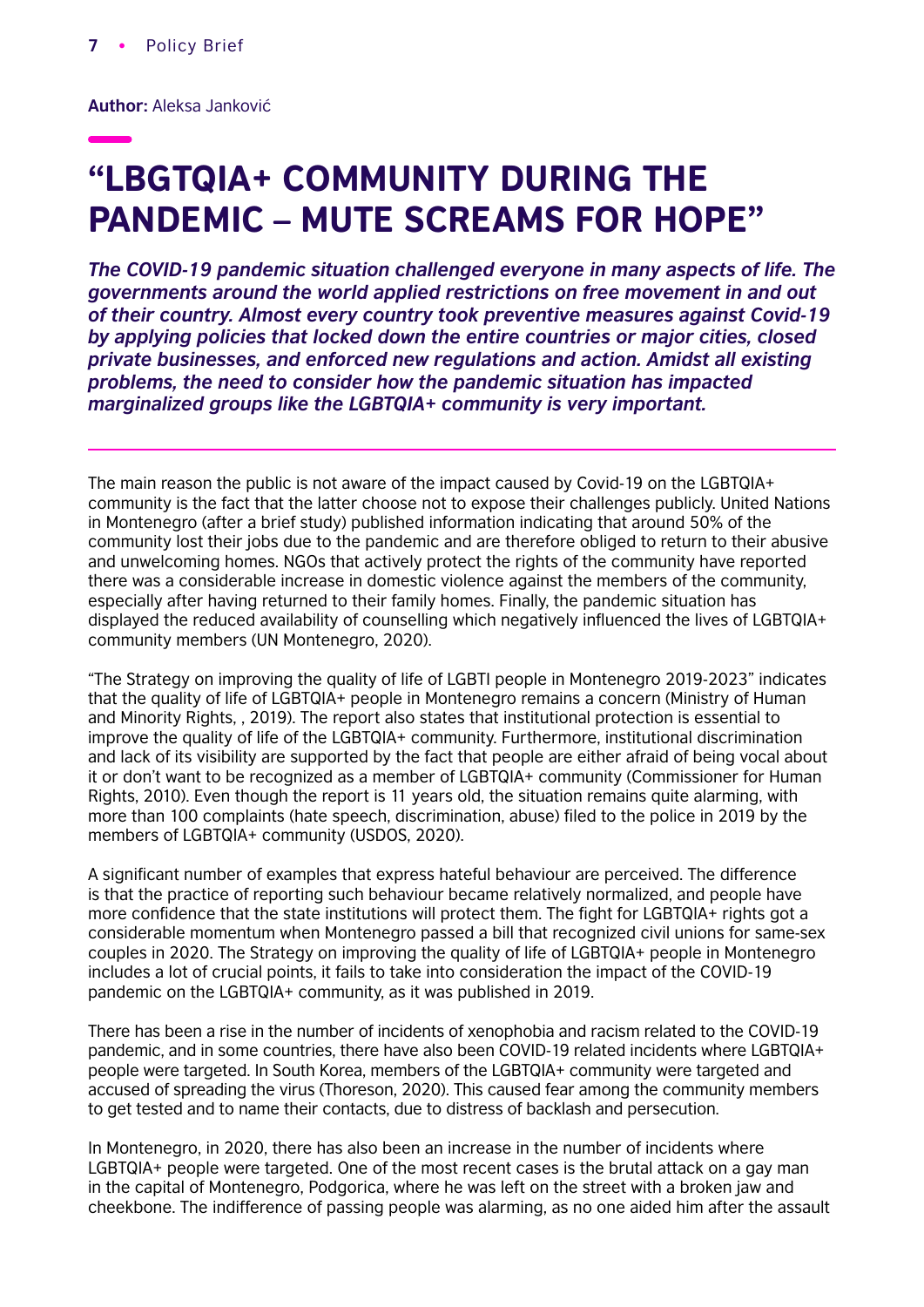(Durović, 2021). Most of the Pride parades across the globe were cancelled, due to the pandemic, including the one in Podgorica (Haynes, 2020).

Montenegro is a traditional society with conservative values. It is also a small country where there is a very small LGBTQIA+ community, and many people continue to remain reluctant to openly declare they are members of the community, due to stigma and fear of rejection. Law on Prohibition of Discrimination clearly states in the Article 19 that discrimination of a person based on sexual orientation is punishable with fines ranging from 200 to 20.000 euro.

However, paradoxically, Montenegro does not lack legal solutions, but rather the informative aspects – people tend to be less informed on their legal protection and legislation. Centre for Democracy and Human Rights in Montenegro (CEDEM) has published a study that was conducted from 11th until 19th of September 2020, stating:

- Every fifth person in Montenegro has an opinion that LGBTQI persons are no better than criminals and should be punished with the highest sentence (CEDEM, 2020).
- 43% of People believe that LQBTQI persons should not have equal rights as other citizens of Montenegro have (CEDEM, 2020).

In the past, the parliament focused on the law recognizing civil unions between same-sex couples, and members of some political parties have compared the same sex-marriage bill with mental disorder, zoophilia and paedophilia. One of the horrifying examples is that of the current president of the Committee for Human Rights in the Parliament of Montenegro, Jovan Vučurović, who called the bill "ill- favoured", and described it as an attempt of Montenegrin government to caress the lobbyists' needs from Brussels (Durović, 2020).

In Europe, 55% percent of Europeans would feel comfortable if their child was in a relationship with an LGBTI person, while the percentages are even lower for intersex and trans people (ILGA Europe, 2020).

The United Nations (Montenegro is a member state) identified the need to address this issue. In its statement on 17 May 2020 "COVID-19: The suffering and resilience of LGBT persons must be visible and inform the actions of States", the UN calls for states to adopt legislation, public policies and take action to protect LGBTI communities during the pandemic (United Nations Human Rights Office of the High Commissioner, 2020). Although the United Nations called upon the States to take actions, Montenegro did not change any of the policies. Therefore, Montenegro should bring a fresh policy to protect the LGBTQIA+ community.

The new policy focusing on the direct aid of LGBTQIA+ community in Montenegro during COVID- 19 crisis would not only benefit members of the community, their families but also would be beneficial for all citizens of Montenegro mainly because it would increase the awareness, and visibility of the delicate situation for the LGBTQIA+ community. Outcomes of such policy could achieve the goal of decreasing stigmatization against LGBTQIA+ community in Montenegro. The policy would also be in line with the United Nations recommendations given the fact Montenegro is a member state. Additionally, it would be a step in the right direction for Montenegro's EU path.

# **Recommendations**

Establishment of an institutional cooperation body between the Ministry of Justice and Human and Minority Rights, Ministry of Finance and Social Welfare, Ombudsman, Police, and Parliamentary Committee for Human and Minority Rights

Establish cooperation between the executive and legislative branches and representatives from Human Rights NGOs and LGBTQIA+ community.

Launching a campaign where Montenegrin citizens would be gradually informed about the LGBTQIA+ community and as a result, would begin to have more tolerance toward the community.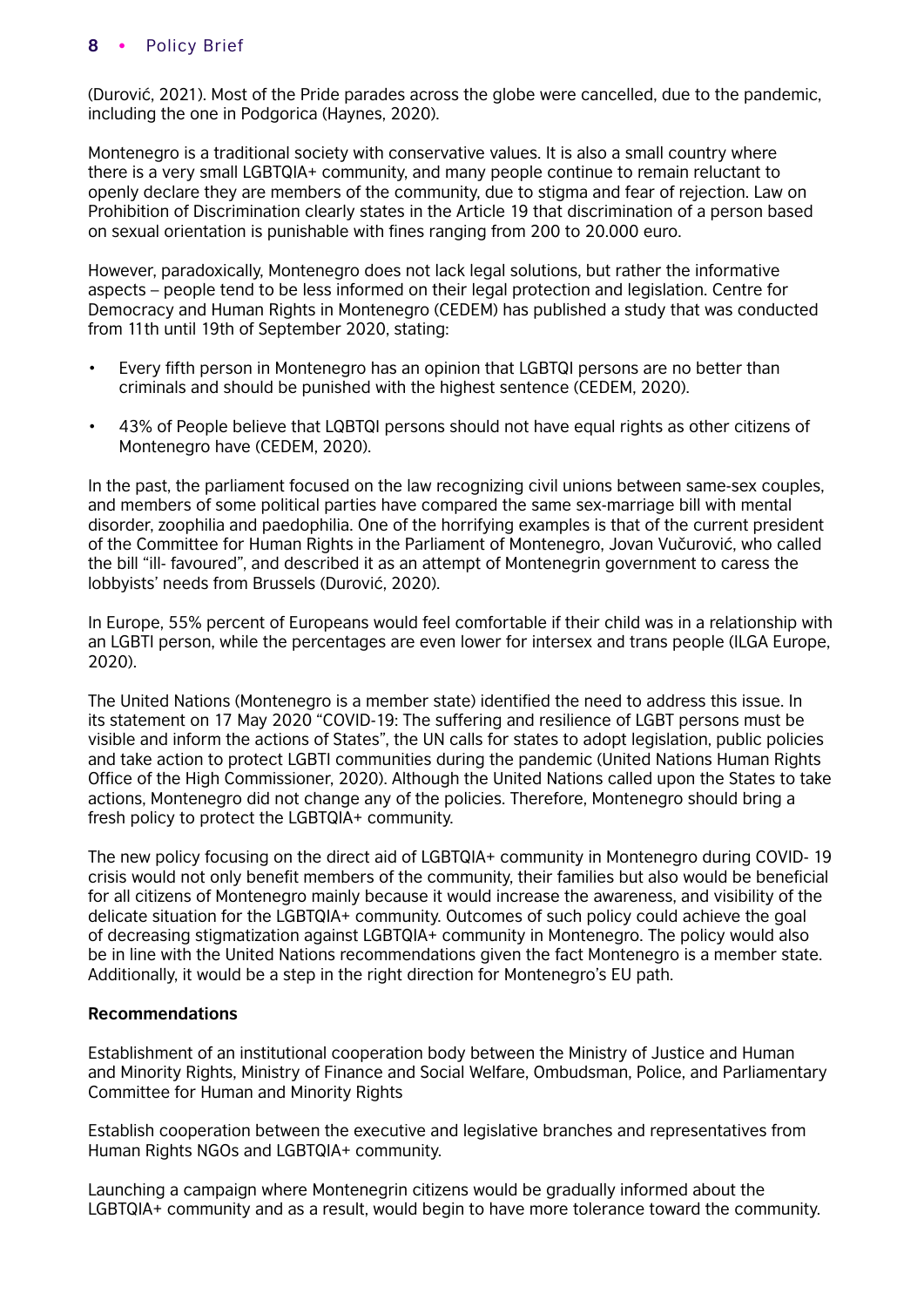After the information campaign, LGBTQIA+ youth will find it easier to fight for their rights. Moreover, social openness would impact their mental health positively.

The right to freedom of expression would be strengthened. It would allow LGBTQIA+ individuals to be visible, professionally included, and closer to the solution of many institutional problems in the role of direct advisors. Police would have a significantly deeper insight on the attacks towards the community and closer monitoring on ensuring the safety of the community.

Additional training in human rights sphere could consequentially influence the knowledge of what motives may be identified as potentially endangering and provide jobs for people that suffered loss of job during the pandemic, which is around 50% of community (UN in Montenegro, 2020).

To protect the marginalized groups in Montenegro, particularly during extraordinary situations, the law on the protection of marginalized communities in Montenegro should be fully implemented.

- 1. CEDEM, 2020. Patterns and Degree of Discrimination in Montenegro. CEDEM, pp.34-48.
- 2. Commissioner for Human Rights (Council of Europe). 2010. Country Thematic Studies On [LGBTI - Commissioner For Human Rights. \[Online\] Available at: https://www.coe.int/en/web/](https://www.coe.int/en/web/commissioner/thematic-work/lgbti-country-studies) commissioner/thematic-work/lgbti-country-studies [Accessed 28 December 2020].
- 3. Durović, A., 2021. Prava LGBT Zajednice Izazov Za Novu Crnogorsku Vlast. [online] Radio Slobodna Evropa. Available at: [https://www.slobodnaevropa.org/a/prava-lgbt-zajednice-izazov](https://www.slobodnaevropa.org/a/prava-lgbt- zajednice-izazov-za-novu-crnogorsku-vlast/31037584.html)[za-novu-crnogorsku-vlast](https://www.slobodnaevropa.org/a/prava-lgbt- zajednice-izazov-za-novu-crnogorsku-vlast/31037584.html) [Accessed 9 January 2021].
- 4. Giordano, C., 2021. *Which Countries Are In Lockdown?*. [Online] The Independent. Available at: [https://www.independent.co.uk/news/world/which-countries-currently-in-lockdown](https://www.independent.co.uk/news/world/which-countries-currently-in-lockdown-b1777806.html) [Accessed 5 January 2021].
- 5. Haynes, S., 2020. *'There's Always a Rainbow After the Rain.' Challenged by Coronavirus, LGBTQ Communities Worldwide Plan Digital Pride Celebrations.* [Online] Available at: [https://time.](https://time.com/5814554/coronavirus-lgbtq-community-pride/) [com/5814554/coronavirus-lgbtq-community-pride](https://time.com/5814554/coronavirus-lgbtq-community-pride/) [Accessed 7 December 2020].
- 6. ILGA Europe, 2020. *COVID-19 and specific impact on LGBTI people and what authorities should be doing to mitigate impact.* [Online] Available at: [https://www.ilga-europe.org/sites/default/](https://www.ilga-europe.org/sites/default/files/COVID19%20_Impact%20LGBTI%20people.pdf) [files/COVID19\\_LGBTI.pdf](https://www.ilga-europe.org/sites/default/files/COVID19%20_Impact%20LGBTI%20people.pdf) [Accessed 8 December 2020].
- 7. Ministarstvo za ljudska i manjinska prava, 2019. *Strategija za unapređenje kvaliteta života LGBTI osoba u Crnoj Gori,* Podgorica: Ministastvo za ljudska i manjinska prava.
- 8. Thoreson, R., 2020. *Covid-19 Backlash Targets LGBT People in South Korea.* [Online] Available at:<https://www.hrw.org/news/2020/05/13/covid-19-backlash-targets-lgbt-people-south-korea> [Accessed 8 12 2020].
- 9. United Nations Human Rights Office of the High Commissioner, 2020. COVID-19: The suffering and resilience of LGBT persons must be visible and inform the actions of States. [Online]. Available at: [https://www.ohchr.org/EN/NewsEvents/Pages/DisplayNews](https://www.ohchr.org/EN/NewsEvents/Pages/DisplayNews.aspx?NewsID=25884&LangID=E) [Accessed 2 December 2020].
- 10. UN Montenegro, 2020. Izvještaj o Brzoj Procjeni Socijalnog Uticaja Epidemije COVID-A-19 U Crnoj Gori April – Jun 2020.. UN Montenegro, pp.62-71.
- 11. USDOS (United States Department of State), 2020. Country Report On Human Rights Practices 2019 - Montenegro. [Online] USDOS (United States Department of State). Available at: [https://](https://www.ecoi.net/en/document/2026430.html) [www.ecoi.net/en/document](https://www.ecoi.net/en/document/2026430.html) [Accessed 4 January 2021]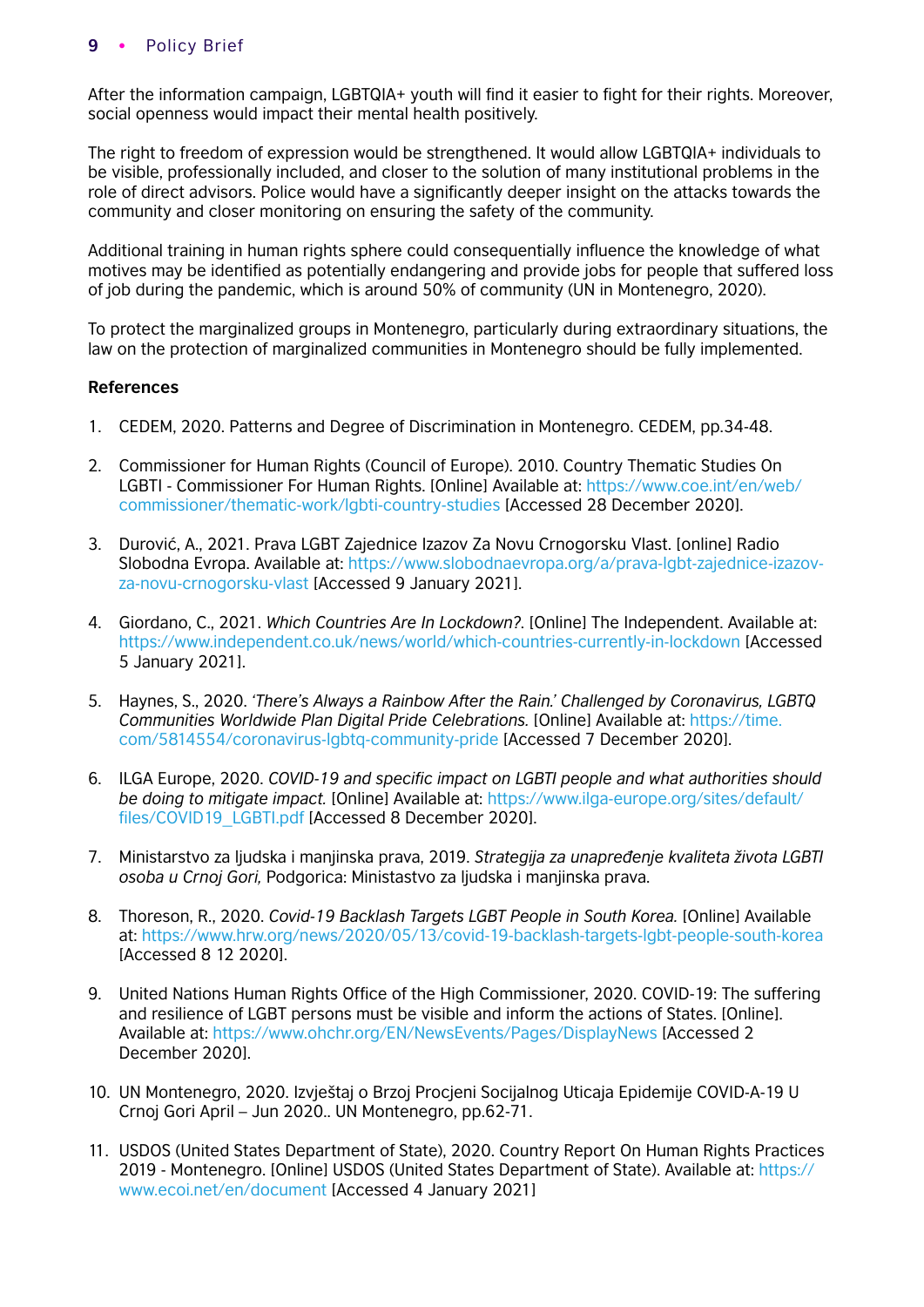**Authors:** Viktorija Mitevska and Filip Taskovski

# "SOCIAL EXCLUSION OF ROMA AND SEX WORKERS: A RIGHT TO SOCIAL INCLUSION"

*We observe a constant social exclusion of the Roma community and sex workers who are endangered in any way possible. From a social point of view, they cannot socialize and do not exercise their rights as other people because they are often discriminated, and are not accepted by the wider community. On the other hand,*  the difficulty to access employment opportunities is a major issue.

With the outbreak of the coronavirus (COVID-19), the social exclusion of the Roma community doubled. Many Roma families depend on performing temporary jobs, such as collecting used materials and second-hand materials, plastic, paper or selling at the open market and 90% of them are at risk of not being able to provide the basic and necessary supplies to support their families and protect them from the pandemic. Roma living in provisional and temporary dwellings throughout the country are left without the opportunity to follow the recommendations for protection and hygiene measures, as they do not have access to running water nor the means to supply it, neither do they have protective equipment and hygiene items. There are many examples during this pandemic that have additionally burdened the socioeconomic and health position of the community.

For example, in Suto Orizari, many citizens were left without a family doctor. Pregnant women from this municipality, faced problems in examination, because the gynaecological office was without a gynaecologist during the pandemic. Also, the vaccination ward in Suto Orizari was ceased, leaving preschool and school-aged children without doctors. There is still no public transport in Delchevo, which is an additional problem for the socially vulnerable groups, in need of medical help or examinations in clinical hospitals.

Moreover, as a consequence of poor coordination between institutions, many vulnerable persons have not received financial assistance. In the past four months, non-governmental organizations that advocate for the rights of the Roma community urged the state institutions for socio-economic support. However, they received negative replies.

Due to the pandemic situation, with the increase in prices, many Roma families are unable to secure hygiene products. Besides economic difficulties, they risk the infection as well. Thus, it is an urgent matter to supply the community with hygiene products, masks, gloves, antiseptic, antibacterial gels, and disinfectant sprays. The Roma community is placed in the suburbs of the cities, therefore medical facilities or pharmacies are far away from them. They face food shortages and cannot supply their families. The need for food packages is elementary. They have limited access to drinkable water supplies, thus, settling water tanks is fundamental.

Many initiatives have been launched for the Roma in the Republic of North Macedonia and many strategies have been prepared, such as the Strategy for the Roma in the Republic of North Macedonia 2014-2020, which covers several areas, namely health, culture, employment, education and housing. Several non-governmental organizations and the Red Cross are key factors in supporting the Roma community.

Apart from NGOs that undertake different activities for the emancipation of the Roma community, the state institutions have failed to provide essential assistance. Since the Covid-19 outbreak, the NGOs were the main instrument that attempted to protect the Roma community from the risks of infection. The vulnerable groups make up a high percentage of the population in the Republic of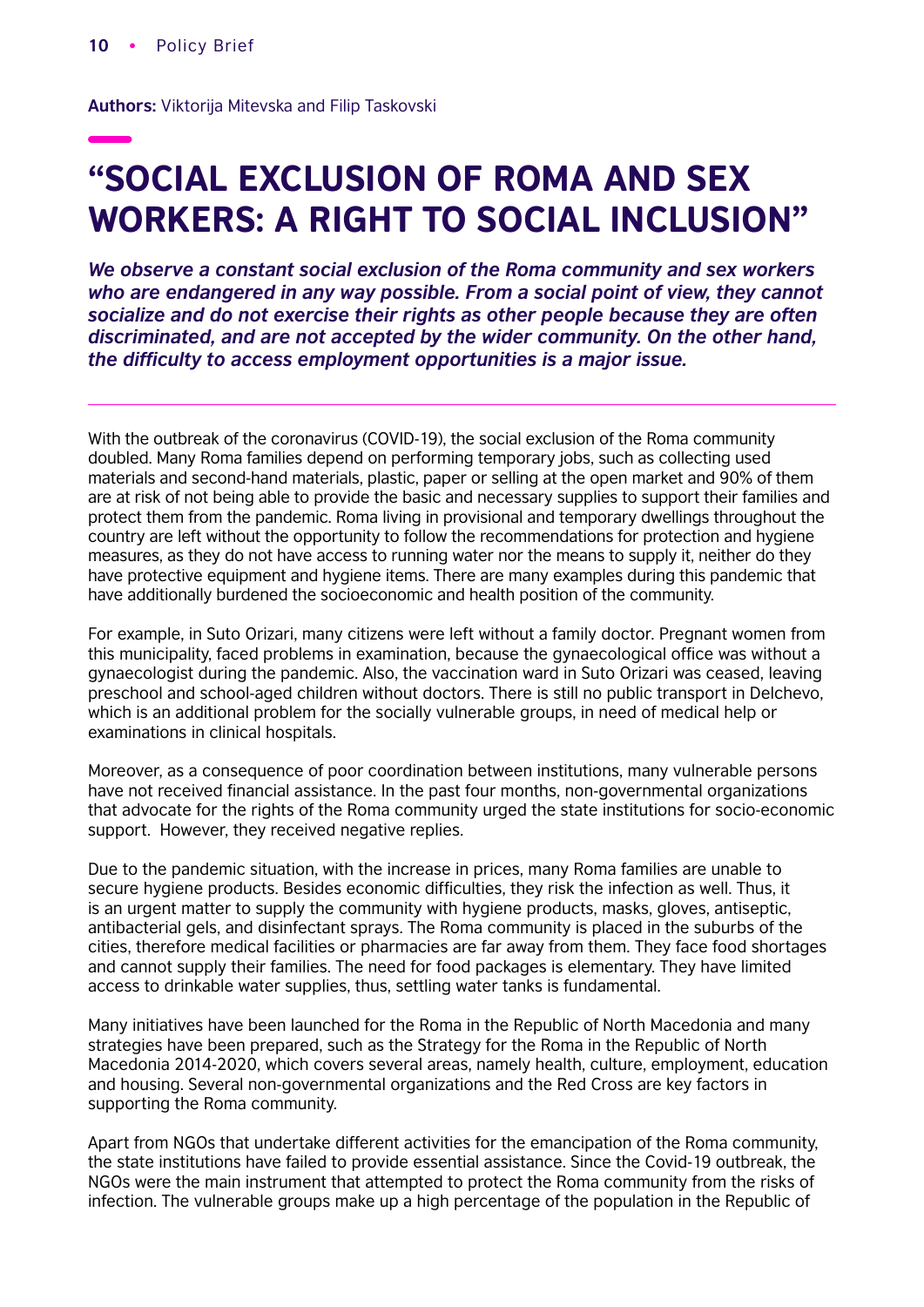North Macedonia, hence, the state institutions should take immediate measures to support them. Not to forget, the Red Cross provides temporary accommodations, food and clothing, however it is not enough.

The COVID-19 pandemic situation exposed social exclusion for the category of sex workers also. The current circumstances have reduced the medical care for this category. Discrimination and stigma in healthcare facilities prevent sex workers from receiving appropriate care and support. National policies often exclude sex workers to benefit from the workers' assistance program. They also cannot obtain documents that would grant them social assistance.

This is a worldwide issue. Governments have managed to provide social protection for different categories of people and communities, especially to the self-employed, unfortunately, sex workers are not included. Therefore, public institutions must initiate an emergency fund to support them. In the meantime, many sex workers are forced to work. They risk being infected and get financial penalties at the same time. Due to preventive measures against Covid-19 brothels and strip clubs closed, thus halting the financial incomes of sex workers.

The Roma community, sex workers, and other vulnerable groups did not receive sufficient protection and healthcare services, except for the minimum one-time assistance of 3000 denars for the Roma community. Non-governmental organizations in cooperation with the Red Cross, distributed food packages, protective masks, hygiene and disinfection products, yet it was not enough. Therefore, state institutions must play an essential role to this process. They must apply the anti-discrimination law to protect vulnerable groups. Nevertheless, comprehensive cooperation between institutions and civil society organizations is pivotal for the immediate implementation of the law.

To conclude, social exclusion of the Roma community, sex workers and other vulnerable groups should be prevented because all of them have the right to social inclusion. We are all human beings and deserve the right to be treated humanely and justly.

"We all should know that diversity makes for a rich tapestry, and we must understand that all the threads of the tapestry are equal in value no matter what their color is" - Maya Angelou

- 1. Khetane, Пандемијата COVID-19 и ромската заедница во Северна Македонија, [https://khetane.mk](https://khetane.mk/%d0%9f%d0%b0%d0%bd%d0%b4%d0%b5%d0%bc%d0%b8%d1%98%d0%b0%d1%82%d0%b0-covid-19-%d0%b8-%d1%80%d0%be%d0%bc%d1%81%d0%ba%d0%b0%d1%82%d0%b0-%d0%b7%d0%b0%d0%b5%d0%b4%d0%bd%d0%b8%d1%86%d0%b0-%d0%b2%d0%be-%d0%a1/?fbclid=IwAR1pJHrQ-IbUewi4lZHU5LYG557hNXoPgqewtAkf_yn4Vc-TWbuOLv_XEYc)
- 2. Република online, Општините во кои живеат ранливи и маргинализирани граѓани се потенцијални нови жаришта за корона, [https://republika.mk/zivot/zdravje/opshtinite-vo-koi](https://republika.mk/zivot/zdravje/opshtinite-vo-koi-ziveat-ranlivi-i-marginalizirani-gragjani-se-potencijalni-novi-zarishta-za-korona/?fbclid=IwAR14rOtFF-iOkDYbUtgF23o9TkLI0nZrUSxuiEzWXz6DV17N8CFX9W-eoMk)[ziveat-ranlivi-i-marginalizirani-gragjani-se-potencijalni-novi-zarishta-za-korona](https://republika.mk/zivot/zdravje/opshtinite-vo-koi-ziveat-ranlivi-i-marginalizirani-gragjani-se-potencijalni-novi-zarishta-za-korona/?fbclid=IwAR14rOtFF-iOkDYbUtgF23o9TkLI0nZrUSxuiEzWXz6DV17N8CFX9W-eoMk)
- 3. Прв колектив на сексуални работници на Балканот, Листа со факти за КОВИД-19 и сексуалната работа, S-Work No.97, [https://starsexwork.org/s-work](https://starsexwork.org/s-work-no-97/?fbclid=IwAR14rOtFF-iOkDYbUtgF23o9TkLI0nZrUSxuiEzWXz6DV17N8CFX9W-eoMk)
- 4. Deutsche Welle, Keno Verzek, Корона кризата и Ромите: Заборавената ризична група [https://www.dw.com/mk](https://www.dw.com/mk/%D0%BA%D0%BE%D1%80%D0%BE%D0%BD%D0%B0-%D0%BA%D1%80%D0%B8%D0%B7%D0%B0%D1%82%D0%B0-%D0%B8-%D1%80%D0%BE%D0%BC%D0%B8%D1%82%D0%B5-%D0%B7%D0%B0%D0%B1%D0%BE%D1%80%D0%B0%D0%B2%D0%B5%D0%BD%D0%B0%D1%82%D0%B0-%D1%80%D0%B8%D0%B7%D0%B8%D1%87%D0%BD%D0%B0-%D0%B3%D1%80%D1%83%D0%BF%D0%B0/a-53028460?fbclid=IwAR1BJgfIqg7KzLI_bOBHD4lKlqlzASA9xDpQC1YDRMJa1Am6V9Sa297SdmE)
- 5. 24 vakti, Пандемијата COVID-19 и ромската заедница во Северна Македонија [https://24vakti.mk/covid-19](https://24vakti.mk/%D0%BF%D0%B0%D0%BD%D0%B4%D0%B5%D0%BC%D0%B8%D1%98%D0%B0%D1%82%D0%B0-covid-19-%D0%B8-%D1%80%D0%BE%D0%BC%D1%81%D0%BA%D0%B0%D1%82%D0%B0-%D0%B7%D0%B0%D0%B5%D0%B4%D0%BD%D0%B8%D1%86%D0%B0-%D0%B2%D0%BE-%D1%81/?fbclid=IwAR1sIuWBL3JjBtPvcHE28xBaNbTrIlV7GZ3tD99vNzf1KGTNo2whMhNN0pk)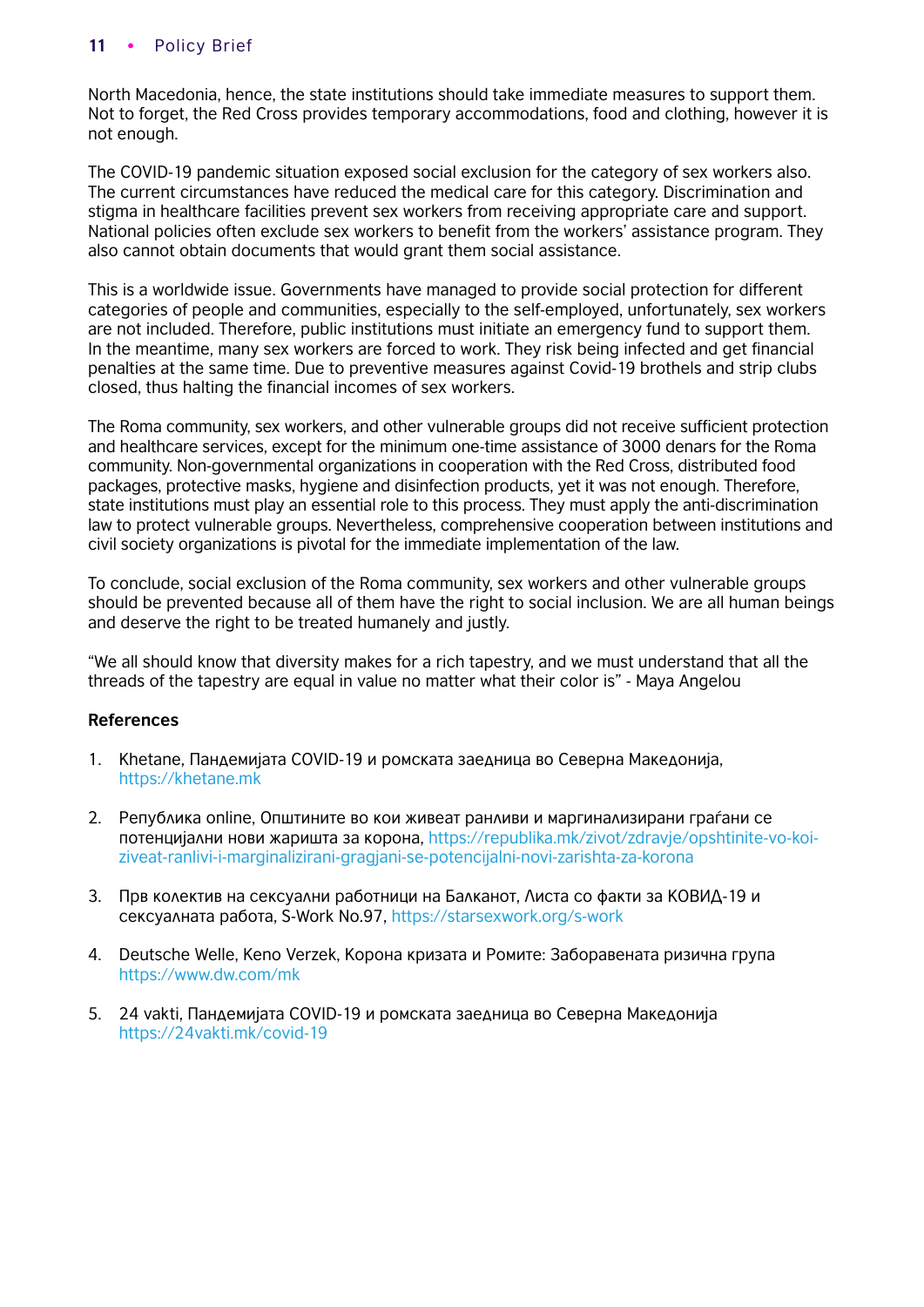**Author:** Sara Gjevori

# "THE CLICK TO JOB OPPORTUNITIES FOR DOMESTIC VIOLENCE VICTIMS"

*Domestic violence has increased since the enforcement of lockdown as a part of the preventive measures against Covid-19. Simultaneously, health and social support became limited and hardly accessible. Based on reports, the national helpline for women received around 2000 calls during the isolation period from March 10 to May 18. This marked a threefold increase comparing to the same period in 2019.1 However, the data do not present the actual situation because many victims never report the violence for various reasons. On most occasions, the abuser and the victim share the living space, therefore due to the lack of alternative shelters or different reasons, they are afraid to report the violence.1*

#### **Problem Statement**

The employment through informal economy reaches 30.3% in Albania. As a result, victims of domestic violence find it difficult to get a job. In poor countries like Albania, victims of domestic violence cannot find a job easily. As a consequence, the economic dependency forces the victims to stay with their abuser. Therefore, the economic independence for this category is essential for their safety. In a few cases, state institutions, civil society and the private sector promised to help the victims of domestic violence. Taking into account the facts, I propose to create a website where domestic violence victims can freely access job opportunities during the pandemic situation.

#### **Policy Options**

In Albania, more than 50% of women aged 15-49 faced minimum one form of violence. Based on the different campaigns, cooperation between relevant institutions is crucial to address the phenomenon of domestic violence. In Albania, more than 30 organizations are active in monitoring and supporting survivors of domestic and gender-based violence.<sup>6</sup> They provide good counselling services. Their main focus is the psychological assessment and legal counselling. Yet, employment is out of focus. On the other hand, the online information tools are not working. Therefore, the need for an online website to guide the victims of domestic violence to find a job and become economically independent from their abusers is essential.

#### **Recommendations**

Granting safety and employment opportunities for the victims of domestic violence must be a high priority. Websites are accessible for everyone, even in pandemic situations, therefore, it would be easier for the victims to report the violence in this way and be able to concurrently search for a job. The website could also include inspirational stories, advice, online career counselling, a community forum, etc. Nevertheless, employment should remain the main purpose.

Furthermore, we could invite the private business sector and the media for cooperation. Good coordination between private businesses and media by posting the job vacancies through the latter is a possibility to consider. In the end, non-profit organizations would be of great help by monitoring the whole process and sharing their advice and human resources.

If the victims would be able to find a job, they would have financial self-sufficiency. This would make the whole recovery process easier for them. Implementing this policy will not solve all the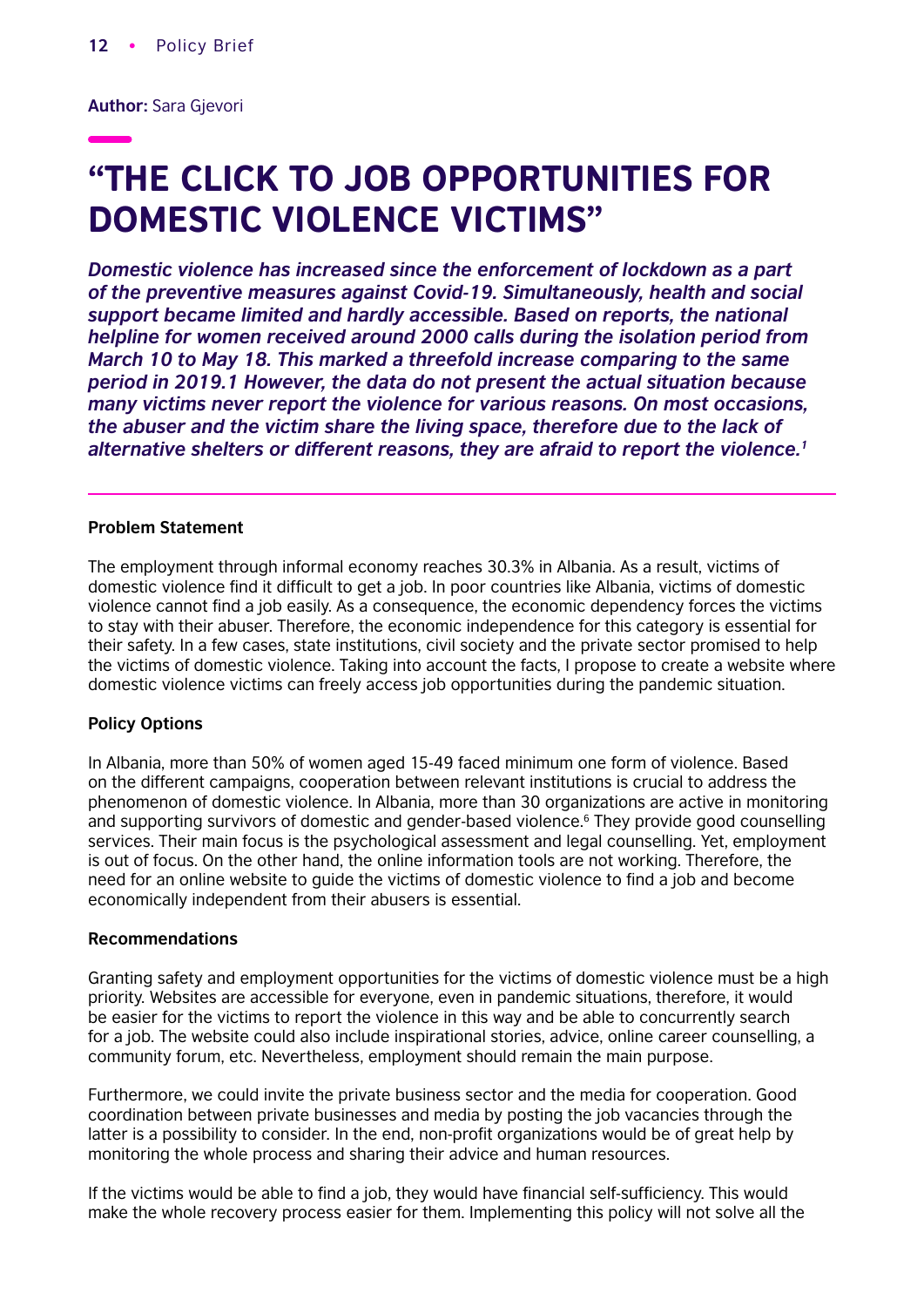challenges that these victims face, but it's a start. This website would encourage the victims to take action knowing that there is a solution.

# **Conclusion**

With this platform, we enable women and men to know more about their potential and help them raise their voice for themselves. With Covid-19 ravaging the economy, such crises as domestic violence are set to become much more frequent.<sup>8</sup> Promotion of this scheme will raise greater awareness of the problem in our society. Supporting this marginalized group would be highly beneficial.

- 1. "Covid-19, threefold increase in calls for help at the National Hotline for Domestic Violence cases", AWEN NETOWORK [https://awenetwork.org/covid-19-trefishohen-thirrjet-per-ndihme](https://awenetwork.org/covid-19-trefishohen-thirrjet-per-ndihme-per-dhune-ne-familje-prane-linjes-kombetare-116-117-deri-ne-6-urdhera-mbrojtje-ne-dite-vetem-ne-durres/)[per-dhune-ne-familje-prane-linjes-kombetare-116-117-deri-ne-6-urdhera-mbrojtje-ne-dite-vetem](https://awenetwork.org/covid-19-trefishohen-thirrjet-per-ndihme-per-dhune-ne-familje-prane-linjes-kombetare-116-117-deri-ne-6-urdhera-mbrojtje-ne-dite-vetem-ne-durres/)[ne-durres/](https://awenetwork.org/covid-19-trefishohen-thirrjet-per-ndihme-per-dhune-ne-familje-prane-linjes-kombetare-116-117-deri-ne-6-urdhera-mbrojtje-ne-dite-vetem-ne-durres/)
- 2. "Employment and Victims of Violence", The Women's Legal Defense and Education Fund-Legal Momentum<https://www.legalmomentum.org/employment-and-victims-violence>
- 3. "3 Reasons Why Finding a Job Is So Hard and How to Improve Your Chances", Indeed Career Guide <https://www.indeed.com/career-advice/finding-a-job/why-finding-a-job-is-so-hard>
- 4. "RCC'S ESAP: SHARE OF INFORMAL EMPLOYMENT IN WESTERN BALKANS", RCC [https://www.rcc.](https://www.rcc.int/news/519/rccs-esap-share-of-informal-employment-in-western-balkans-ranges-from-18-to-33--holistic-approach-necessary-to-tackle-this-issue) [int/news/519/rccs-esap-share-of-informal-employment-in-western-balkans-ranges-from-18-to-](https://www.rcc.int/news/519/rccs-esap-share-of-informal-employment-in-western-balkans-ranges-from-18-to-33--holistic-approach-necessary-to-tackle-this-issue)[33--holistic-approach-necessary-to-tackle-this-issue](https://www.rcc.int/news/519/rccs-esap-share-of-informal-employment-in-western-balkans-ranges-from-18-to-33--holistic-approach-necessary-to-tackle-this-issue)
- 5. Women and girls speak out against domestic violence- UNDP Albania [https://www.al.undp.](https://www.al.undp.org/content/albania/en/home/ourwork/povertyreduction/successstories/women-speak-out-against-domestic-violence--.html) [org/content/albania/en/home/ourwork/povertyreduction/successstories/women-speak-out](https://www.al.undp.org/content/albania/en/home/ourwork/povertyreduction/successstories/women-speak-out-against-domestic-violence--.html)[against-domestic-violence--.html](https://www.al.undp.org/content/albania/en/home/ourwork/povertyreduction/successstories/women-speak-out-against-domestic-violence--.html)
- 6. "Anetare te rrjetit te OjF-ve per monitorimin e zbatimit te standarteve kunder DHBGJ dhe DHF", Rrieti i monitorimit kundër dhunës me bazë gjinore [https://rrjetikunderdhunesgjinore](https://rrjetikunderdhunesgjinore-monitorime.al/anetare-te-rrjetit-rw-ojf-ve-per-monitorimin-e-zbatimit-te-standarteve-kunder-dhbgj-dhe-dhf/)[monitorime.al/anetare-te-rrjetit-rw-ojf-ve-per-monitorimin-e-zbatimit-te-standarteve-kunder](https://rrjetikunderdhunesgjinore-monitorime.al/anetare-te-rrjetit-rw-ojf-ve-per-monitorimin-e-zbatimit-te-standarteve-kunder-dhbgj-dhe-dhf/)[dhbgj-dhe-dhf/](https://rrjetikunderdhunesgjinore-monitorime.al/anetare-te-rrjetit-rw-ojf-ve-per-monitorimin-e-zbatimit-te-standarteve-kunder-dhbgj-dhe-dhf/)
- 7. "11 THINGS TO KNOW ABOUT DOMESTIC VIOLENCE DURING COVID-19 AND BEYOND", HEALTHLINE [https://www.healthline.com/health/things-to-know-about-domestic-violence#7.-](https://www.healthline.com/health/things-to-know-about-domestic-violence#7.-Financial-manipulation-can-trap-people) [Financial-manipulation-can-trap-people](https://www.healthline.com/health/things-to-know-about-domestic-violence#7.-Financial-manipulation-can-trap-people)
- 8. "A New Covid-19 Crisis: Domestic Abuse Rises Worldwide", New York Times [https://www.](https://www.nytimes.com/2020/04/06/world/coronavirus-domestic-violence.html) [nytimes.com/2020/04/06/world/coronavirus-domestic-violence.html](https://www.nytimes.com/2020/04/06/world/coronavirus-domestic-violence.html)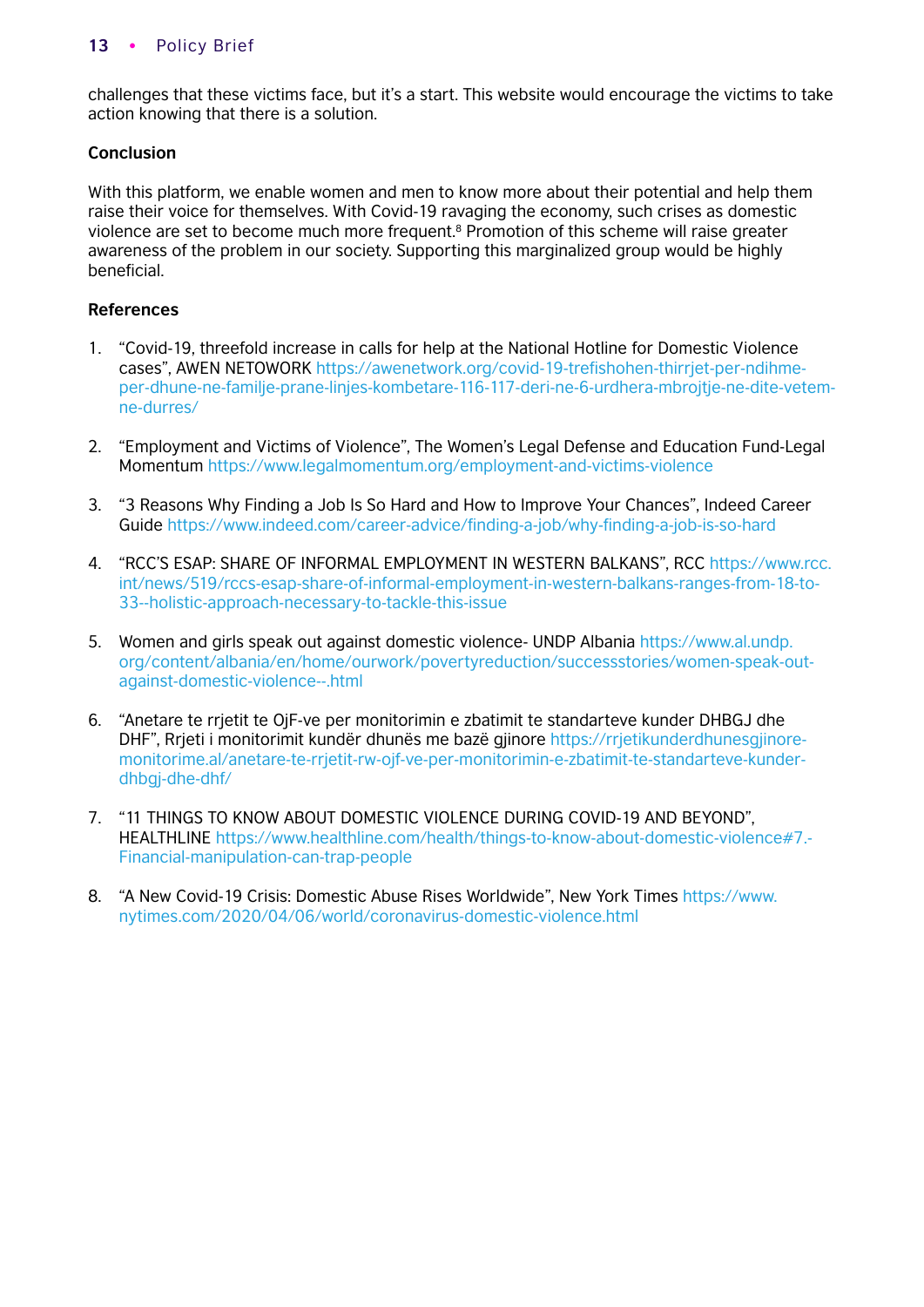**Author:** Sarah Ibershimi

# "THE GENDER EMPLOYMENT GAP IN ALBANIA: HOW TO REDUCE INEQUALITIES THROUGH CHILD CARE SUBSIDIES"

It has been almost one year since the first cases of COVID-19. In a short time, *the governments around the world mobilized all their resources to cope with the pandemic and to break the cycle of the COVID-19 transmission. While most people's lives and work have been negatively affected by the crisis, in Albania women's jobs and livelihoods are more vulnerable because of the COVID-19 pandemic.* 

Due to pre-existing gender inequalities, women are more likely to lose their job comparing to men because of the economic crisis caused by the pandemic. Factors such as child care due to mobility restrictions and school closure may take an important part in explaining the vulnerability of women's jobs. Therefore, there is an urgent need to prevent widening gender inequalities through a strategic plan.

The government and stakeholders in Albania have to tackle this challenge by subsiding child care. This policy will not only serve to alleviate the situation created by the pandemic but will also encourage Albanian women to join the labour market. As a result, the gender inequality gap regarding employment is expected to narrow within a few years.

#### **Problem Statement**

The Coronavirus outbreak turned out to be a multidimensional crisis. While it started as a health shock, it has spread with adverse effects on the economy, education and gender equality. Evidence on the impact of the pandemic show that the gender gap in employment will amplify because women are being hit hardest by the emergency situation. Albania is no exception to this global concern. According to UN Women Albania, the livelihood of women is affected disproportionately compared with the livelihood of men.1

The Rapid Gender Assessment revealed that 3 out of 4 women in our country experienced increased unpaid care and domestic work during the lockdown period; 46% of women and 67% of men received help from the partner; 51% of women and 27% of men worked remotely. The results of the survey showed that men faced a greater risk of unemployment (17%) compared to women (12%), due to the large percentage of men employed in the worst-hit sectors from the restrictions. However, due to informality, women working in informal employment were not included in the official data. Despite the lack of data, this category makes up a large number of informal workers who have lost their jobs. Therefore, the gender inequalities related to employment deepened further during the pandemic.<sup>2</sup>

Exploring the root causes of the gender gap in employment during the pandemic requires special attention, especially by the stakeholders. The employment rate in Albania for the population aged 15-64 is 68.2 % for men and 54.4% for women.3 Because of existing gender inequalities women are more vulnerable to COVID-19 related economic and financial effects.

Since the beginning of the pandemic in our country, the government implemented nationwide school closures as a measure to prevent further contagion, therefore caregiving responsibilities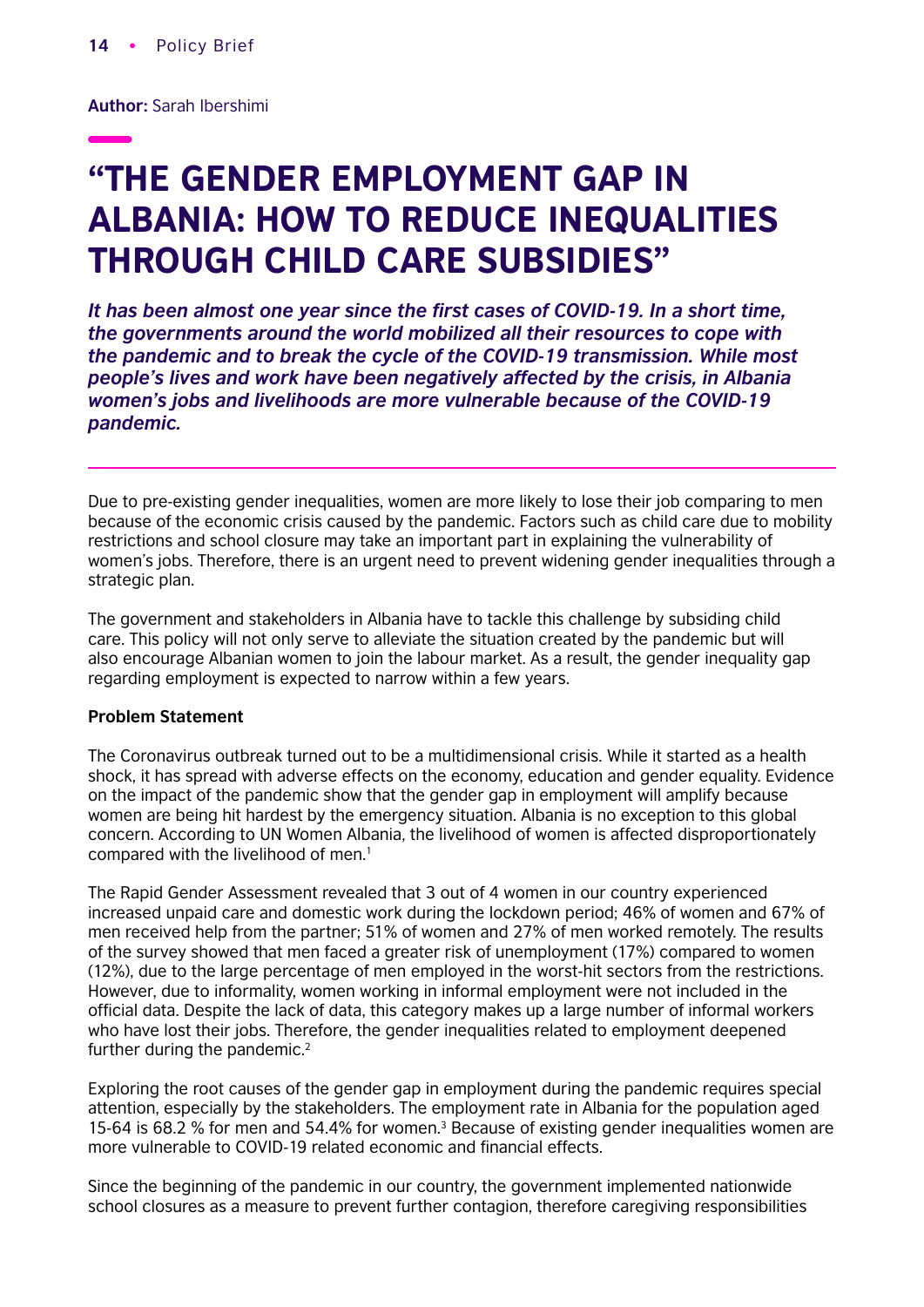disproportionately fall on women. Also, the nature of work in Albania remains significantly genderspecific. Women have more than the average share of employment in three of the most affected sectors by the pandemic (tourism, gastronomy, and industries), as measured at the national level.<sup>4</sup> This phenomenon has led to women's workforce progress backward.

The socio-economic consequences of the disease caused by the novel coronavirus have a global impact on people's everyday life and welfare. Regarding unemployment, the International Labour Organization estimated that in the second quarter of 2020, COVID-19 eliminated 495 million fulltime jobs globally.<sup>5</sup> Albania is no exception to this concern, due to the economic impact of the pandemic.

Unlike previous economic and employment crises, the COVID-19 pandemic is affecting women the hardest. This applies to both formal and informal sectors. Women in developing countries including Albania, do most unpaid care work within the home.<sup>6</sup> Despite progress, women continue to bear a heavier load than men in children care due to the lack of help from the partner, which is reflected in the data extracted from the Rapid Gender Assessment: 46% of women and 67% of men received help from the partner.

# **Policy Options**

Gender equality is a fundamental right recognized by the European Union and also a condition to be met by the Western Balkan countries, including Albania, which aspires to join the EU. Therefore, as part of its preparation for an EU future, in recent years Albania has taken steps to advance women's rights regarding employment. Regional Directorates and Local Employment Offices implemented a National Employment Program with a focus on reducing the gender gap in employment, through the employment of girls and women.<sup>7</sup>

In addition to state initiatives, in September 2015 the Albanian government adopted the Sustainable Development Goals (SDGs) alongside all other Member States of the United Nations. This program aimed to improve the status of women in the labour market, by valuing gender equality as a condition to achieve sustainable development.

Although progress has been noted, these policies have not resulted in maximum efficiency. The National Employment Program has not been comprehensive, as only a certain category has benefited from this initiative, including girls and women with vocational education and excluding farmers, migrant and irregular migrant women, as well as the graduated women. On the other hand, the UNDP Program employs a very small number of women ranging from 10 to 100 per year, which excludes most of those who are in need.

Women are facing a double burden because of their work and family obligations. There is a lack of evidence that child care has entered the public policy agenda in Albania. According to a study in 2010, having children in Albania harms women's role and wages in the labour market.<sup>8</sup> Government should consider adopting a new policy which accounts for women's unique needs. A powerful mechanism to reduce gender inequalities, which will show the results shortly, is the child care subsidy.

The main argument in favour of this proposal is that it should help low and middle income Albanian mothers to become economically self-sufficient in the future. Another encouraging fact is that a child care subsidy reform will allow women to invest in their potential by improving their skills and by engaging in education and training activities, which will help them to ensure livelihood and wellbeing in the long term. Improving the state's child care system needs attention from policymakers because it not only contributes to improving the quality of life of children but also has an important role in economic development.9

Evidence suggests that child care subsidies can contribute to stability for both children and parents. Since child care is becoming a barrier to work especially for mothers who take on unpaid caregiving responsibilities when their family cannot afford child care or even quit the job, the beneficiaries of child care subsidy will be all the Albanian women in the maternal age from low and middle income families which constitute 85% of the population in Albania.10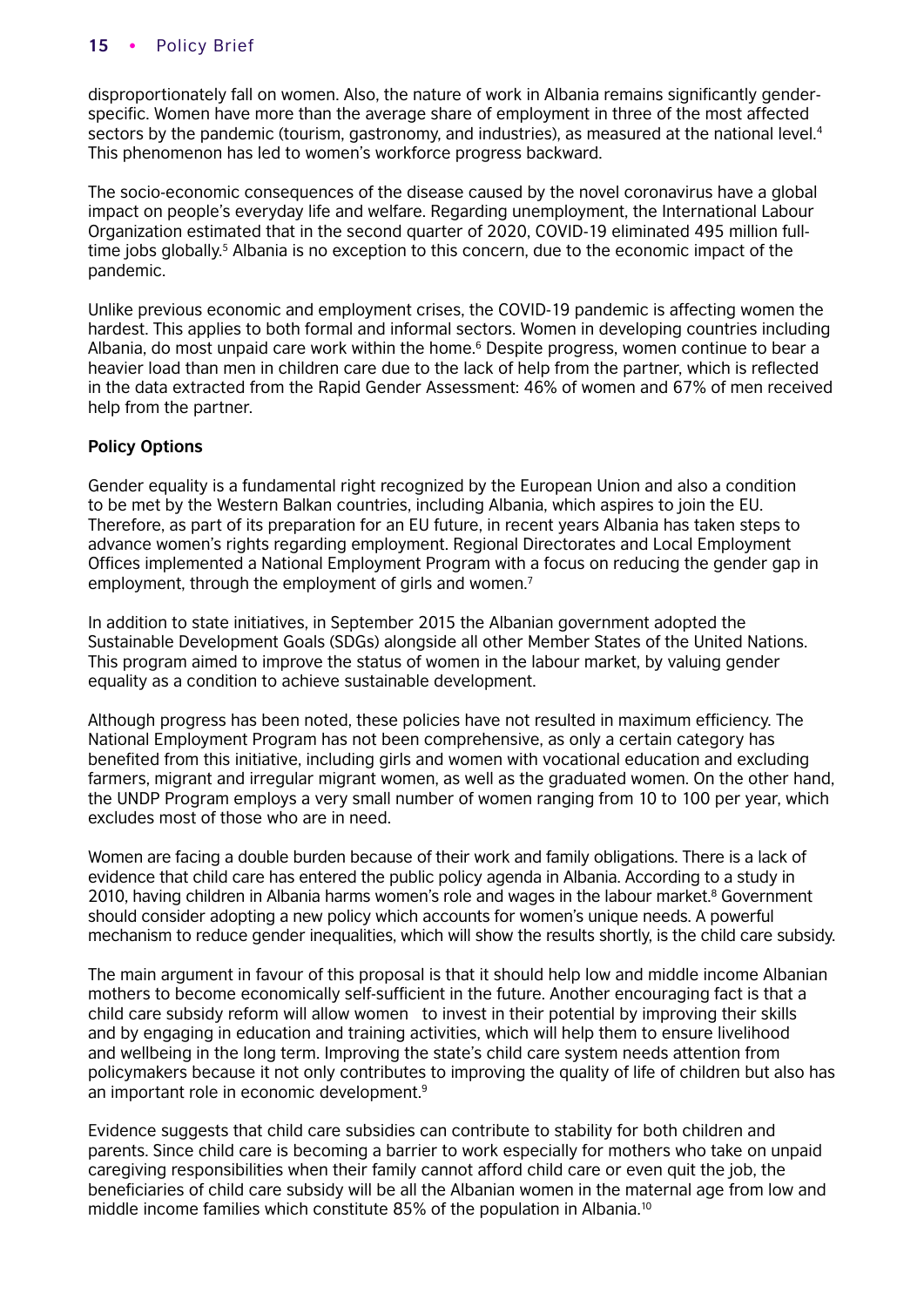# **Recommendations**

Before implementing this policy, the Albanian government has to identify the instruments available, to encourage women's employment. To achieve the goal, accessibility and affordability are very important to ensure that no one is left behind. Therefore, policymakers should have a special focus on installing a fair system that will not create new inequalities.

The most challenging part is to create a strategy which will shorten the waiting time for subsidy approval. This can happen if the state grants temporary eligibility to applicants, while their application is under review. Additionally, the reimbursement should be based on the type of care and children's age. Considering the big need for care during non-traditional hours, tiered reimbursement may result in effective tool. According to the findings, countries with higher availability of affordable childcare have high maternal labour force participation rates, however, a good budget management may lead to the implementation of this package.11

Subsidizing childcare to ensure social justice, will improve health and welfare if is fully implemented and fully funded. This policy aims to prevent widening the gap of inequalities regarding women and men and also tends to promote the entry of women into the labour market. Subsidized child care should be considered as the lifeline to healthy children, economic security and women's independence.

- 1. UN Women | Europe and Central Asia. 2021. *Unpacking The Impact Of COVID-19 On Women And Girls In Albania.* [online] Available at: [https://eca.unwomen.org/unpacking-the-impact-of-covid-](https://eca.unwomen.org/en/news/stories/2020/4/unpacking-the-impact-of-covid-19-on-women-and-girls-in-albania)[19-on-women-and-girls-in-albania](https://eca.unwomen.org/en/news/stories/2020/4/unpacking-the-impact-of-covid-19-on-women-and-girls-in-albania)
- 2. UN Women | Europe and Central Asia. 2021. *Press Release: COVID-19 Is Taking A Higher Toll On Women – Shows UN Women Albania Rapid Assessment.* [online] Available at: [https://eca.](https://eca.unwomen.org/en/news/stories/2020/7/covid-19-is-taking-a-higher-toll-on-women-shows-un-women-albania-rapid-assessment) [unwomen.org/covid-19-is-taking-a-higher-toll-on-women-shows-un-women-albania-rapid](https://eca.unwomen.org/en/news/stories/2020/7/covid-19-is-taking-a-higher-toll-on-women-shows-un-women-albania-rapid-assessment)[assessment](https://eca.unwomen.org/en/news/stories/2020/7/covid-19-is-taking-a-higher-toll-on-women-shows-un-women-albania-rapid-assessment)
- 3. Instat.gov.al. 2021. [online] Available at: [http://www.instat.gov.al/burra-dhe-gra-2020.pdf](http://www.instat.gov.al/media/7376/burra-dhe-gra-2020.pdf)
- 4. Pubdocs.worldbank.org. 2021. [online] Available at: [http://pubdocs.worldbank.org/Albania-](http://pubdocs.worldbank.org/en/764381588143421027/RER17-Albania-Country-Note-ALB.pdf)[Country-Note-ALB.pdf](http://pubdocs.worldbank.org/en/764381588143421027/RER17-Albania-Country-Note-ALB.pdf)
- 5. ILOSTAT. 2020. *COVID-19 ILOSTAT*. [online]
- 6. OECD. 2021. *Women At The Core Of The Fight Against COVID-19 Crisis.* [online] Available at: [https://www.oecd.org/coronavirus/policy-responses/women-at-the-core-of-the-fight-against](https://www.oecd.org/coronavirus/policy-responses/women-at-the-core-of-the-fight-against-covid-19-crisis-553a8269/#section-d1e1263)[covid-19-crisis](https://www.oecd.org/coronavirus/policy-responses/women-at-the-core-of-the-fight-against-covid-19-crisis-553a8269/#section-d1e1263)
- 7. 2021. [online] Available at: [http://akpa.gov.al/wp-content/uploads/C19.pdf](http://akpa.gov.al/wp-content/uploads/2020/08/VKM-608-e-C19.pdf)
- 8. Bego, I. and Spehar, A., 2021. [online] Ecpr.eu. Available at: [https://ecpr.eu/Filestore/](https://ecpr.eu/Filestore/paperproposal/dc2b356e-abcf-4581-9a9a-4b9f83195882.pdf) [paperproposal.pdf](https://ecpr.eu/Filestore/paperproposal/dc2b356e-abcf-4581-9a9a-4b9f83195882.pdf)
- 9. Michigan.gov. 2021. [online] Available at: https://www.michigan.gov/documents/Building\_a [Better\\_Child\\_Care\\_System.pdf](https://www.michigan.gov/documents/mde/Building_a_Better_Child_Care_System_534366_7.pdf)
- 10. Instat.gov.al. 2021. [online] Available at: [http://instat.gov.al/shqiperia\\_ne\\_shifra\\_2019.pdf](http://instat.gov.al/media/6964/shqiperia_ne_shifra_2019_.pdf)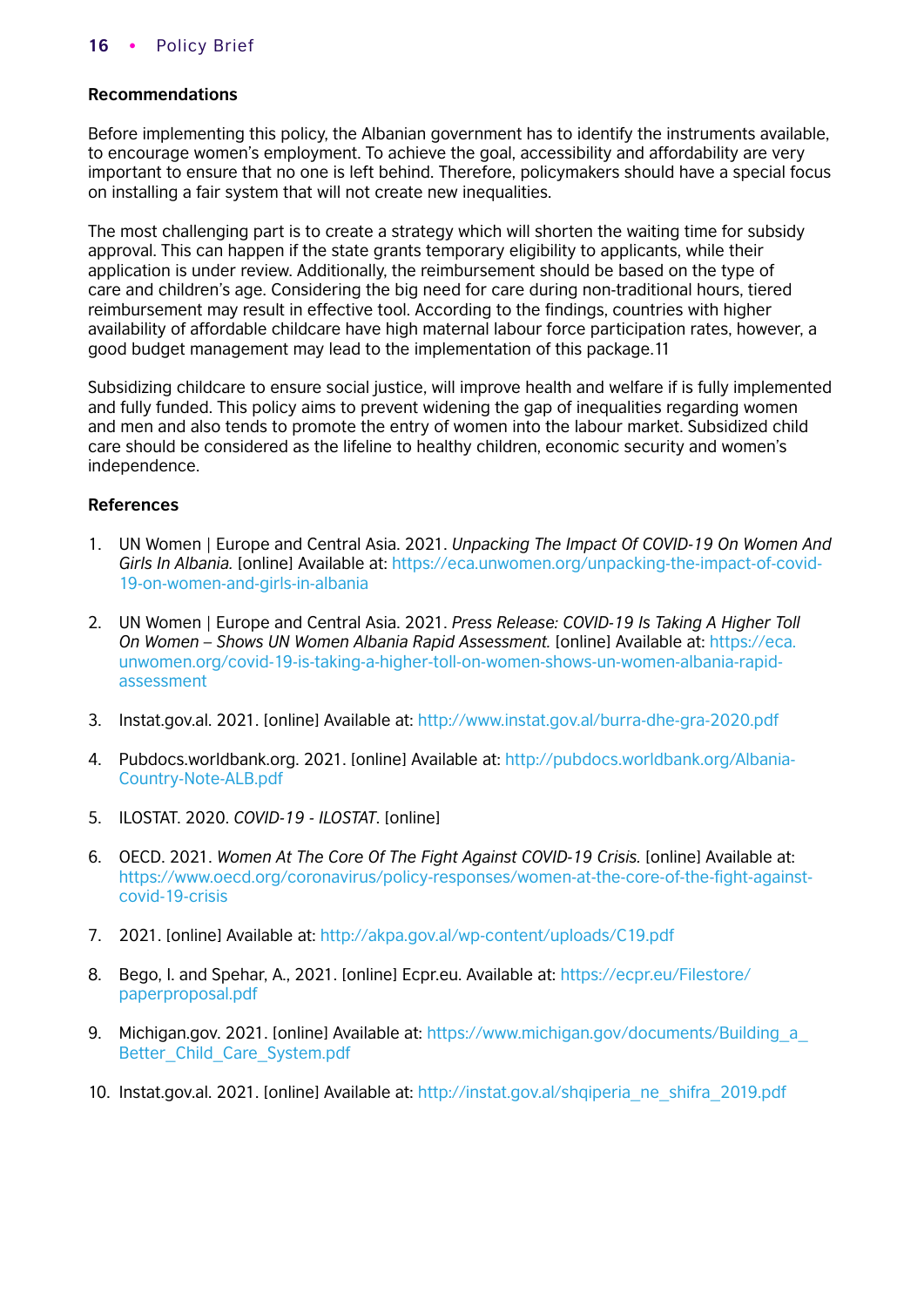**Author:** Snežana Bojkovska and Ivana Petrovska

# "PROTECTING THE VULNERABLE ONES DURING THE PANDEMIC"

*From the beginning of the pandemic until today, we can see a fall in all areas of people's activity. Many businesses did not need workers during the pandemic and as a result, a lot of workers lost the jobs. However, this is not the central problem that*  people face today. In addition to the critical financial situation that directly affects *all other spheres of life, many people during the pandemic are psychologically affected. The current situation is only getting worse and today we face many changes in society. We are not used to what is happening to the world today.*

Everyone in society is currently thinking about the end of the pandemic, yet no one has the right solution because the media is overcrowded with information of how the pandemic is taking over the world and no one is motivated to give a solution. To support the vulnerable persons, the government must lower the taxes, give financial support to the local businesses, and reduce unnecessary expenses.

#### **Problem Statement**

Most of the people affected by the Coronavirus are the workers, elderly people, underage, minority communities, migrants, prisoners, sex workers, drug users, poor people, people with disabilities, etc. At this point, the citizens who faced financial instability before the pandemic like sex workers, people who live in poverty, the elderly, etc. are affected even more because the state institutions are not able to provide full support. The affected groups are also the students who are unable to find a job, nor to finish their studies properly.

#### **Policy Options**

Students will receive partial reimbursement of university tuition fees and IT courses. A lot of students lack financial support. Even those students who are financially stable were barely able to fund a semester. Students need to buy books and they are expensive. Many of the students who come from poor families decided not to attend university this year. Consequently, this situation increased unemployment because the same students are searching for jobs and they are unable to get one because they do not have a degree.

Our government decided to raise the prices of medical supplies and hygiene products. People were not ready for these changes. At the moment, we have great medical students who are capable to work as nurses and as a result, ensure the same job in the future. Because of the high prices, poor families, the elderly, minority communities, etc. cannot buy medical supplies or other essential products. Given that fact, the number of infected people can double because of their financial incapability to buy essential medical supplies to protect themselves.

Vulnerable households received financial support through existing social schemes and cash vouchers, yet it was not enough. Moreover, people also received a certain amount of money to buy essential products; however, this was not sufficient. Therefore, people started to sell their cash vouchers. Others managed to save money and buy cheaper nutrition products. Most of the people received the cash vouchers; nevertheless, many poor families and people from Roma community did not get any financial help.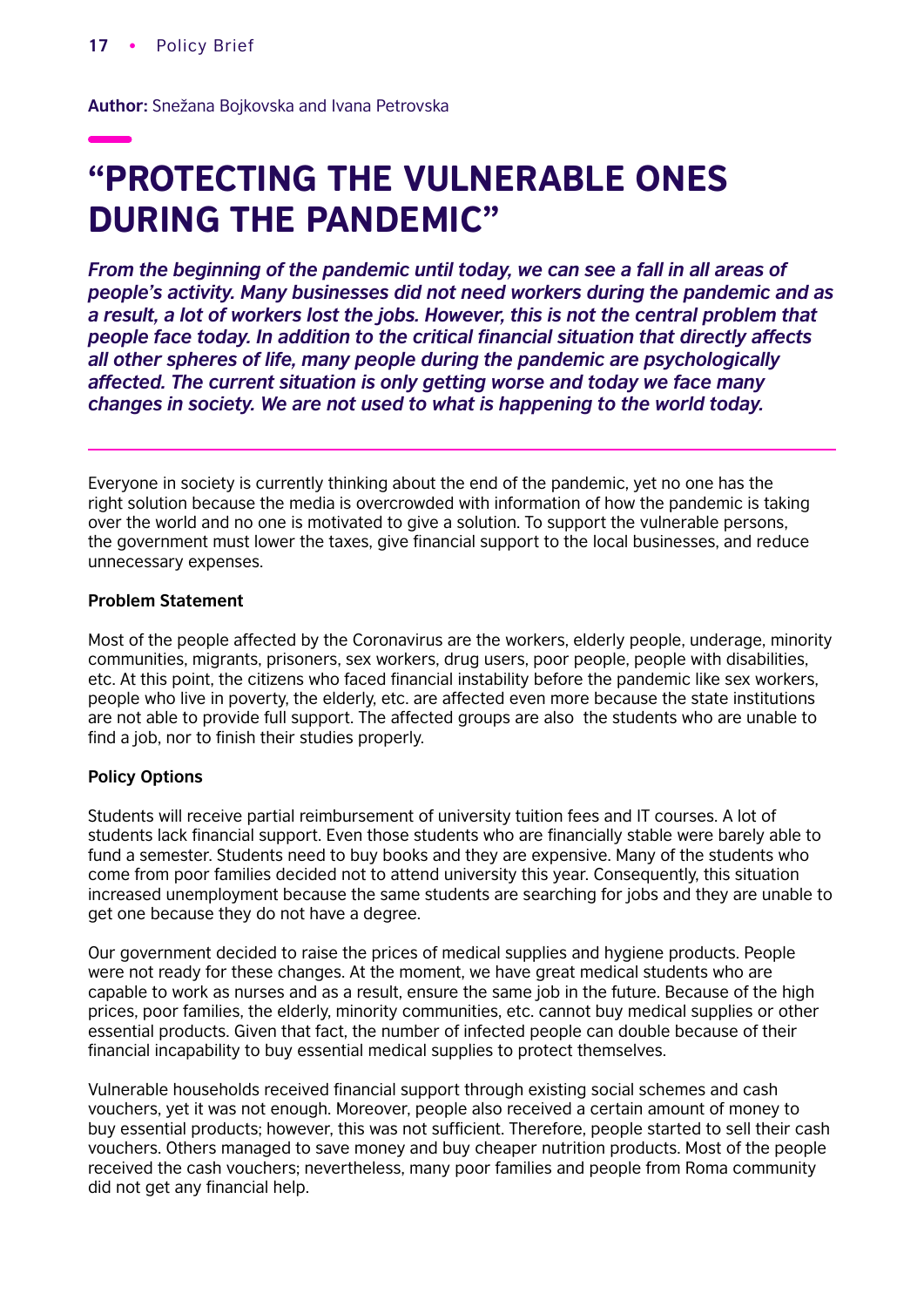The government is unable to fully protect the vulnerable persons. Given that most people do not comprehend the true risks of the Covid-19, the government should organize a better plan to manage this challenge.

Besides, the hospitals are crowded with people treating the Covid-19. This led to a reduction of the other medical services. Therefore, healthcare institutions must change this policy. They need a well-thought strategy to provide medical services for all people in need, not only for those with Covid-19.

### **Recommendations**

Hygiene products must be cheaper. Thus, people could buy them without financial burden. Thus, people can buy them more easily and protect themselves from the virus.

We need to engage the graduated medical students to support the poor families. As a result, the poor will save money and avoid the risk of infection by visiting the hospitals.

The elderly need to stay in quarantine in order to protect themselves from the virus. The young students should be available to buy them daily groceries and other material products they need.

There should be a centre outside of the coronavirus zone where people with other illnesses can be checked by a doctor 24/7.

# **Conclusion**

Several important things should be taken into consideration during this pandemic, and the most important thing is the effort to save as many lives as possible because every life matters. The governments should work hard to protect people.

- 1. National Public Radio (2020). *Singapore Wins Praise for Its COVID-19 Strategy. The U.S. Does Not.* Available online at: [https://www.npr.org/sections/goatsandsoda/singapore-wins-praise-for](https://www.npr.org/sections/goatsandsoda/2020/03/12/814522489/singapore-wins-praise-for-its-covid-19-strategy-the-u-s-does-not)[its-covid-19-strategy-the-u-s-does-not](https://www.npr.org/sections/goatsandsoda/2020/03/12/814522489/singapore-wins-praise-for-its-covid-19-strategy-the-u-s-does-not)
- 2. Washington Post (2020). *The Coronavirus Is Infecting and Killing Black Americans at an Alarmingly High Rate.* Available online at: [https://www.washingtonpost.com/coronavirus-is](https://www.washingtonpost.com/nation/2020/04/07/coronavirus-is-infecting-killing-black-americans-an-alarmingly-high-rate-post-analysis-shows/?arc404=true 
)[infecting-killing-black-americans-an-alarmingly-high-rate](https://www.washingtonpost.com/nation/2020/04/07/coronavirus-is-infecting-killing-black-americans-an-alarmingly-high-rate-post-analysis-shows/?arc404=true 
)
- 3. Link, B. G., and Phelan, J. (1995). Social conditions as fundamental causes of disease. *J. Health Sociol. Behav.* 80–94. doi: 10.2307/2626958
- 4. Braveman, P. A., Cubbin, C., and Egerter, S. (2005). Socioeconomic status in health research: one size does not fit all. *J. Am. Med. Assoc.* 294, 2879–2888. doi: 10.1001/jama.294.22.2879
- 5. Lutfey, K., and Freese, J. (2005). Toward some fundamentals of fundamental causality: Socioeconomic status and health in the routine clinic visit for diabetes. *Am. J. Sociol.* 110, 1326–1372. doi: 10.1086/428914
- 6. Adler, N. E., and Rehkopf, D. H. (2008). U.S. disparities in health: descriptions, causes, and mechanisms. *Annu. Rev. Public Health*, 29, 235–252. doi: 10.1146/annurev. publhealth.29.020907.090852
- 7. Elo, I. (2009). Social class differentials in health and mortality: patterns and explanations in comparative perspective. *Annu. Rev. Sociol*. 35, 553–572. doi: 10.1146/annurevsoc-070308-115929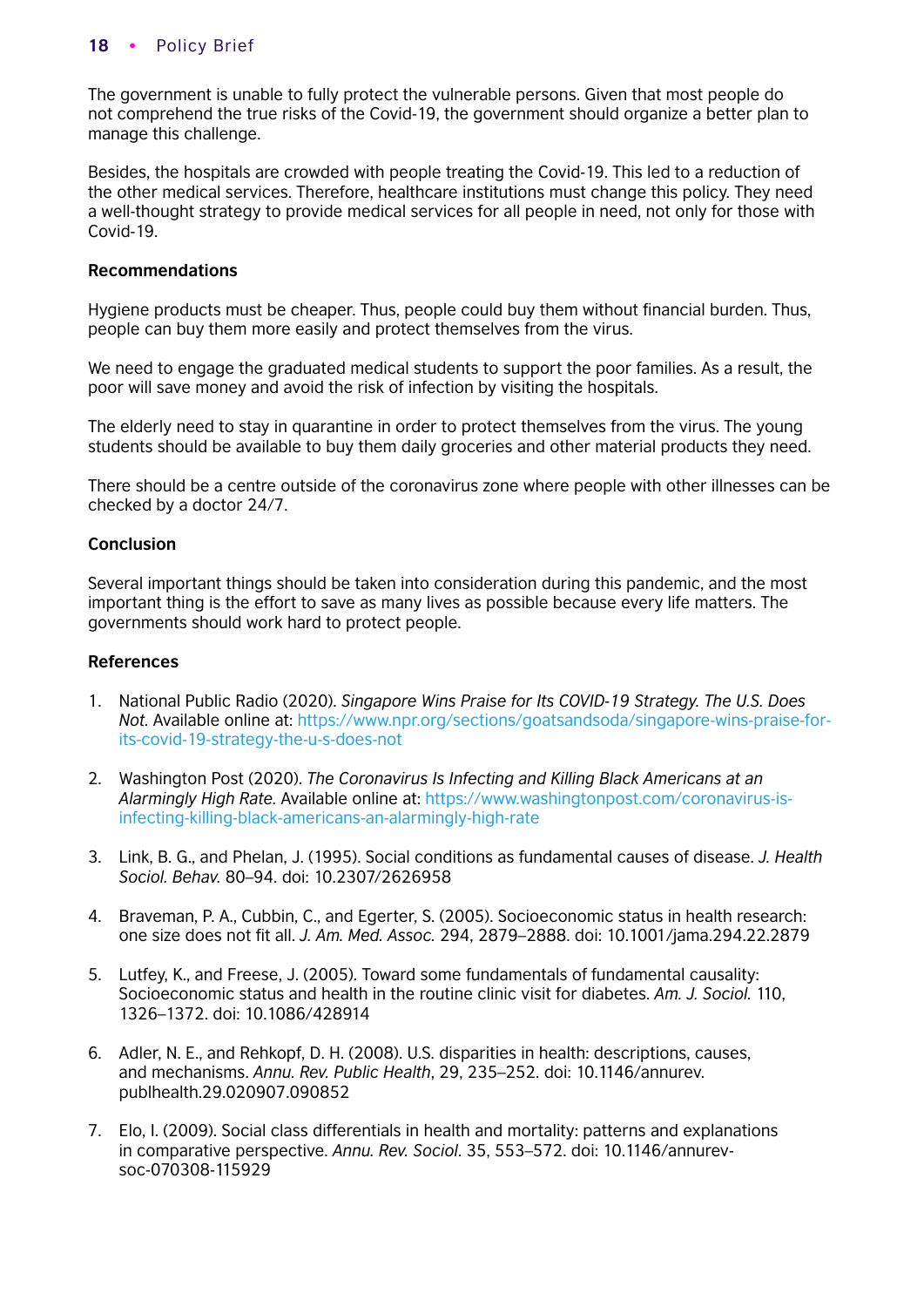- 8. Williams, D. R., Mohammed, S. A., Leavell, J., and Collins, C. (2010). Race, socioeconomic status, and health: Complexities, ongoing challenges, and research opportunities. *Ann. N.Y. Acad. Sci.* 1186, 69–101. doi: 10.1111/j.1749-6632.2009.05339.x
- 9. Oates, G. R., Jackson, B. E., Partridge, E. E., Singh, K. P., Fouad, M. N., and Bae, S. (2017). Sociodemographic patterns of chronic disease: how the Mid-South region compares to the rest of the country. *Am. J. Prev. Med*. 52(1 Suppl. 1), S31–S39. doi: 10.1016/j.amepre.2016.09.004
- 10. Lee, B. Y., Brown, S. T., Bailey, R. R., Zimmerman, R. K., Potter, M. A., McGlone, S. M., et al. (2011). The benefits to all of ensuring equal and timely access to influenza vaccines in poor communities. *Health Affairs* 30, 1141–1150. doi: 10.1377/hlthaff.2010.0778
- 11. Lorant, V., Boland, B., Humblet, P., and Deliege, D. (2002). Equity in prevention and health care. *J. Epidemiol. Commun. Health* 56, 510–516. doi: 10.1136/jech.56.7.510
- 12. Shi, L., and Steven, G. D. (2005). Vulnerability and unmet health care needs. *J. General Internal Med*. 20, 148–154. doi: 10.1111/j.1525-1497.2005.40136.x
- 13. James, A. S., Hall, S., Greiner, K. A., Buckles, D., Born, W. K., and Ahluwalia, J. S. (2008). The impact of socioeconomic status on perceived barriers to colorectal cancer testing. *Am. J. Health Promot*. 23, 97–100. doi: 10.4278/ajhp.07041938
- 14. U.S. Bureau of Labor Statistics (2018). Available online at: [https://www.bls.gov/charts/american](https://www.bls.gov/charts/american-time-use/work-by-ftpt-job-edu-p.htm)[time-use/work-by-ftpt-job-edu-p.htm](https://www.bls.gov/charts/american-time-use/work-by-ftpt-job-edu-p.htm)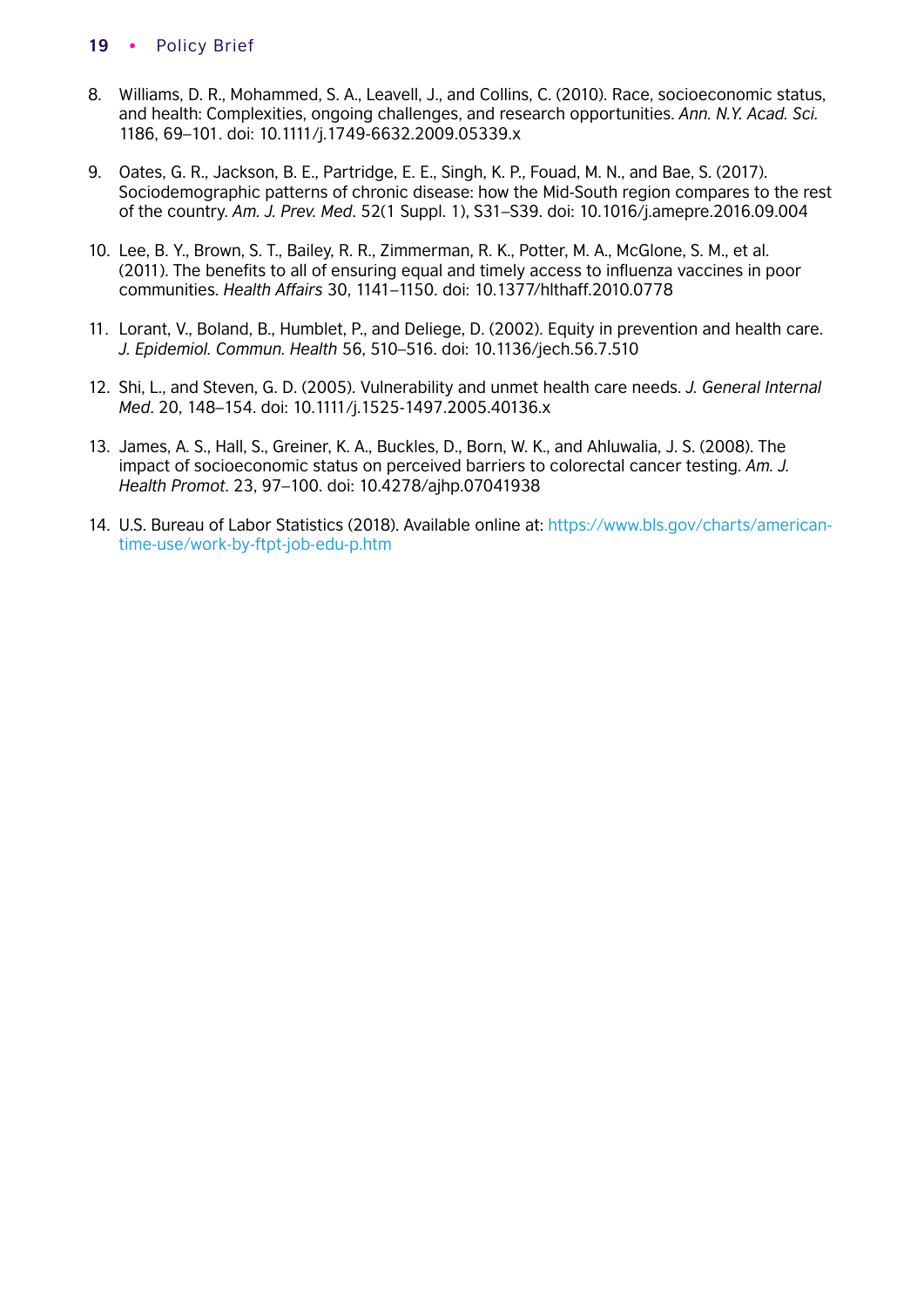**Author:** Nerma Škrijelj

# "CHANGING THE WAY WE AGE"

*High rates of mortality, birth rates decline, and the aging of the population are serious problems in Montenegro and European Union. The growth of the elderly*  population is often a challenge for public finances, pensions, and the healthcare *system mechanisms. For this reason, amending and implementing new socioeconomic policies is essential*

According to Eurostat data in the European Union in 2019, the elderly comprised around 20.3% of the total population, compared to 2018 which represents an increase of 0.3%, and compared to 2009 an increase of 2.9%. (Eurostat, 2020) The Covid-19 pandemic situation showed the vulnerability of the old people and the need for their intensive care.

In Montenegro, it is necessary to initiate policies that promote maximal care for the elderly. It is important to increase employment and boost daily activities to improve their health through physical activities. The research paper titled "Composite indices on the example of Active Aging Index in Montenegro" based on European Quality of Life survey, Labour force survey, European Survey of Income and Living Conditions found that the care for the elderly is at a very low point in Montenegro (Skrijelj, 2020, p. 25-60).

### **Problem Statement**

According to a UN report "The impact of Covid-19 on older persons", Covid-19 caused fear and suffering for the old population across the globe. (UN, 2020, p. 2) It is necessary to repair the consequences of the spread of Covid-19, which caused large mortality of the elderly population. Eventually, it should be beard in mind that countries such as Netherlands, Finland, Germany, etc. which embrace active aging culture are having lower Covid -9 mortality rates compared to the Western Balkan.

In Montenegro, this problem should be highly positioned on the agenda of decision-makers, especially due to the fact that Covid-19 mortality rate was the third highest in Western Balkan (Radio Free Europe, 2020) as well as the fact that as many as 25% of the total population is aged 55 and over, according to the 2011 census (Statistical office of Montenegro, 2012).

Furthermore, Montenegro has not yet created a strategy that focuses strictly on active aging. In this regard, creating a National Strategic Policy for Active Aging will improve the quality of life of older citizens and give base through calculating Active Aging to monitor progress.

# **Policy Options**

Currently, there is a strategy in Montenegro that aims to improve the social protection of the elderly and enhance the quality of life and employment. However, the main problem is that this strategy is not adequately formulated to make its results measurable. Implementation of an Active Aging Policy should be directly focused and built on the results of the Active Aging Index. This index serves as a tool to measure the untapped potential of the elderly population for active and healthy aging, as well to measure the level to which older people live independent lives, participate in socio-economic reality and the capacity of society for active aging (UNECE, 2019 p.5).

Regarding the calculation of Active Aging Index for development of strategic policies of active aging, it is worth mentioning the good practices of Malta and Poland. Malta has participated in all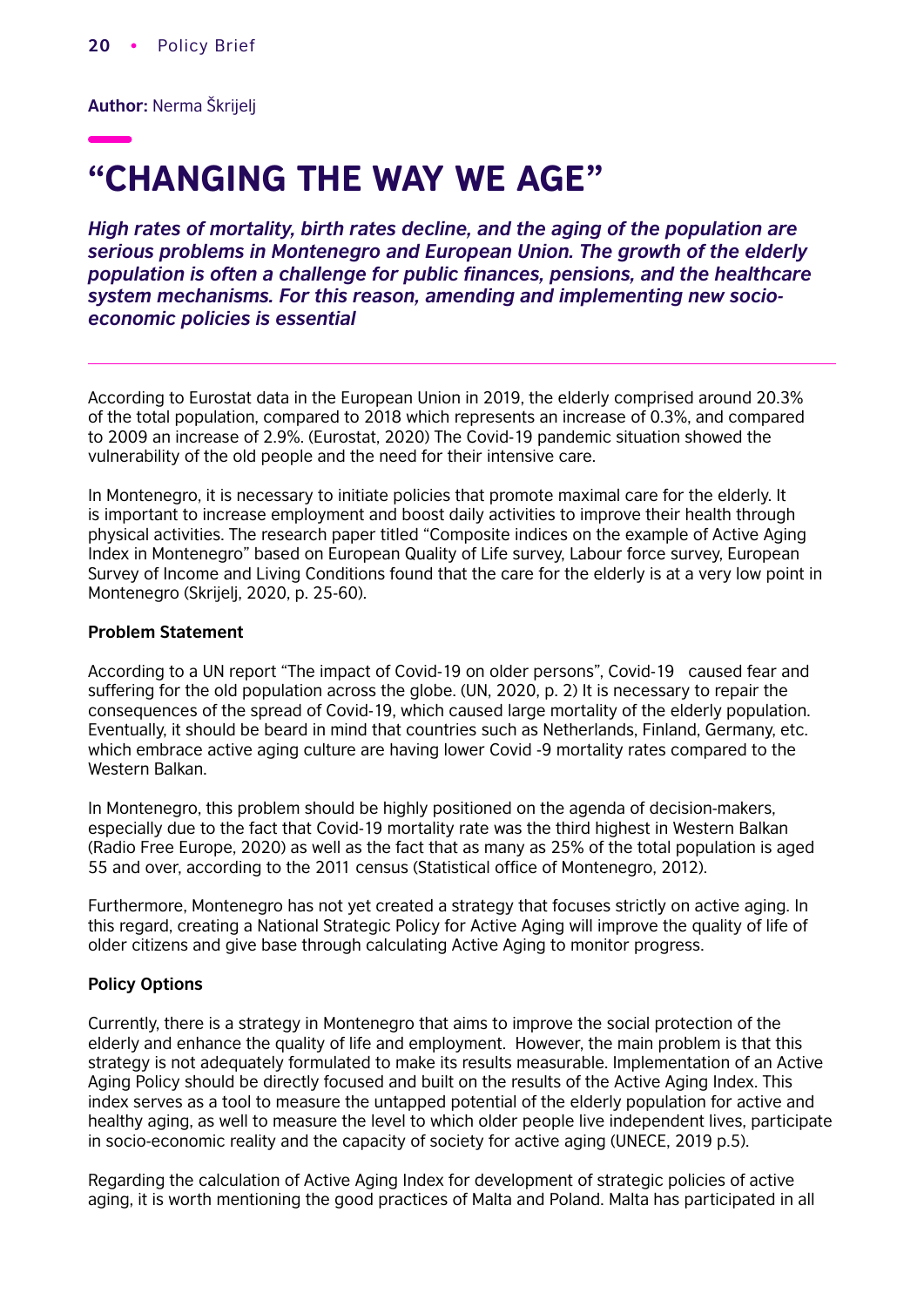four waves (2010, 2012, 2014 and 2016) of calculating the Active Aging Index in the countries of the European Union and is one of the countries that have made significant progress in active aging. For the period from 2010 to 2016, Malta's Active Aging Index increased by 7.4, while in Europe it increased on average by 2.1, i.e. from 33.6 in 2010 to the last measured average value in 2016, which is 35.7 (UNECE, 2019).

Malta has recognized the importance of active aging and all aspects of active aging - the active participation of older workers and older people in employment, participation in the society and healthy aging and has positioned them high at the level of national policy. The result was the creation of Malta's strategic social policy, which is based on a multidimensional concept and fundamentally strives for more just society based on principles of social justice. This social policy calls for three key values: equal respect, equal opportunities, and a comparable standard of living between different generations. Its goal is to transform the structure and functioning of society into a "society for all ages" that is flexible and responsive to the needs and opportunities of all. In order to update these policies in a timely manner in accordance with the needs and wishes of the elderly population, a final emphasis on empowerment has been given (National Strategy of active aging 2014-2020, 2013).

Also, the Polish Government managed to design and promote programs to boost the contribution and potential of older people; this was directly linked to the country's low AAI score. In addition, Poland's 16 voivodships (the regional governments) are responsible for many aspects of the various policies on seniors and active ageing (European Commission, 2016).

Eventually, adopting the same approach in Montenegro would be beneficial to the elderly population. The field of public finances, the healthcare system, and the general standards of living would have positive change.

# **Recommendations**

The results and general calculation of the Active Aging Index should represent the basis and key guidelines while formulating the National Strategic Policy for Active Aging in Montenegro, whose focus should be in line with the Maltese approach to further increase older people's participation in the labour market, increase social inclusion and capacity building, enhance better independent living of the older population through social inclusion mechanisms and promotion of the application of lifelong learning for older workers, improved working conditions and modernization of the organization of work to better meet the needs of older workers and effectively use their expertise (Formosa, 2013).

Moreover, at the societal level, it may be fostered through campaigns to promote active aging aimed at changing perceptions of the potential contribution of older workers and promoting a change in public opinion through educational campaigns.

# **Conclusion**

Apart from the labour market, this policy introduces measures that will improve the life and health conditions of the older population. This approach will ensure practical solutions in future crises also. In Montenegro, such an approach would have a positive impact on the growth of employment and social inclusion of the elderly population. Therefore, these policies would ease the public finances in general, and the elderly population would have an active and productive daily.

- 1. Eurostat, Elderly population across EU regions and database [https://ec.europa.eu/eurostat/](https://ec.europa.eu/eurostat/web/products-eurostat-news/-/DDN-20200402-1#%3A~%3Atext%3DIn%202019%2C%2020.3%25%20of%20the%2Cshare%20from%20a%20decade%20earlier) [web/products-eurostat-news](https://ec.europa.eu/eurostat/web/products-eurostat-news/-/DDN-20200402-1#%3A~%3Atext%3DIn%202019%2C%2020.3%25%20of%20the%2Cshare%20from%20a%20decade%20earlier)
- 2. European Commission (2016), Active Ageing Index at local level [https://ec.europa.eu/social](https://ec.europa.eu/social/main.jsp?catId=1024&langId=en&newsId=2333&furtherN ews=yes)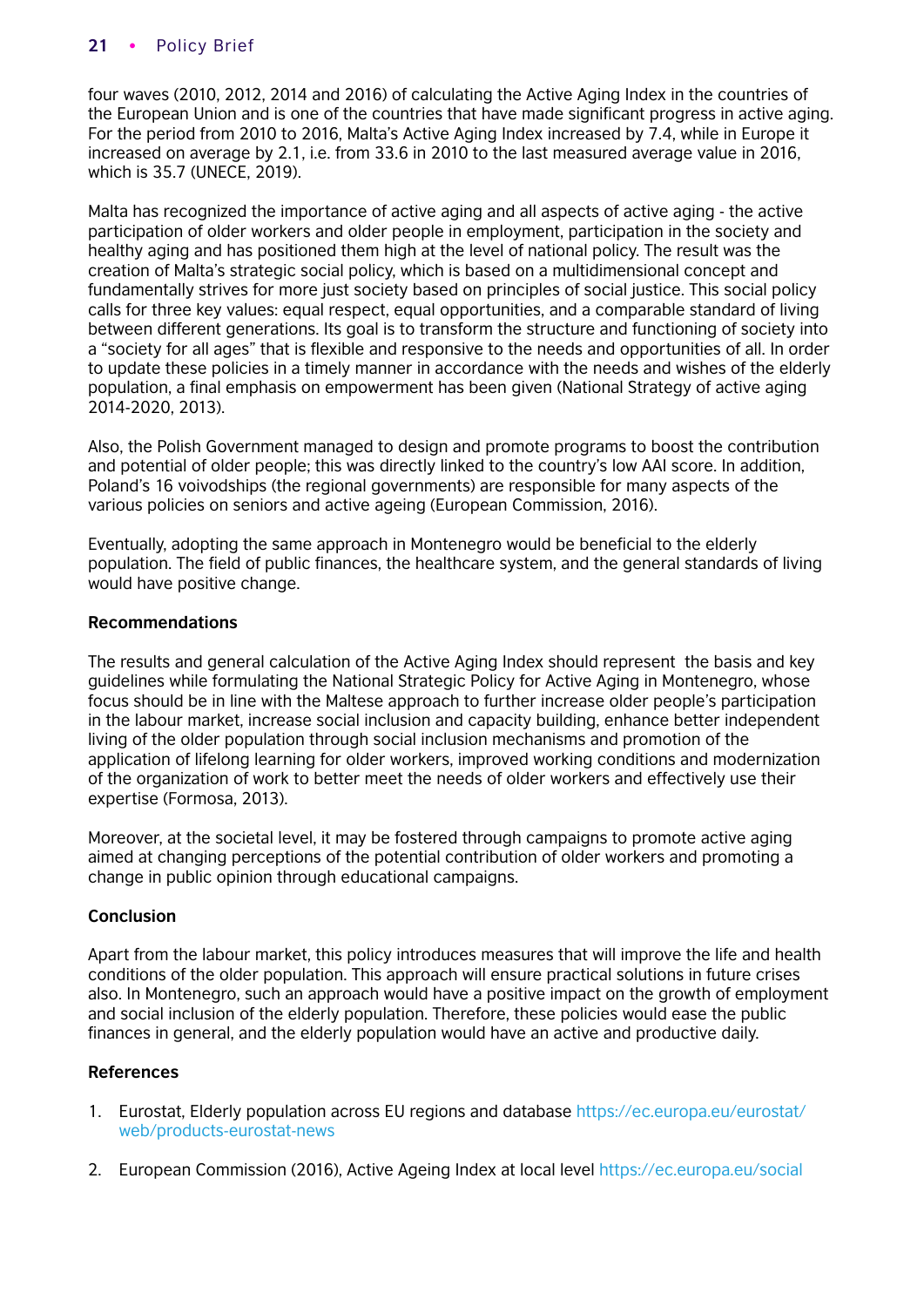- 3. Formosa, M. (2013), Population trends and ageing policy in Malta, Malta: European Centre for Gerontology, University of Malta https://www.researchgate.net/profile/Population Trends and Ageing Policy in Malta
- 4. Government of Malta (2013), Active aging National strategy 2014-2020, Malta: Publisher Government of Malta https://activeageing.gov.mt National Strategic Policy for ageing
- 5. Government of Montenegro (2017), Strategy for the development of the social protection system for the elderly for the period from 2018 to 2022, Introduction and Objectives. [Podgorica: Publisher Government of Montenegro https://www.zsdzcg.me/Strategija-razvoja](https://www.zsdzcg.me/images/Biblioteka/Strategija%20razvoja%20sistema%20socijalne%20za%C5%A1tite%20starijih%20za%20period%202018.%20do%202022.%20godine.pdf)sistema-socijalne-zaštite-starijih.pdf
- 6. Radio free Europe (2020), Balkans Among World's Highest COVID-19 Death Rates [https://www.](https://www.rferl.org/a/balkans-among-world-s-highest-covid-19-death-rates/31024764.html) [rferl.org/balkans-among-world-s-highest-covid-19-deathrates](https://www.rferl.org/a/balkans-among-world-s-highest-covid-19-death-rates/31024764.html)
- 7. Skrijelj, N. (2020), Composite indices on the example of Active Aging Index in Montenegro, Podgorica
- 8. [UN \(2020\), The Impact of COVID-19 on older persons. Publisher: United Nations https://www.](https://www.un-ilibrary.org/content/papers/27082245/7) un-ilibrary
- 9. UNECE (2019), Guidelines for constructing Active Aging Index in Non-EU countries and at subnational level. UNECE [http://www.unece.org/Active\\_Ageing\\_Index.pdf](https://unece.org/fileadmin/DAM/pau/age/Active_Ageing_Index/AAI_Guidelines_final.pdf)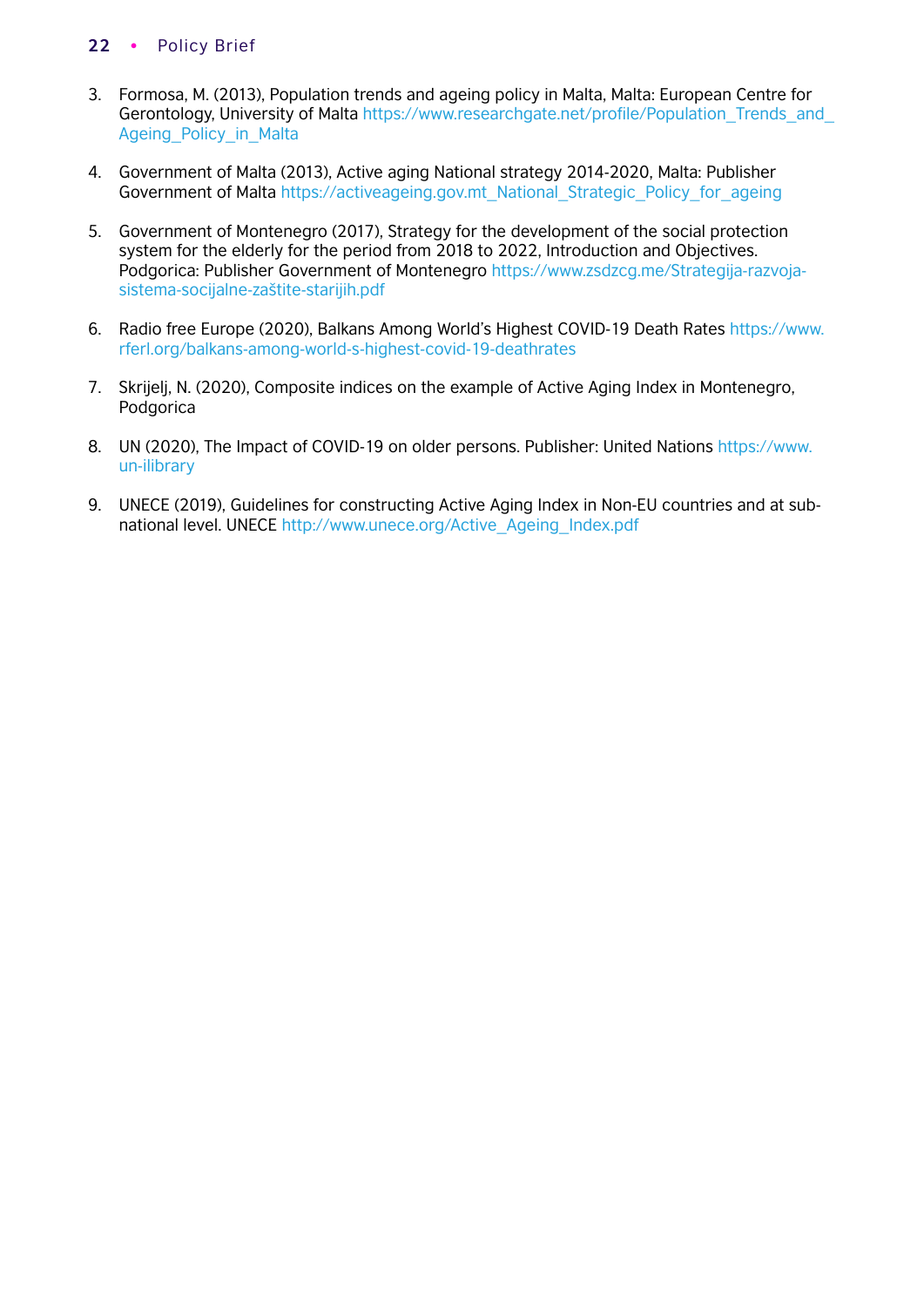**Author:** Michael Stokey and Andrea Veličkovski

# "IMPROVING THE MENTAL HEALTH OF THE ELDERLY THROUGH DIGITALIZATION"

*The Covid-19 pandemic situation has caused an increase in the number of people with mental health issues. The preventive measures against Covid-19 such as social distancing, sanitary measures, awareness posters and the obligatory wearing of masks, proved to be ineffective and with consequences to mental health.*

These measures have made us feel more anxious, stressed and lonely, and have had a greater impact on vulnerable people, which the Serbian government has done little to address. This is a particular problem for the elderly, as they are more vulnerable to bereavement and a drop in socioeconomic status with retirement, resulting in isolation, loneliness and psychological distress, not to mention how the COVID-19 virus and social distancing measures<sup>3</sup> compound these issues.

To tackle this issue, we propose a pilot program in which voluntary elderly participants receive tablets containing necessary apps, as well as a pre-recorded virtual assistant on how to use these apps, provided by the government. This would address the primary issue of mental health, whilst tackling the secondary issue, the lack of digital literacy amongst the elderly population. We believe this will improve an array of health issues, both mental and physical, save costs in the long run and improve the social environment, aligning the country with the EU.

Worryingly, little attention was given to the mental wellbeing of the elderly during the COVID-19 pandemic in Serbia. The policies implemented by the government since the COVID-19 pandemic consisted of extreme social distancing measures for the elderly such as a permanent lockdown,<sup>4</sup> as well as lack of visits of close relatives. Since the beginning of lockdown, an independent helpline was created on March 17th, 2020 to help the people cope with their mental health.

Based on the currently available data in Serbia, 3556 calls were made to the 'National Line for psychosocial support during COVID-19 epidemic in Serbia' between April and May. The highest percentage of users at 32.8% called because of anxiety and feelings of tension due to the COVID-19 pandemic, indicating a strong desire to receive mental health support<sup>5</sup>. Furthermore, according to the demographics, the largest percentage of callers were between ages 61-80 at 37.6%5, implying that the people in most needs of psychological support were the elderly.

The elderly are experiencing physical distancing, but this does not mean they have to experience social distancing. Elderly people can benefit significantly from the use of technology to improve their sociability and mental health. In Serbia, between 22nd June and 22nd September, 44.7% of persons aged 65-74 used a computer<sup>6</sup> and 50.3% of the same age group used the internet<sup>6</sup>. This is significantly lower than any other age category, indicating the lack of access to technology and low level of digital literacy amongst the elderly population. Furthermore, with an aging population of 19% in 20197, a 5% increase in the past 10 years, and Serbia experiencing a decrease in the younger population<sup>8</sup>, digital literacy of the elderly should be of paramount importance to the government.

Although COVID 19 is affecting everyone, the digitalized younger generation is more adaptable to lifestyle changes introduced by the pandemic. Many have not been able to see their close relatives and friends. Elderly people lack digital literacy, missing the benefits of technology. The emergence of digitalization has allowed us to feel and stay connected, despite not physically being together. Younger generations know how to make video calls, pay bills online and have products delivered to their doorsteps. They know how to use search engines, obtain information, and entertain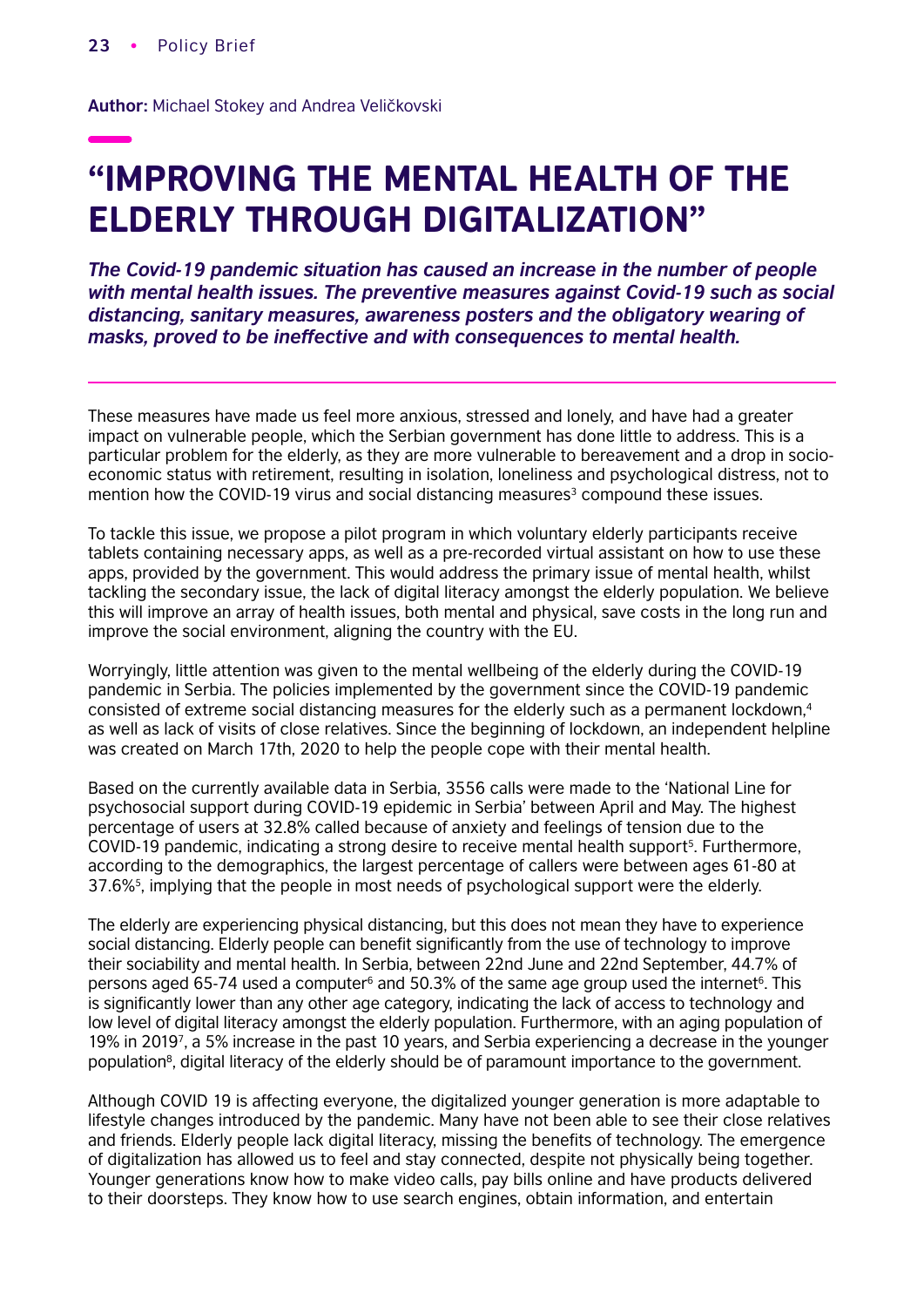themselves during the COVID-19 pandemic. Today, it is difficult to imagine not having access to a mobile phone or a computer, or not knowing how to use them. This is what most of the elderly population is experiencing, as some do not have a person to show them how to use a computer or a mobile phone to its full advantage.

During this pandemic, it poses a risk to go to the supermarket. The risk for severe illness with COVID-19 increases with age, with older adults being at the highest risk<sup>9</sup>. If the elderly do not have someone to run errands for them, they have to do it themselves. The policies implemented in the past were strict physical distancing and help from volunteers that were in charge of delivering items the elderly needed at that time. It is uncertain where this pandemic will take us and when all of this will end, but we need to make sure that all parts of our society stay not only physically well but also mentally well. Digitalization can help us with that.

Existing policies are standard social distancing measures represent an improvement in relation to the initial forced measures. However, this is a minimal approach implemented by the government with an apparent overlooking of mental health. With the likelihood of future forced lockdowns, we need to ensure that the elderly are prepared to deal with not only their physical health but also their mental health, which is of equal importance<sup>10</sup>. During COVID-19, after a couple of weeks, the measures were lifted to allow a maximum one hour walk two to three times a week. This was the only measure aimed at the mental health of the elderly. Furthermore, the grocery stores were open for them between hours  $4 \text{ am} - 7 \text{am}^{\text{11}}$  aimed to separate them from the rest of the population thus decreasing the chance of getting sick. Whilst this was beneficial for their physical health, again, this was another measure disregarding the mental health.

Our proposed policy would be performed as a pilot program. This program would be conducted in a chosen municipality, for example, "Savski Venac". To be more precise, the Serbian government and the "Ministry of Labour, Employment, Veteran and Social Policy" would collaborate with the municipality 'Savski Venac' to distribute smart tablets to voluntary elderly participants of the program. These smart tablets would contain different applications helpful for the elderly population. Necessary applications such as those used for shopping, online banking, and online video applications would be included. Besides, a pre-recorded virtual assistant would be installed to help the elderly learn how to navigate, manage and use these applications. For example, if they wanted to call people they know, a simple click on any of the pre-installed video calling applications would present a virtual guide, taking them through the steps of making a call.

Reasons for choosing smart tablets are simple. They are compact, versatile and less expensive comparing to computers. In comparison to mobile phones, a smart tablet provides easier reading due to large text, icons and font, which elderly people would find useful. These tablets would come with an internet connection through collaboration with providers, such as Telenor or MTS. This internet connection would only be accessed through the provided tablets. Through the utilisation of these tablets, the elderly would be able to improve their digital literacy and utilize the benefits that digitalization has to offer.

Improvements in the digital literacy of the elderly have been evident in other countries such as Canada with the 'ABC Internet Matters'12 in collaboration with the 'Youth Empowering Parents', as well as 'Seniors Go Digital'<sup>13</sup> in Singapore. Both programs emphasize the digital literacy skills of the elderly through workshops, resource books, and online material. They have proven benefits to the elderly such as reduced social isolation, improved digital literacy and a reduction in the generational gap14. Further, although not specifically directed towards the elderly, in response to COVID-19, the 'Youth Empowering Parents' distributed tablets to students in need to assist them with eLearning<sup>15</sup>, indicating that tablets are an effective device for online learning during this time. Both the 'ABC Internet Matters' in collaboration with the 'Youth Empowering Parents' and the 'Seniors Go Digital' are supported through funding by their respective governments.

Concerning the implementation of our proposed pilot program, physical distancing of the elderly to protect their physical health would remain, but social distancing would no longer be an issue; they will be connected to a world they have struggled to keep up with. Moreover, the pilot program has the potential to adapt by including further applications such as broadcasting of theatre plays and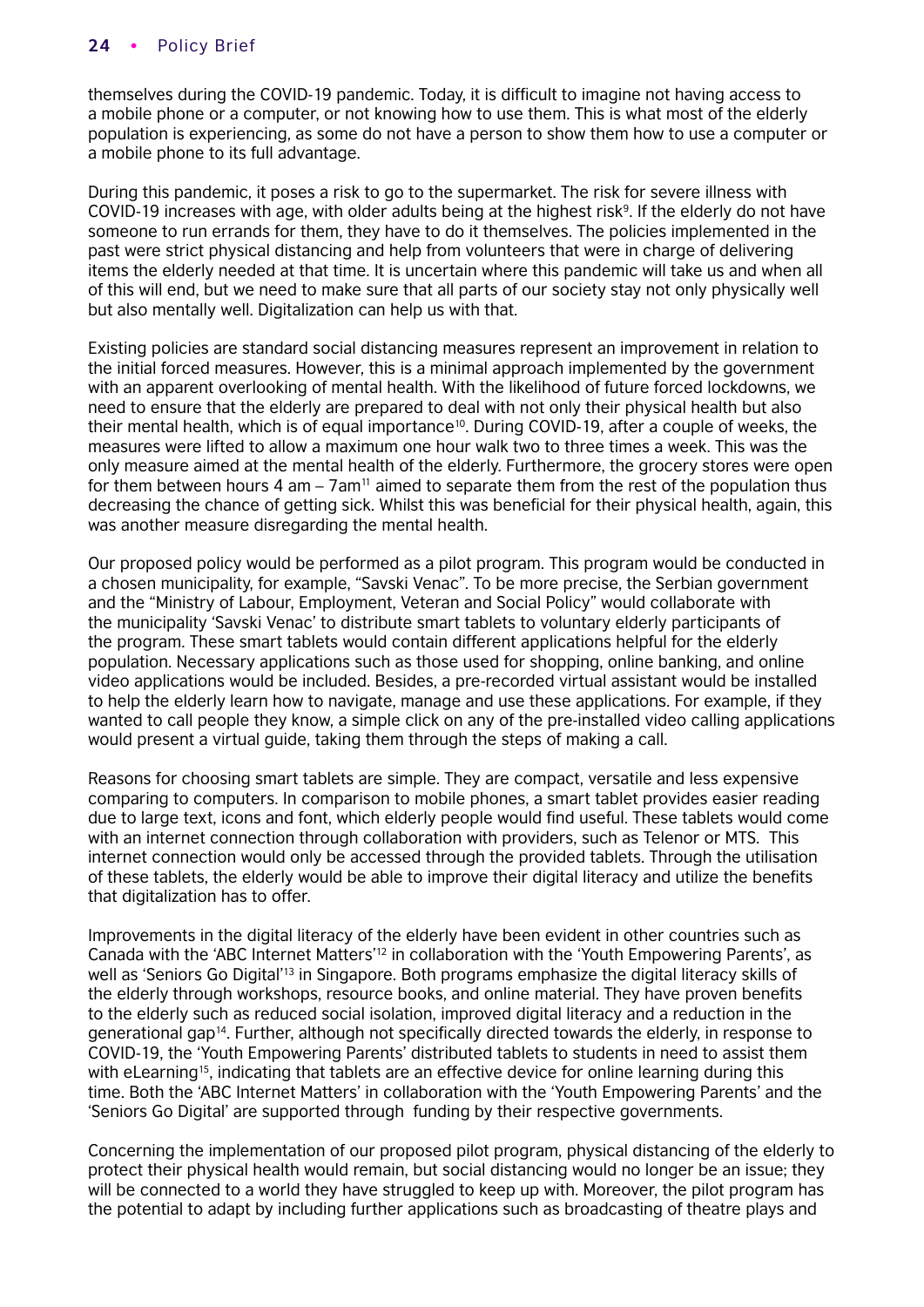virtual museum tour guides. Potentially, we could have future lockdowns. On top of that, we could have future viruses. By ensuring the elderly are prepared for such scenarios, we will not make the same mistake twice.

In addition to the benefits during the current pandemic, it would improve the future social environment of the elderly population. Our community will flourish, as we will be able to communicate with our elderly relatives more consistently and without hassle, which has been a drawback in the past to staying in touch with them. Furthermore, with the government seeking entry into the EU, expanding the existing digital orientation will be in line with the EU's 'Digital Europe' program, which starts on January 1, 202116. Finally, from a financial perspective, we believe the benefits of improving the social environment and the citizens' mental health being at the focus of the government outweighs the initial cost of the pilot program, as an estimated \$925 billion attributable to depression and anxiety disorders is lost every year<sup>17</sup>.

We suggest conducting the pilot program by using data the municipality already has on citizens to randomly select and call those who belong to the elderly population (65+). Another way could be through a survey, in which we would receive confirmation of those who would be willing to participate in the program. A third option we have that would be effective in spreading awareness of the program would be to put up posters in the entrances of apartment complexes in the selected municipality.

We are becoming more aware as a society of the consequences mental health problems could have. Yet despite the growing awareness, there are still steps to be made. The benefit of mental healthcare is crucial for general well-being. Furthermore, technological progress is shaping the world, particularly due to the COVID-19 situation which shifted the majority of activities online.

Our pilot program would be beneficial to Serbia in many ways. It would benefit the aging population in Serbia, leading to social improvements which would help Serbia stand amongst other countries in terms of commitment to social responsibility, and move Serbia forward in its pursuit of joining the EU. Certain people need our support to keep up with this fast-paced change. Elderly people embody so many of the fundamental values in our society. It is only correct that we look after those who have looked after us for so many years.

- 1. Leonard E. Egede, Kenneth J. Ruggiero, B. Christopher Frueh, (2020), *Ensuring mental health access for vulnerable populations in COVID era*, Milwaukee, [https://www.ncbi.nlm.nih.gov/pmc/](https://www.ncbi.nlm.nih.gov/pmc/articles/PMC7360513/)
- 2. WHO, 2017, *Mental health of older adults*, [https://www.who.int/mental-health-of-older-adults](https://www.who.int/news-room/fact-sheets/detail/mental-health-of-older-adults)
- 3. Nirmita Panchal, Rabah Kamal, Kendal Orgera, Cynthia Cox, Rachel Garfield, Liz Hamel, Cailey Muñana, and Priya Chidambaram (2020), *The Implications of COVID-19 for Mental Health and Substance Use*, [https://www.kff.org/the-implications-of-covid-19-for-mental-health-and](https://www.kff.org/coronavirus-covid-19/issue-brief/the-implications-of-covid-19-for-mental-health-and-substance-use/)[substance-use/](https://www.kff.org/coronavirus-covid-19/issue-brief/the-implications-of-covid-19-for-mental-health-and-substance-use/)
- 4. International Labour Organization, 2020, *COVID-19 and the World of Work, Rapid Assessment of the Employment Impacts and Policy Responses, SERBIA*, page 12, [https://www.ilo.org/COVID-19](https://www.ilo.org/wcmsp5/groups/public/---europe/---ro-geneva/---sro-budapest/documents/publication/wcms_754624.pdf) [and-the-World-of-Work.pdf](https://www.ilo.org/wcmsp5/groups/public/---europe/---ro-geneva/---sro-budapest/documents/publication/wcms_754624.pdf)
- 5. Ivana Stašević-Karličić, Vladan Đorđević, Milena Stašević, Tatjana Subotić, Zorana Filipović, Dragana Ignjatović-Ristić, Vladimir Janjić, 2020, *Perspectives on mental health services during the COVID-19 epidemic in Serbia*, Belgrade, [http://www.srpskiarhiv.rs/](http://www.srpskiarhiv.rs/dotAsset/79910)
- 6. Statistical Office of the Republic of Serbia, 2020, *Individuals computer and internet users (in the last 3 months)by age*, Belgrade, [https://data.stat.gov.rs/Home/Result](https://data.stat.gov.rs/Home/Result/270205?languageCode=en-US)
- 7. The World Bank, 2019, *Population ages 65 and above (% of total population)* Serbia, [https://](https://data.worldbank.org/indicator/SP.POP.65UP.TO.ZS?locations=RS) [data.worldbank.org/indicator/](https://data.worldbank.org/indicator/SP.POP.65UP.TO.ZS?locations=RS)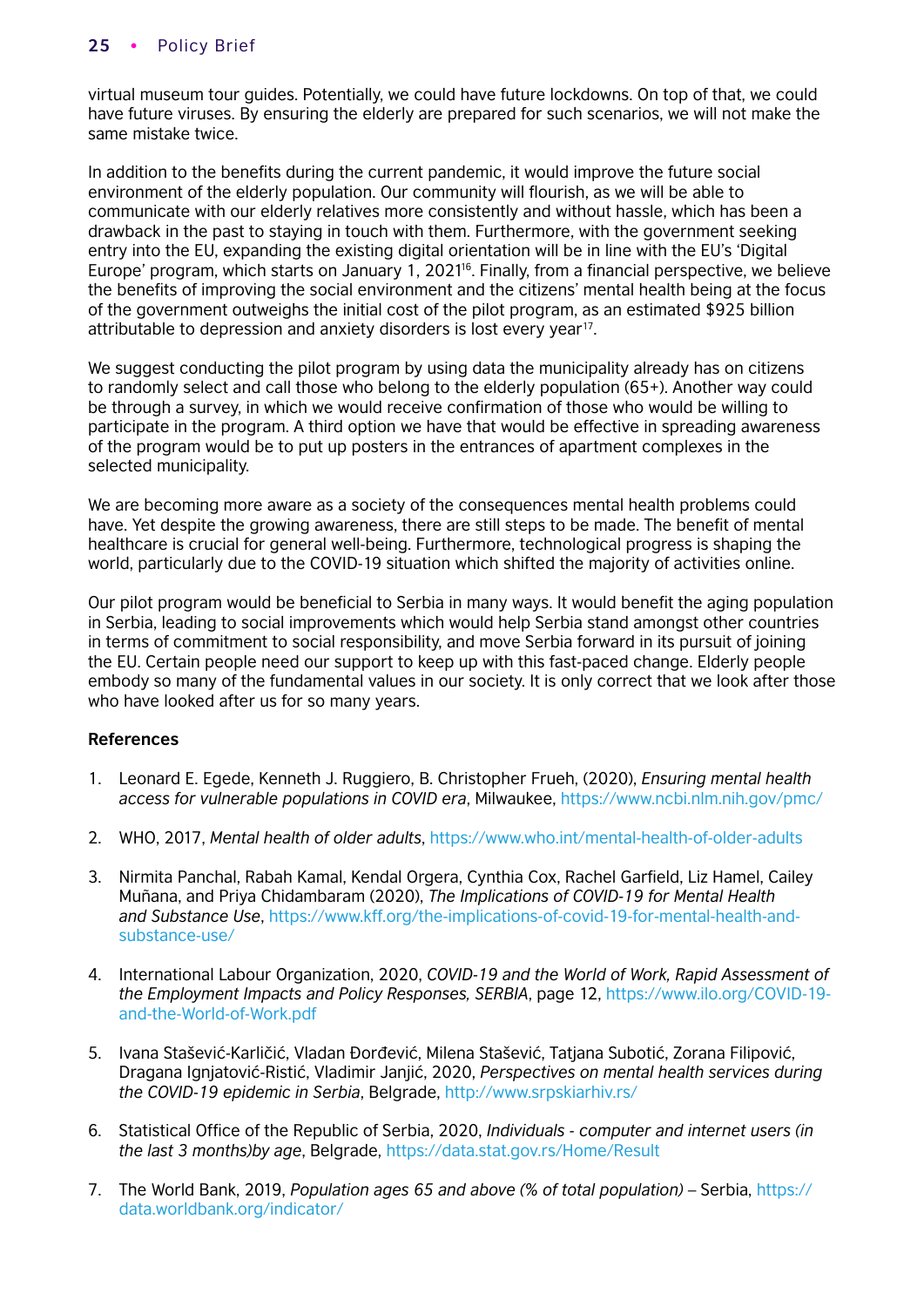- 8. Statistical Office of the Republic of Serbia, 2019, *Population Pyramid*, https://www.stat.gov.rs/ en-us/vizuelizacija/interaktivni-grafikoni/mapa/
- 9. CDC, 2020, *Older Adults at greater risk of requiring hospitalization or dying if diagnosed with COVID-19*, [https://www.cdc.gov/coronavirus/2019-ncov/need-extra-precautions/older-adults](https://www.cdc.gov/coronavirus/2019-ncov/need-extra-precautions/older-adults.html#:~:text=The%20risk%20for%20severe%20illness,older%20adults%20at%20highest%20risk.&text=need%20to%20know-,Risk%20for%20severe%20illness%20with%20COVID%2D19%20increases%20with%20age,increase%20risk%20for%20severe%20illness)
- 10. WHO, *What is the WHO definition of health?*, https://www.who.int/about/who-we-are/frequentlyasked-questions
- 11. International Labour Organization, 2020, *COVID-19 and the World of Work, Rapid Assessment of the Employment Impacts and Policy Responses, SERBIA*, page 12, [https://www.ilo.org/COVID-19](https://www.ilo.org/wcmsp5/groups/public/---europe/---ro-geneva/---sro-budapest/documents/publication/wcms_754624.pdf) [and-the-World-of-Work.pdf](https://www.ilo.org/wcmsp5/groups/public/---europe/---ro-geneva/---sro-budapest/documents/publication/wcms_754624.pdf)
- 12. ABC Life Literacy Canada, 2020, https://abclifeliteracy.ca/all-programs/internet-matters/
- 13. Seniors Go Digital, 2020, https://www.imda.gov.sg/en/seniorsgodigital
- 14. Youth Empowering Parents, 2020, *Impact and Benefits* http://yepeducation.com/impact.html
- 15. Youth Empowering Parents, 2020, *Our COVID-19 Response*, [http://yepeducation.com/covid-19.](http://yepeducation.com/covid-19.html) [html](http://yepeducation.com/covid-19.html)
- 16. European Commission, 2020, *Europe investing in digital: the Digital Europe Programme*, [https://](https://ec.europa.eu/digital-single-market/en/europe-investing-digital-digital-europe-programme) [ec.europa.eu/digital-single-market/en/europe-investing-digital-digital-europe-programme](https://ec.europa.eu/digital-single-market/en/europe-investing-digital-digital-europe-programme)
- 17. Dr Dan Chisholm, PhD, Kim Sweeny, PhD, Prof Peter Sheehan, PhD, Prof Bruce Rasmussen, PhD, Prof Filip Smit, PhD, Prof Pim Cuijpers, PhD, Shekhar Saxena, MD, 2016, *Scaling-up treatment of depression and anxiety: a global return on investment analysis*, [https://www.thelancet.com/](https://www.thelancet.com/journals/lanpsy/article/PIIS2215-0366(16)30024-4/fulltext) [journals/lanpsy](https://www.thelancet.com/journals/lanpsy/article/PIIS2215-0366(16)30024-4/fulltext)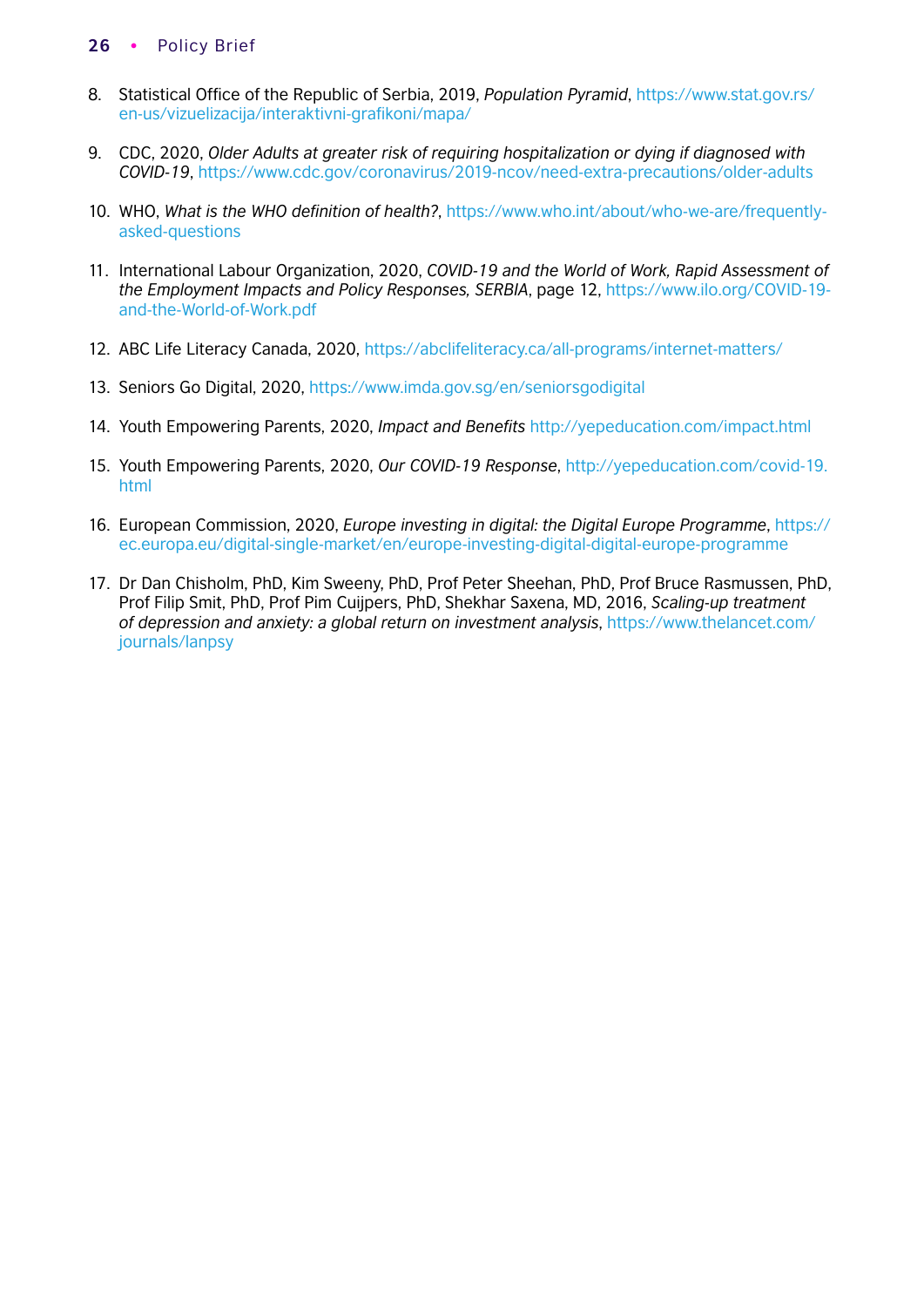**Author:** Danilo Đukanović

# "CITIZENS' EMPOWERMENT THROUGH RISK COMMUNICATION"

*After the outbreak of the Covid-19 virus, fake news began to spread tremendously causing panic, hysteria and anxiety*

Communication about risk which is not science-based and built on trust could result in additional inefficiencies and collateral damage in the current pandemic. It can also result in a long-term damage and influence our attitudes in a future crisis. With a goal of better communication of the experts, executives and the public, aiming to make citizens well-informed and empowered, the author proposes an establishment of research and executive body composed of a multidisciplinary expert team in charge of (i) communication of risks and measures with the public through the mass media and (ii) direct risk communication and better connection with local communities with special emphasis on vulnerable groups consisting of women, minorities, people with mental disabilities, rural and low socioeconomic status communities.

Characteristics of the first wave in mid-March of the unknown virus caused strict measures and lockdowns, while peculiar sensationalist reporting caused anxiety in the population.

Studies have found that media exposure about the pandemic has a negative effect on mental health, making the population more likely to suffer from depression or anxiety (Djukanovic and Injac, 2020; Huang and Zhao, 2020). The risk perception of the population, shaped by different media was of particular concern. Study of the influence of media on risk perception (Djukanovic and Injac, 2020) found that estimation of severity (mortality rate) of Coronavirus decease in the population had a bimodal distribution, with one group estimating mortality ranging from 1% to 10%, and other group estimating it around even 40-50% at the time!

Among others, important factors shaping that unrealistically high perception of risk were the level of education, anxiety, and media exposure about COVID-19. The cause of this can be found in the frequency and framing of the information in the media. Another characteristic of this period have been the strict measures with entire weekend lockdowns in Serbia, and bans of two or more people being on the street together in Montenegro which resulted in numerous arrests.

Subsequently, after "flattening the curve" both countries suddenly called off the measures organizing elections, celebrations, protests about elections, etc. Rolling lockdown effect (Shammi, 2020), that the second wave of the virus is more severe than the first after the sudden cancellation of the measures can be arguably attributed to inconsistent and poorly thought-out policies and communication from the government and the experts, resulting in a lack of trust and irrational behaviour of the citizens. After strict measures and sensationalist media narrative that provoked panic and anxiety, the public has reached fatigue, scepticism, and indifference about the virus. Arbitrary and inconsistent measures that are not respected by the population may have caused the second more severe wave of the virus in Serbia and Montenegro.

Especially vulnerable groups were struck by this kind of policies and media communication. Studies found that minorities groups and low socioeconomic communities have been especially struck by the pandemic (Ambrosi, 2020). According to the cultural hypothesis (Wildavsky and Dake, 1990) different cultures and communities have different approaches to risk perceptions.

The media has not yet put the effort into communicating messages about COVID-19 risk with the representation of cultures of minorities and acknowledging the importance of local knowledge.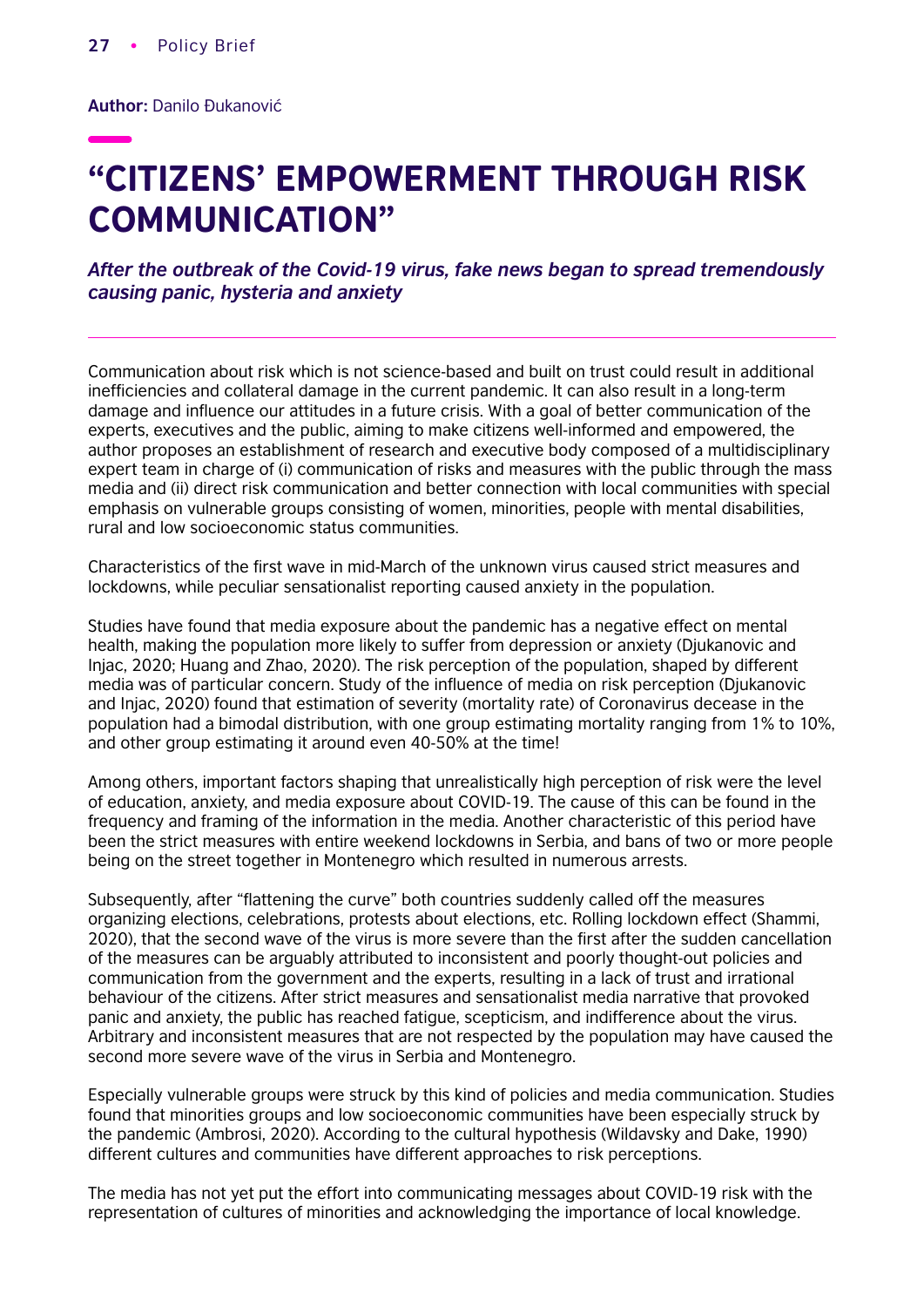Educating and communicating risk and measures on a local level among low economic status citizens and rural communities of the minorities has also been neglected. Communities that do not have access to mass media had little information about the outbreak. It has also been found that women tend to have a higher score on state a of anxiety during the pandemic (Djukanovic and Injac, 2020). Long lockdowns especially are problematic for victims of domestic violence, making them trapped with their abuser.

Harrari (2020) stated that the choices we make in this pandemic between repression and citizens' empowerment will have consequences not only on dealing with this crisis, but also on our way of life and all the future crises to come.

Communication that is not in the function of informing the public, but in the function of gaining publicity, addressing this pandemic will not only be inefficient in terms of complying with measures, such as wearing a mask or social distancing, but will also cause problems with its finalization, in the form of the vaccine which is on the horizon.

Scientific approach on the risk communication has been left on purely academic and theoretical grounds, without more serious practical application of the findings, except some lonely examples like Finland, Bangladesh, etc. (Lohiniva, Sane, Sibenberg, Puumalainen and Salminen, 2020; Shammi, 2020). Despite the rising number of research papers, risk communication is still rather arbitrary and inconsistent and not based on scientific evidence, leaving findings of psychologists and other experts that could optimize communication to achieve efficiency and solidarity unapplied and unknown to anybody except the academic community and perhaps some curious reader.

To summarize, the current approach is failing on two fronts: (i) poorly organized communication through media, which does not take into consideration cognitive, psychological and culturally specific factors, and (ii) inconsistent, poorly complied measures and lockdowns. The consequence is the population with a lack of solidarity and trust. Medical media campaigns can be categorized into two frames: threat and efficacy (Chang, 2011).

The threat frame carries the information about the severity and negative consequences, while the efficacy frame contains the information of what to do to avoid or fight the threat. Efficacy and mixed frame make about only 20% of all the information in the news (Chang, 2011). To fight the threat, we want the public to be educated about what should they do, we do not want them to be anxious, scared, and in a state of panic.

Periodic and inconsistent lockdowns and measures had resulted in fighting the first wave, but as soon as they were withdrawn, a second more severe wave occurred. Making drastic changes in public lifestyle is hard enough, people tend to stick to their routine and status quo; inducing and then withdrawing drastic changes periodically can have only one result. This result we are witnessing right now.

Taking failures of the current approach into account, the author proposes to initiate the establishment of a research-based and executive body composed of a multidisciplinary expert team in charge of: (i) communication of risks and measures with the public through the mass media and (ii) direct risk communication and better connection with local communities with special emphasis on vulnerable groups consisting of women, minorities, people with mental disabilities, rural and low socioeconomic status communities. The goal is to form a long-term strategy for consistent and efficient measures which will be communicated by the experts and the executives to the public, with maximum consideration for scientific evidence and research. The result is the system that is creating empowered and well-informed citizens. We can see a similar example of South Korea, which was one of the most successful countries in the world in dealing with the first wave. Their approach relied on the solidarity and consciousness of the public. Keeping the citizens well-informed, with mass testing, this country did not suffer from the mass panic and extreme restrictive measures (Harrari, 2020).

While mass media can be utilized to inform the majority of the public efficiently, it fails to take into consideration the minorities and rural communities. That is why we suggest empowering the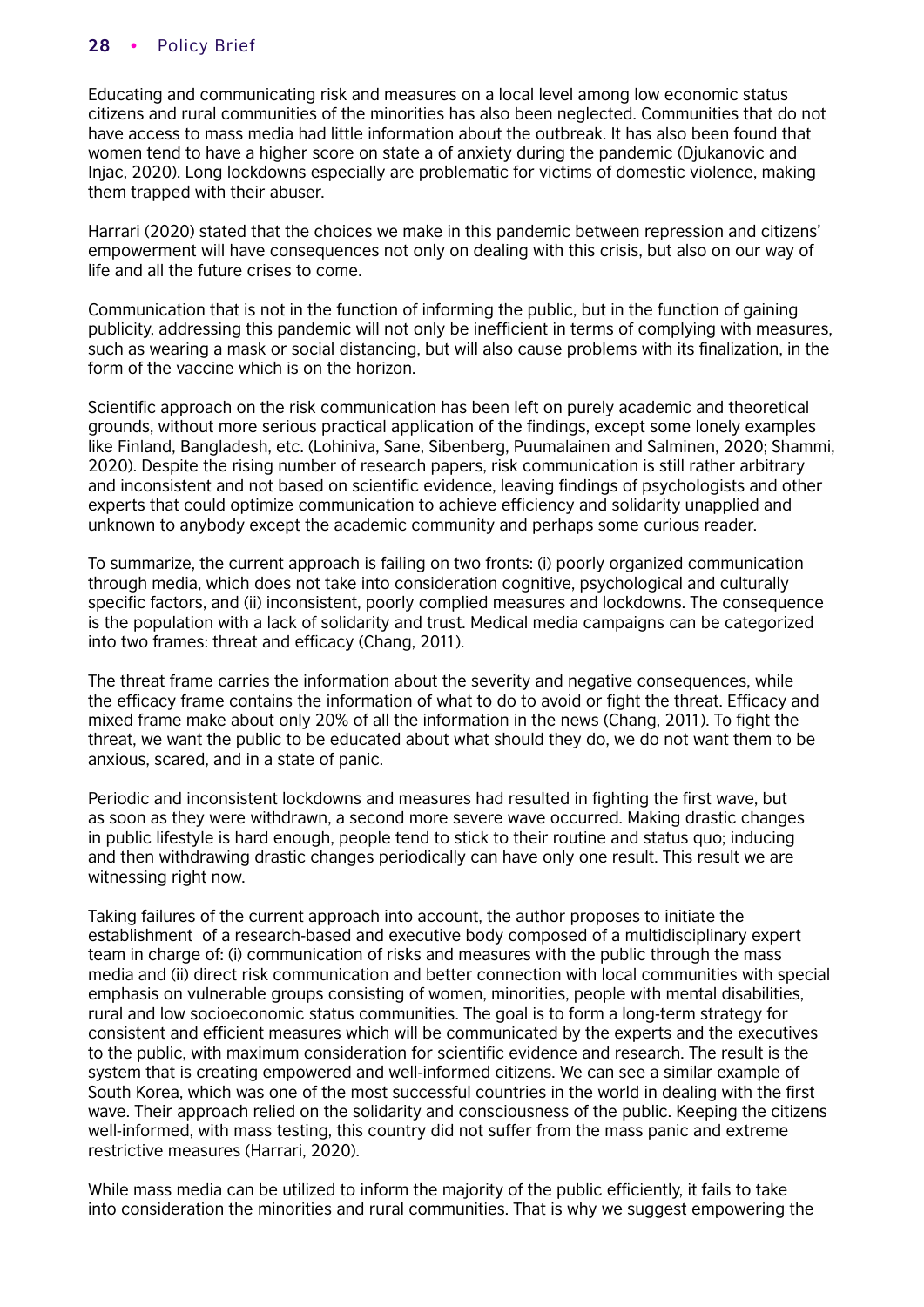communities on the local level, with a better connection of the communities to the institutions and the experts. In that regard, an experimental study has shown that direct interpersonal communication with the people living in rural communities in Nigeria has proven significantly efficient in raising consciousness and knowledge about COVID-19 (Ezeah, Ogechi, Ohia and Celestine, 2020).

The author proposes taking into consideration specific differences in vulnerable groups including minorities, people with mental disabilities, rural communities, and applying principle of direct interpersonal communication through educated and trained experts in the fields of psychology, psychotherapy, social work, etc. Those experts would be in charge of communication about efficacy, threat, and raising awareness and knowledge, but also serving as a better connection between vulnerable groups and the medical institutions. They would be taking care of both the physical and mental health of the groups. Special emphasis should be on distributing means of protection against COVID-19 to vulnerable groups, such as face masks and sanitizers, and educating them about the way and importance of using them. Needless to say, the whole process must be maintained with the highest compliance with the measures against COVID-19.

The body in charge of risk communication would have a dual structure, with research and executive team. The multidisciplinary research team would provide recommendations and strategies based on scientific evidence, previous theories, and research they would conduct about public opinions, risk perception, mental health, and well-being. The executive team would be in charge to think and organize the communication, which would be through mass media and a direct interpersonal approach. The teams would rely on collaboration between medical experts, psychologists, journalists, social workers, etc.

Firstly, taking into consideration the scientific evidence about the importance of information framing and the way it is communicated, medical experts, epidemiologists, and journalists will revise an optimal mass media strategy for risk communication together with the research team, with emphasis on research regarding human cognition, the ratio of threat and efficacy frames, and cultural representation of the different groups in risk messages. Secondly, analysis of discourse and content on social media by the research team should identify disinformation and conspiracy theories circulating on social networks, and instead of censorship, official social media profiles of experts and institutions led by the executive team would address the false information with arguments and correct information, educating the public in the process. Thirdly, social workers and representatives from other professions from the executive team would be in charge of covering supplies and direct interpersonal communication with local communities, with emphasis on rural and low socio-economic status communities. Better connection between communities will improve their access to health institutions, raise knowledge and awareness about the threat, maintain mental well-being and empower citizens and local communities in fighting Coronavirus disease.

Serbia and Montenegro could focus on forming these teams of experts and journalists who have shown to have the trust of the public. The cooperation of medical, social workers and the media would create the optimal strategy for the solidarity we need during crisis. If that would be the general strategy for risk communication with the population, the other aspect aimed at minority and risk groups at the local level could provide the specific attention that they need.

Countries need to better understand the problems and specific needs of those groups in dealing with the pandemic. The team of experts should do field work and various research techniques such as focus group interviews, to directly get to know the important needs of risk groups.

The author proposes such a solution based on scientific evidence and ethical belief that well informed and empowered citizen represent the basis not only for fighting the crisis, but also the grounds of prosperity in the society. For consistent and efficient measures, we need a long-term strategy, solidarity and trust of the population. How we approach this crisis now will not only be the question of the current situation and collateral damage that might be made, but will also be the question of the vaccination, "the future crisis and the world that will await us after this pandemic" (Harrari, 2020).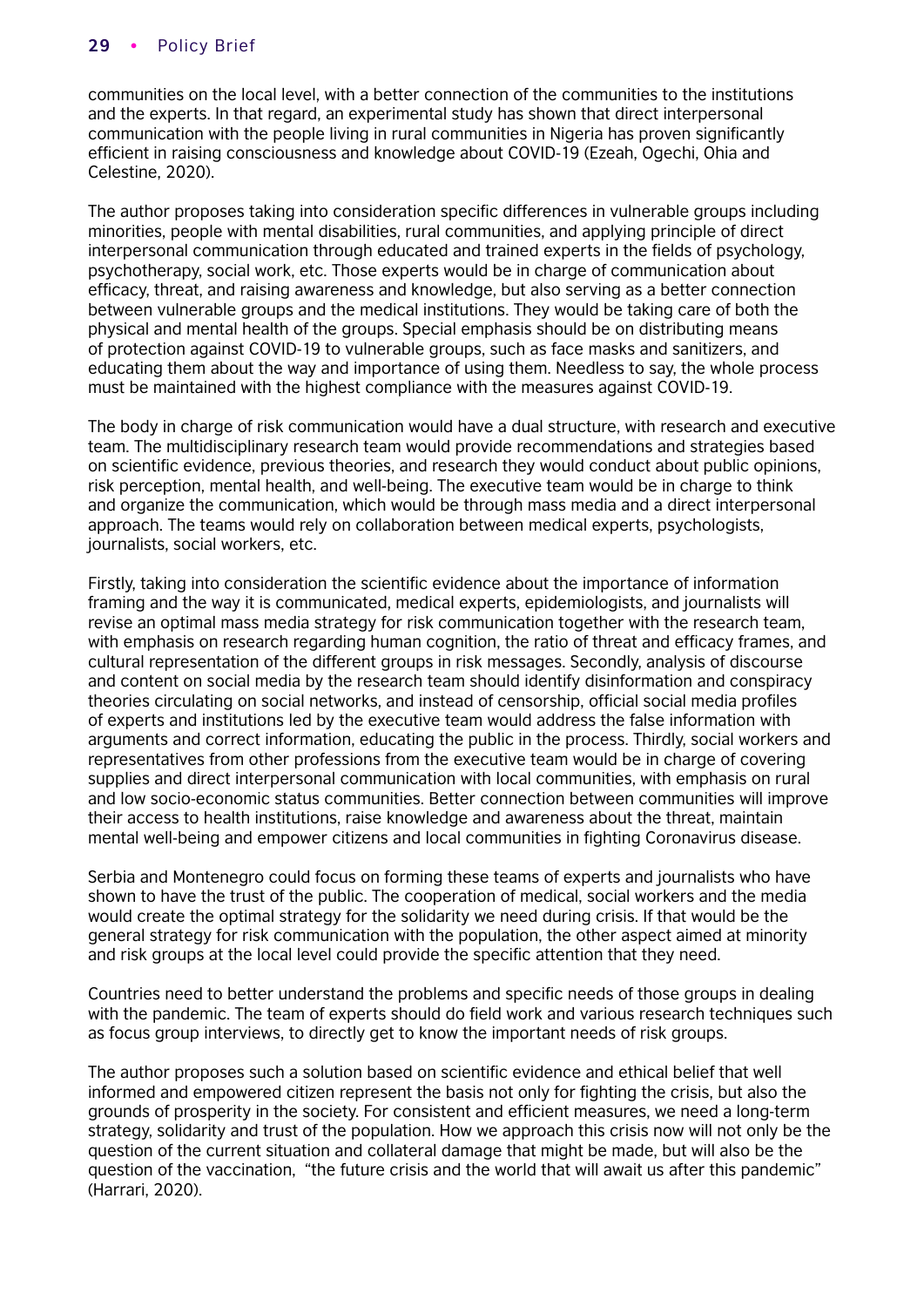- 1. Ambrose, A. J. H. (2020). *Inequities During COVID-19*. Pediatrics. 2020;146(2):e20201501
- 2. Chang, C. (2011) *News coverage of health-related issues and its impacts on perceptions: Taiwan as an example.* Department of Advertising, National Chengchi University Published online
- 3. Đukanović, D. and Injac, L. (2020). *Risk perception and state of anxiety during the COVID-19 pandemic in Montenegro.* Psihijatrija, 2020:2(2), pp 69-94.
- 4. Ezeah, G., Ogechi, E. O., Ohia N. C. and Celestine, G. V. (2020) *Measuring the effect of interpersonal communication on awareness and knowledge of COVID-19 among rural communities in Eastern Nigeria.* Health, Education, Research, Vol.35, pp 481–489
- 5. Harari, N. Y. (2020). *The world after Coronavirus.* Financial Times, published online
- 6. Huang, Y. and Zhao, N. (2020). *Generalized anxiety disorder, depressive symptoms and sleep quality during COVID -19 epidemic in China: a web web-based cross cross-sectional survey.* The 6th Affiliated hospital of Shenzhen University Health Science Center, Nanshan 7Hospital Affiliated to Shenzhen University Shenzhen, Shenzhen, 518052.
- 7. Lohiniva A. L., Sane J. , Sibenberg K., Puumalainen T. and Salminen M. (2020) *Understanding coronavirus disease (COVID-19) risk perceptions among the public to enhance risk communication efforts: a practical approach for outbreaks, Finland,* February 2020. Euro Surveill. 25(13):pii=200031[7. https://www.eurosurveillance.org/content](https://www.eurosurveillance.org/content/10.2807/1560-7917.ES.2020.25.13.2000317)
- 8. Shammi,, M. (2020). *Strategic assessment of COVID-19 pandemic in Bangladesh: comparative lockdown scenario analysis, public perception, and management for sustainability.* Springer Nature B.V. 2020.
- 9. Wildavsky, A., and Dake, K. (1990). *Theories of Risk Perception: Who Fears What and Why?* Daedalus, 119(4), 41-60. Retrieved December 2, 2020, from [http://www.jstor.org/stable](http://www.jstor.org/stable/20025337)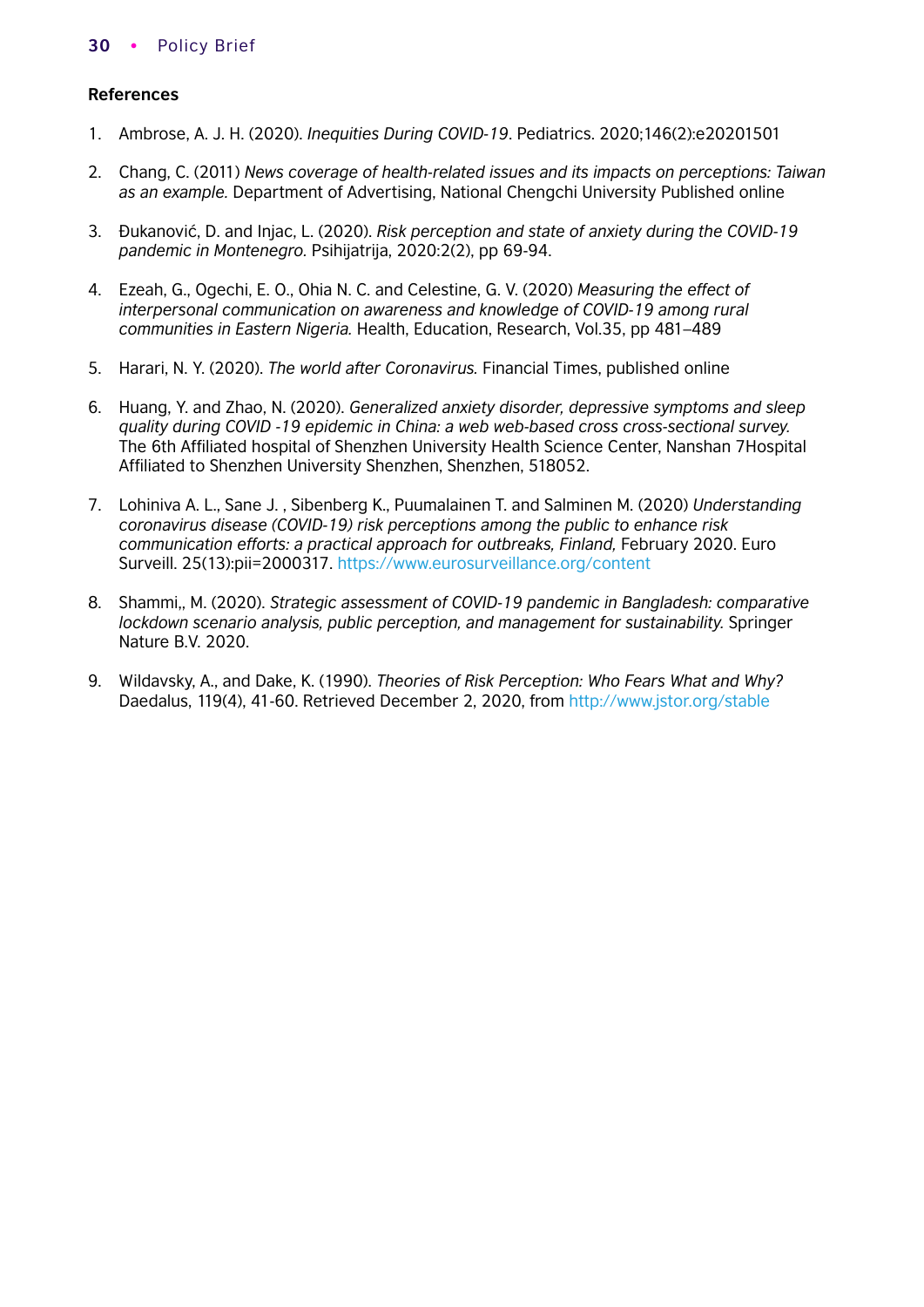**Author:** Elona Bellaja and Amira Shehu

# "CLINICAL APPOINTMENT SCHEDULE AND TELEHEALTH SERVICES AS NEW APPROACHES TO EASE THE HEALTHCARE SYSTEM DURING PANDEMIC TIME"

*The COVID-19 pandemic has put some health systems under immense pressure and stretched others beyond their capacity. The lockdown in particular has exposed weaknesses in almost all health care systems, in countries both rich and poor. Amid the chaos and the rising human toll, healthcare systems are undergoing fragmentation in many severely affected countries*

The weak healthcare system led to different problems, which consequently resulted from the low budget, poor management strategies and a lot of other factors. The heavy workload and the possibility of infection with Covid-19 complicate further the normal flow of the health system and the services provided by them.Concurrently, a lot of patients who are not infected with the virus require routine medical care.

### **Problem Statement**

The emergence of the COVID-19 pandemic has had a profound effect on healthcare services throughout the world. Health care systems tried to reduce non-essential activity and to increase inpatient and emergency care capacity to compensate for the large numbers of patients who would require hospitalization and respiratory support. Different countries reported that hospitals are operating at less than 50 percent capacity. Hospitals purposefully curtailed elective surgery and other noncritical medical services. Nonetheless, hospitals have also reported puzzling declines in admissions for acute medical illness, including stroke and acute myocardial infarction.

#### **Policy Options**

During the Covid-19 pandemic, healthcare services prioritized infected people more. We can initiate several actions to improve healthcare services and provide equal treatment for Covid-19 positive patients, and patients with other medical needs. To ensure the treatment for patients who need medical care other than Covid-19, a booking management system needs to be effective. All the patients who need medical care should make an early appointment at the clinics they tend to visit. On the other hand, it would be easier to manage urgent cases.

This would prevent large gatherings of people in the corridors and would be in coordination with the rules of social distance. Implementation of telehealth would minimize the risk for other patients to get the Covid-19. Consequently, with lower rates of infected people the healthcare system would improve, hospitals would not be overloaded, and would provide care to a wider range of patients.

#### **Recommendations**

Policy recommendations that would have an impact on regulation of continuities for treating the patients that are not infected are:

• The government must act responsibly educating the public, by providing information to the public, health sector on prevention and control practices.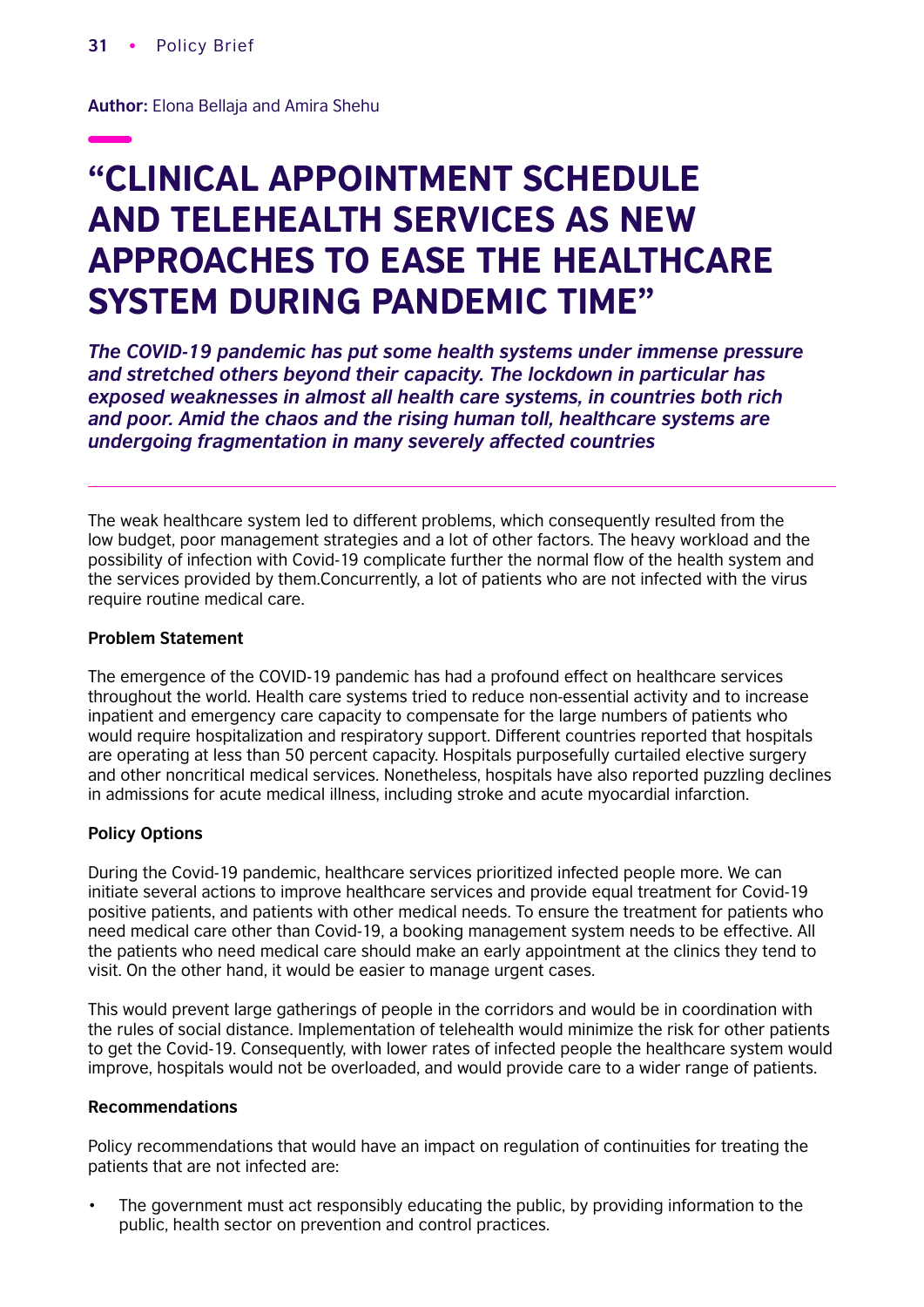- After positive test results of COVID-19, quarantine and social distancing must be aggressively implemented.
- To reduce the risk of infection and to practice social distancing we recommend the use of Telemedicine.
- Ensure hand hygiene (all people entering exiting facilities should wash hands with soap and water or use hand sanitizer with 60% alcohol), appropriate use of PPE (Personal Protective Equipment), and regular cleaning and disinfection, especially of frequently touched surfaces and shared objects.
- Limit number of visitors who may accompany patient to clinic or community-based services.
- Consider altering and repurposing clinic space or designating certain facilities for COVID-19 care while others are designated for essential non-COVID-19 services.
- Minimize patient contacts with health care workers and other patients to reduce risk of exposure or infection.
- Prolong time between appointments for stable, healthy patients.
- Use telemedicine visits.
- Provide staggered appointments to reduce the number of people in waiting areas and implement and enforce an appointment scheduling system to decongest clinics.

### **Conclusion**

The human rights to have access to health care services and treatments are being violated. We should create different policies, strategies, and actions to better cope with emergencies and to also provide better health care services.

Managing the situation through the implementation of these policies would have a very positive impact on the health system. "Resurrection" of health care services would improve the quality of patient-centred care while respecting the rights and values that every human being deserves.

- 1. Boccia, Stefania, Walter Ricciardi, and John P.A. Ioannidis. 2020. What other countries can learn from Italy during the COVID-19 pandemic. *JAMA* 180 (7): 927–928.
- 2. Guyon, A., Hancock, T., Kirk, M., MacDonald, M., Neudorf, C., Sutcliffe, P., Talbot, J., & Watson-Creed, G. (2017). The weakening of public health: A threat to population health and health care system sustainability. *Canadian journal of public health = Revue canadienne de sante publique, 108*(1), e1–e6.
- 3. Murphy, T., Akehurst, H., & Mutimer, J.,2020. Impact of the 2020 COVID-19 pandemic on the workload of the orthopaedic service in a busy UK district general hospital. *Injury, 51*(10), 2142–2147
- 4. Karan A. To control the covid-19 outbreak, young, healthy patients should avoid the emergency department. The BMJ. 2020;368:1–2.
- 5. Hartnett KP, Kite-Powell A, DeVies J, Coletta MA, Boehmer TK, Adjemian Jet al. Impact of the COVID-19 pandemic on emergency department visits—United States, January 1, 2019–May 30, 2020. MMWR Morb Mortal Wkly Rep. 2020;69(23):699–704.
- 6. Dunn P, Allen L, Cameron G, Alderwick H., 2020 .COVID-19 policy tracker.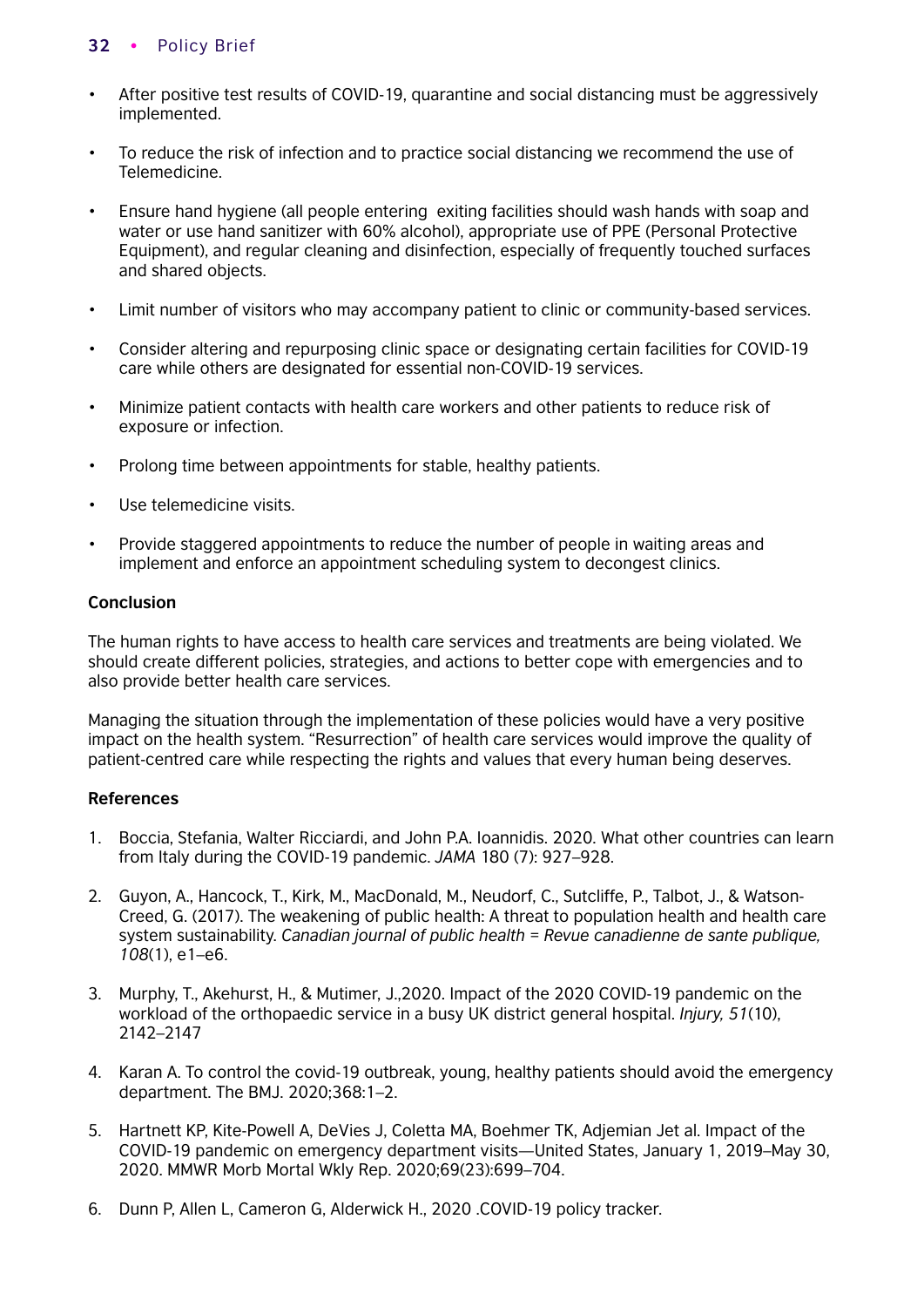- 7. Arcaya MC, Tucker-Seeley RD, Kim R, Schnake-Mahl A, So M, Subramanian SV. Research on neighborhood effects on health in the United States: a systematic review of study characteristics
- 8. World Health Organization, Attacks on health care in the context of COVID-19 [https://www.who.](https://www.who.int/news-room/feature-stories/detail/attacks-on-health-care-in-the-context-of-covid-19) [int/attacks-on-health-care-in-the-context-of-covid-19](https://www.who.int/news-room/feature-stories/detail/attacks-on-health-care-in-the-context-of-covid-19)
- 9. Boccia, Stefania, Walter Ricciardi, and John P.A. Ioannidis. 2020. What other countries can learn from Italy during the COVID-19 pandemic. JAMA 180 (7): 927–928.
- 10. Murphy, T., Akehurst, H., & Mutimer, J.,2020. Impact of the 2020 COVID-19 pandemic on the workload of the orthopaedic service in a busy UK district general hospital. *Injury, 51*(10), 2142–2147
- 11. Karan A. To control the covid-19 outbreak, young, healthy patients should avoid the emergency department. The BMJ. 2020;368:1–2.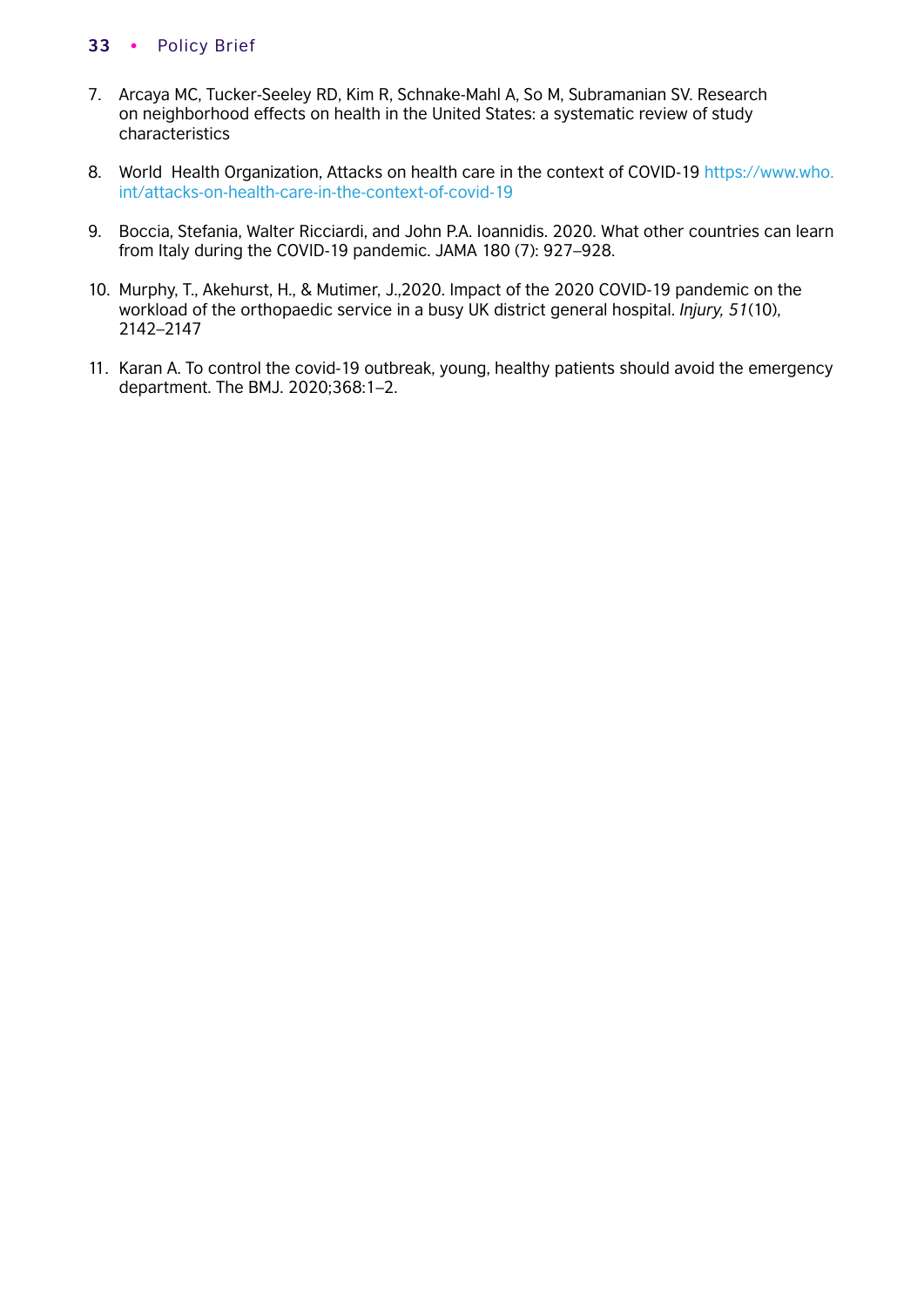**Author:** Narcisa Hadžajlić, Ajla Graho, Amina Madžak

# "YOUTH ENGAGEMENT AS A WAY OUT"

*The Covid-19 pandemic situation is causing negative consequences throughout all countries in the world. Consequently, the prevailing situation exposed serious*  deficiencies in many levels of social life. In Bosnia and Herzegovina, especially in the field of public health, we are witnessing a shortage of medical staff. The *healthcare system is responding to all the technical requirements unsuccessfully, it is not providing the essential care for patients with COVID-19, and regular patients also who are not touched yet by COVID-19. Conclusively, the institutions are failing to manage the public healthcare system*

We bring into focus the shortage of medical and non-medical staff in hospitals, medical clinics, and healthcare institutions. This shortage is not only caused by the COVID-19 pandemic but rather it is already a long-existing problem that has worsened.

As we already know, Bosnia and Herzegovina is experiencing brain-drain. Because of the high rates of unemployment, young people are fleeing the country seeking jobs in European countries, and most of them have medical degrees. Acknowledging that fact, we can see that the medical staff can't handle all the situations and tasks they have to fulfil. We recommend a strategic engagement of high-school and university students and unemployed people, as a support for hospitals and health care centres.

#### **Problem Statement**

The awareness that the healthcare system is weak in Bosnia and Herzegovina did not make institutions take concrete steps to solve the issue. The outbreak of COVID-19 showed the real condition of our healthcare system. We realized that the problems in the healthcare system existed for many years before the situation with COVID-19, which has only confirmed such state of play, not only in healthcare system but also in economic and educational systems as well.

From the first COVID-19 case in Bosnia and Herzegovina, we knew we were going to encounter much bigger problems in terms of the responsiveness of our healthcare system. First, our hospitals and healthcare institutions lack a well-defined plan for detecting, registering, and maintaining the databases of elderly patients, new COVID-19 cases, particular care for elderly and disabled people, and those patients in financial need. Second, there is not enough staff who will be able to care for all those in need. Unfortunately, there is no cohesive and strategic cooperation plan established between the hospitals, state institutions, private companies and foreign partners.

As the number of new cases increases, the decisions about testing people, drug prescription, hospitalization, intensive care, medical equipment distribution and even the processes of disinfection are being done without a well-thought plan. This disregard has led to unintentional neglect of the patients who do not have COVID-19 and induced more stress for the medical workers.

#### **Policy options**

In the recent years, we have seen growth of volunteering individuals and NGOs all over Bosnia and Herzegovina. There were numerous volunteers during the pandemic who have been dedicatedly helping through various types of work. However, we witness two major issues: these volunteers are devoting their time, and risk getting the virus by helping the most vulnerable citizens. Yet, they do not benefit any financial support. On the other hand, citizens are struggling with job losses. A lot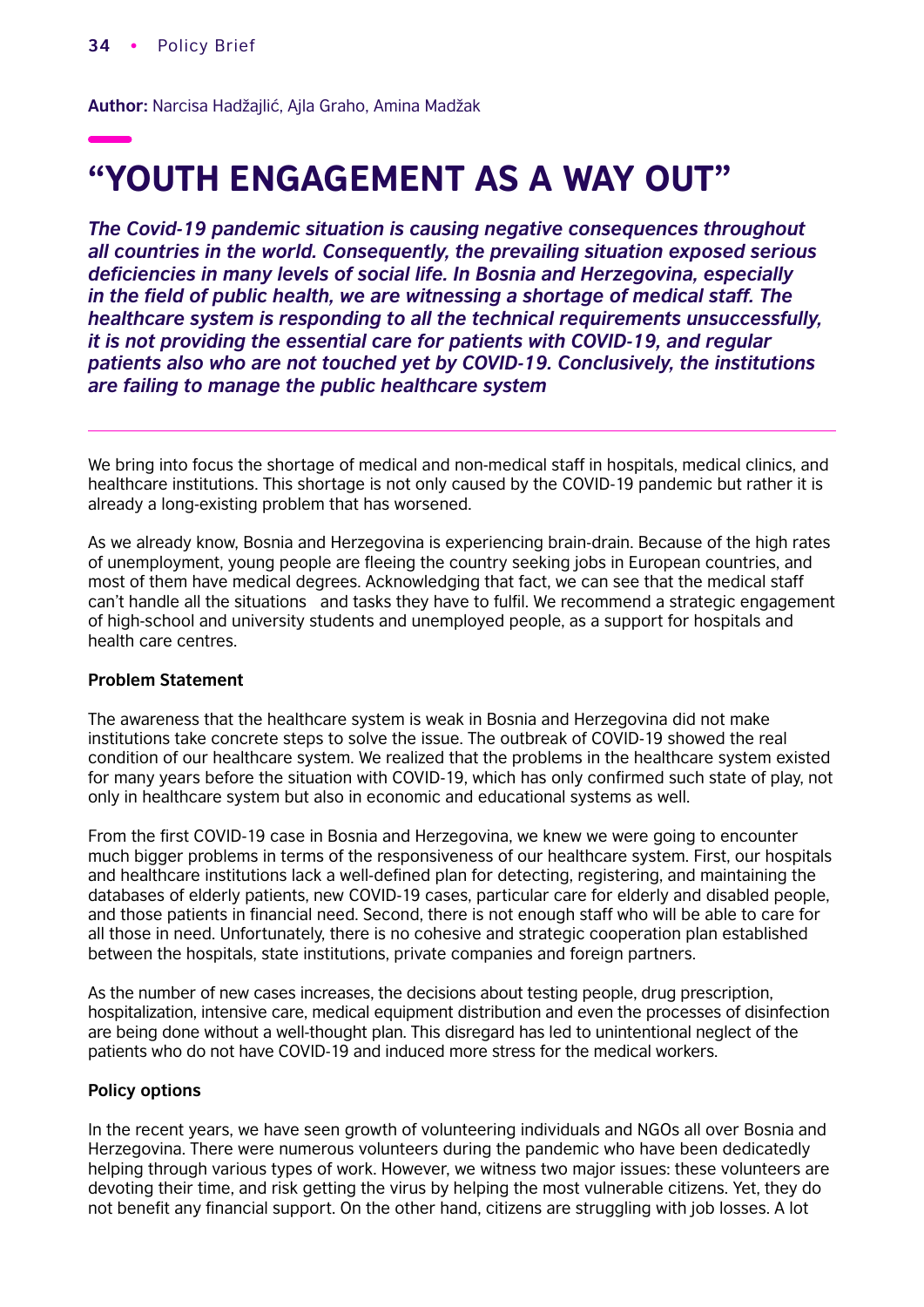of students are not optimistic about their future employment and do not have the opportunity for practical engagement and future career preparation.

We propose a policy that harmonizes the cooperation between institutions that are in charge of the healthcare and education system. The policy suggests that relevant institutions should consider the engagement of all students of medicine in supporting the medical staff during pandemic emergencies. As a result, the same students can apply these experiences to easily access work in the future.

This puts forward more benefits. First, all the medical staff shortages will be filled. Second, assistance for families in need will be greater. Third, the hospitals will have the capacity to treat all the people in need of medical care equally. Thus, this policy excludes the prioritization of Covid-19 patients only.

# **Recommendations**

The policy will have significant influence. The implementation of this policy would encourage young people to contribute to their country whenever necessary. The policy includes:

- The requirement that all the relevant institutions, hospitals, and NGOs should cooperate to manage the collection and preparation of the database for Covid-19 and non-Covid-19 patients, the elderly, persons with disabilities who need constant medical care, etc. Invitation of all unemployed medical students to apply for engagement in this project.
- Registration of the applicants includes:
	- Their employment status.
	- Overall financial situation of their families.
	- A university degree.
	- The present level of education.
	- A CV or resume that displays the past experiences and soft-skills.
- Mobilization and work force distribution
- Providing a financial support for all the participants in the project
- Recording the volunteering hours as working hours and bonus points in a "job booklet"
- The students who are already employed will have the opportunity to support through volunteering. Even though they will not be paid for the working hours, they will have the job booklet, as an evidence for contribution to the country in time of emergencies.

#### **Conclusion**

The financial support process can be divided into two stages. The first stage may start with donations from local NGOs and the Red Cross. The second stage may continue with support from the governmental budget with the help of foreign partners.

The Covid-19 situation shed light on many essential problems in our country that need to be tackled with a serious approach and commitment. On the other hand, the situation showed us the problems we need to address.

Our policy can make a social impact; not only in Bosnia and Herzegovina, but in other countries as well. The benefit of this policy is comprehensive and will solve many actual issues. Also, it will have a positive impact on the future.

# **References**

1. O Kanal, 29.10.2020., *Naša ekipa provjerila je stanje u Konjicu,* [https://www.youtube.com/](https://www.youtube.com/watch?v=z9PKh1mLNnQ) [COVID-19](https://www.youtube.com/watch?v=z9PKh1mLNnQ)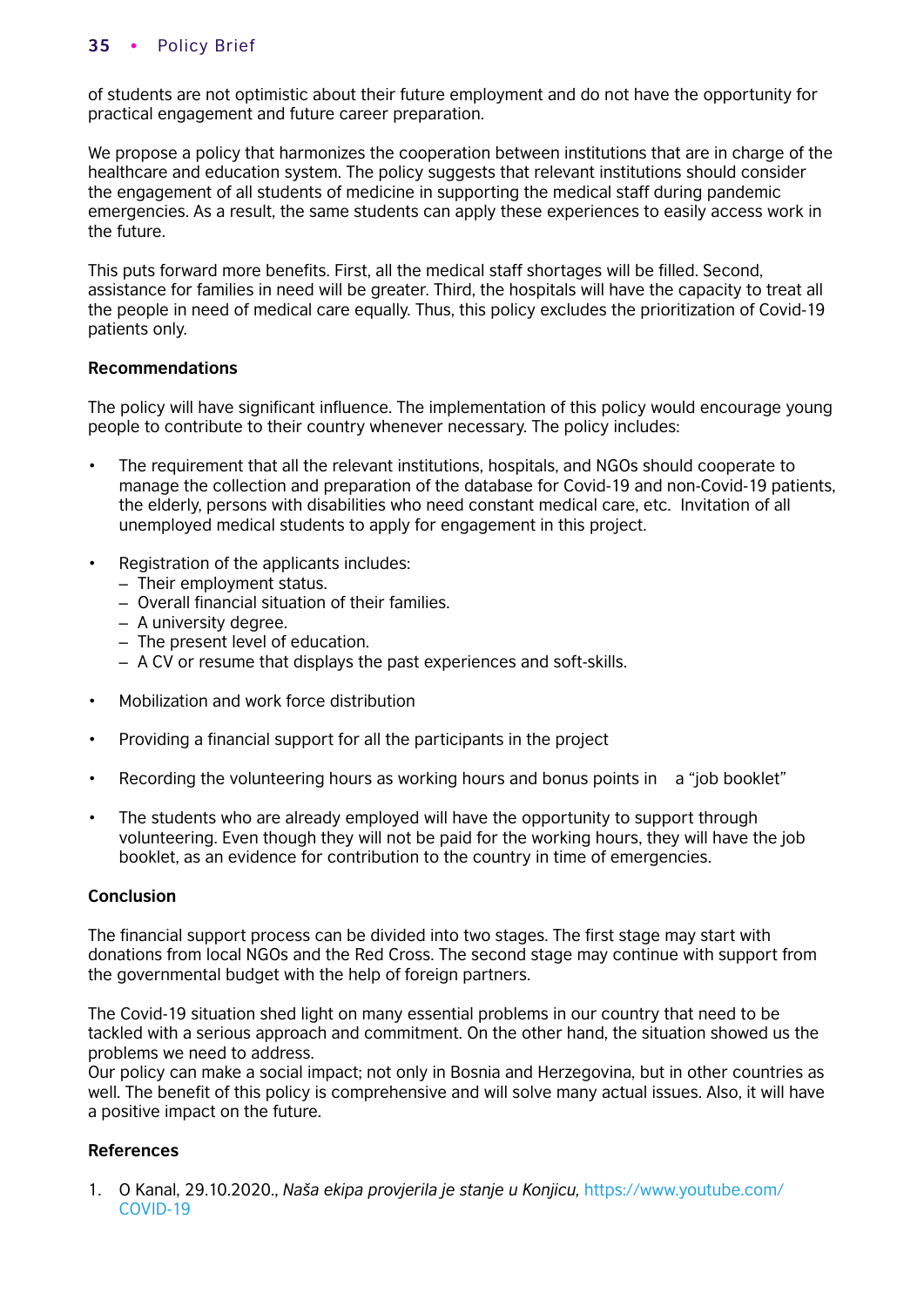- 2. G. Symanowski, 03.04.2020., *[Njegovatelji traže više od aplauza, DW](https://www.dw.com/hr/njegovatelji-tra%C5%BEe-vi%C5%A1e-od-aplauza/a-52990862)* https://www.dw.com/hr/ njegovatelji-traze-vise-od-aplauza
- 3. Ig/h 17.09.2020., *Udruge upozoravaju: U bolnicama nedostaje 4500 medicinskih sestara i tehničara, Direktno, Hrvatska* [https://direktno.hr/domovina/udruge-upozoravaju-bolnicama](https://direktno.hr/domovina/udruge-upozoravaju-bolnicama-nedostaje-4500-medicinskih-sestara-i-tehnicara-207667/)nedostaje-medicinskih-sestara-i-tehnicara
- 4. G.Š., 26.10.2020., *Zdravstvo u Konjicu na koljenima: Građani ogorčeni zbog čekanja i neuslovnih prostora, Klix, Konjic* [https://www.klix.ba/vijesti/bih/zdravstvo-u-konjicu-na-koljenima-gradjani](https://www.klix.ba/vijesti/bih/zdravstvo-u-konjicu-na-koljenima-gradjani-ogorceni-zbog-cekanja-i-neuslovnih-prostora/201026142)[ogorceni-zbog-cekanja-i-neuslovnih-prostora](https://www.klix.ba/vijesti/bih/zdravstvo-u-konjicu-na-koljenima-gradjani-ogorceni-zbog-cekanja-i-neuslovnih-prostora/201026142)
- 5. D. Didik Alić, 20.11. 2020., *No title,* Facebook [https://www.facebook.com/elvedina.didikalic/](https://www.facebook.com/elvedina.didikalic/posts/3666716066723354) [posts](https://www.facebook.com/elvedina.didikalic/posts/3666716066723354)
- 6. A. Đugum, M. Milojević, 02.11.2020., *Nedovoljno osoblja,sve više oboljelih u BiH, Radio Slobodna Evropa, Bosna i Hercegovina* [https://www.slobodnaevropa.org/opterecen-zdravstveni-sistem-u](https://www.slobodnaevropa.org/a/optere%C4%87en-zdravstveni-sistem-u-bih-korona-virus/30926259.html)bih-korona-virus
- 7. M. Mujić, L. Zaimović Kurtović, juli 2017., Masovni odlazak mladih iz BiH [https://ba.boell.org/](https://ba.boell.org/sites/default/files/studija-masovni-odlazak-mladih-iz-bih.pdf) [studija-masovni-odlazak-mladih-iz-bih.pdf](https://ba.boell.org/sites/default/files/studija-masovni-odlazak-mladih-iz-bih.pdf)
- 8. Ministarstvo civilnih poslova Bosne i Hercegovine, *Data of Youths in BiH* [http://www.mladi.gov.](http://www.mladi.gov.ba/index.php?option=com_content&task=view&id=46&Itemid=34) [ba/data-on-youths-in-bih](http://www.mladi.gov.ba/index.php?option=com_content&task=view&id=46&Itemid=34)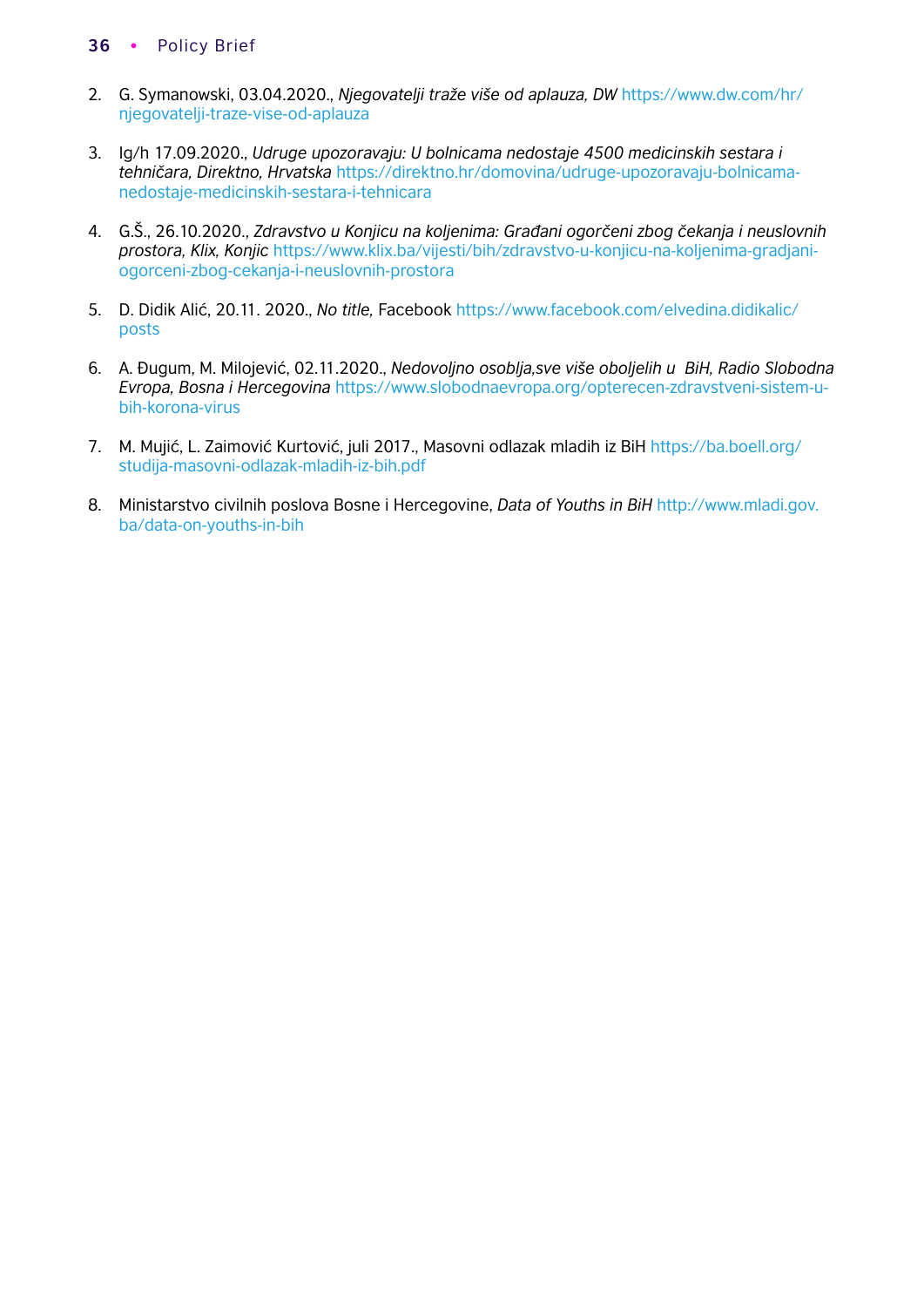**Author:** Mihajlo Matković

# "EMPATECH - TECHNOLOGICAL EMPATHY: ENSURING THAT EVERY CHILD HAS AN EQUAL OPPORTUNITY TO ATTEND ONLINE CLASSES"

*Education is a fundamental factor of development. Unfortunately, not everyone can afford it. Globally, 31% of all children cannot access online classes (UNICEF, 2020), and since the majority of countries do not legally regulate the online education system, many of them are left behind. Likewise, in Serbia, he technical issues and the lack of technological support are often cited as a problem, as listed*  in UNICEF's research (2020) – as well as smaller income than before the first wave *of the virus spread*

Furthermore, after the outbreak of the Covid-19, many experienced some kind of loss; either the loss of close relatives, friends or jobs. Anxiety became a daily issue. This will have a negative impact on children's education and future. One way to address this issue is to transform the e-waste into repaired and updated functioning devices, then supply those in need. This process would engage several volunteers to work on the devices, which would contribute positively to the environmental pollution also. The category which would benefit most are the children. Nevertheless, it is an opportunity for different volunteers to contribute to the community at large.

#### **Problem Statement**

Research performed by the National Youth Council of Serbia suggests that around 38% of young people said that this new situation has negatively affected their schooling, and 21% assessed it as very negative (Stojanović & Vukov, 2020). According to the UN SDGs report on SDG3 (2020), that is, Quality Education, by April this year, close to 1.6 billion children and youth were out of school – and nearly 369 million children who rely on school meals needed to find other sources for daily nutrition. This is just some of the many other problems that they have to face due to online classes.

Furthermore, the sudden transition to online teaching has led to a large number of children and young people being left out of the educational system completely: according to a survey conducted by the Union of Education Workers of Vojvodina, in eight hundred schools in which they have their representatives, every tenth student could not attend classes during the state of emergency (2020). A vast number of children and young people in Serbia do not have devices (tablets, computers, laptops) or Internet access that enable them to attend a newly-formed mechanism of schooling.

And those who possess some kind of a device are faced with another challenge: their siblings have to (simultaneously) participate in their classes as well, and/or the situation at home isn't good. According to the Statistical Office of the Republic of Serbia (2017), there are more than 591.000 families have two kids in their household, and more than 99.300 have three kids. Imagine what it's like for those who are already marginalised. This is backed up by the fact that since the beginning of the state of emergency, we could see many requests in Facebook groups of parents asking for some kind of a device for their children.

The end of the first semester for the students is near, which means that many of those youngsters have already lost a chance to gain new skills, necessary knowledge and competencies properly. We are witnessing the shortage of equality and equity again, but hopefully, we can change that: by working together. Currently, there is no evidence that something is being done for those children.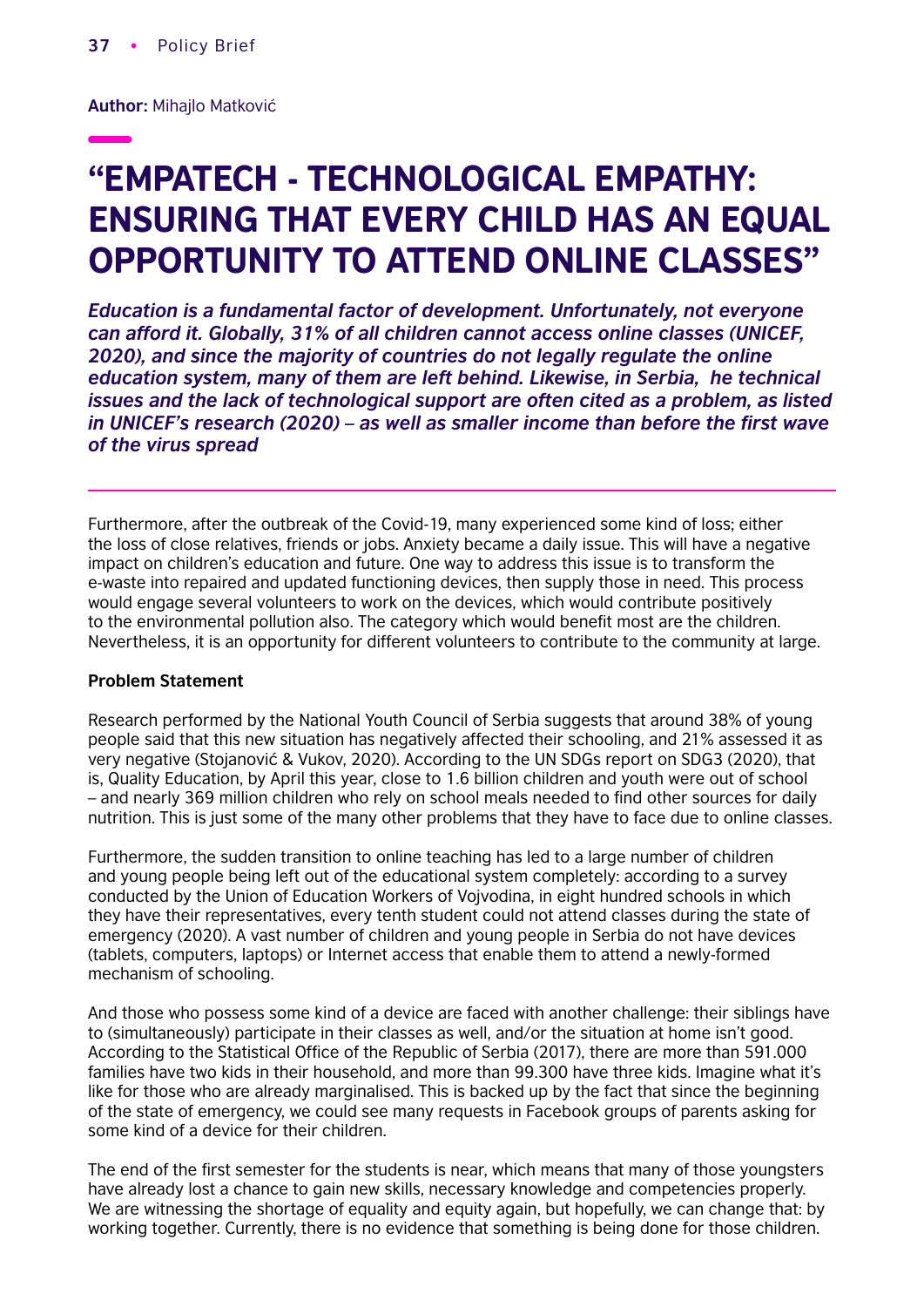Since everything has moved online, children and youngsters do not get the quality and the necessary psychological support from their school psychologists. Given the stressful situations, they also face the feeling of isolation. Their mental wellbeing is at stake too and could lead to developing depression. This could prove to be another threat taking lives apart from the virus. As WHO stated in their research on the matter (2019), one person commits suicide every 40 seconds. In Iran, for example, a 13-years old girl committed suicide for not having a cell-phone to attend her classes online (Iran News Wire, 2020). We can only hope that the numbers have not gone up due to the psychological burden we all have to bear nowadays, because, by the time you have read the next two paragraphs, one more life will be lost.

# **Policy Options**

Some schools have given their old devices to families in need, but the number of those is very limited and their functionality is questionable. Then again, how do they decide which family gets a device and which is left with no help at all? Moreover, isolation from their peers is another problem that could be decreased through access to technology, as many children and many young people suffer the consequences of isolation from their friends to families that are often problematic, dysfunctional, or living in difficult conditions. Regular contact and online socializing with friends can be an important protective factor for them in this difficult and depressing period.

We could deal with this issue on the local levels if we were to form "hubs" (either as part of NGOs or local self-governments) where people could bring their old (and functional) devices – which would further be assessed, repaired, updated, and improved by groups of volunteers specialized in IT or similar spheres. These devices, mainly computers and tablets, will be given to families whose children fell behind their peers and needed our help. In this way, we will not only tackle the shortcomings of online schooling, but also of the dangerous electronic waste (e-Waste) that would end up in landfills. With this activity, we will allow the volunteers to contribute to their country. Regarding this issue, more than ¾ of young people have not been engaged in a voluntary experience; plus, lots of them have felt unaccomplished and isolated (Ivković, Stojanović, 2020). Those with no access at all could use these hubs as an inclusive and safe environment where they can continue their studies, undisturbedly. We would call these hubs "EmpaTechs", because, as stated before, we need empathy more than ever in these rather depressing, lonely, and technologyoriented times.

Another devastating fact is that out of the whole budget of the Republic of Serbia, only 0.09% goes to young people: and that is mainly to sports activities (Stojanović & Vukov, 2020). Now, given the aforementioned facts, the proposition made here is for the Ministry of Youth and Sport and the Ministry of Education, Science and Technological Development to work together on the issue at hand, but also include other experts such as teachers, social and youth workers. Raising the budget would be the first step in order to finance the local communities and their "hubs", and this has to be a stand-alone item in the revised budget.

The only similar activity with the same objective addressed here is a short-term project implemented by the Volunteers' Centre of Serbia (VCV) and it was undertaken on the territory of Novi Sad only. In December, 25 functioning devices were given to youngsters and families in need. This is an example of good practice – and partnering up with the VCV could develop our pilot EmpaThec hub in their working space. This would support us to find better solutions in achieving our goal. As a result, all the children would have an equal opportunity to attend online classes.

# **Recommendations**

The hubs will host volunteers who want to contribute and the students who need to be there to participate in classes either because of the lack of internet access or the situation at home because of the epidemiological measures enforced by state institutions.

The hubs will need a financial support from public institutions. Working to recycle devices does not require a large sum of money, only basic tools for hardware control and repair. Devices ready to be provided to families in need will be listed in an inventory and Hub coordinators will sort them accordingly. Each device that does not work will be recycled to decrease the amount of e-Waste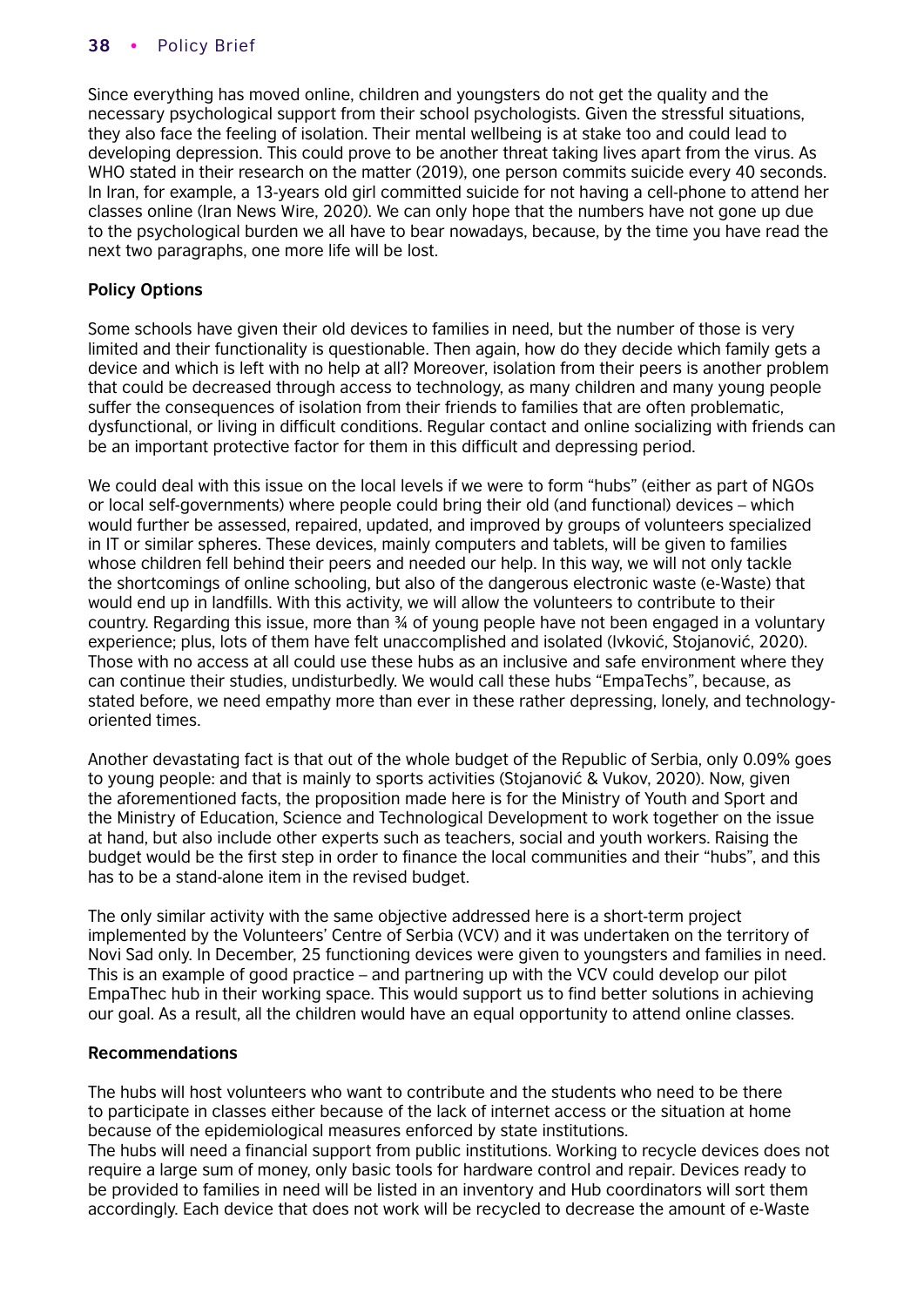and preserve the environment. Coordinators will receive financial support also and they should have a little experience of voluntarism and teamwork. However, the volunteers do not have to be young people only, everyone is welcome to help.

We need to create opportunities for all the children and students to attend online classes. They must be in classrooms one way or another like everyone else. Therefore, we need to consider all the possibilities to find a solution to this problem.

- 1. IranNewsWire. 2020. *13-year-old commits suicide.* [online] Available at: [https://irannewswire.](https://irannewswire.org/13-year-old-girl-commits-suicide-in-nw-iran-from-poverty-lack-of-access-to-smartphone/) [org/13-year-old-girl-commits-suicide-in-nw-iran-from-poverty-lack-of-access-to-smartphone/](https://irannewswire.org/13-year-old-girl-commits-suicide-in-nw-iran-from-poverty-lack-of-access-to-smartphone/) [Accessed 7 December 2020]
- 2. Ivković A., Stojanović B., 2020. *Alternativni izveštaj o položaju i potrebama mladih.* Beograd: KOMS.
- 3. Statistical Office of the Republic of Serbia. 2017. *Dissemination Database Search.* [online] Available at: [https://data.stat.gov.rs/Home/Result/](https://data.stat.gov.rs/Home/Result/3102020202?languageCode=en-US) [Accessed 7 December 2020]
- 4. Stojanović B., Vukov T., 2020. *Život mladih u Srbiji: Uticaj KOVID-19 pandemije.* Beograd: KOMS.
- 5. UNICEF DATA. 2020. *Education And COVID-19 UNICEF DATA.* [online] Available at: [https://data.](https://data.unicef.org/topic/education/covid-19/) [unicef.org/topic/education/covid-19](https://data.unicef.org/topic/education/covid-19/) [Accessed 7 December 2020].
- 6. UNICEF Srbija. 2020. *Istraživanje o uticaju pandemije Covid-19 na porodice sa decom u Srbiji.* [online] Available at: <https://uni.cf/3bZLEwa> [Accessed 17 January 2021]
- 7. Unija sindikata prosvetnih radnika Vojvodine. 2020. Ponovo onlajn nastava: *Nezadovoljni nastavnici i roditelji.* [\[online\] Available at: https://www.usprv.org.rs/2020/07/24/ponovo-onlajn](https://www.usprv.org.rs/ponovo-onlajn-nastava-nezadovoljni-i-nastavnici-i-roditelji/)nastava-nezadovoljni-i-nastavnici-i-roditelji/ [Accessed 7 December 2020]
- 8. United Nations SDGs. 2020. *Quality Education.* [online] Available at: [https://en.unesco.org/](https://en.unesco.org/covid19/educationresponse) [covid19/educationresponse](https://en.unesco.org/covid19/educationresponse) [Accessed 7 December 2020]
- 9. World Health Organization. 2019. *Suicide in the world.* [online] Available at: https://www.who.int/ publications/i/item/suicide-in-the-world [Accessed 7 December 2020]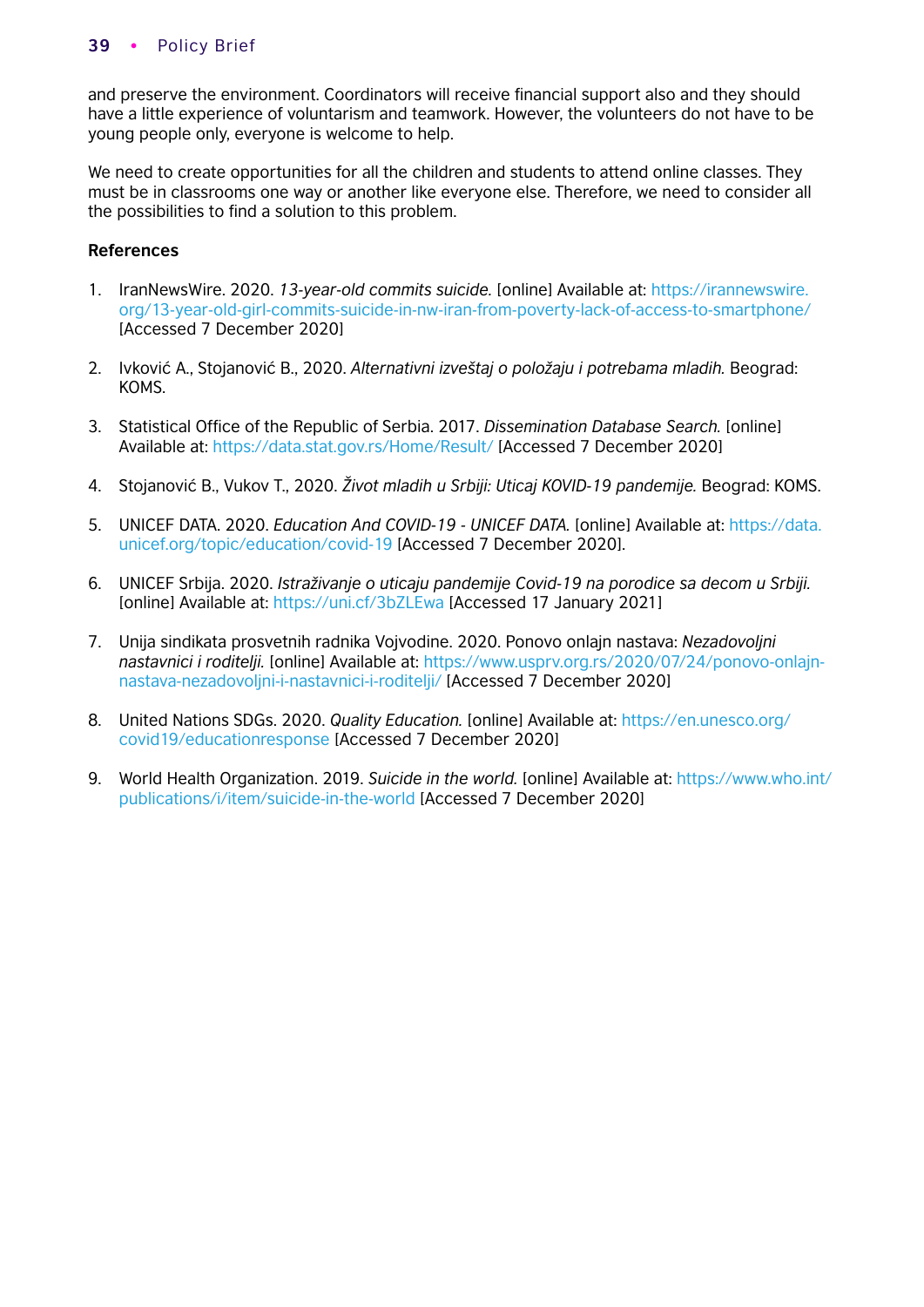**Author:** Vahide Ujkani and Sara Beqiri

# "THE INABILITY OF CHILDREN TO ACCESS ONLINE LEARNING DUE TO UNFAVOURABLE ECONOMIC & TECHNOLOGY CONDITIONS WHICH LIMIT THEIR BASIC RIGHTS TO EDUCATION"

*Covid-19 has had a huge impact on all spheres of our life. Restriction of movement of citizens and closure of many business activities has had an immediate impact on employability and led to the decline of the economy. The pandemic effects have been particularly noticeable on the system of education, which is facing major challenges to function properly. "Hence, there was a new kind of feeling, with new immediate responsive state caused by the change of learning patterns" (Bajçinovci and Dugolli, 2020)*

Many countries around the world are already practicing online learning, however, various factors affect its delivery and quality. Online learning has made education accessible to students around the globe. This is indeed the most feasible way to deliver learning during a pandemic, but what about those children who do not have the equipment to connect online? How do children who cannot afford to have personal laptops or tablets engage in online learning? Or, how do children who have siblings but possess only one piece of equipment at home deal with this situation? In other words, is it possible for everyone to have access to online learning?

Among these factors is the inability or the difficulty of children from low-income families to access online learning due to unfavourable economic conditions and lack of technology which limits their basic right to education. The silence and failure of Kosovo institutions to take concrete actions for those vulnerable groups additionally exacerbate their situation. The children who do not possess the equipment needed for accessing online learning, lag behind their peers which negatively affects their future educational opportunities. For this purpose, additional classes for those children in primary schools (1st  $-$  5th grade) are recommended to help them catch up with their peers. Students of the Faculty of Education in Southern Mitrovica would offer group instructions as a part of their practical learning.

# **Problem Statement**

Covid-19 brought to light these kinds of questions and the social and economic inequalities that underpin them. The problem of accessibility is certainly linked to the economic situation of Kosovo. Families with social assistance from Kosovo's budget amount to about 25000, with about 110.000 members, (Institute for Advanced Studies, 2019). The Institute finds that these families receive 50-100 euros per month, depending on the number of family members, which is hardly enough to cover their basic needs. "According to official data, the poverty rate in Kosovo is 23%; the general poverty is 17%, whilst extreme poverty is 5%" (Gjocaj, 2020). Mitrovica has the largest number of families with social assistance for about 6000 families (Gecaj, 2020). Those numbers suggest that low-income families struggle to secure main items such as food or clothing, consequently they also struggle to provide equipment for all their children, which may not be a priority considering their basic needs.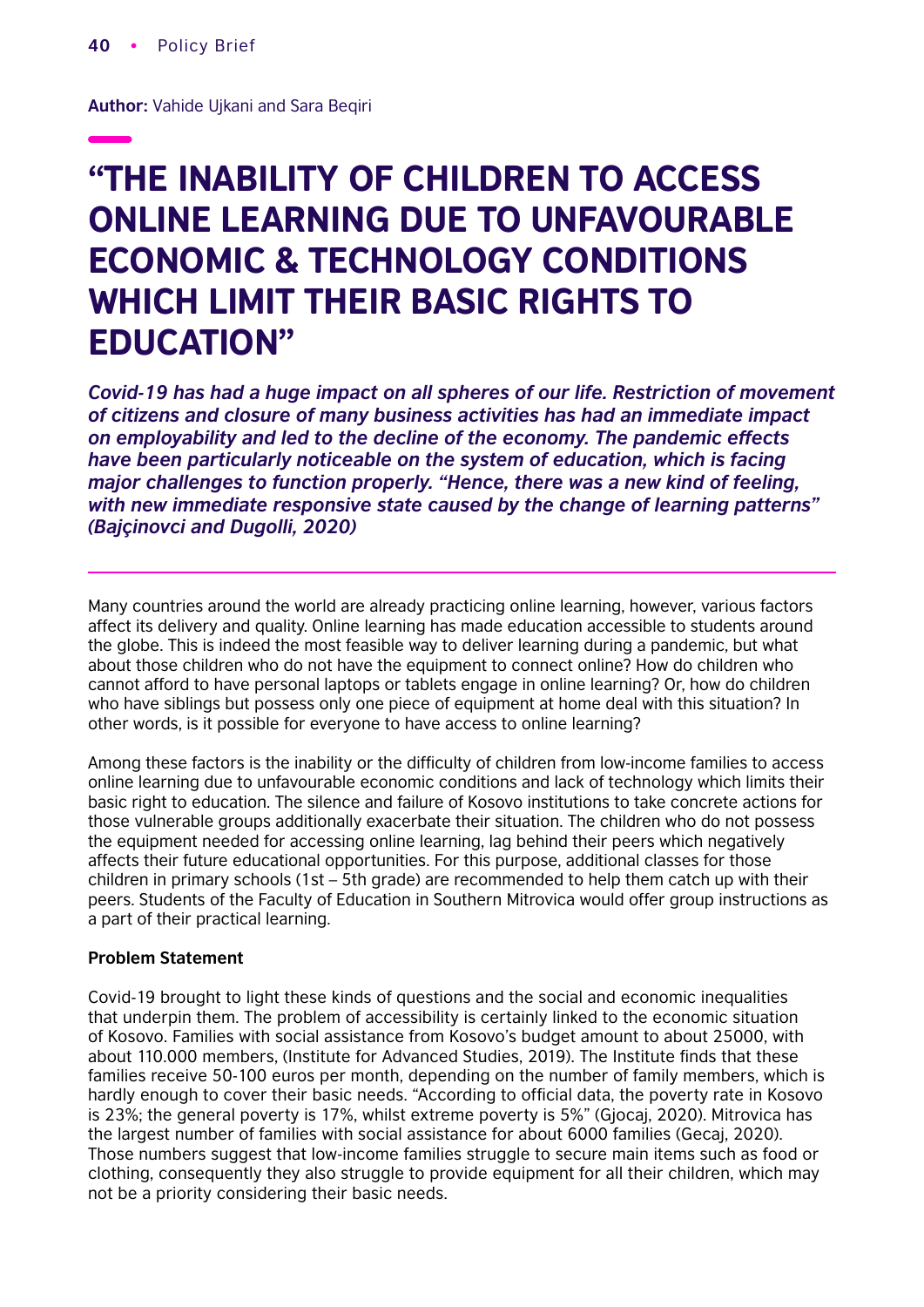We have researched this topic for a university course project and found that several children mainly in rural areas have difficulties accessing online learning. Some others do not have access at all, while others occasionally use their parents' phones if their siblings do not have to attend a class at that time. The unequal access to education has hindered some children's cognitive development compared to others, while also showing neglect of the relevant institutions to provide equal educational opportunities for all during those challenging times.

# **Policy Options**

The difficulty of online learning for children of low-income families in the context of elementary school should be addressed by the relevant institutions. However, only a few concrete steps have been taken so far with a clear strategy still missing. Teachers have been asked to be considerate to those children who do not have access to online learning, yet, the institutions do not take into account the consequences that missing lessons has for children's future. Unfortunately, the state doesn't have enough budget to cover all the needs of children specifically to provide them with laptops or Ipads to access online learning. If a child is frequently absent from the learning process, they lose a lot. When lesson they are absent from a lesson, they lose the lesson's order and they cannot regularly learn.

The access to education in developing countries like Kosovo remains a pressing problem, but the ideal solution in this specific case would be to offer extra lessons delivered by the students of the 3rd and the 4th year of the Faculties of Education in Mitrovica. Since the institutions do not have the conditions to provide the necessary technological equipment, the best possibility would be to provide additional teaching hours.

They should hold extra classes, so in this way, the children would improve their learning and compensate for their absences. An additional advantage of this proposal is that the students of education would be able to do some practical work. Universities in Kosovo focus disproportionally on theoretical learning. "Local and central level institutions continue to offer no professional internship programs for students" (Këshilli Rinor Kosovar, 2016). At the Faculty of Education in Mitrovica for instance, practice as a learning method is conducted in local primary schools for only three to four weeks per academic year. Given that students must be well prepared to teach, this is an ideal chance for us as students of education too because we would not solely help economically marginalized children to catch up with their learning, but it would be an opportunity to develop our teaching skills at the same time.

# Recommendations

For children of low-income families with limited access to online classes to attend additional lessons several actors need to be involved. This policy brief would only be possible if the Ministry of Education, Science and Technology, the municipal directorate of Southern Mitrovica and the University of Mitrovica, and the local schools would coordinate and collaborate.

We therefore propose the following recommendations:

- The municipal directorate of Southern Mitrovica in collaboration with the municipality of Mitrovica should identify low-income families with poor financial conditions who receive social assistance, and whose children have been absent from the learning process.
- After identifying these families, an on-the-ground investigation should be undertaken to identify the number of children and their possession of the equipment such as laptops, tablets, or computers.
- The names of the children should be sent to the municipal directorate.
- The directorate of education in collaboration with respective schools identify those children and divide them into groups of five.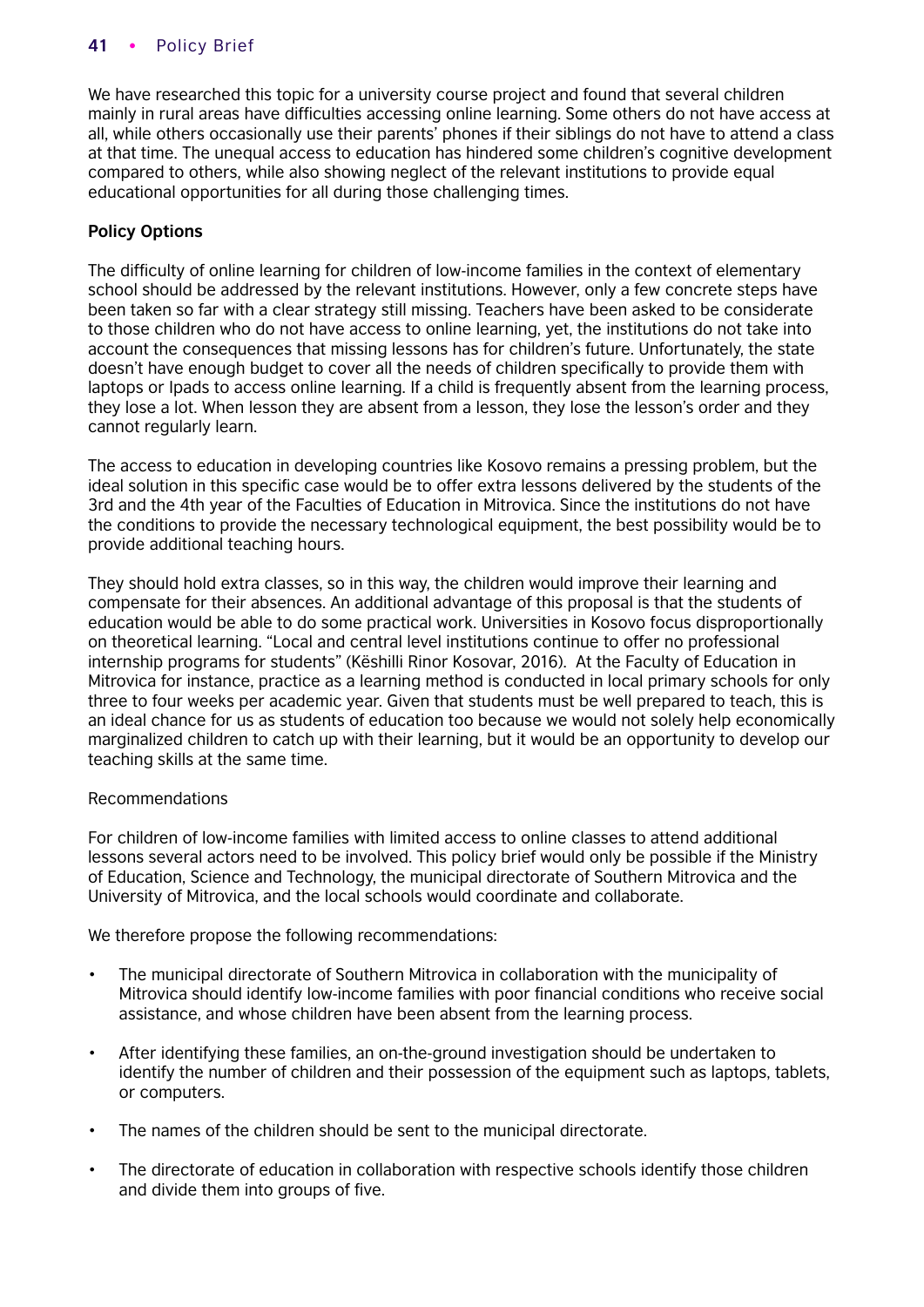- The directorate of education in collaboration with the University of Mitrovica should appoint the most distinguished students of the 3rd and the 4th year as teachers who will hold additional classes with these children.
- Each student will work with one group (so each student will have a maximum of 5 children who will work with them).
- The teaching will take place in schools and social distance will be respected. Each class with five children would have a specific schedule to not overlap with the normal schedule of the respective school.
- The number of children benefiting from this policy brief depends on the budgetary planning, which remains a challenge.

The implementation of recommendations ensures equal access in education for all, in particular for those children who could not access online learning during the lockdown. Every child deserves the right to education, therefore, the proposed recommendations will address some of the shortcomings brought by Covid-19 in this domain to guarantee that some children do not lack behind their peers.

- 1. Gjocaj, M. (2019). 'Asistenca sociale për 25 mijë familje në Kosovë, vetëm për të mbijetuar', koha.net, 24 August. Available at: [https://www.koha.net/asistenca-sociale-per-25-mije-familje](https://www.koha.net/arberi/180614/asistenca-sociale-per-25-mije-familje-ne-kosove-vetem-per-te-mbijetuar/)[ne-kosove-vetem-per-te-mbijetuar](https://www.koha.net/arberi/180614/asistenca-sociale-per-25-mije-familje-ne-kosove-vetem-per-te-mbijetuar/)
- 2. Gecaj, K. (2020). 'Rajoni i Mitrovicës me varfëri të madhe, 6000 familje me social', zëri.info, 9 January. Available at: [https://zeri.info/rajoni-i-mitrovices-me-varferi-te-madhe-6000-familje-me](https://zeri.info/aktuale/318368/rajoni-i-mitrovices-me-varferi-te-madhe-6000-familje-me-social/)[social](https://zeri.info/aktuale/318368/rajoni-i-mitrovices-me-varferi-te-madhe-6000-familje-me-social/)
- 3. Shehu, S. (2016). 'Qëndrimet e Këshillit të Nxënësve të Kosovës rreth Cilësisë së Arsimit në Kosovë' , issuu.com, 16 November. Available at: [https://issuu.com/sadrishehu5/docs/qknk\\_al](https://issuu.com/sadrishehu5/docs/qknk_al)
- 4. Bajçinovci. B and Dugolli, M. (2020). 'COVID-19 Impacts on High Education: Virtual Learning Challenges on University of Prishtina', researchgate.net, 20 July. Available at: [https://www.](https://www.researchgate.net/publication/343065744_COVID-19_Impacts_on_High_Education_Virtual_Learning_Challenges_on_University_of_Prishtina
) researchgate.net/COVID-19 Impacts on High Education Virtual Learning Challenges on University of Prishtina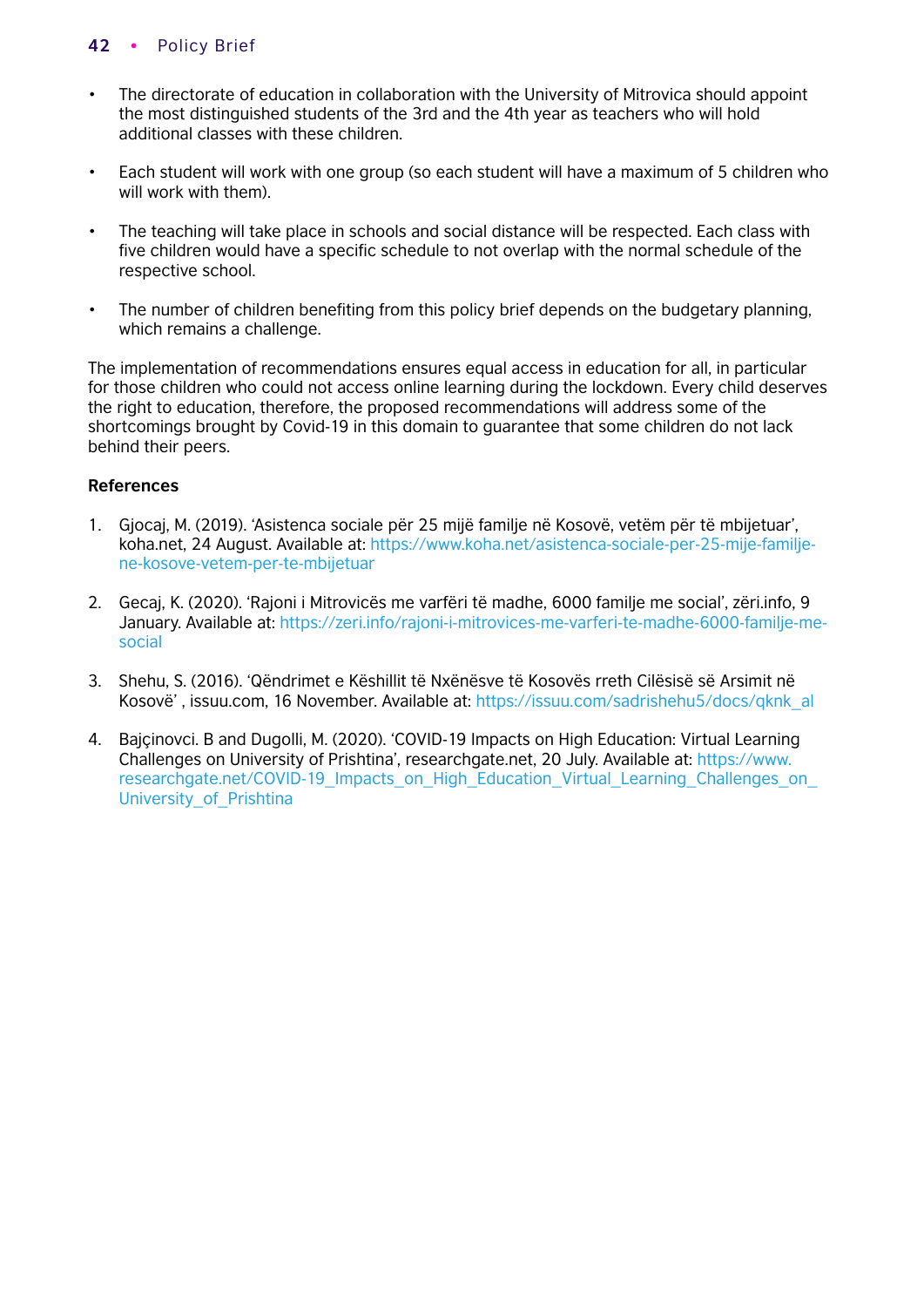# **#challenge2**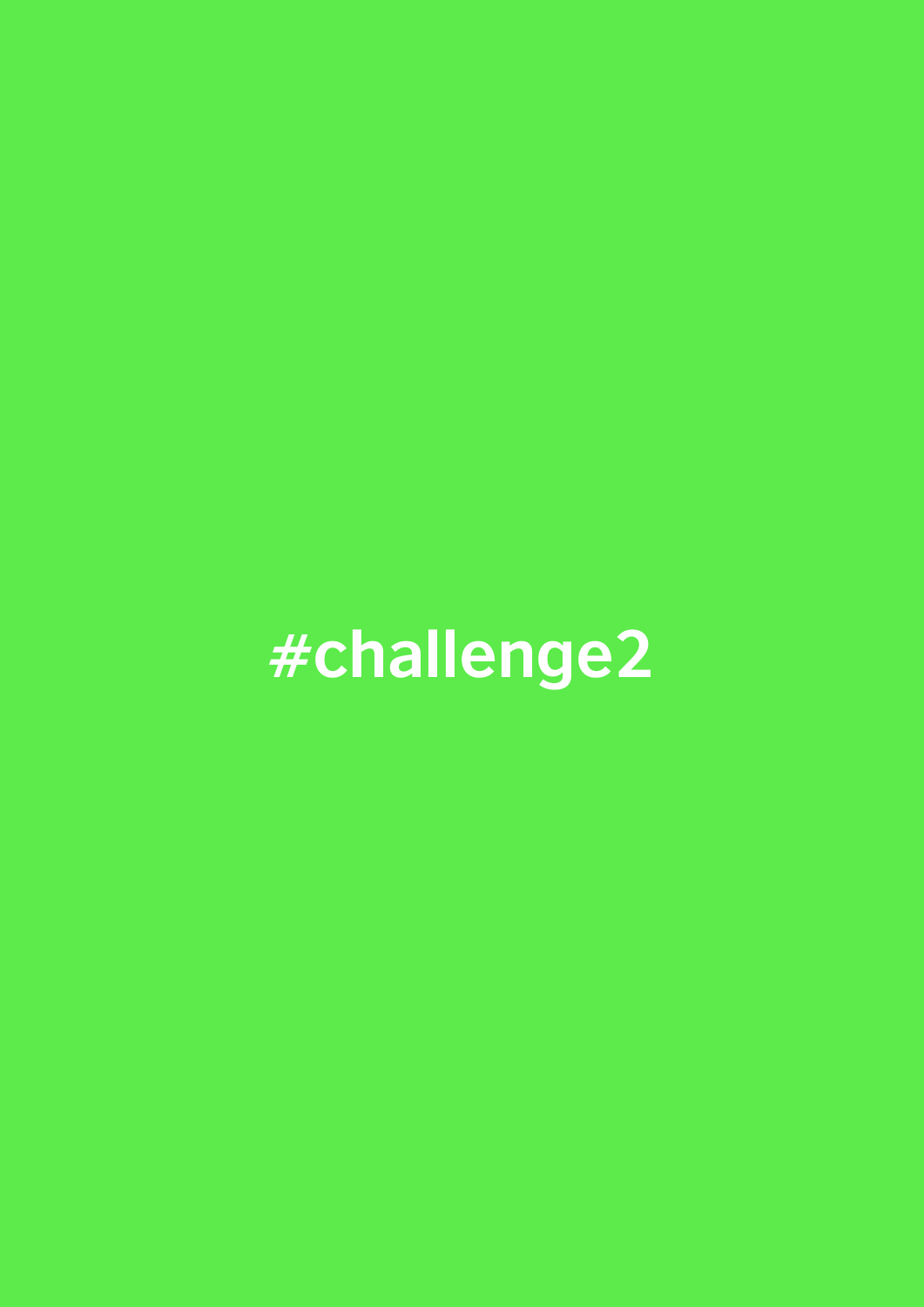**Author:** Aleksa Antić and Matija Popović

# "ECOVID-19 RECOVERY POLICY PACKAGE"

*The outbreak of Covid-19 turned into a major challenge for the world. Nevertheless, it helped the environmental recovery to a certain extent. The reduction of human activity caused various problems in many levels of everyday life. Simultaneously all the governments around the world faced the challenges of sustainability and Serbia is no exception*

A greener economy has been neglected at the expense of economic growth, yet small steps have been made recently. Despite the need for a policy amendment due to pressure from the European Union, there is a long way ahead. The approach to the problem should be comprehensive. Thereby, the "ECOvid-19 recovery policy package" will cover the fiscal aspect of the issue, with concrete immediate actions and measures to be taken into place. This includes environmental employability, waste management, financial nudges, local sustainable energy sources, and the shift to more sustainable vehicles.

#### **Problem Statement**

In Serbia, the overall dependency of all sectors of production and trade on nature is immense. Still, the impact of the linear economy on nature is highly negative and is accountable for its current state. The latest UN Research revealed hundreds of sites in Serbia that have been polluted with heavy metals and carcinogens. The research went on to point out that out of identified 32 most dangerous sites, 14 require immediate remediation (MEPS, 2020) due to their abolishment, thus making soil pollution in no control whatsoever. Adding onto this, it is estimated that waste, as a consequence of COVID-19, may rise from 30 to 50% thus raising the risk of a system failure (ISWA, 2020).

Having in mind the historical data, indications are that about 75% of COVID-19 plastic waste will end up clogging the landfills and floating in seas (UNCTAD, 2020). This adds onto the data from the German development agency Deutsche Gesellschaft für Internationale Zusammenarbeit (GIZ), which states that 78% of Serbian plastic packaging waste end up in nature or landfills, and the report from Serbia's Fiscal Council, that states plastic was the least recycled packaging material at around 19%, with the wider EU rate close to 40%.

Air pollution has been one of the most pressing issues for various cities all around Serbia. Apart from the loose regulation and scarce inspections on climate non-friendly businesses, the crucial air pollutant remains transportation. The fact that about 50% of crude oil is consumed in transportation (Spasić, 2020) proves the magnitude of the effect fossil fuel burning has on air quality. The Serbian used-vehicles market is under great pressure as it is gaining a constant supply of air-pollutant vehicles coming from the European Union.

Due to constant changes in European regulation regarding the reduction of CO2 emissions, the vehicles are usually sold outside the EU thus making Serbia a perfect market due to the country's proximity to the outer borders of the EU. On an additional note, new studies indicate that a small increase in particulate matter (PM2.5) is associated with an increase in the COVID-19 death rate from 8-16% (Wu et al., 2020), making Serbia particularly exposed to a higher death rate risk. There were, throughout the world, localized improvements in air quality due to the stoppage of economic activity. However, the WMO experts have declared current emission declines could be sustained only if matched by decisive post-coronavirus structural change (WMO, 2020).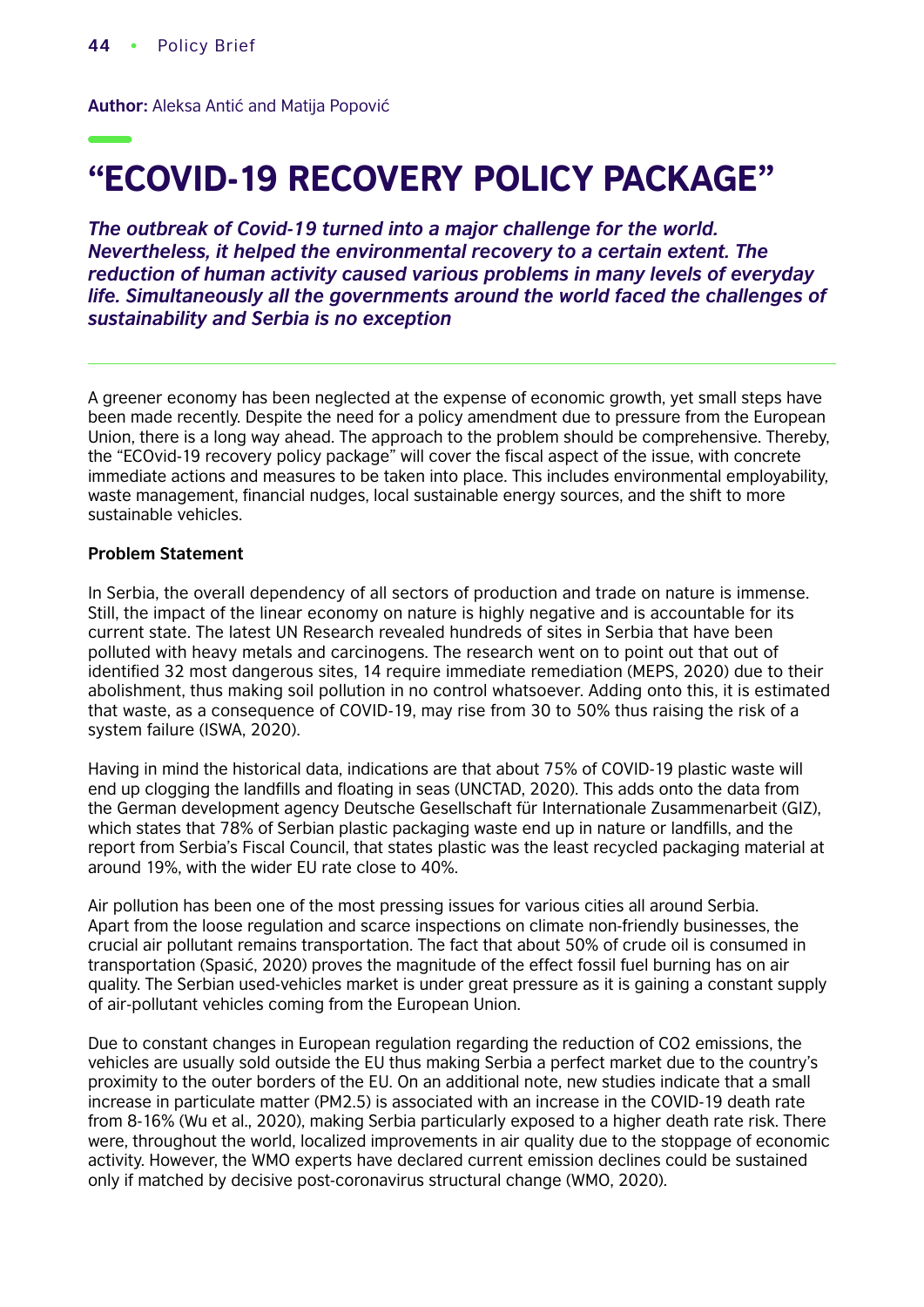In 2018, only 21% of electricity was generated from renewable sources in Serbia. This is far from the plan included in the Directive 2009/28/EC where Serbia has committed to increasing this share to 27% by 2020 (Lewis, 2018). This year, the reports show that Serbia is lagging behind the projected goal (EC, 2020). Although transportation and heating systems consume a lot of the energy produced in Serbia, experts agree that the most effective way of reaching the goal is by tackling the electricity sector. There have been numerous pledges from the management of the sector to start the shift to more sustainable options, however, only systematic change can truly have an effect in this sector.

# **Policy Options**

One of the most commonly used methods for combating environmental issues, especially in the past few years, have been taxes, fees and other financial nudges. Although certain fees from "The law on fees for the use of public goods" have been proven effective, there are still some areas that are left unregulated or are encouraging pollution. One of such policies is the subsidy for coal mining, which is three times larger than the investment in renewable energy sources (EC, 2019). Additionally, according to EUROSTAT and National Statistical Office, total costs for environmental protection for the 2006-2016 period stood at 0.7% of GDP compared to the Central and Eastern European average of 2% while total environmental protection investment amounted to 0.3% in comparison to the same average that stands at 0.7% (MEPS, 2020).

Environmental protection is a relatively young field in the Serbian legislation, therefore, there are a lot of opportunities for passing new and innovative laws. The biggest concern for the politicians and the general public is the loss of the jobs that a shift to a greener economy may produce. Overall, most of the research points to the fact that, with a degree of flexibility, green policies would have no or very little negative impact on employment rates (OECD, 2017).

The Minister for Environmental Protection has declared at the beginning of 2020 that the measures regarding the ban of single-use plastic will be in place until the end of the year. However, none of the measures have been taken whatsoever, although the situation has been even worse due to COVID-19 outbreak. Furthermore, he noted that the consumption of plastic bags has decreased by 80% since the introduction of the "Packaging and packaging waste law". Still, the relation between plastics and the Serbian legislative system has been a stagnant one. All legislation that has been introduced to tackle plastic waste in Serbia have been duplicates of the old EU regulation, which has been delayed, making the process lengthy and inefficient. Serbia made a pledge to transpose all EU legislation into its regulatory system by 2021, but experts believe this will not be achieved in the time frame proposed (UNPD, 2020).

When addressing the already existing subsidies, the Government of Serbia has been giving subsidies and financial aid to agricultural producers who wish to invest in solar panels. However, there is lack of support for individuals and local communities which would like to switch to more sustainable energy resources. This lack of funds makes it harder for communities, who are interested, to incorporate sustainable solutions and doesn't incentivise the communities who are still not aware of the benefits of renewable energy sources to switch to these alternatives.

# **Recommendations**

In order to overcome the negative effects of COVID-19 and the shortcomings of the current legislation, we propose the following measures and actions to be taken into effect to complete the "ECOvid-19 recovery policy package":

An unavoidable way of curbing air pollution in a world increasingly dependent on transport is to switch to greener types of transportation. In addition to the measures in place, we propose the following actions:

• We highly recommend the Ministry of Environmental Protection to ban import of vehicles with Euro 3 emission standard motors1 without any delay.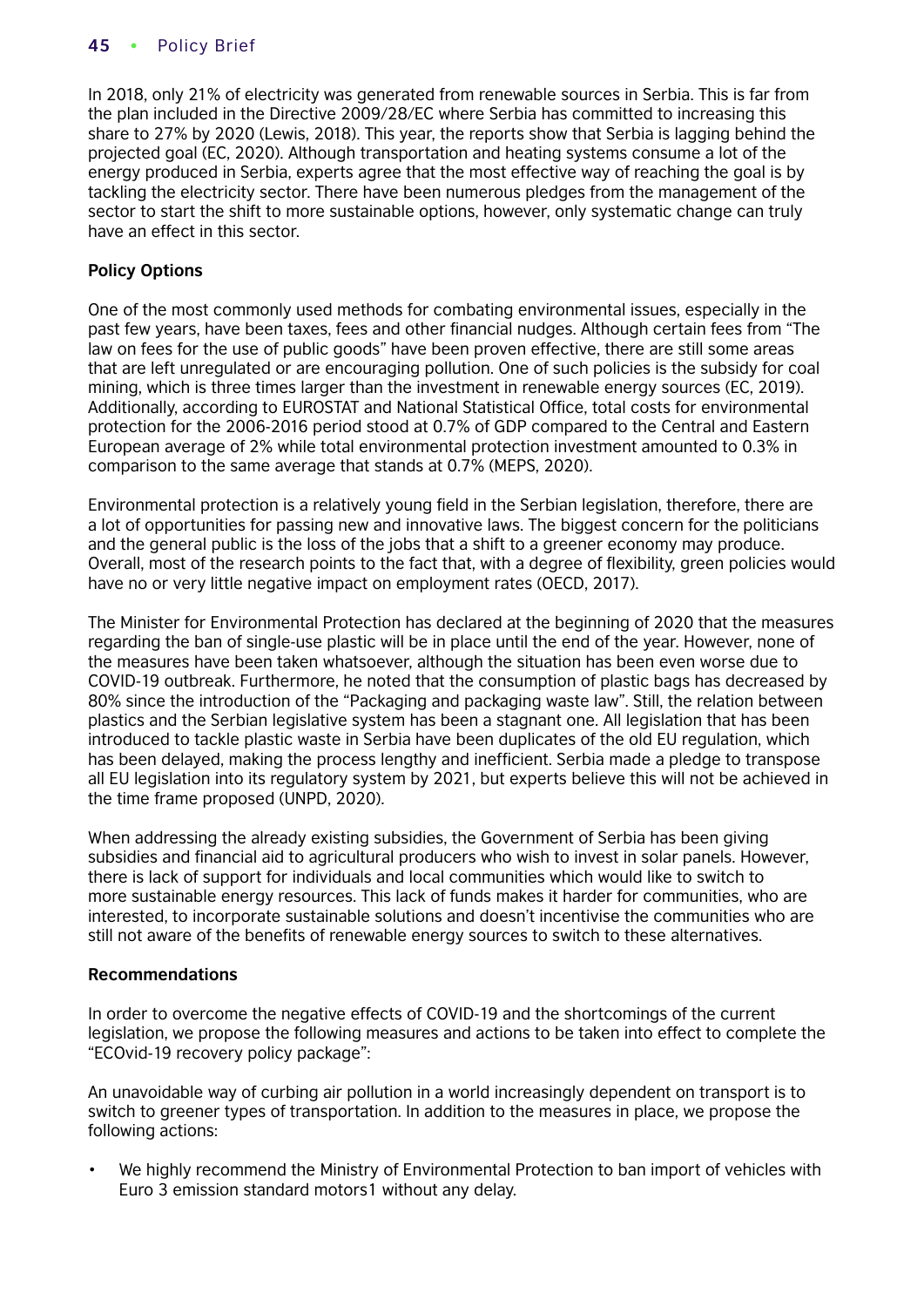- We urge the Ministry of Construction, Transport and Infrastructure to provide incentives targeted at parking lots, petrol stations and other publicly crowded spaces for introducing EV charging stations in order to boost consumer demand.
- We support the initiative of "Roads of Serbia" to increase the number of charging stations at the Corridor X Highway through Serbia and the introduction of the aforementioned stations in the Serbian national road network.
- We invite the Ministry of Environmental Protection to promote greener methods of movement around the city by subsidizing electric scooters, electric and non-electric bicycles alongside the introduction of new and enlargement of current cycling lanes.

Following the good practice of financial nudges, the "ECOvid-19 recovery policy package" proposes additional taxes and changes in the system:

- Following the recommendation of the European Commission, the policy implores the Ministry of Environmental Protection of Serbia to abolish the subsidies for coal mining and redirect the funds towards renewable energy sources.
- Suggests the Ministry of Environmental Protection of Serbia to increase the gas emission fee by 15%, so that it impacts big pollutants who are responsible for 71% of gas emissions on average (CDP, 2017).
- To combat the issue of renewable energy sources on a local level, the policy invites the Ministry of Environmental Protection to introduce subsidies for communities who want to invest in solar panels and electricity-producing mini-windmills. Such equipment can, individually, generate from 45% to 50%, resulting in an almost complete shift to renewable energy if combined (SEIA, 2020).

Following up on the recent surge in medical and plastic waste, ECOvid-19 recovery policy package recommends:

- Ministry of Economy to introduce subsidies for labour-intensive plastic-substitutes production within the Republic of Serbia.
- Recalls the Ministry of Environmental Protection to keep promise on changing current legislation with the relevant European one and thus close Chapter 27 on Environment and Climate Change.
- Calls the local governments to introduce local collecting points for household's medical waste.
- Urges Ministries of Health and Ministry of Environmental Protection to ensure that disposal of all wastes is in line with the recommendations of International Solid Waste Association.

# **Conclusion**

COVID-19 has slowed our economy but on the other hand the consumption of energy also, which makes this recovery an important standpoint of the energy sector in Serbia. In the end we rise two important questions: Will the Republic of Serbia return to the environmentally unsustainable approaches, and will the institutions of the Republic of Serbia launch a green recovery plan?

- 1. CDP, 2017, *Carbon Majors Database Report,* Brussels: CDP.
- 2. Energy Community (EC), 2019, *Rocking the Boat: What is Keeping the Energy Community's Coal Sector Afloat?*, Athens: Energy Community Secretariat.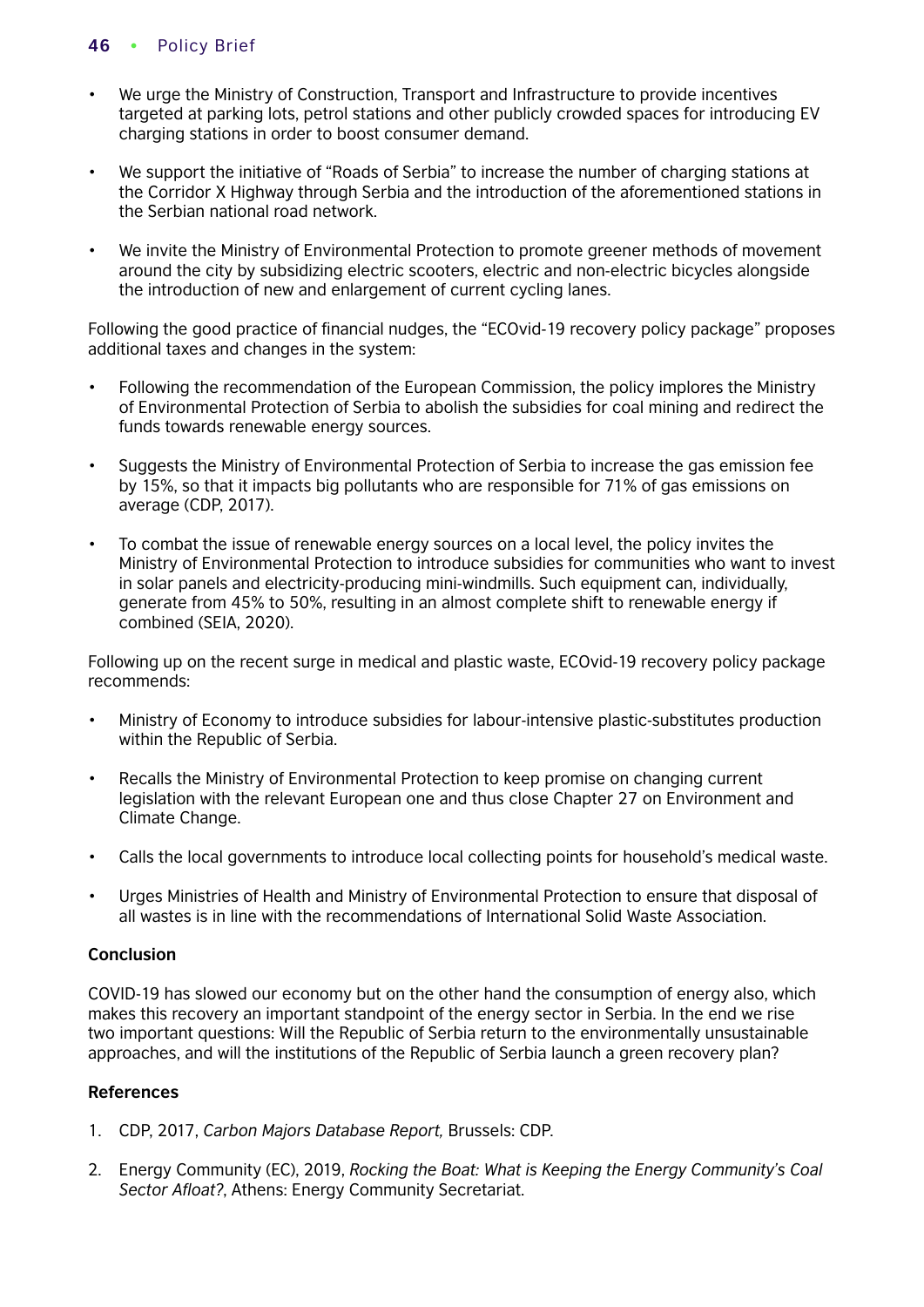- 3. Energy Community (EC), 2020. *Renewable Energy.* [online] Energy-community.org. Available at: [https://www.energy-community.org/implementation/Serbia](https://www.energy-community.org/implementation/Serbia/RE.html) [Accessed 29 November 2020].
- 4. Iswa.org, 2020, Guest Blog | Advice of Medical Waste Management after COVID 19 Pandemic from Wuhan [https://www.iswa.org/iswa/covid-19/](https://www.iswa.org/blog/guest-blog-advice-of-medical-waste-management-after-covid-19-pandemic-from-wuhan/) [Accessed 29 November 2020].
- 5. Lewis M., 2018. *Serbia's Renewable Energy Commitments,* European Policy Center [online] Available at:<https://cep.org.rs/en/blogs/serbias-renewable-energy-commitments/>[Accessed 29 November 2020].
- 6. Ministry of Environmental Protection of Serbia (MEPS), 2020, *Roadmap for Circular Economy in Serbia,* Belgrade: Ministry of Environmental Protection of Serbia
- 7. Ministry of Environmental Protection of Serbia (MEPS), 2020. *Towards Soil Decontamination In The Republic Of Serbia.* [online] Belgrade: Ministry of Environmental Protection – Environmental Protection Agency, Belgrade. Available at: http://www.sepa.gov.rs/download/zemlijste/ [TowardsSoilDecontamination.pdf](http://www.sepa.gov.rs/download/zemljiste/TowardsSoilDecontamination.pdf) [Accessed 29 November 2020].
- 8. OECD. 2020. Making The Green Recovery Work For Jobs, Income And Growth. [online] Available at: [http://www.oecd.org/coronavirus/policy-responses/making-the-green-recovery-work-for](http://www.oecd.org/coronavirus/policy-responses/making-the-green-recovery-%20work-for-jobs-income-and-growth-a505f3e7/)[jobs-income-and-growth](http://www.oecd.org/coronavirus/policy-responses/making-the-green-recovery-%20work-for-jobs-income-and-growth-a505f3e7/) [Accessed 29 November 2020].
- 9. OECD, 2017. *Employment Implications Of Green Growth: Linking Jobs, Growth, And Green Policies.* [online] Available at: [https://www.oecd.org/environment/Employment-Implications-of-](https://www.oecd.org/environment/Employment-Implications-of-Green-Growth-OECD-Report-G7-Environment-Ministers.pdf)[Green-Growth-OECD-Report-G7-Environment-Ministers.pdf](https://www.oecd.org/environment/Employment-Implications-of-Green-Growth-OECD-Report-G7-Environment-Ministers.pdf) [Accessed 29 November 2020].
- 10. Solar Energy Industries Association (SEIA), 2020, *Q3 Report,* Washington: Solar Energy Industries Association.
- 11. Spasić, V., 2020. *Clean Air For All What Are Main Sources Of Air Pollutants?*. [online] Balkan [Green Energy News. Available at: https://balkangreenenergynews.com/clean-air-for-all- what](https://balkangreenenergynews.com/clean-air-for-all-what-are-the-main-sources-of-air-pollutants/)are-the-main-sources-of-air-pollutants/ [Accessed 29 November 2020].
- 12. United Nations Conference on Trade and Development. 2020. *Growing Plastic Pollution In Wake Of COVID-19: How Trade Policy Can Help.* [online]
- 13. UNPD. 2020. *PLASTIKA ZA JEDNOKRATNU UPOTREBU-ČINJENICE,* Belgrade, UNPD.
- 14. World Meteorological Organization. 2020. *Economic Slowdown As A Result Of COVID Is No Substitute For Climate Action.* [online]
- 15. Wu, X., Nethery, R., Sabath, M., Braun, D. and Dominici, F., 2020. Air pollution and COVID-19 mortality in the United States: Strengths and limitations of an ecological regression analysis. *Science Advances,* 6(45), p.eabd4049.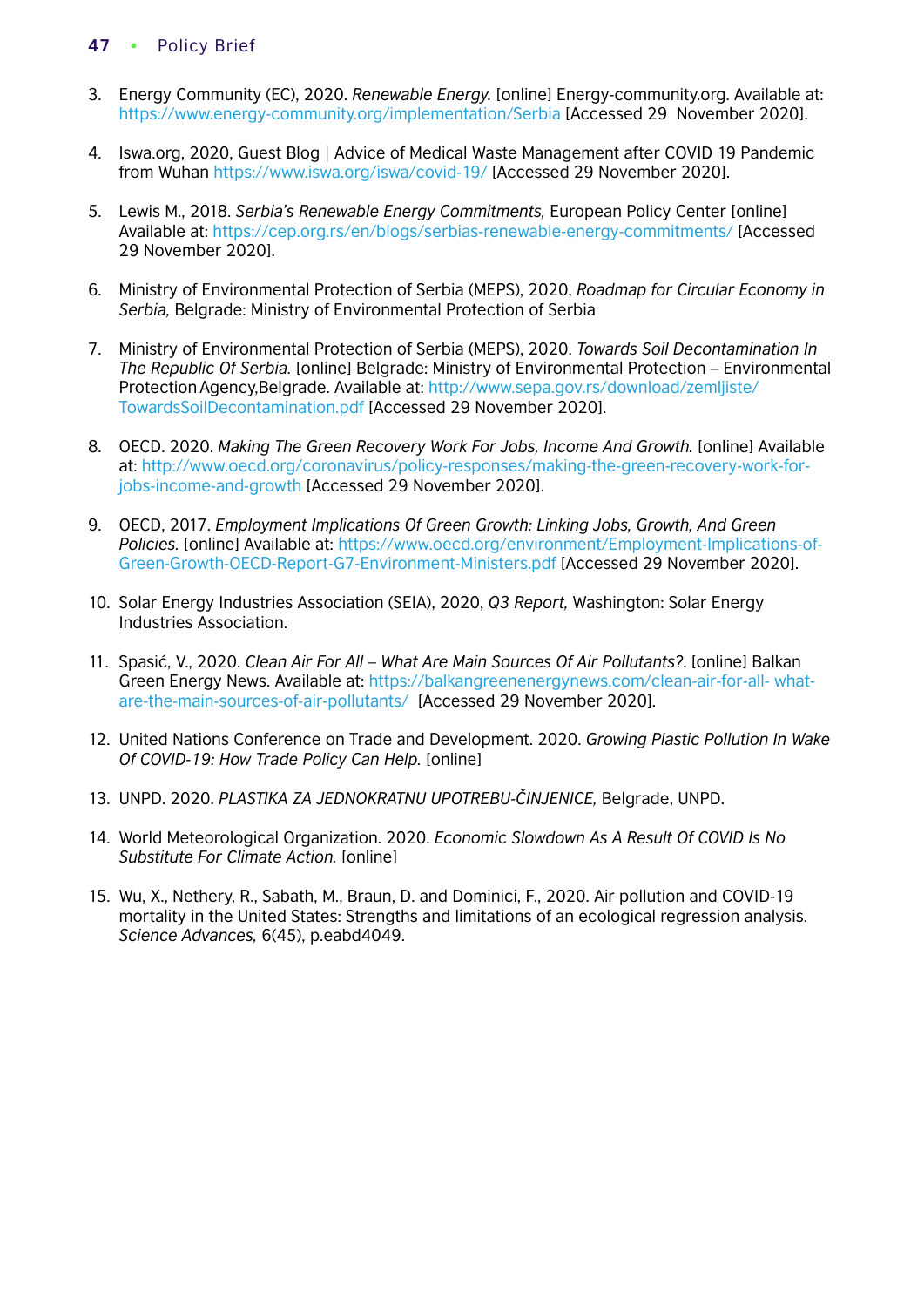**Author:** Stefan Buzhevski, Mihajlo Talevski and Darko Mitrevski

# "SOLVING THE PROBLEM WITH POLLUTED AIR AND INCREASED AMOUNT OF MEDICAL SAFE WASTE DURING THE PANDEMIC"

*During the pandemic, beyond actual problems with air pollution, we encountered*  difficulties with the management of the increased amount of medical waste *from used masks, visors, and gloves. One of the main causes of air pollution is the excessive use of cars for private purposes. The other causes of air pollution are also scarce heating of the citizens during the heating season and the great pollution caused by the industrial facilities. Due to the measures for carrying mandatory protective equipment we are facing an environmental catastrophe due to the inconsistent implementation of the EU regulations for proper treatment of medical waste.*

# **Problem Statement**

According to the report "Air Pollution and Human Health: The Western Balkans Case", air pollution is a reason for one in five premature deaths in 19 cities in the Western Balkans, including Skopje, Tetovo, Bitola, and Veles. According to a survey from NGO Eko-Svest Skopje in cooperation with Neda Korunovska and Mike Holland for Economic assessment of the effects on human health and life concludes that the Macedonian thermal power plants in Bitola and Oslomej are "responsible" for 5,104 lost years of life per year, or 476 premature deaths cases per year. Similarly, they relate to 155 new cases of chronic bronchitis or 486,109 days of limited activity per year.

One recent study found that even small increases in fine particulate matter, known as PM2.5, have had an outsized effect in the US. An increase of just 1 microgram per cubic meter corresponded to a 15% increase in Covid-19 deaths, according to the researchers, led by Xiao Wu and Rachel Nethery at the Harvard University T.H. Chan School of Public Health. These are not the first studies to highlight the connection between air pollution levels and deaths from viral diseases. A 2003 study found that patients with Sars, a respiratory virus closely related to Covid-19, were 84% more likely to die if they lived in areas with high levels of pollution.

Another preliminary study detected Sars-CoV-2 (the virus that causes Covid-19) could even be hitching a ride on PM10 (particulate matter) particles – the same stuff as PM2.5, just in slightly larger particles. The researchers, based at several universities across Italy, suggest the virus could be dispersed more widely with air pollution particles.

As we previously mentioned, in addition to the polluted air issues, we are confronting the challenge to reduce the medical waste (used masks, gloves, and visors) which belongs to the group of hazardous waste of infectious type. According to research conducted by Asian Development Bank (ADB) each infected person increases the infected medical waste by 3.4 kilograms everyday.4 According to these numbers, until recently we have produced about 256 tons of additional medical waste from 85000 infected people in our country. This has burden existing medical transport and disposal infrastructure around hospitals.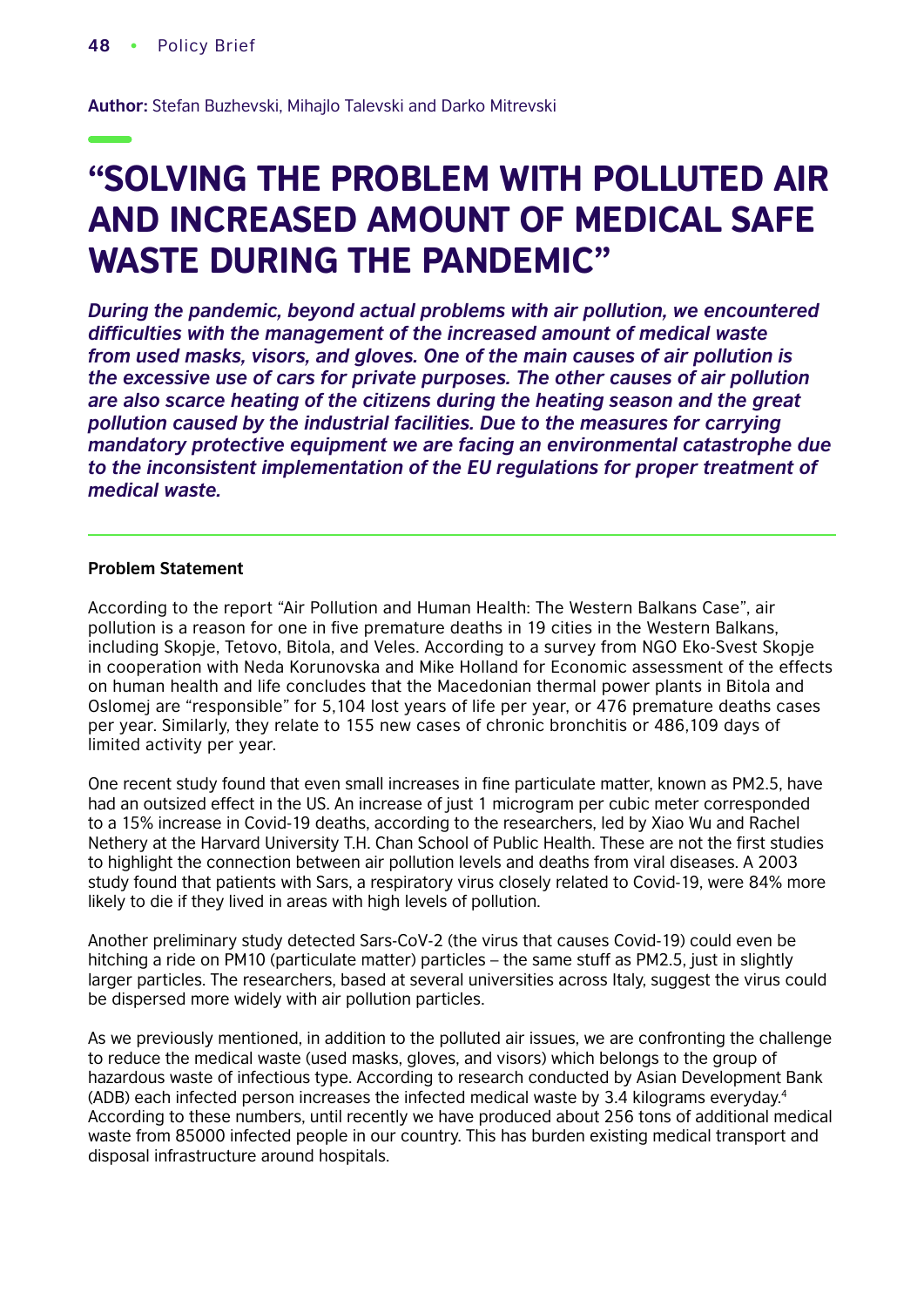# **Policy Options**

Our government prepared a program to reduce air pollution. The main goals of the program were a combination of measures that includes changing the heating methods of households and all other sectors: construction, heating of small firms, transport, the arrangement of public areas, together with strengthening the capacities of the inspection supervision and frequent controls in industrial capacities and other legal entities, which will give the best results to solve the problem.

The regulations for managing medical waste in our county were adopted in 2007 which was later used to consolidate the text in the law about waste which was adopted in 2016. This is also a big problem in many EU countries. According to Franz Daschner (German physician) who made research about the disposal strategies of hospital waste in 5 different European countries (Italy, Spain, France, United Kingdom and Germany) by an examination of the waste management in one hospital which was selected in each country, the research revealed that to date there is no specific legislation concerning hospital waste disposal in any country.

There are different laws concerning hygiene, work security and waste disposal, which regulate the disposal of hospital waste. The overall management of the problem of hospital waste disposal is generally the responsibility of the hospital administration. More support is needed to differentiate the kinds of waste in particular. Not all hospital waste is toxic or infectious. Because of a lack of specific scientific information 'normal' household waste coming from hospitals is treated in a specific chemical way. This treatment could be avoided. Hospitals need a clear waste definition according to their specific situation and a way of to differentiate this specific waste. The project concluded that hospitals would need more managerial support to deal with the problem from inside and outside.

# **Recommendations**

Previously, we mentioned that our government has a program to reduce air pollution with some priority actions, yet the program is insufficient to settle the problem of air pollution generally. We think that this program is not fully implemented and that is the main problem in the current situation. We are suggesting the immediate implementation of this program across the country. In addition to that, we are recommending some additional actions that need to be implemented as soon as possible.

Our action includes increasing the use of bicycles and electric vehicles and a different approach about the treatment of medical waste especially about the treatment of used masks. To increase the use of bicycles and electric scooters, the authorities and companies should give their employees vouchers that will be a substitute for travel expenses and reallocation of part of the food (maximal 20% of the average net pay per employee paid during the previous year and the transport costs in the amount of the actual costs in the public transport). The minimal amount of the voucher should be 50% per year of the legally prescribed food costs and the actual costs in public transport. This measure will be for employees up to 50 years and for all others who will be interested. Those who will accept to use this kind type of voucher will be obliged to use the bicycle or electric scooter for some of the work activities.

Our opinion about the used masks should be recycled in such a way that they will be identified and placed in a separate box marked with "used protective masks". They will be recycled previously being sterilized and disinfected and after that finely chopped and the chopped parts will be used to produce a new mask. We choose this recycling process as opposed to incineration (burning of the masks) because it doesn't pollute the air and is a practical way to reduce medical waste.

# **Conclusion**

We think the implementation of these measures will improve the current situation with the air pollution and the pollution of the environment and will reduce the traffic jam caused by excessive use of vehicles. All of the above actions will help to improve the general conditions of health issues, and the common picture for the society in general.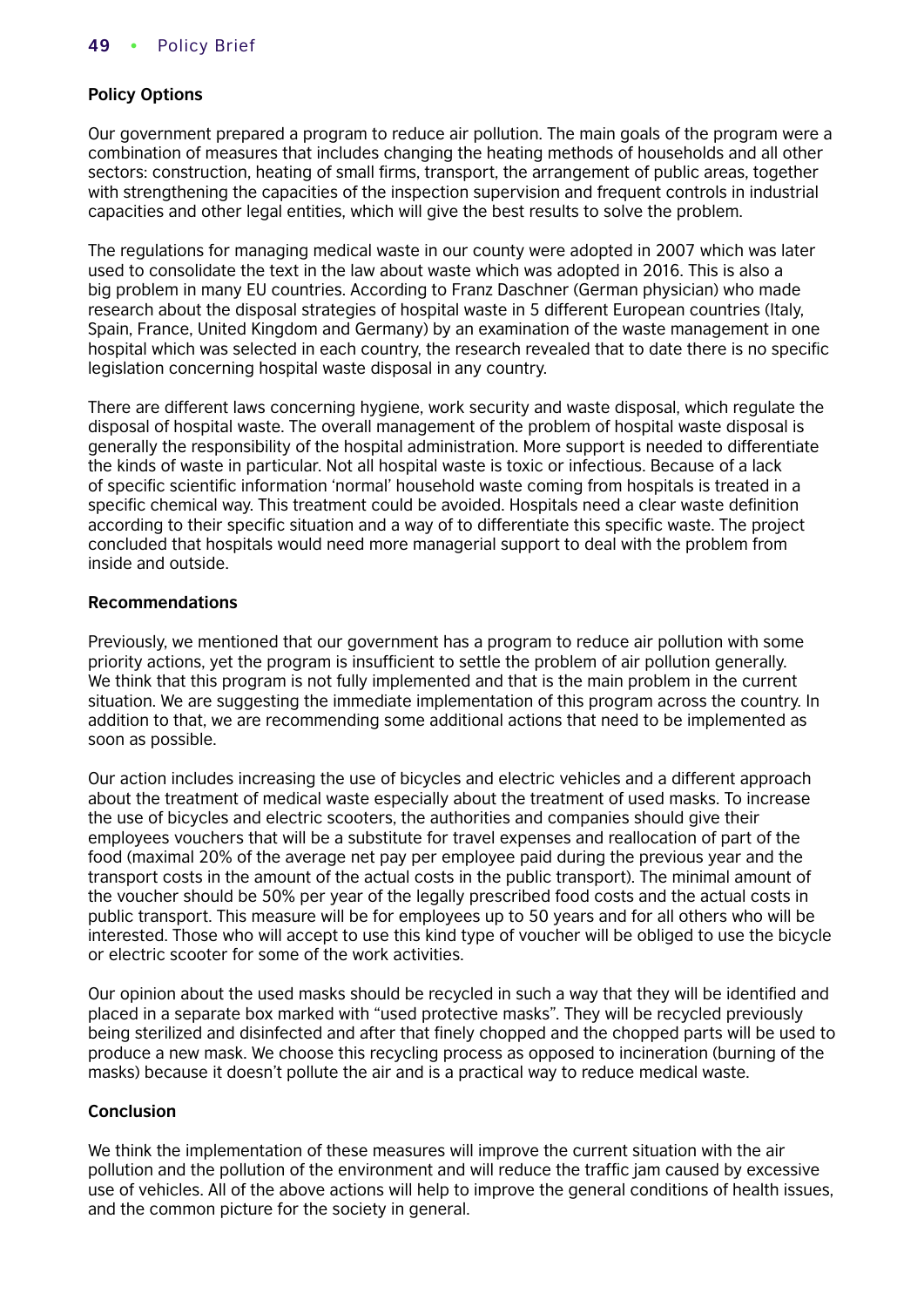- 1. Waste Management Legislation of the EU [https://www.adb.org/sites/managing-medical-waste](https://www.adb.org/sites/default/files/publication/578771/managing-medical-waste-covid19.pdf)[covid19.pdf](https://www.adb.org/sites/default/files/publication/578771/managing-medical-waste-covid19.pdf)
- 2. Eko-Svest Skopje in cooperation with Neda Korunovska and Mike Holland *Колку чини животот? Eкономска проценка на ефектите по човековото здравје и живот од македонските термоелектрани* December 201[4 https://ekosvest.com.mk/dokumenti.pdf](https://ekosvest.com.mk/wp-content/uploads/2021/03/Kolku-cini-zivotot-29.12.2014.pdf)
- 3. Air pollution and case fatality of SARS in the People's Republic of China: an ecologic study [https://ehjournal.biomedcentral.com/articles](https://ehjournal.biomedcentral.com/articles/10.1186/1476-069X-2-15)
- 4. Asian Development Bank list of considerations and recommendations [https://www.adb.org/](https://www.adb.org/sites/default/files/publication/578771/managing-medical-waste-covid19.pdf) [sites/managing-medical-waste-covid19.pdf](https://www.adb.org/sites/default/files/publication/578771/managing-medical-waste-covid19.pdf)
- 5. Правилник за начинот на постапување со медицински отпад, како и начинот на пакување [на и обележување на медицинскиот отпад на Република Македонија](https://www.moepp.gov.mk/wp-content/uploads/2014/09/Pravilnik%20za%20nacinot%20na%20postapuvanje%20so%20medicinski%20otpad.pdf) https://www.moepp. gov.mk/Pravilnik-za-nacinot-na-postapuvanje-so-medicinski-otpad.pdf
- 6. Закон за управување со отпад на Република Македонија [https://www.pravdiko.mk/Zakon-za](https://www.pravdiko.mk/wp-content/uploads/2013/11/Zakon-za-upravuvan-e-so-otpadot-24-01-2011.pdf)[upravuvan-e-so-otpadot.pdf](https://www.pravdiko.mk/wp-content/uploads/2013/11/Zakon-za-upravuvan-e-so-otpadot-24-01-2011.pdf)
- 7. Reduce + recycle hospital waste Reduction and recycling of hospital waste, especially dangerous, toxic and infectious waste [https://ec.europa.eu/environment/life/project](https://ec.europa.eu/environment/life/project/Projects/index.cfm?fuseaction=search.dspPage&n_proj_id=1113.0)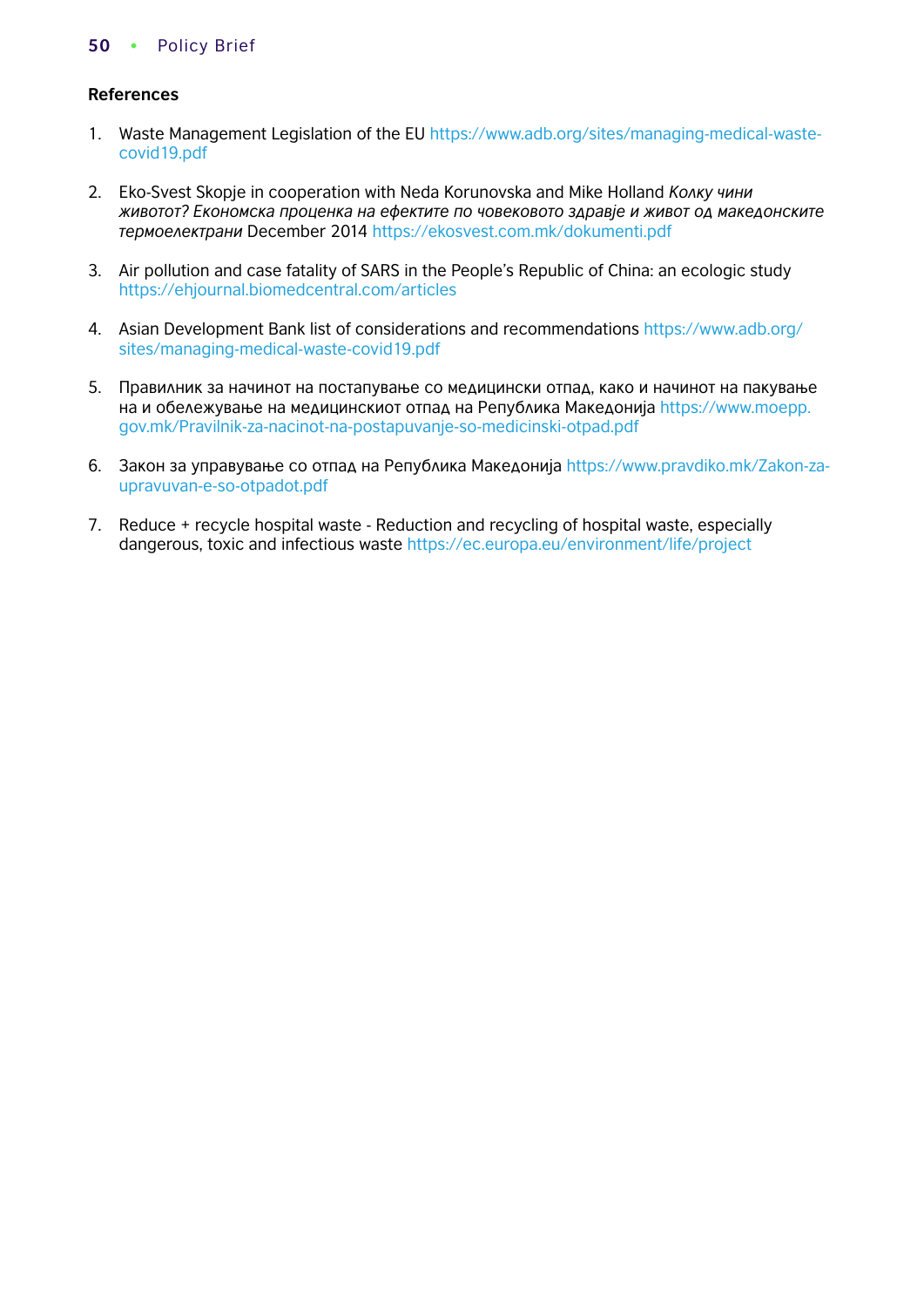**Author:** Mario Ajdini

# "GETTING RID OF THE LIFE-THREATENING ENEMY: THE DISPOSABLE MASKS"

*The demand for the production of plastic masks and other medical supplies has risen drastically due to the Covid-19 pandemic. Plastic waste causes enormous*  pollution in the environment because it will probably end up in landfills or floating in the seas, and all over the place. According to scientific evidence, plastic entails *a major threat to marine life, because tons of plastic end up in our seas and oceans. Moreover, microplastic pollution is often consumed by marine animals and humans as well. Plastic waste is certainly life-threatening to marine animals. Therefore, this issue calls for immediate action (National Geographic, 2020).*

Currently there is no simple strategy to deal with medical plastic waste such as disposable masks and gloves. It is unclear whether these outrageous amounts of medical supplies are being recycled or not in our country. For that reason, banning the use of disposable masks and applying financial penalties for individuals who throw the medical supplies as debris is an effective solution because it helps prevent pollution and other problems.

#### **Problem Statement**

The current pandemic is challenging humanity and our planet. When it comes to our planet, certain environmental issues need to be addressed immediately. The demand for disposable masks and other plastic medical supplies intended only for single use has surged drastically due to the ongoing pandemic. Consequently, the pollution from considerable amounts of plastic waste has skyrocketed. Disposable masks are particularly damaging the marine life and also the environment because they contain plastics which pollute water and can harm wildlife who eat them or become tangled in them. (BBC, 2020)

Disposable masks and other medical supplies are largely available for purchase, at a low cost. Therefore, everyone can afford to buy one. Thus, placing restrictions on the availability and purchase of these medical supplies can be helpful to reduce the amount of plastic waste and pollution. I strongly believe that banning the use of disposable masks by the citizens of our country would help to tackle this critical issue. Instead, the mandatory use of fabric masks composed of easily recyclable or natural fibers can contribute to the solution of this problem. According to WHO, fabric masks provide effective protection against Covid-19. (WHO,2020)

#### **Policy Options**

It's not difficult at all to purchase single-use masks and other medical means such as disposable gloves which are made of plastic. We can buy as many as we want. On the other hand, it is uncertain these huge amounts of plastic are recycled or simply end up in landfills. The way of dealing with plastic waste in our country remains unclear. For that reason, more environmentally friendly alternatives are needed.

One way to tackle the massive use of disposable masks is to ban their use and make the use of fabric masks mandatory in the community and public, except for vulnerable people aged more than 60 years old or with other underlying medical conditions. These members of the population must necessarily wear a medical mask, as recommended by WHO. World Health Organization suggests that fabric masks composed of 3 layers provide effective protection against Covid-19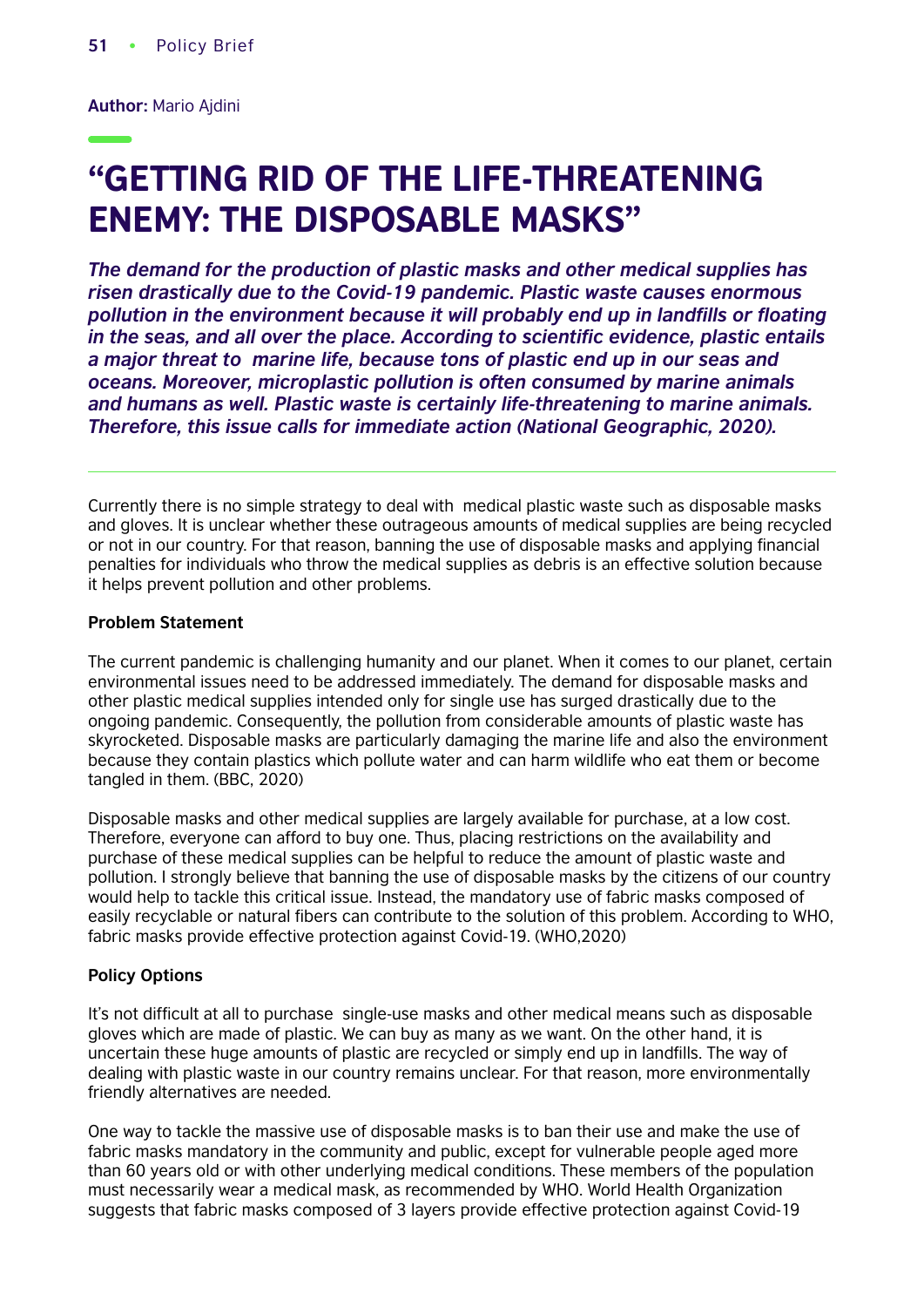for the majority of individuals. Hence, using a disposable mask is purely optional, except for the elderly, vulnerable persons, and medical staff. Thus, banning the use of disposable masks will help to reduce the amounts of plastic waste significantly and prevent pollution. Thus, I strongly believe that this strategy will help to solve the issue in question effectively. (WHO, 2020), (BBC, 2020)

I conducted small scale research to discover the perception of citizens about this issue. Participants were asked whether they are aware of the damages that plastic causes in our environment and if they would agree on using a fabric mask instead of a disposable mask. 90% of the participants had no information regarding the consequences of plastic waste. Whereas 95% of them would agree to wear a fabric mask to minimize the damages that plastic causes to the environment. Therefore, providing adequate information for the issue in question is of fundamental importance.

# **Recommendations**

Here is a list of specific actions and measures that can be implemented to deal with the issue in question:

- Informing the population regarding the damages that medical supplies made of plastic cause to our health and environment. (Government & Audiovisual Media Authority)
- Obligating the citizens to use fabric masks instead of medical masks. (Government & Ministry of Health)
- Providing clear instructions on how to make and maintain a fabric mask. (Audiovisual Media Authority)
- Demanding businesses, especially the large ones to provide their employees with fabric masks. (Government)
- Placing restrictions such as a fine, if violations are to arise. (Government)
- Placing restrictions such as a fine if people throw the medical supplies on the ground.
- Investing on small businesses that sell fabric masks. (Government)
- Ensure that the plastic waste caused by disposable masks and other medical supplies is going to be recycled. This can be used as an effective strategy to create new jobs. (Government)

#### **Conclusion**

Environmental issues such as pollution from the plastic waste call for immediate action. Extraordinary amounts of plastic are produced each year. The severe increase in medical supplies made of plastic extends the magnitude of this issue even further. Therefore, resorting to more environmentally friendly alternatives is indispensable if we do not wish to drown in plastic and cause irreversible damages to the environment. It is essential to fight the pandemic without damaging the environment.

- 1. Edmond, C., 2021. *How Face Masks, Gloves And Other Coronavirus Waste Is Polluting Our Ocean.* [online] World Economic Forum. Available at: [https://www.weforum.org/ppe-masks-gloves](https://www.weforum.org/agenda/2020/06/ppe-masks-gloves-coronavirus-ocean-pollution/)[coronavirus-ocean-pollution](https://www.weforum.org/agenda/2020/06/ppe-masks-gloves-coronavirus-ocean-pollution/) [Accessed 20 January 2021].
- 2. Evans, L., 2021. *Covid Pandemic Leads To 'Inevitable' Plastic Waste Rise.* [online] BBC News. Available at: [https://www.bbc.com/news/uk-wales](https://www.bbc.com/news/uk-wales-55408525) [Accessed 20 January 2021].
- 3. BBC News. 2021. *Coronavirus: Pandemic 'Causing New Wave' Of Plastic Pollution.* [online] Available at: [https://www.bbc.com/news/uk-england-bristol](https://www.bbc.com/news/uk-england-bristol-53947161) [Accessed 20 January 2021].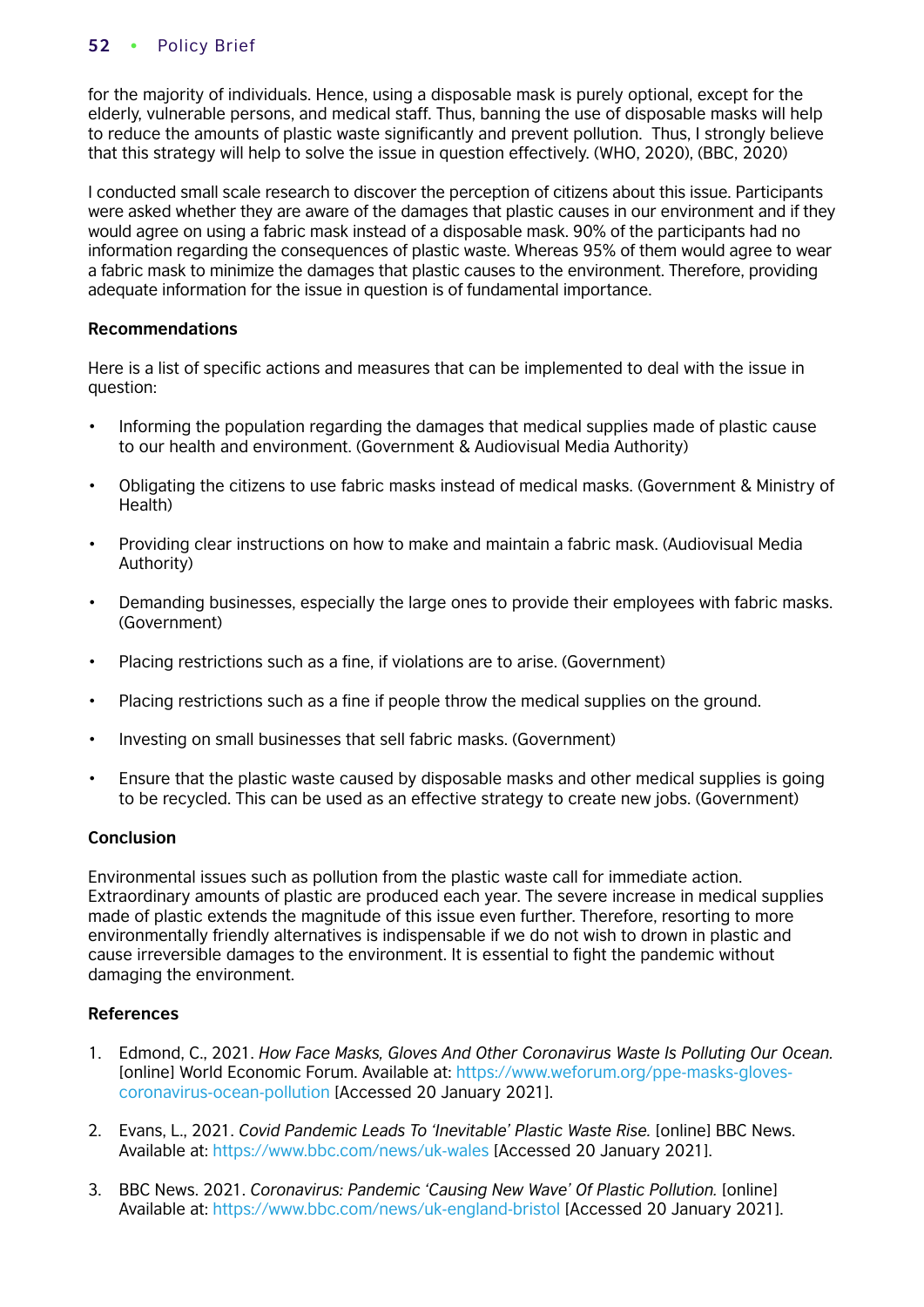- 4. Parkinson, J., 2020. *Coronavirus: Disposable Masks 'Causing Enormous Plastic Waste'.* [online] BBC News. Available at: [https://www.bbc.com/news/uk-politics](https://www.bbc.com/news/uk-politics-54057799) [Accessed 2 December 2020].
- 5. Parker, L., 2020. *The World's Plastic Pollution Crisis Explained.* [online] Environment. Available at:<https://www.nationalgeographic.com/environment/habitats/plastic-pollution/> [Accessed 2 December 2020].
- 6. Who.int. 2020. *Coronavirus Disease (COVID-19): Infection Prevention And Control For Health Care Workers.* [online] Available at: [https://www.who.int/emergencies/diseases/novel](https://www.who.int/emergencies/diseases/novel-coronavirus-2019/question-and-answers-hub/q-a-detail/coronavirus-disease-covid-19-infection-prevention-and-control-for-health-care-workers#:~:text=No.%20Disposable%20medical%20face,outbreak%2C%20click%20here)[coronavirus-2019/question-and-answers](https://www.who.int/emergencies/diseases/novel-coronavirus-2019/question-and-answers-hub/q-a-detail/coronavirus-disease-covid-19-infection-prevention-and-control-for-health-care-workers#:~:text=No.%20Disposable%20medical%20face,outbreak%2C%20click%20here) [Accessed 3 December 2020].
- 7. Society, N., 2020. *Microplastics.* [online] National Geographic Society. Available at: [https://www.](https://www.nationalgeographic.org/encyclopedia/microplastics/) [nationalgeographic.org/encyclopedia/microplastics/](https://www.nationalgeographic.org/encyclopedia/microplastics/) [Accessed 2 December 2020].
- 8. Society, N., 2020. *Plastic Pollution.* [online] Nationalgeographic.org. Available at: [https://www.](https://www.nationalgeographic.org/topics/resource-library-plastic-pollution/?q=&page=1&per_page=25) [nationalgeographic.org/topics/resource-library-plastic-pollution](https://www.nationalgeographic.org/topics/resource-library-plastic-pollution/?q=&page=1&per_page=25) [Accessed 2 December 2020].
- 9. Yurasits, B., 2020. *Five Things You Should Know About Disposable Masks And Plastic Pollution.* [online] UN News. Available at: [https://news.un.org/en/story](https://news.un.org/en/story/2020/07/1069151) [Accessed 3 December 2020].
- 10. WHO's recommended fabric mask materials and composition - [https://www.youtube.com/who](https://www.youtube.com/watch?v=XEhPyZX7WiA)[s-recommended-fabric-mask-materials-and-composition](https://www.youtube.com/watch?v=XEhPyZX7WiA)
- 11. Who.int. 2020. *Coronavirus Disease (COVID-19): Schools.* [online] Available at: [https://www.who.](https://www.who.int/news-room/q-a-detail/coronavirus-disease-covid-19-schools#:~:text=Fabric%20masks%20are%20recommended%20to,and%20disposed%20of%20properly) [int/news-room/q-a-detail/coronavirus-disease-covid-19-schools](https://www.who.int/news-room/q-a-detail/coronavirus-disease-covid-19-schools#:~:text=Fabric%20masks%20are%20recommended%20to,and%20disposed%20of%20properly) [Accessed 3 December 2020].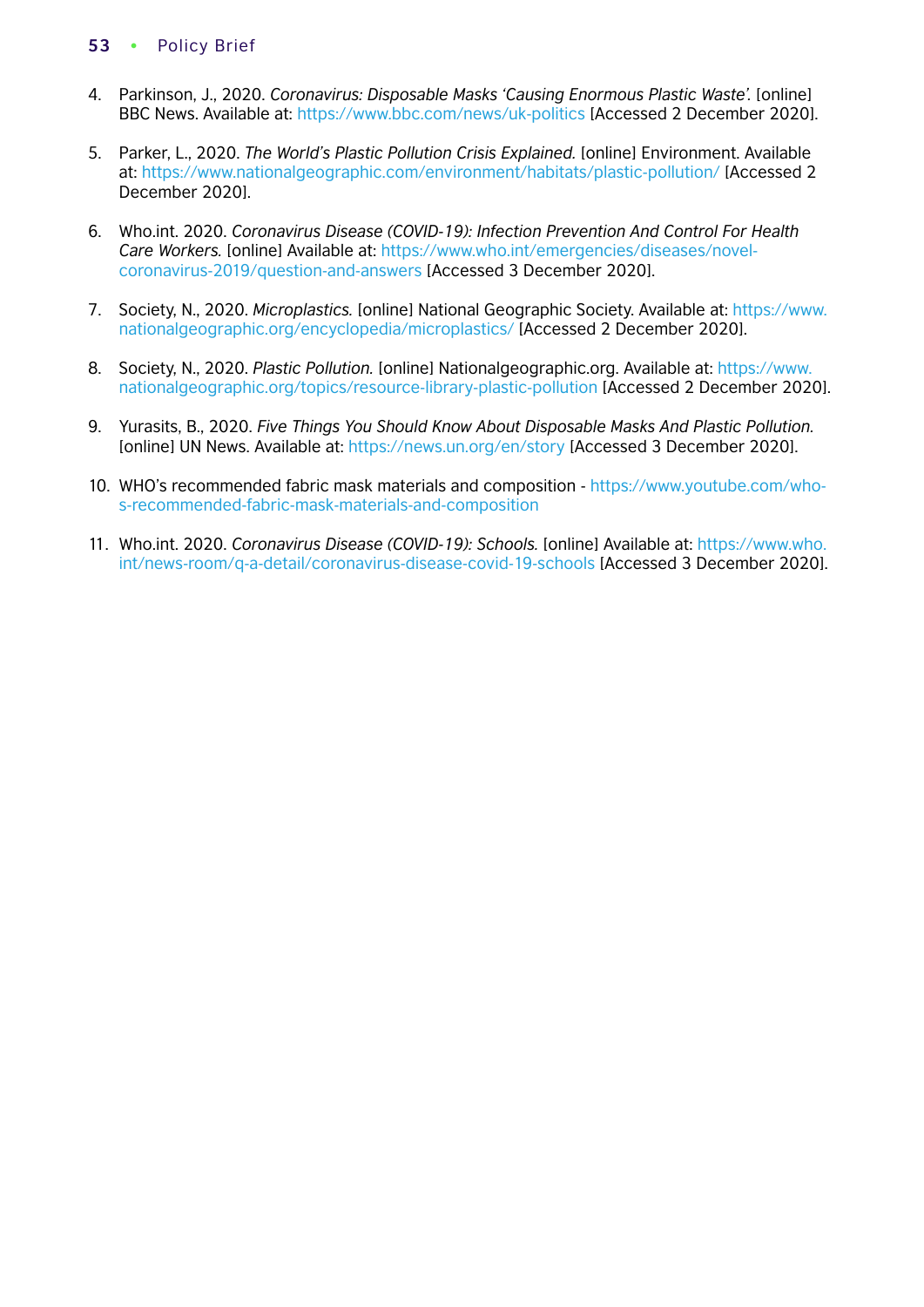**Author:** Ružica Krklješ

# "THE AFTERMATH OF THE COVID"

*The COVID-19 pandemic has led to many changes in the world. We are facing severe repercussions, possibly long-lasting. This could cause an economic crisis but we are also facing environmental problems. Similarly, as in Montenegro, it appears these problems are neglected in all the countries around the world. Hence, many climate change issues highlighted by the pandemic, need to be addressed in Montenegro* 

In Montenegro, there still has not been any published research on the impact of the novel coronavirus on the environment. We need measures that will take care of climate change, air and water pollution, biodiversity loss and waste management for the future well-being of societies around the world. On December 7, researchers from various institutions presented their findings at the American Geophysical Union's 2020 fall meeting. They found that the environment is quickly changing, and the timing of those changes seems to be associated with the pandemic (Science News, 2020).

The COVID-19 pandemic, although a health threat in the first place, brings many other concerns that should not be neglected. There have been both positive and negative short-term environmental impacts and time will show which of them are going to be temporary and which are going to make long-term structural changes. Root causes of the problem are apparently the same as those in the past; with some of them being more or less enhanced for the time being. For example, water quality improved and air pollution is declined as a result of reduced industrial activity, ground travel and air travel. Global CO2 emissions are expected to decline overall by 8% in 2020 but the atmospheric concentration of CO2 continues to climb rapidly (Helm, 2020).

Montenegro became a member of the United Nations Framework Convention on Climate Change (UNFCCC) on 27 January 2007 as a non-Annex 1 country (European Environment Agency, 2010). The body in the Montenegrin government which deals with climate change is the Directorate for climate change and Mediterranean businesses (Montenegrin: Direktorat za klimatske promjene i mediteranske poslove), which is part of the Ministry of ecology, spatial planning and urbanism. In July 2020, the Third national report on climate change in Montenegro was published. However, the report itself does not consider COVID-19 (it was most likely prepared before the pandemic had fully started).

Montenegro currently does not have enough capacities for waste management, recycling is not a common practice and waste reduction is still not a topic commonly discussed (Ministry of Tourism and sustainable development, 2020). Worldwide, waste management challenges have escalated significantly, mostly because of the increase of medical waste and demand for single-use plastics. Many governments have included ''green'' recovery measures in their policy packages designed to address the short- and medium-term socio-economic impact of the pandemic. Even though some of these measures may be temporary, as a part of emergency rescue and support plans, other risk having long-term environmental, economic and social implications.

The green recovery is an opportunity to undertake wider-reaching and a fundamental restructuring of critical sectors and activities to support the transition to low- emission climate-resilient and resource-efficient economies in socially inclusive ways and to enhance the resilience of their economies (Organisation for Economic Cooperation and Development, 2019). It poses a particular challenge for developing countries rich in non-renewable resources, notably fossil fuels and minerals. This is especially important for Montenegro, as it is an ecological country.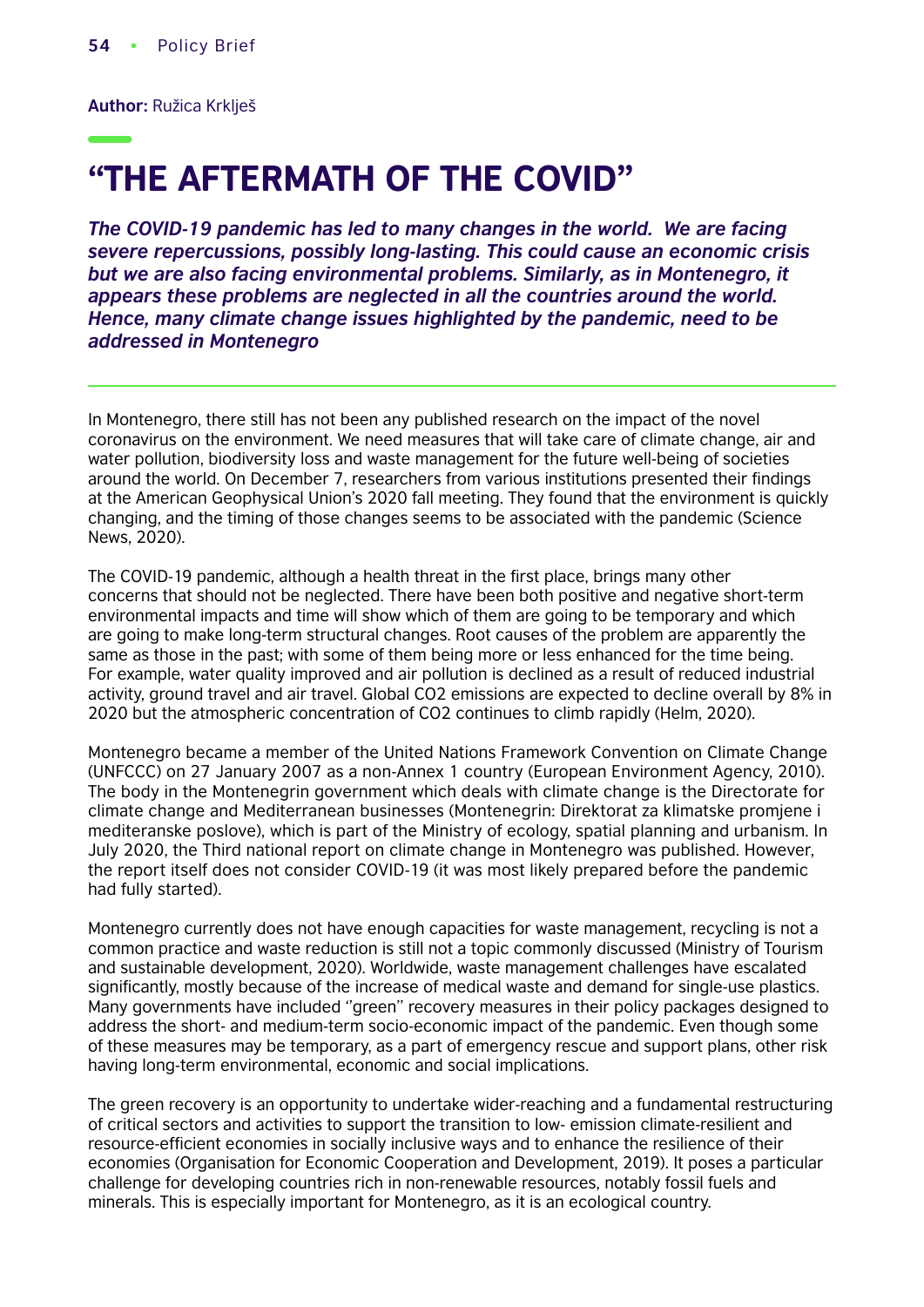Montenegro should create a Strategy on green recovery, which would focus on the impact of the pandemic. This should be performed by the existing Ministry of ecology, spatial planning, and urbanism, as well as with international consultants in the field of the green recovery and climate change.

Montenegro has adopted a policy on protection from negative influences of climate change in 2019 and in all three national reports published so far, the advantages and possibilities Montenegro has have been discussed. The most urgent issues that this strategy needs to address are waste management and pollution.

The quality of air and levels of pollution in the capital Podgorica and the northern town of Pljevlja have been high for some time. There needs to be a clear strategy on how to address this issue. COVID-19 is a virus that causes respiratory problems and research should be done on whether people from areas in which there are problems with pollution are more likely to have severe complications. Perhaps the government could create a working group which would address the issues of pollution and air quality in Pljevlja and Podgorica.

Waste management is another important issue that this Strategy needs to address. There are many illegal landfills all over Montenegro, which are dangerous for the environment and are not in line with the image of our country as a tourist destination.

The transition to a greener country also requires new skills, both for newly emerging jobs and for existing jobs that are evolving. The ministry should use the opportunity to work with international experts on green recovery to create a clear strategy. Addressing global issues such as climate change, air and water pollution, biodiversity loss, ocean degradation, deforestation and inefficient resource use has become even more important as countries seek to rebuild their economies, and enhance resilience against future shocks.

While Montenegro does have certain policies in place, a clearer direction is needed and a policy which focuses on the impact COVID-19 has had in our country needs to be explored for the country to recover from the pandemic and prepare for a greener future.

- 1. European Environment Agency, 2010. *Climate change mitigation Why care? (Montenegro).* [Online], Available at: [https://www.eea.europa.eu/climate-change-mitigation-why-care](https://www.eea.europa.eu/soer/2010/countries/me/climate-change-mitigation-why-care) [Accessed 6 January 2021].
- 2. Helm, D., 2020. The Environmental Impacts of the Coronavirus. *Environmental and Resource Economics,* Issue 76, pp. 21-38.
- 3. Ministry of Tourism and sustainable development, 2020. *Third national report of Montenegro on climate changes,* Podgorica: Government of Montenegro.
- 4. Organisation for Economic Co-operation and Development, 2019. *Innovation and Business/ Market Opportunities associated with Energy Transitions and a Cleaner Global Environment, s.l.:* s.n.
- 5. Science News, 2020. *Environmental impacts of the COVID-19 pandemic, as observed from space.* [Online] Available at: [https://www.sciencedaily.com/releases](https://www.sciencedaily.com/releases/2020/12/201208162957.htm) [Accessed 5 January 2021].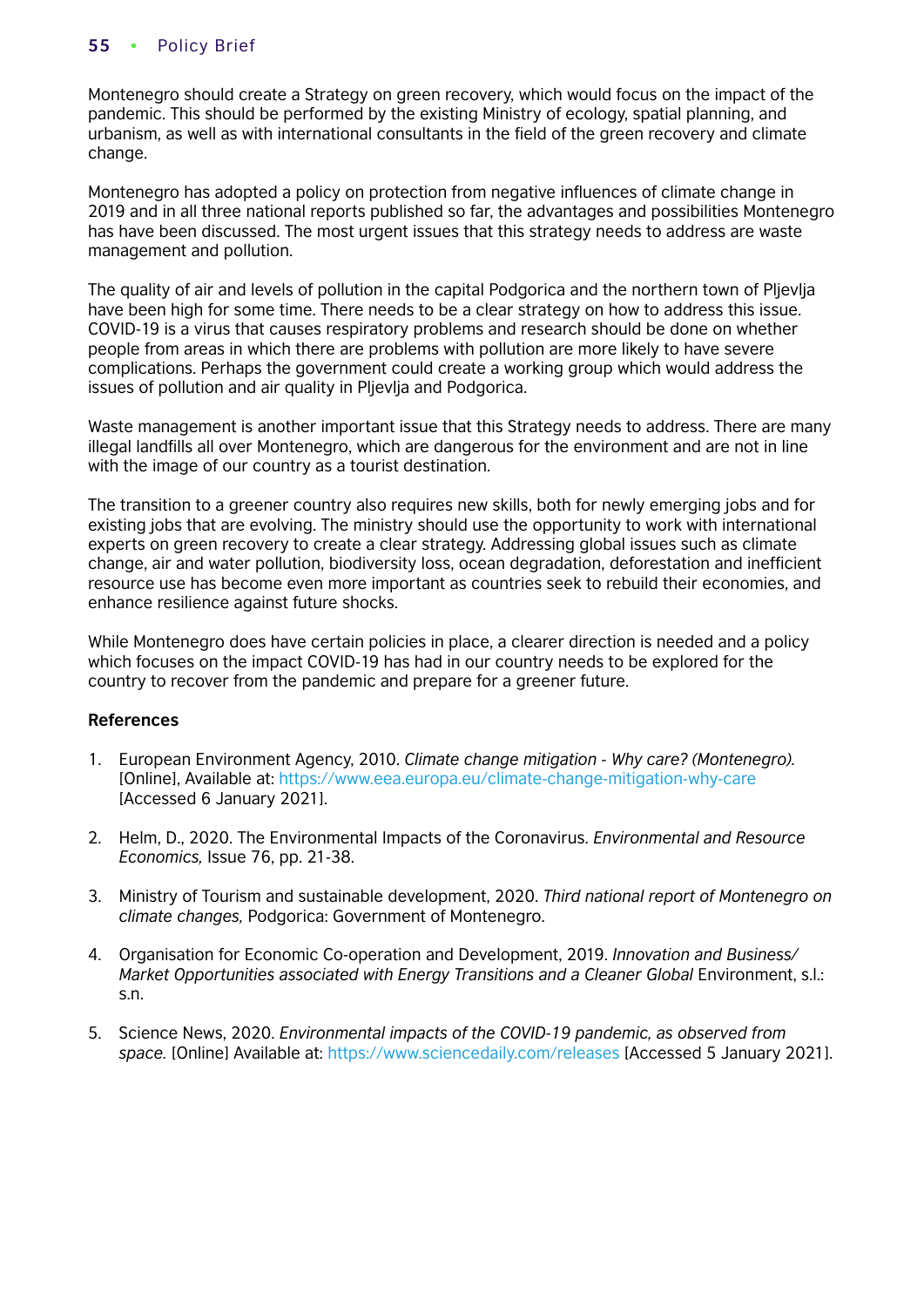**Author:** Vedrana Kapor and Mina Marković

# "PLASTIC – NOT FANTASTIC"

*Plastic pollution and poor management of plastic waste is a problem that has continued for a long time. However, with the beginning of the COVID-19 pandemic, production of single-use plastic products increased over time, therefore needs to be addressed as soon as possible to avoid further deterioration of the*  current ecological state of the planet. We suggest finding efficient ways to raise *awareness of the current ecological state, as well as the importance of taking the necessary steps to improve it. In addition to this, we recommend the introduction of multi-use biodegradable products made from renewable materials, with a focus on protective equipment and the use of unrecyclable plastic by food delivery services, both of which are on the rise due to the ongoing pandemic* 

#### **Problem Statement**

We would like to focus on the extreme rise of plastic pollution, which is directly caused by the skyrocketing production of PPE (personal protective equipment) due to the ongoing global pandemic. Another important issue to consider is the rise of food delivery services, which results in growing numbers of distribution of plastic packaging and utensils.

The nature of the COVID-19 pandemic imposed the increase of single-use personal protective equipment, such as surgical face masks, latex gloves and visors. The main materials used in the production of this equipment are polymers, such as polypropylene, which is identified as one of the primary sources of plastic pollution. The use of disinfectants, such as hand sanitizers and rubbing alcohol, which are usually sold and stored in containers made of hard plastic, has also become extreme.

The majority of these plastic products are mishandled after use - they are thrown out together with all other types of trash, without separating or recycling. As a result, there has been an alarming growth in the amount of plastic waste concentrating in landfills and recycling factories, as well as in forests, rivers, and oceans. Mass dumping of medical waste forces institutions to resort to alternative ways of waste control, such as uncontrolled incineration, which can lead to the release of toxic fumes thus permanently affecting the environment.

A major rise in the plastic waste can also be attributed to the necessary use of food delivery services, caused by lockdowns all around the globe. Due to lockdowns, households are left without ways to access food supplies, leaving them with no choice other than to resort to ordering in. Recycling capabilities have also decreased as a consequence of the virus since the number of factory workers is lowered in order to maintain their health and safety. Furthermore, a considerable number of countries still haven't developed adequate policies for separating and recycling waste.

The repercussions of increased production of PPE have been manifesting globally. For example, after the outbreak, China produced up to 20 million single-use face masks per day. Until the end of February, this number reached 166 million. According to the business consulting firm Grand View Research, global sales of disposable face masks increased from \$800 million to \$166 billion. In developing countries, approximately 2.5kg/bed/day of healthcare waste is being accumulated every day. In Wuhan, China, the amount of healthcare waste adds up to 106 tons per day. When it comes to household waste, major rises have been reported in numerous parts of the world. They are directly connected to the continuous reliance on food delivery services since it is the main source of incoming waste during lockdowns.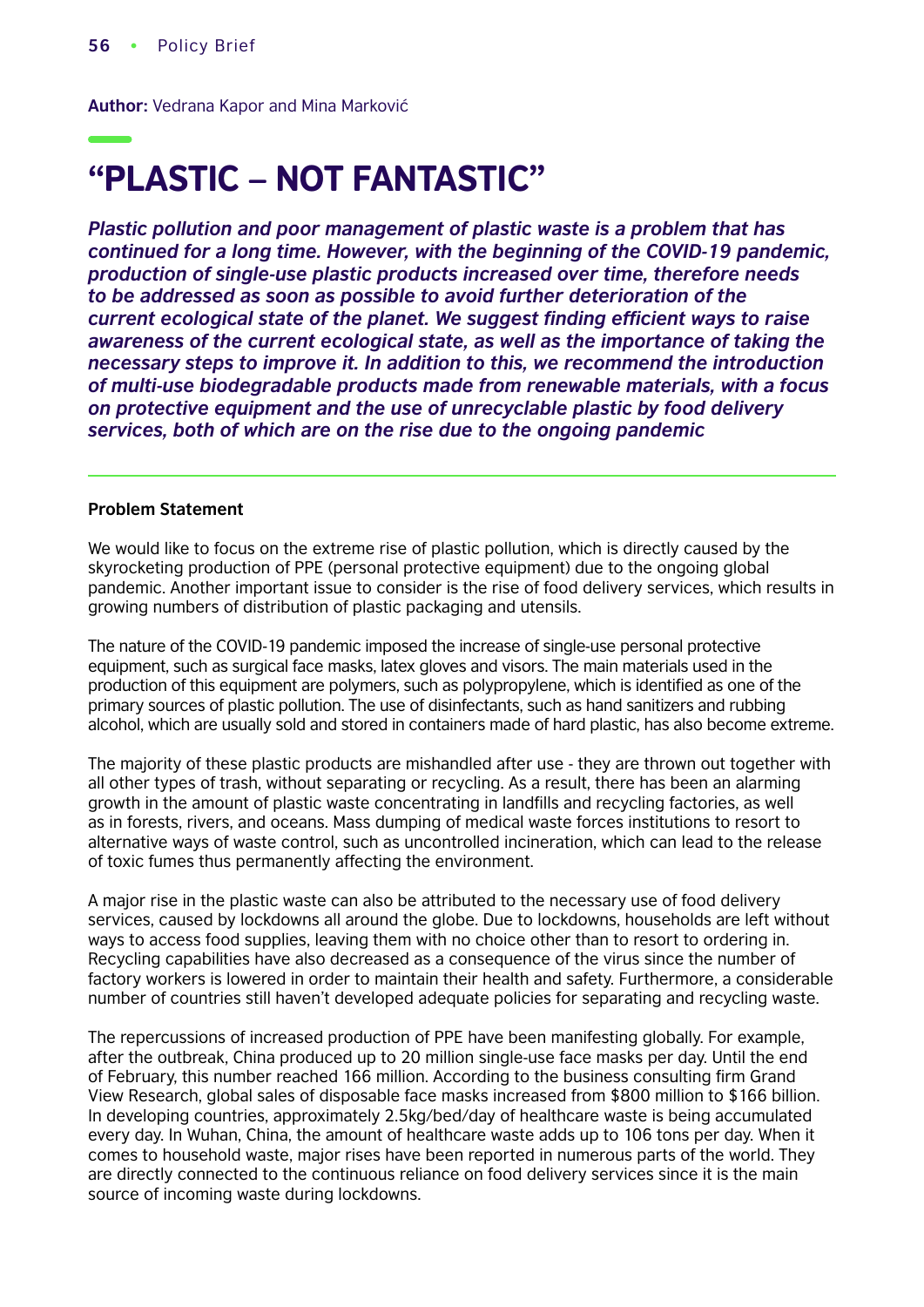# **Policy Options**

The biggest shortcoming of the current system in Serbia is the fact that the focus on ecology and the repercussions of our current lifestyle are minimal, which results in the lack of ecological consciousness among its people. Since there is no developed system in place, and the country's resources and living standards aren't high enough to place focus on ecology and recycling, the proper habits were never formed.

As a result of the ongoing global pandemic, one of the main issues that arise due to the current system's dysfunctionality is the lack of appropriate ways to deal with the accumulation of medical waste. A large amount of single-use PPE is being thrown out every day, without concern of how it impacts the environment and how to discard it appropriately on a household level. It is directly linked to the absence of initiative from government institutions, which haven't introduced the idea of waste separation and recycling and haven't ensured that the recycling system works properly. This is most likely caused by inadequate resources, lower living standards, and placing the ecology and waste problem much lower on the priority list.

One of the possible solutions to solve the medical waste issue, and include the eco-friendly aspect, is to introduce a country-wide distribution and the utilisation of biodegradable multi-use face masks. This would directly face the problem of extreme use of regular surgical masks, which have proven to be one of the biggest polluters since the beginning of the pandemic.

Another answer would be to introduce recycling and sustainability courses into the educational system. The main focus group in this case would be children, whose early development of ecological consciousness would provide future generations with strong habits of mindfulness towards the environment. The current educational system in Serbia does not provide sufficient knowledge on the topic of ecology. Therefore, this problem does not receive the proper attention. The implementation of educational courses which we are suggesting could also be applied to both public and private institutions.

An additional solution would be to establish policies that would require food delivery services to find biodegradable alternatives to lower the use of and replace plastic containers and utensils. Food delivery services available in Serbia do not offer an option to exclude plastic utensils from the package unless the chosen restaurant adds the option. Regardless, even if the user chooses not to include the utensils, the restaurants will often add them anyway. Therefore, most orders will include plastic utensils. This solution intends to break the habit of relying on plastic packaging and utensils, which are unhealthy to be reused, and incredibly difficult to break down or recycle.

#### **Recommendations**

When talking about the solution related to medically approved biodegradable multi-use face masks, the main focus is on keeping them accessible to all users, regardless their background or financial state. Aside from lowering the negative ecological impact caused by single-use polypropylene face masks, they would prove to be more cost-efficient, while ensuring proper protection to their users. A great example is the entirely biodegradable AirX face masks, made from coffee yarn, a bio-tech material produced from coffee waste, and silver, which has disinfecting properties. Aside from ensuring safety from harmful particles, the cost of acquiring this mask is significantly lower per person, in comparison to the cost of regular single-use surgical face masks, which have to be changed and thrown away every day. The only requirement of this mask is the monthly replacement of its filter, which is also completely biodegradable. The wide use of these masks would remarkably lower the overall plastic waste on a global level.

Young Researchers of Serbia, a non-governmental organization that is a part of the Voluntary Service of Serbia, organize work actions that focus on cleaning waste from different towns and nature multiple times per year. However, these voluntary actions rely purely on the participants' goodwill and the organization's budget, which is often very scarce. Unfortunately, there are no compulsory programs of this type, thus the awareness of the necessity of this type of action is similar to none.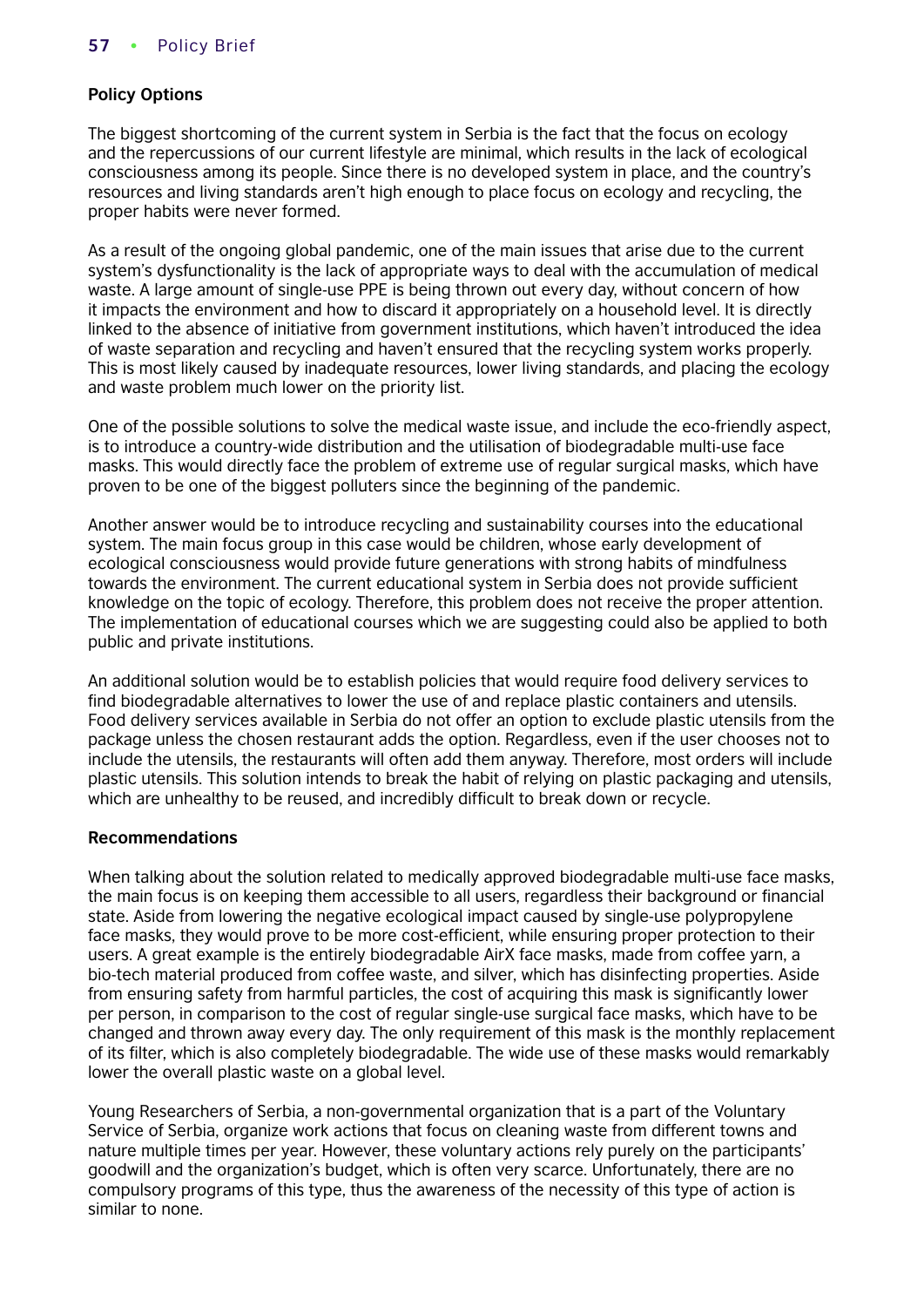The implementation of courses on the topics of recycling and sustainability into the current educational system, starting at the beginning of primary school, would ensure the development of important ecologically conscious habits among future generations. This presents a solution that could bring long-term positive effects, which would permanently improve the country's ecological state. Aside from this, positive changes can be made among adults by establishing certain policies in public and private institutions, and introducing courses on recycling and dealing with waste in a more eco-friendly manner. However, this requires initiative directly from the current government and isn't affected by the lack of resources needed for interventions on a larger scale.

In regards to the problem of plastic packaging, a more difficult solution would be to ban the use of plastic containers for delivery altogether and replace them with containers made completely out of biodegradable materials. Introducing biodegradable packaging into the food delivery industry would significantly lessen the production and use of hard plastic, which would lead to the decrease of unrecyclable waste that ends up in landfills and nature. Manufacturing paper-based packaging relies more on the use of renewable sources of energy, lowering the toxic emissions released by factories that produce plastic and directly making a positive impact on air quality and climate change. Another possible solution would be to eliminate the use of plastic cutlery, and provide recyclable wooden cutlery, but only with an additional fee. This way, the distribution of cutlery would be much more controlled, and the substitute is ecologically harmless.

Production and distribution of eco-friendly solutions is something that we need to act on immediately, in order to make our world a healthy and liveable place for years to come. Since the pandemic is ongoing and doesn't have a specific ending date, and plastic pollution is on a continuous rise, it is urgent to come up with alternatives to single-use products, which would provide positive long-term effects on the environment.

- 1. Tsukiji, M., Jagath Dickella Gamaralalage, P., Solihin Yugo Pratomo, I., Onogawa, K., Alverson, K., Honda, S., Ternald, D., Dilley, M., Fujioka, J., Condrorini, D., 2020. *Waste Management During The COVID-19 Pandemic, From Response To Recovery.* United Nations Environment Programme.
- 2. UK SHOP AirX Coffee Masks. 2020. *The Product | UK SHOP Airx Coffee Masks.* [online] Available at: <https://airxmask.co.uk/the-product/> [Accessed 7 December 2020].
- 3. Oxford Business Group. 2020. *Can The Covid-19 Plastic Waste Problem Generate Business Opportunities?.* [online] Available at: [https://oxfordbusinessgroup.com/news/can-covid-19](https://oxfordbusinessgroup.com/news/can-covid-19-plastic-waste-problem-generate-business-opportunities) [plastic-waste-problem-generate-business-opportunities](https://oxfordbusinessgroup.com/news/can-covid-19-plastic-waste-problem-generate-business-opportunities) [Accessed 7 December 2020].
- 4. US National Library Of Medicine National Institutes Of Health. 2020. *US National Library Of Medicine National Institutes Of Health.* [online] Available at: [https://www.ncbi.nlm.nih.gov/pmc](https://www.ncbi.nlm.nih.gov/pmc/articles/PMC7447614/) [Accessed 7 December 2020].
- 5. Prnewswire.com. 2020. *A TBRC Report Suggests That There Is Growing Demand For Biodegradable And Reusable Surgical Masks.* [online] Available at: [https://www.prnewswire.](https://www.prnewswire.com/news-releases/a-tbrc-report-suggests-that-there-is-growing-demand-for-biodegradable-and-reusable-surgical-masks-301064708.html) [com/a-tbrc-report-suggests-that-there-is-growing-demand-for-biodegradable-and-reusable](https://www.prnewswire.com/news-releases/a-tbrc-report-suggests-that-there-is-growing-demand-for-biodegradable-and-reusable-surgical-masks-301064708.html)[surgical-masks](https://www.prnewswire.com/news-releases/a-tbrc-report-suggests-that-there-is-growing-demand-for-biodegradable-and-reusable-surgical-masks-301064708.html) [Accessed 7 December 2020].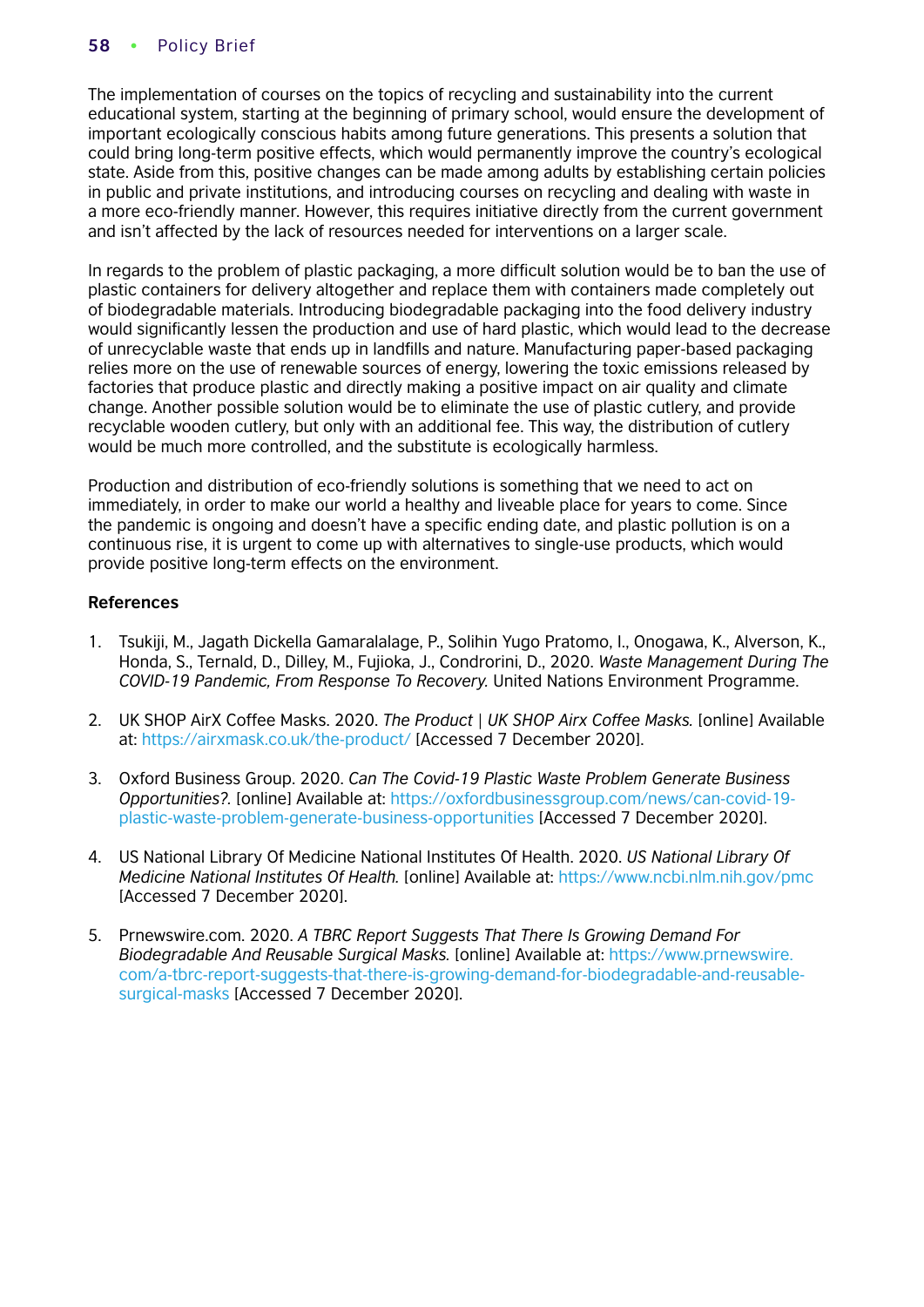**Author:** Iris Markja and Keisi Mecaj

# "MEASURES FOR RECOVERING FROM COVID-19 WITH A FOCUS ON THE ENVIRONMENTAL ISSUE IN ALBANIA"

*The recovery from the Covid-19 crisis should take into consideration a methodology that promotes growth and at the same time remains environmentally friendly. Scientists have predicted a potential appearance of a pandemic for a long time, the same way they alert about the climate crisis. Therefore, governments must undertake prevention measures and orientate their policies towards green solutions.* 

This policy brief presents measures at the regional level that may be undertaken by the municipalities to promote a more environmentally friendly recovery from the Covid-19 pandemic. It calls for the recognition of the risk imposed by the environmental crisis on the world , indicating how even simple measures at a lower level than governmental can still make a change and influence for the better.

We present five main policy recommendations as follows:

- *Reduce single-use products and improve their disposal.* Plastics and single-use products are some of the biggest pollutants from our everyday life. Because of the pandemic, for sanitary reasons the use of these products has been extensive so measures are required to reduce their use and manage their disposal.
- *Encourage growth of the local economy while maintaining low carbon emissions.* In small countries like Albania, small businesses can cover the request of the consumers effectively. They are a big part of the overall economy of the country and at the same time the most affected by the pandemic.
- *Improvement of urban planning* to avoid low air quality as a result of heavy traffic near construction sites and/or road deviation and closure because of construction sites.
- *Improvement of public transport* by increasing the options of public transport for the citizens, increasing the number of the public transport vehicles like buses, trams, trains to avoid crowding and improving the sanitary conditions on these means of transport.
- *Encourage greener forms of transport* with very low or zero carbon emissions by building new and improving the current infrastructure for the use of means of transport like bicycle and electrical vehicles and changing the taxing method to favour the use of electrical or semielectric cars.

During the Covid-19 pandemic, countries have been struggling both in economic terms and social terms. It was a serious hit in particular for the local small economy. At the same time, concerning the environmental issues the world is facing right now, this pandemic provided an opportunity to take a step back and rethink our actions.

The lockdown measures led several strong economic countries to the closure of the major carbon-emitting industries and the halt of carbon emissions emitted using transport. Due to the drastic measures taken to prevent the spread of the virus, carbon emission levels for the year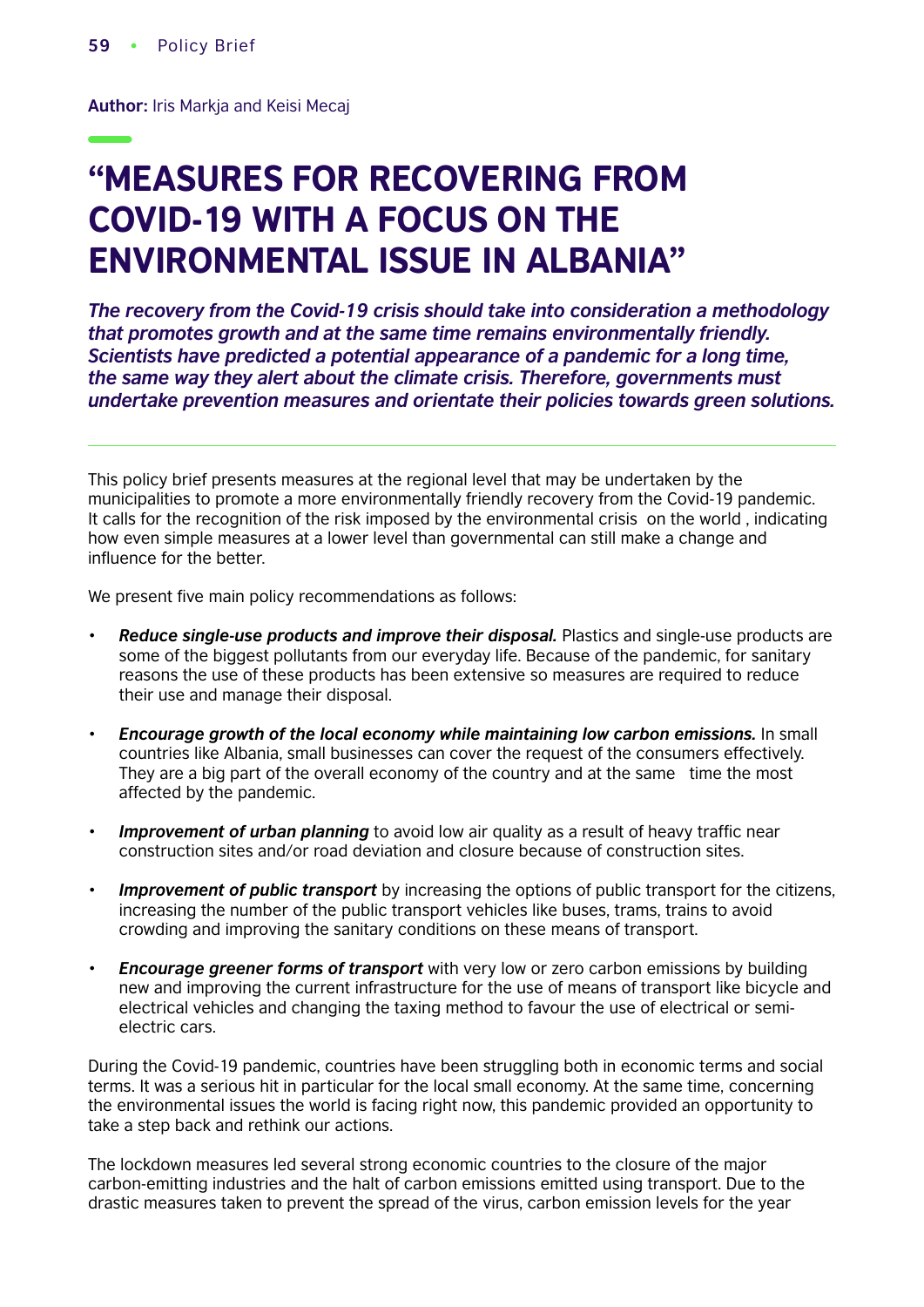2020 reduced from 10% to 30% on average. Due to reduced human activity during the pandemic, carbon dioxide and nitrogen oxides fell by roughly 30%, but at the same time, sulphur dioxides released by industry fell by 20%. This year Earth's Overshooting Day was calculated on August 22, 2020 instead of the end of July as it was predicted. This serves as a good example that our industries and our lifestyle have an impact on the levels of carbon dioxide in the atmosphere and the overall conditions of the environment.

Despite the sizable declines in carbon emissions during 2020, researchers warn that if current policies remain the same, the direct effect of the pandemic-driven response will be negligible, with a decrease of around  $0.01 \pm 0.005$  °C by 2030. Therefore, it will do nothing to slow down climate change and the odds of meeting the Paris Agreement threshold are very low. In contrast, with an economic recovery tilted towards green stimulus and reductions in fossil fuel investments, it is possible to avoid future warming of 0.3°C by 2050. [1] In 2011, a study by the Environmental Protection Agency that analysed the costs and benefits of the Clean Air Act, found that every \$1 invested to reduce air pollution returns up to \$30 in benefits. [2] Taking actions to make ecofriendly choices will not only help to fight the climate crisis, but also helps our economy.

Thus, the real challenge for every country affected by the pandemic is how to recover from the devastating effects of the lockdown in a way that helps build resilience to climate change?

There are many possibilities to help local businesses and minimize the spread of the virus while simultaneously addressing environmental issues like carbon emissions and pollution. To decrease these emissions, there are current policies that target non-eco-friendly vehicles by increasing the fees for these means of transport. By targeting only this group of vehicles, it does not encourage citizens to switch to eco-friendly cars, since it becomes inconvenient because of the rising price. On the other hand, public transport in Albania is one of the main areas that need improvement. Citizens do not feel encouraged to use public transport, because it is a very time-consuming solution. Using personal vehicles is a faster and more comfortable way to get to your destination.

Another concerning issue is the face masks, which have become a substantial part of our daily lives since the beginning of the pandemic. Many are made from plastics and designed to be used only once, which means thousands of tons of extra waste are going to landfills. Masks may also be a source of harmful micro-plastic fibres on land and in waterways. So far in Albania, there are no concrete policies on how to reduce the negative impact that the waste of face masks has on the environment and our health.

Taking into consideration the facts we presented, our policy package would include a series of regulatory and educational measures to eliminate or mitigate the impact of the pandemic in climate changes and our economy. These include:

**Reduction of single-use products.** Our proposal for single-use items has to do with replacing synthetics with biodegradable materials. This would be the first step in circular design thinking. Face masks might be designed to cause minimal harm to the environment, and still offer adequate protection to us. For example, the abaca plant (Musa textilis), a relative of the banana tree, offers one potential option. According to the Department of Science and Technology-X (DOST-X) research, its leaf fibre repels water better than traditional face masks, is as strong as polymer, and decomposes within two months. Research shows that reusable cloth masks perform almost as well as single-use masks [4], but without the associated waste. Masks that can be washed and reused are the best option for the environment and reusable masks with replaceable filters were the second-best option. Reusable cloth masks are already used massively. If single use masks were only available for doctors and other health services personnel, this would lead the citizens to the other option, the reusable cloth masks.

**Encouraging the growth of the local economy while maintaining low carbon emissions.**

Small local businesses are the ones that were affected the most by the crisis especially in small developing countries like Albania. We propose financial support for these small local businesses and investment in the education of the consumers on the importance of choosing products with low carbon emissions. Besides, by increasing the customs duties for imported products which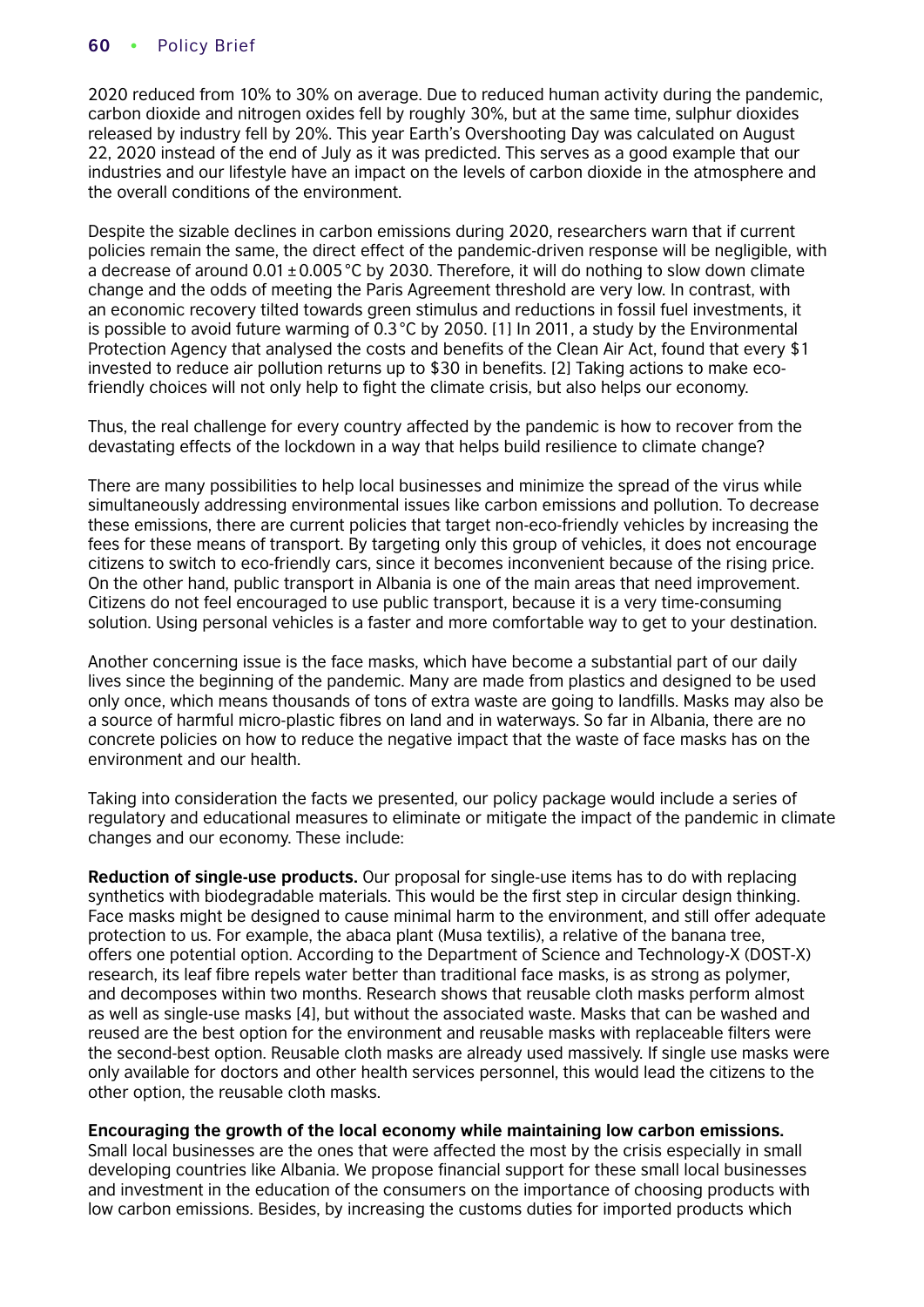are also produced in our country, customers will be more encouraged to buy local products. This would not only help the local business recover but at the same time, it would guide the consumers towards low carbon products. Locally produced goods require much less transportation and storage conditions because of the small distances and shorter time that they require to reach the consumer, which means significantly less chemicals used to extend shelf life of the products and less carbon emission than imported products.

**Better urban planning.** Air quality is an important factor in the occurrence of diseases of the respiratory tract and subsequently the overall recovery from Covid-19. Concurrently, one of the biggest air pollutants in cities today is transport. An improved urban plan of the city should avoid multiple constructions in main streets which would lead to crowded roads and traffic jams which would increase carbon emission and pollution.

**Improvement of public transport.** Now more than ever, because of the pandemic, citizens are much more reluctant to use public transport. Policy measures need to support new investments in improving existing forms of public transport to have the necessary parameters to provide security measures for the virus. This could be accomplished by improving the health standards in public transports. Adding additional options of transport other than busses and increasing the number of busses would help to keep the distance between the passengers and reduce the waiting time in public transport stations. In this way, citizens would choose public transportation over private vehicles and help to reduce road congestion and travel times, air pollution, energy, and oil consumption, all of which benefit the most to the environment.

**Greener forms of transport.** Another measure would be to encourage citizens to use forms of transport with zero or very low carbon emissions like the bicycle or other green vehicles, such as electric cars. We propose to maximally reduce customs import taxes for electric vehicles and increase these taxes for vehicles that emit greenhouse gases. These ecological means of transport are not affordable by most of the Albanian population, but these measures will direct the upper class of society to more environmentally friendly choices. With this policy, we aim to lower the number of imported means of transport with internal combustion and increase maximally the imported green vehicles. Consequently, the actual non-eco-friendly vehicles will be gradually replaced in the future by vehicles that use alternative fuels. This will not only be beneficial for the environment and air pollution but will help the economy too, because they even have better fuel economy than conventional internal combustion engine vehicles.

To conclude, a greener recovery from Covid-19 has critical policy relevance in the context of mitigating the impact of the pandemic in climate changes and in our economy. Urgent policy actions are required across the key five issues identified in this policy brief namely (1) Reduction of single-use products; (2) Encouraging the growth of the local economy while maintaining low carbon emissions; (3) Better urban planning; (4) Improvement of public transport; (5) Greener forms of transport.

- 1. Forster, P.M., Forster, H.I., Evans, M.J. et al. 2020. *Current and future global climate impacts resulting from COVID-19.* Nat. Clim. Chang. 10, 913–919. [https://doi.org/current-and-future](https://doi.org/10.1038/s41558-020-0883-0)[global-climate-impacts-resulting-from-COVID-19](https://doi.org/10.1038/s41558-020-0883-0)
- 2. Bernstein A. 2020. *Coronavirus, Climate Change, and the Environment.* [Online] Harvard T.H [Chan, C-CHANGE center for climate, health, and the global environment; Available from: https://](https://www.hsph.harvard.edu/c-change/subtopics/coronavirus-and-climate-change/) www.hsph.harvard.edu/coronavirus-and-climate-change/
- 3. Department of Science and Technology. 2020. *Handmade paper from abaca fiber: potential material for face masks.* [Online] Department of Science and Technology - Region X; Available from: [https://region10.dost.gov.ph/handmade-paper-from-abaca-fiber-potential-material-for](https://region10.dost.gov.ph/260-handmade-paper-from-abaca-fiber-potential-material-for-face-masks)[face-masks](https://region10.dost.gov.ph/260-handmade-paper-from-abaca-fiber-potential-material-for-face-masks)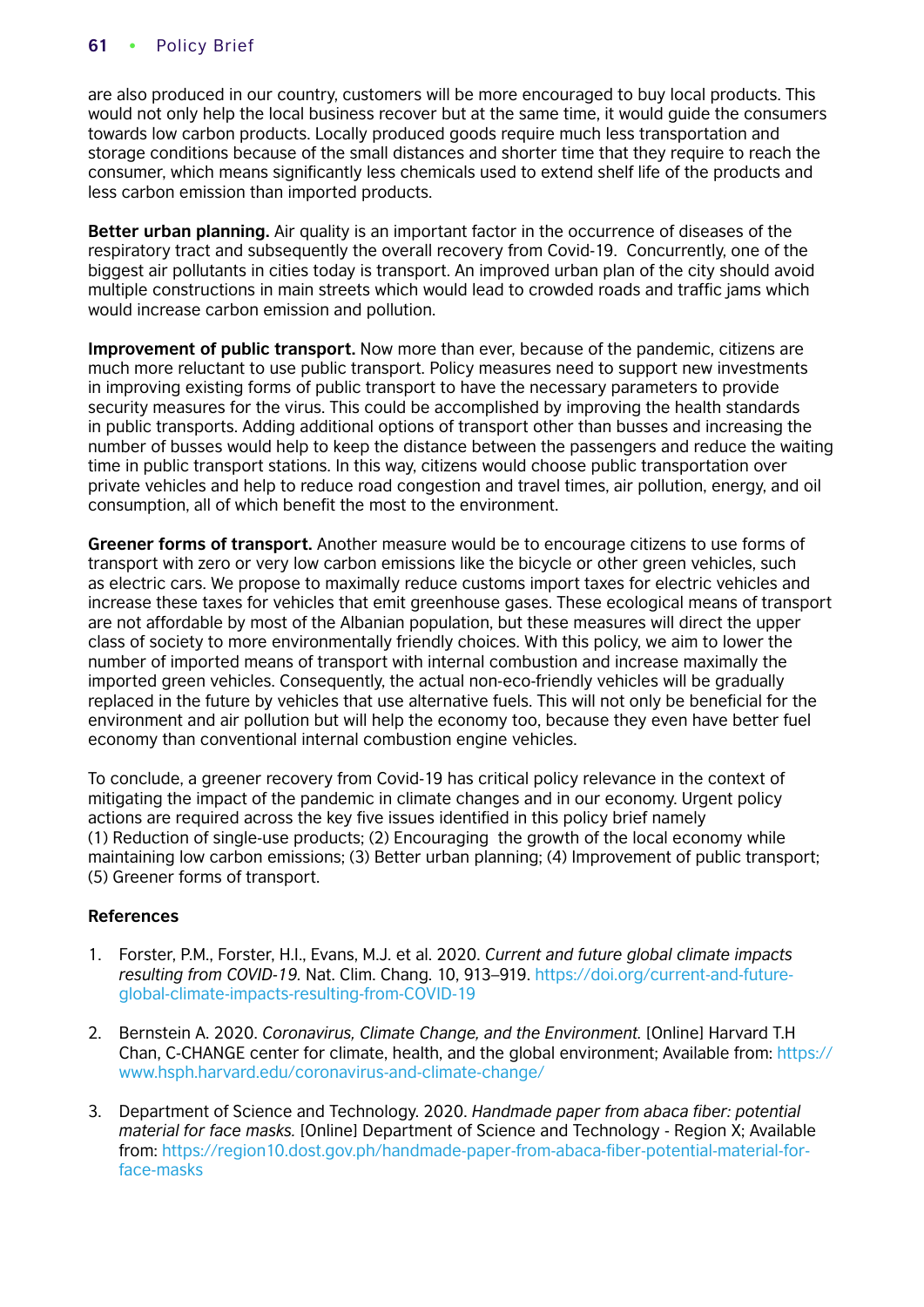- 4. Clase C, Fu E, Joseph M, Beale R, Dolovich M, Jardine M, Mann J, Pecoits-Filho, Winkelmayer W, Carrero J. 15 Sep 2020. *Cloth Masks May Prevent Transmission of COVID-19: An Evidence-Based, Risk-Based Approach.* https://doi.org/10.7326/M20- 2567
- 5. OECD, 5 June 2020. *Building back better: A sustainable, resilient recovery after COVID-19,* Available at: [http://www.oecd.org/coronavirus/policy-responses/building-back-better-a](http://www.oecd.org/coronavirus/policy-responses/building-back-%20better-a-sustainable-resilient-recovery-after-covid-19-52b869f5/)[sustainable-resilient-recovery-after-covid-19](http://www.oecd.org/coronavirus/policy-responses/building-back-%20better-a-sustainable-resilient-recovery-after-covid-19-52b869f5/)
- 6. OECD, 26 June 2020. *COVID-19 and the low-carbon transition: Impacts and possible policy responses,* Available at: [http://www.oecd.org/coronavirus/policy-responses/covid-and-the-low](http://www.oecd.org/coronavirus/policy-responses/covid-%2019-and-the-low-carbon-transition-impacts-and-possible-policy-responses-749738fc/)[carbon-transition-impacts-and-possible-policy-responses](http://www.oecd.org/coronavirus/policy-responses/covid-%2019-and-the-low-carbon-transition-impacts-and-possible-policy-responses-749738fc/)
- 7. World Health Organization, 26 May 2020. *WHO Manifesto for a healthy recovery from COVID-19, Prescriptions for a healthy and green recovery from COVID-19,* Available at: [https://www.who.](https://www.who.int/docs/default-source/climate-change/who-manifesto-for-a-healthy-and-green-post-covid-recovery.pdf?sfvrsn=f32ecfa7_8 
) [climate-change/who-manifesto-for-a-healthy-and-green-post-covid-recovery](https://www.who.int/docs/default-source/climate-change/who-manifesto-for-a-healthy-and-green-post-covid-recovery.pdf?sfvrsn=f32ecfa7_8 
)
- 8. McGrath M. 9 Sep 2020. *UN report: Covid crisis does little to slow climate change.* [Online] BBC; Available from: [https://www.bbc.com/science-environment-the-global-response-to-covid](https://www.bbc.com/news/science-environment-54074733#:~:text=The%20global%20response%20to%20Covid,to%20rise%20in%20the%20atmosphere.)
- 9. Heidt A. 7 Aug 2020. *COVID-19 Lockdowns Will Have Negligible Effect on Climate Change.* [Online] TheScientist; Available from: [https://www.the-scientist.com/news-opinion/covid-19](https://www.the-scientist.com/news-opinion/covid-19-lockdowns-will-have-negligible-effect-on-climate-change-67808#:~:text=%E2%80%9CThe%20fall%20in%20emissions%20we,new%20study%2C%20tells%20Science%20News.) [lockdowns-will-have-negligible-effect-on-climate-change](https://www.the-scientist.com/news-opinion/covid-19-lockdowns-will-have-negligible-effect-on-climate-change-67808#:~:text=%E2%80%9CThe%20fall%20in%20emissions%20we,new%20study%2C%20tells%20Science%20News.)
- 10. Jauregui J. 2020. *What is the effect of COVID-19 on Climate Change?* [Online] One young world; Available from:<https://www.oneyoungworld.com/blog/what-effect-covid-19-climate-change>
- 11. Wijayasundara M. 11 Oct 2020. *Millions of face masks are being thrown away during COVID-19. Here's how to choose the best one for the planet".* [Online] The conversation; Available from: [https://theconversation.com/millions-of-face-masks-are-being-thrown-away-during-covid-19](https://theconversation.com/millions-of-face-masks-are-being-thrown-away-during-covid-19-heres-how-to-choose-the-best-one-for-the-planet-147787)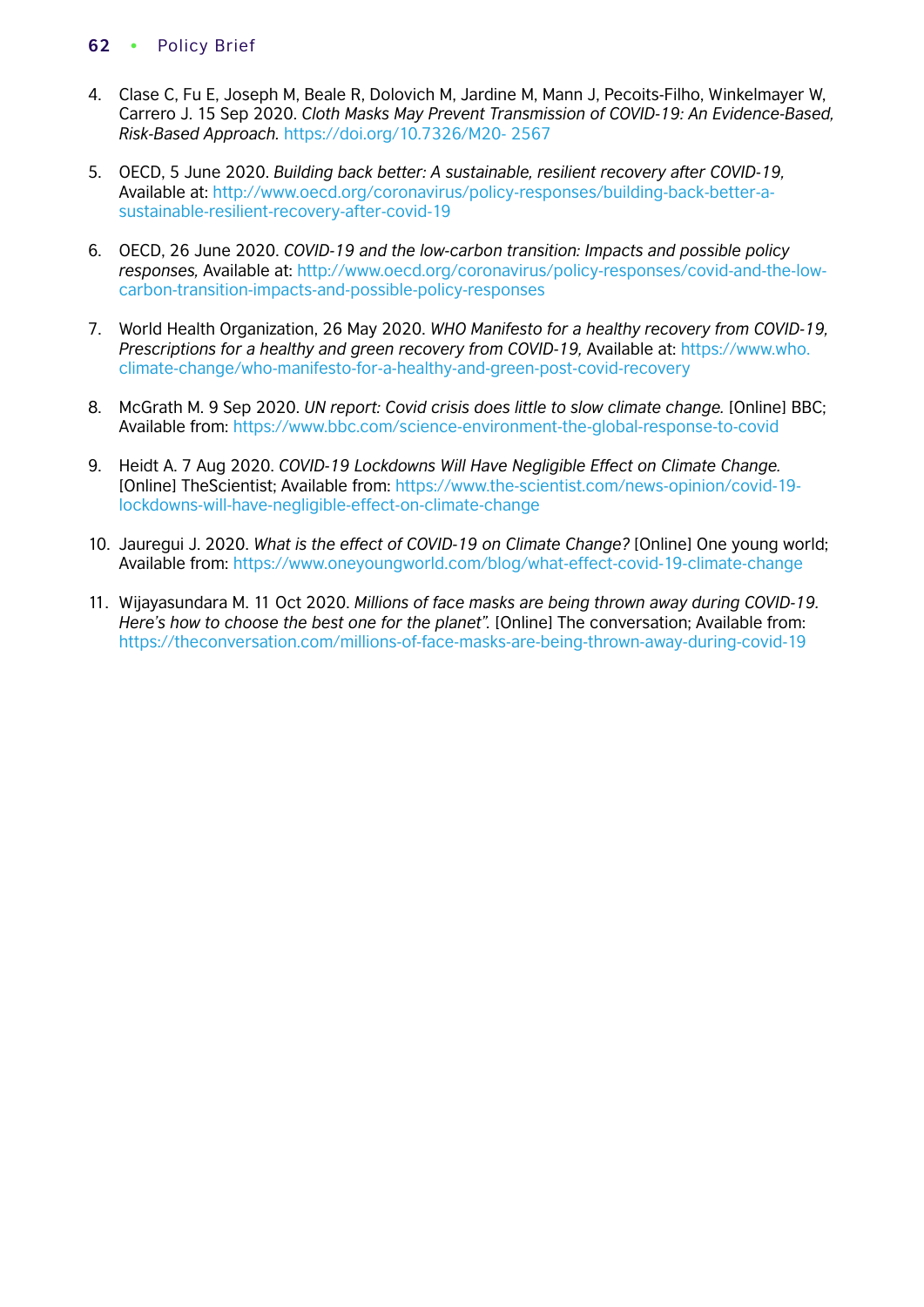# **Biographies**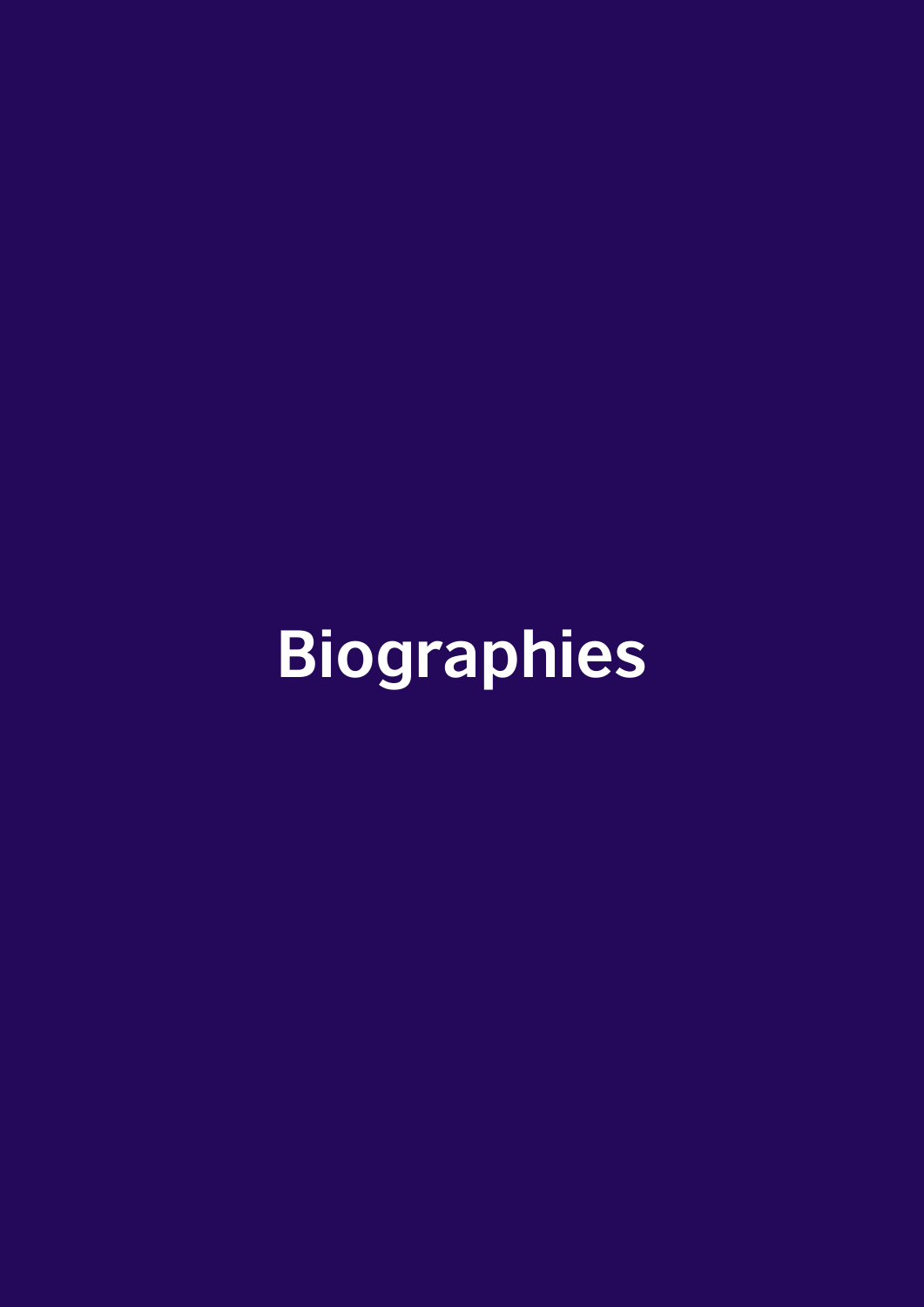# **Mario Ajdini**

I am Mario Ajdini and I'm 23 years old. I'm from Albania. I'm studying English Language at Aleksandër Moisiu University of Durrës. I have worked as a customer service representative for five years. Besides learning foreign languages, I take a great interest in environmental issues, reading and graphic design. In the future, I aspire to become an English Language professor.

# **Aleksa Antić**

Aleksa Antić is pursuing a double degree in Economics and Finance at the London School of Economics and Political Science (LSE) and the University of Belgrade. During his studies Aleksa has participated in numerous competitions, winning second place at the National Competition in Mathematics and representing London School of Economics at the International Case Competition. Since 2016, Aleksa has been a member of the European Youth Parliament where he has presided over sessions and committees in over 10 countries around Europe and led over 20 teams. Apart from his passion for finance and public policy, Aleksa is also a 3rd year student at "Dr Vojislav Vučković" music school, pursuing studies of opera singing.

# **Elona Bellaja**

Elona Bellaja was born in the city of Gjakova, Republic of Kosovo. Ms. Bellaja is a fluent speaker in two foreign languages: English and Turkish. She graduated Natural Sciences at "Hajdar Dushi Gymnasium" in Gjakova and now is a third-year Nursing student at Heimerer College in Prishtina. Through her education she participated in a lot of competitions such as Math Olympics where she took the fourth place in the Republic of Kosovo, and also was a participant in Intelligence Competition, and Chemistry Competitions. Ms. Bellaja participated in numerous trainings and finished different courses for her personal advancement and professional development. She has earned certificates of achievements from prestigious universities and organizations such as: Public Health England, Johns Hopkins University, King's College London, Swinburne University of Technology, and Central Queensland University. She completed an internship in the Nursing Department of Heimerer College, and through her study years she was a student tutor and also showed interest in the research field. She is ambitious, and has intentions to advance in the field of nursing and research.

# **Sara Beqiri**

I am Sara Beqiri, born on 28.06.2000, in Mitrovica, Kosovo. I am an undergraduate student in the University of Mitovica – Faculty of Education, 3d year. I live in Mitrovica with my family. I am working a lot to be a good teacher in the future, but I'd also love continuing my studies in science and art.

Some goals that I want to achieve in my life are:

- Study abroad
- Being successful in my job and all the fields I will study, so I will convince my students that nothing is impossible
- Travelling- visiting places all around the globe and exploring cultures and new things.

# **Snežana Bojkovska**

Snežana Bojkovska is a student at the Faculty of Education in Bitola, North Macedonia. She is interested in learning foreign languages and currently apart from English she is learning German and Italian. She has been learning English for 10 years. She hopes to finish her studies and continue her education abroad.

# **Stefan Buzhevski**

Stefan Buzhevski is a postgraduate at the Law Faculty Kicevo and a member of Youth Alternative Tourism Association POVIK Bitola. My hobby is fishing.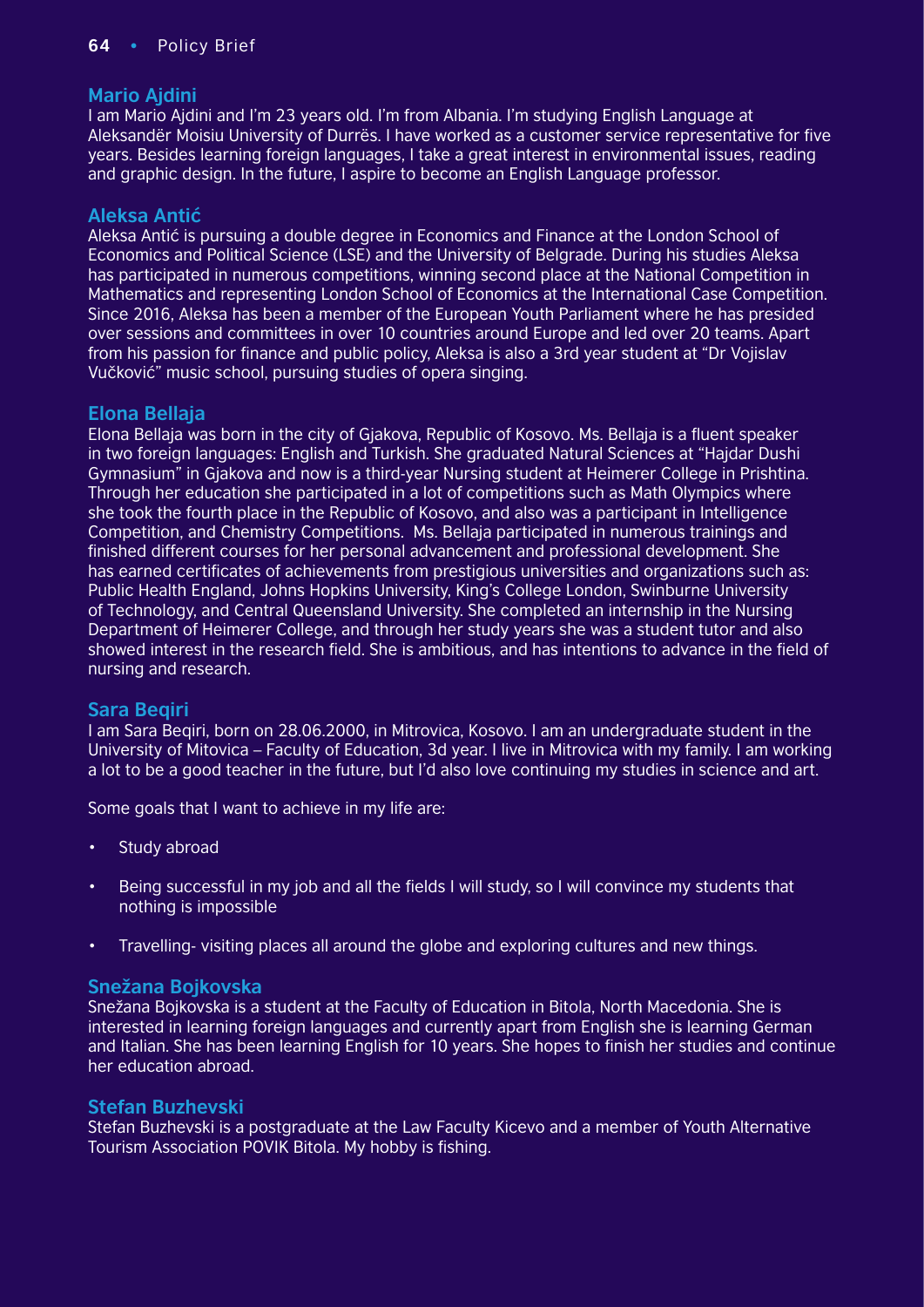# **Danilo Đukanovic**

Danilo Đukanovic was born 11. of June 1998 in Podgorica. He attended "Vladimir Nazor" elementary school and Gymnasium "Slobodan Skerovic". In the fourth year of high school, he won the third place in the national philosophy essay writing competition, qualifying himself for participation in the International Philosophy Olympiad in Rotterdam, where he won "Honourable mention" award. After high school, he went to the University of Novi Sad, where he is currently a fourth year student at Philosophical Faculty, department of Psychology. During summer of 2019, he took part in Work and Travel programme, through which he spent three months working in Anchorage, Alaska. During his studies, he is active in student organisations and in multiple research groups regarding psychology of personality, cognitive psychology and social psychology, with special interest on risk perception and media communication during mass health crisis. His first published research paper, which he was co-author of, was published in June 2020 in "Psihijatrija" scientific journal named "Risk perception and state of anxiety during the COVID-19 pandemic in Montenegro". During February 2021 he founded the NGO Centar for Social and Behavioural studies (NGO Centar DiBS).

# **Sara Gjevori**

My name is Sara Gjevori and I was born in Elbasan, Albania. I am currently studying General Medicine at the University of Medicine, Tirana. I feel that my education further ignited my passion for the medical field and assisted in moulding me into the person I am today.

During high school I developed a great passion for natural sciences such as chemistry, physics and biology. I have participated in various Olympiads organized in Albania.

Taking part in "Sfida e Studenteve COVID-19" was a challenging experience. I would recommend it to everyone.

# **Ajla Graho**

My name is Ajla Graho. I am 21 and I am a student, sportswoman, volunteer and Bachelor of Mechanical Engineering. Currently, I am studying for a master's degree on faculty of Mechanical Engineering, on Džemal Bijedić University of Mostar. My biggest occupation through elementary and high school was sport, precisely karate. I was training karate for over 10 years; I own a black belt and many medals. Due to injury, I stopped being active in sports and devoted myself to politics, activism and volunteering. My biggest goal is to progress in my engineering career and hopefully, one day become a professor. I would say that I'm ambitious, hard-working, dedicated and most of all, person who is grateful for everything in my life.

# **Narcisa Hadžajlić**

My name is Narcisa Hadžajlić. I am 22 years old, and currently a final year student of Mathematics and Informatics at the University of Zenica. I was born in Iran, where my Bosnian parents had been studying human sciences like Pedagogy and Islamic philosophy. Growing up in an international environment in Iran, I had the opportunity to learn intercultural dialogue, to respect differences between people, and to love my origin Bosnian culture and nourish it. In those circumstances, I had to learn 4 languages: Persian, Bosnian, English, and Arabic, which I use actively in my everyday life. Since coming back to my country and enrolling in university, I have started to work more on training myself as a math educator and to engage in IT-oriented projects like software and web development. Since 2018, I've been a scholarship receiver and volunteer member of Hastor Foundation in Bosnian and Herzegovina, and have got more interest in volunteering. This interest was one of the reasons for contacting my friends Amina and Ajla to prepare this project scheme for addressing the problems that have worsened due to the pandemic in our country. It was a great honour to work on the project, and my friends and I look forward to implementing it one day. Besides my studying and social work, I passionately work in the field of fine arts. I was a member of the Fine Arts Association of Qom, Iran; where I learned different techniques of drawing and painting. In my free time, I professionally engage in painting. My biggest dream is to connect my two souls, the artistic and the scientific one, to show the beautiful world of maths, arts, and humanity by educating and teaching younger generations.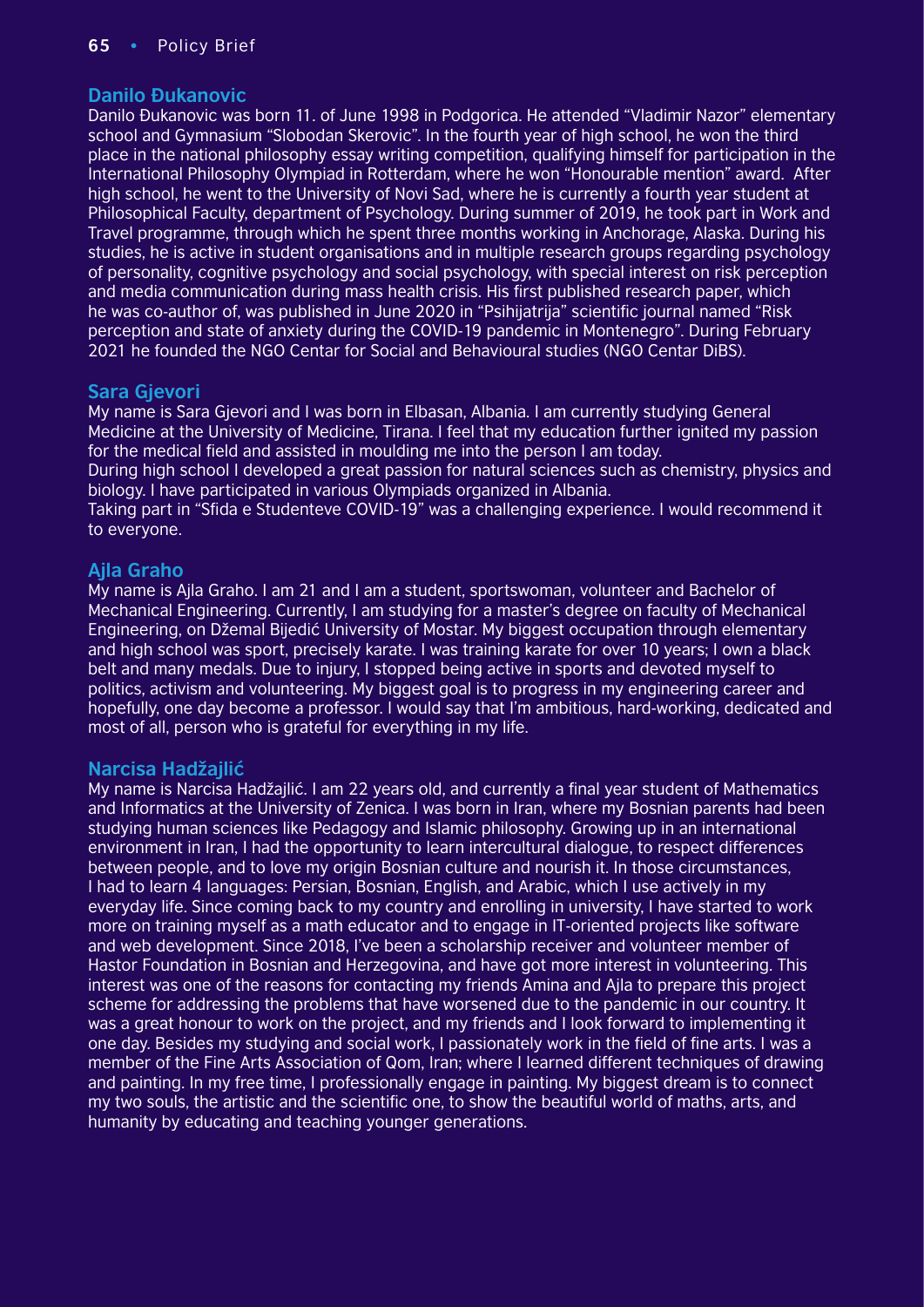# **Sarah Ibërshimi**

My name is Sarah Ibërshimi and I am a fourth year medical student at the University of Medicine in Tirana. I have always been passionate about education and I have demonstrated dedication to create a solid academic background by being among students striving for excellence. I have the privilege of leading the Department of Projects and Activities in Albanian Committee of Medical Students, a youth organization which represents and integrates medical students and young professionals in a national and international level. My mission is to empower hard-working students to achieve what sometimes feel unattainable and also to advocate for change concerning the improvement of standards of health education for all students, irrespectively of their status.

# **Aleksa Janković**

Aleksa Janković is a 21-year-old student from Podgorica, Montenegro. He finished both elementary (OŠ "Štampar Makarije") and secondary school (JU Gimnazija "Slobodan Škerović") in his hometown with "Luča" award for outstanding academic achievements in all grades of education. Since an early age, he gained interest in exploring foreign countries, hoping to one day possibly study in one. Therefore, he decided to participate in student exchange during his 11th grade of secondary school, and it took him to Milwaukee, USA (Shorewood High School) for 10 months. This experience helped him in shaping his own beliefs, working on shortcomings and identifying strengths, but most importantly taught him to understand other cultures not just by comparing them to his own, but rather by becoming a part of another one. Since then, he gained an even greater interest in foreign languages. He speaks Montenegrin, English, Slovene and Italian language. Currently, he is a first-year student of law at University Donja Gorica in Podgorica, Montenegro. Besides enjoying the academics concerning legal studies, he is also a volunteer of AIESEC Montenegro, an international youth organization, where he works with incoming global volunteers and on many local activities that AIESEC organizes. One of his main aspirations is to aid in reforms and progressive platforms concerning Human and minority rights.

# **Vedrana Kapor**

My name is Vedrana and I am (almost!) twenty-two years old. I am from Bosnia and Herzegovina, but currently living in Serbia for my studies, where I'm studying towards a bachelor's degree in architecture. Alongside being a full-time student, I also do analogue and digital photography; the subjects of my photographs are different aspects of architectural elements to its smallest details, as well as nature in any form or shape. As someone who enjoys nature and spending time in it, with architecture I hope to be able to help and change the environment for better with more green and sustainable buildings, and to make a balance between green spaces and built-up areas.

# **Ružica Krklješ**

My name is Ružica Krklješ. I was born on January 21st 2001, in Podgorica, Montenegro. I studied at High school of economics "Mirko Vešović" and I am currently a second student at the Faculty of Economics, University of Montenegro. I volunteered for NGO "Mladiinfo", a student organisation that provides learning and self-development opportunities for young people in Montenegro. I participated in numerous events that "Mladiinfo" organized and gained valuable work experience. In the future I hope to work in my chosen field, expand my knowledge and use my full potential in the challenges that are ahead of me.

# **Amina Madžak**

Amina Madžak is a 21 years old girl from Konjic; she lives in Sarajevo during her management studies at IBU. She loves activism, socializing, and teamwork. Her greatest love is the stage and the theatre, where she spent most of her time in primary and secondary school. She was always a great student, and she discovered her spirit for entrepreneurship at the end of high school. With her friends, she founded the first mental health treatment app, called D-App. She loves music, love, socializing, a job full of challenges, and during the pandemic, she discovered that she might also be interested in graphic design. She sees herself as a person working in the marketing and design sector of a company full of life, culture, and the best products. In this project, Amina and her team saw an opportunity to contribute to the country, Bosnia and Herzegovina, and perhaps the world, if the project becomes implemented.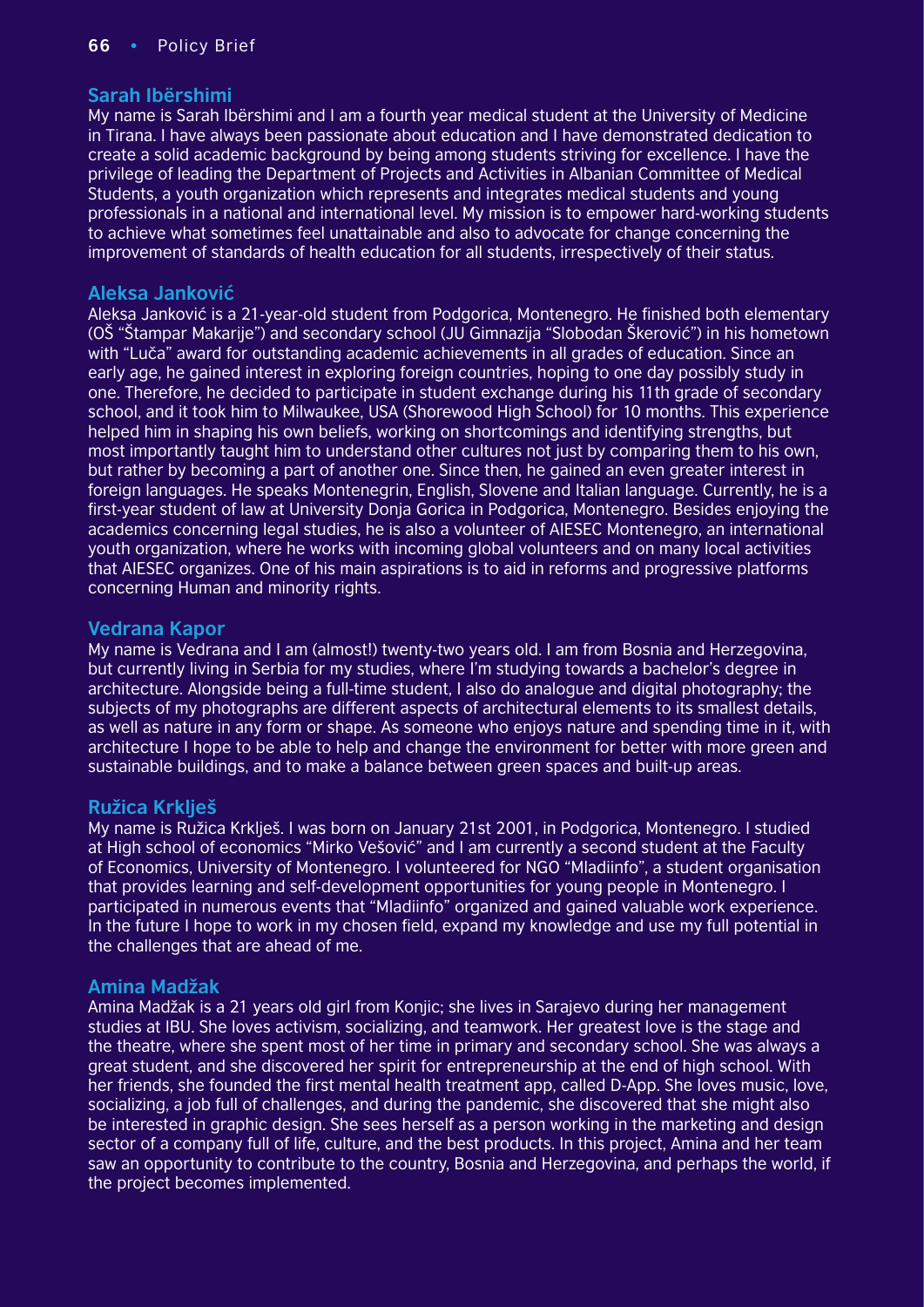### **Iris Markja**

My name is Iris Markja. I am 21 years old. I am from Tirana, Albania. I am a student at University of Tirana, Faculty of Natural Sciences, for a master's degree in molecular biology. I take interest in issues concerning the environment like climate change, species diversity as well as solutions that aim sustainable growth. I believe if we all play our part, however small, in protecting and improving our environment, we will make a difference together.

### **Mina Marković**

My name is Mina Marković, I am from Serbia, and I am a student at the Faculty of Architecture, University of Belgrade. Aside from being an aspiring architect, I enjoy graphic design, reading and writing, and participating in international work camps as a volunteer. I graduated from the Philological Grammar School in Belgrade, and plan on continuing my studies with a master's program in Germany.

# **Mihajlo Matković**

Mihajlo is a youth worker and activist from Novi Sad, and an apolitical youth representative in the Council for Youth within the Government of the Republic of Serbia, serving his fellow youngsters and making sure their challenges are being acknowledged, voices respected, and needs met. In his many youth-related endeavours, he is focused on youth participation and activism, education, structured dialogue and co-management, and the recognition of the NFE and youth work. Besides, he's a co-founder of Once Upon a Youth programme, writing workshops aimed at the aspiring young authors who have published a collection of short stories so far. Mihajlo likes to joke that – in his free time – he's pursuing a Bachelor's degree in English language and literature; though, often, pens his own.

### **Keisi Mecaj**

My name is Keisi Mecaj. I am a master student of Molecular Biology at University of Tirana. Science is my passion but I also love taking care of animals and nature. I am curious about exploring different cultures so I travel a lot. In the future I aspire to become a researcher in the field of Genetics.

### **Viktorija Mitevska**

Viktorija Mitevska is student at the Faculty of Law Bitola and Business Academy Smilevski. As part of the faculty, she participates in seminars, trainings, conferences; she is a member of the Moot Court club Titus Flavius Orestes through which she participates in simulated human rights courts where she faces the work on the ECHR. She promotes human rights and youth activism through active volunteering and participation in youth projects. She is an excellent communicator and builds strong links between youth and civil society. She has excellent organizational skills, teamwork, ability to work with people, interpersonal communication, and creativity. She has work experience in law offices and the Basic Court in Bitola, and at the same time she is a member of the Legal Clinic in Bitola where she provides free legal aid to socially vulnerable groups. She is a human rights activist, especially for those who are socially disadvantaged, which is the biggest reason why she applied to participate in this policy contest. Viktorija passionately writes prose, reads books and loves to play sports, for more information, get another way, vikimitevska629@gmail.com

#### **Darko Mitrevski**

Darko Talevski has primary degree in law and he is a student at the Law Faculty Kicevo. He is also a member of the Youth Alternative Tourism Association POVIK Bitola. His hobby is hunting.

#### **Ivana Petrovska**

Ivana Petrovska is a student at the Faculty of Education in Bitola, North Macedonia. She has been studying English since she was 10 years old. Despite learning English she has been state champion in kick-box for three years. Now she is finishing her studies and planning on continuing her studies abroad.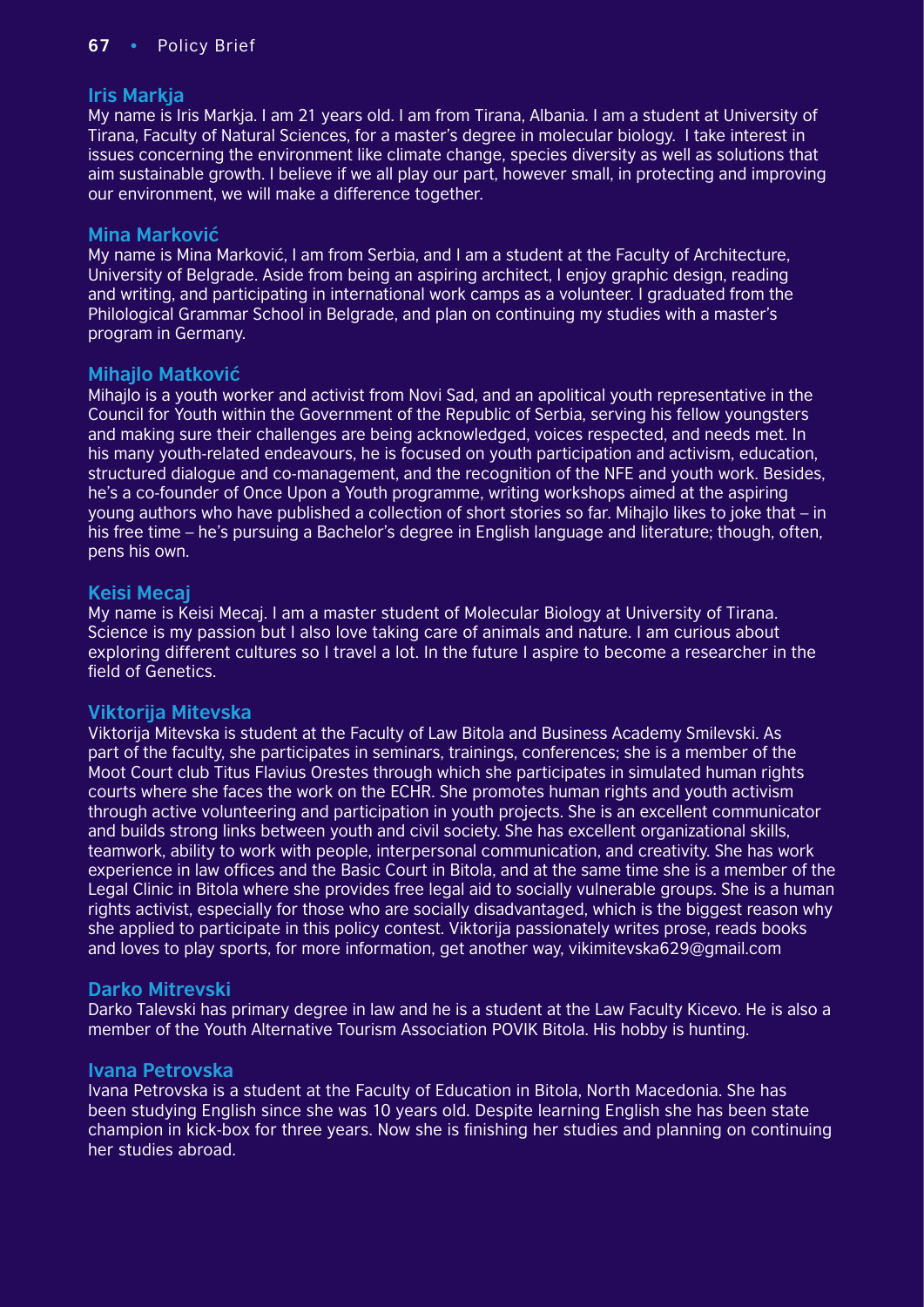# **Matija Popović**

Matija is a double degree Economics and Finance student at the London School of Economics and Political Science (LSE) and at the University of Belgrade. Since 2017, he has been a member of European Youth Parliament in Bosnia and Herzegovina where he took on various roles in projects in multiple European states. For one term he performed the roles of Board member and of a President of the Organization respectively. He was a National Coordinator and Head Trainer of the "Understanding Europe" project in Bosnia and Herzegovina, initiated by the Schwarzkopf Foundation. Passionate about public speaking, he has won many debating awards during high school. Similarly, he went on to compete in case study competitions and is representing LSE at the International Case Competition.

### **Amira Shehu**

Amira Shehu was born and raised in the city of Gjakova, Kosovo. She finished high school at "Hajdar Dushi Gymnasium", and now is a third-year Nursing student at the University of Gjakova "Fehmi Agani". This year she was a beneficiary of a full scholarship at "Universum College" where she started her first year in Business and Management field. She has held trainings in "Team Communication" and "Stress Management during Covid-19" and also attended "Prishtina International Summer School" in the University of Prishtina "Hasan Prishtina", where she was also certified. Besides English, she also has knowledge of Turkish language. She is currently doing internship in the office administration of "Universum College". Amira has big plans for the future and wants to pursue a career in public health education.

# **Nerma Škrijelj**

My name is Nerma Škrijelj. I am 23 years old graduate of the Faculty of International economics, finance and business, and I hold a Master of Science degree in European Official statistics from the University of Donja Gorica. During my bachelor studies, I participated in an ERASMUS+ mobility programme at the D. A. Tsenov Academy of Economics. Currently, I am working at Statistical Office of Montenegro as a data analyst. Previously, I worked at the Investment and Development Fund of Montenegro and had internships in Ministry of Finance and Montenegro Stock Exchange. I am also working for civil society organization NVO IKRE that mainly focuses on the gender equality and women empowerment. As a result of my academic achievements, I have been awarded several scholarships including the Student's Award for exceptional success. Also, my team won regional student competition Hackathon "Dialogue for the Future" in 2019.

# **Michael Stokey**

My name is Michael Stokey and I am a 22-year-old Business Economics student at Singidunum University in Belgrade. I am originally from England and started studying in Belgrade over 3 years ago. My academic interests are risk management, macroeconomics and finance. My personal interests consist of hosting the 'English Podcast in Serbia', which I hope to grow gradually over time, as well as practicing meditation techniques and journaling. The combination of these academic interests and personal interests led me to be thoroughly absorbed, committed and engaged with the 'COVID-19 Students' Policy Challenge', which was one of the most influential experiences I have had during my studies.

# **Mihajlo Talevski**

Mihajlo Talevski is a student of Psychology at the Slavic University Gavrilo Romanovich Derzavin in Bitola. His hobby is playing chess and he is also a member of Youth Alternative Tourism Association POVIK Bitola.

#### **Filip Taskovski**

Filip Taskovski, student at the Faculty of Economics and project manager of the civil society organization Innova Lab Bitola. As a project manager he was the coordinator of several European projects implemented in Macedonia, he has participated in a study exchange in Thessaloniki, Greece and in several youth international exchanges in Croatia, Serbia and Greece. During his studies in economics he was twice an intern in one of the largest banks in Macedonia. Thanks to his rich biography, he has a range of skills such as organizational, communication, management, team work abilities, computer skills and of course sharpened skills in the field of study such as accounting, auditing and so on.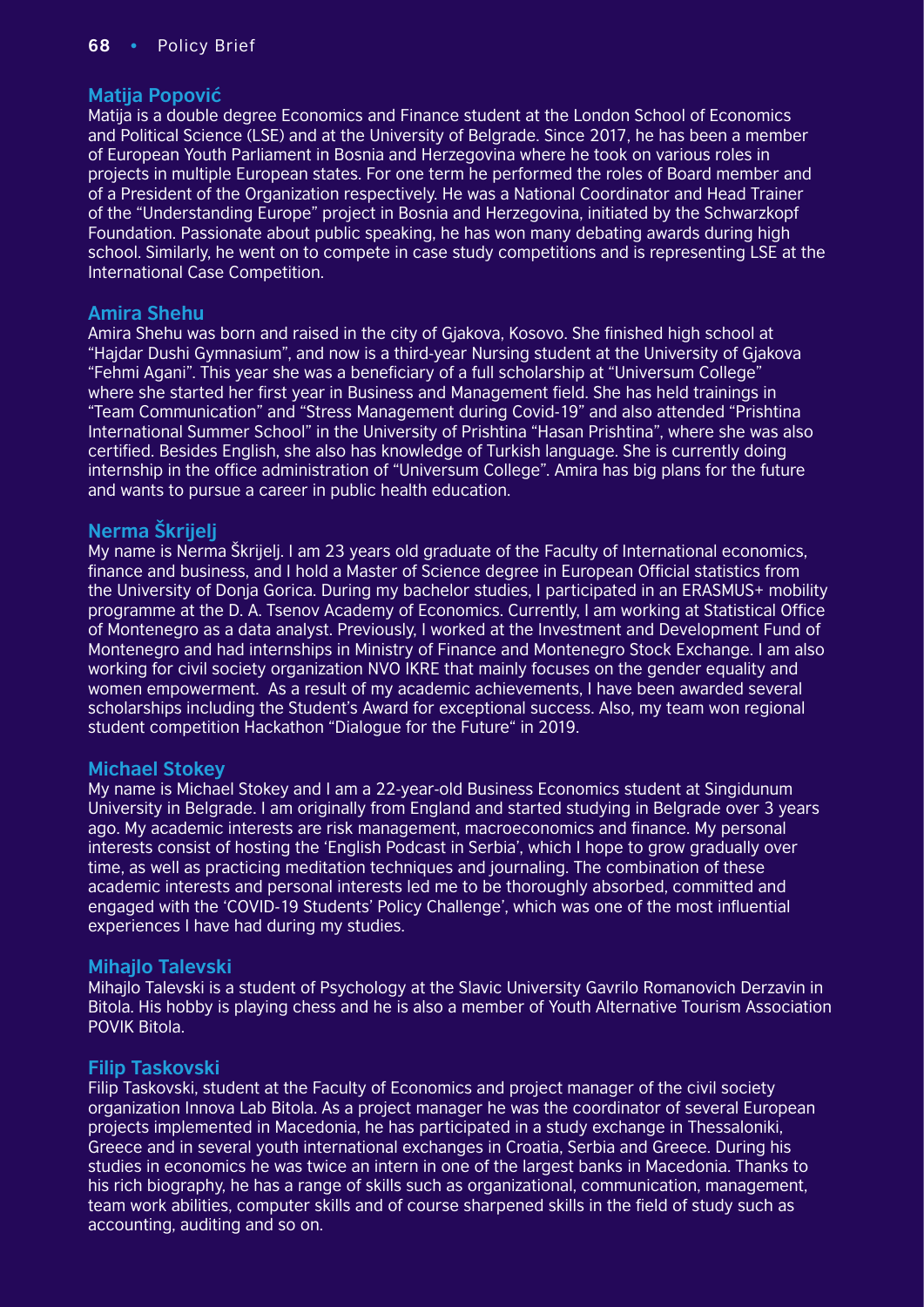# **Vahide Ujkani**

I am Vahide Ujkani, born on 18th December 1999. I am an undergraduate student in Faculty of Education, 3rd year in University of Mitrovica. My ultimate goal is to be able one day to visit London.

Some things that I'd like to achieve in my life are:

- Become a teacher and inspire my students to never give up on their dreams
- Being able to travel around the world and visit places such as Japan
- To have a study degree in English.

### **Andrea Veličkovski**

My name is Andrea Veličkovski. I am a 4th-year student studying Business Economics, Marketing, and Management at the Singidunum University, foreign studies. I was born in New York City (USA) but my family and I moved to Belgrade (Serbia) before I started school. I am currently in the process of learning German as well as Italian since Italy is the country where I plan on studying for my master's degree. In my spare time, I also do photography which I am extremely passionate about. Currently, I am doing an internship at a fashion company here in Belgrade.